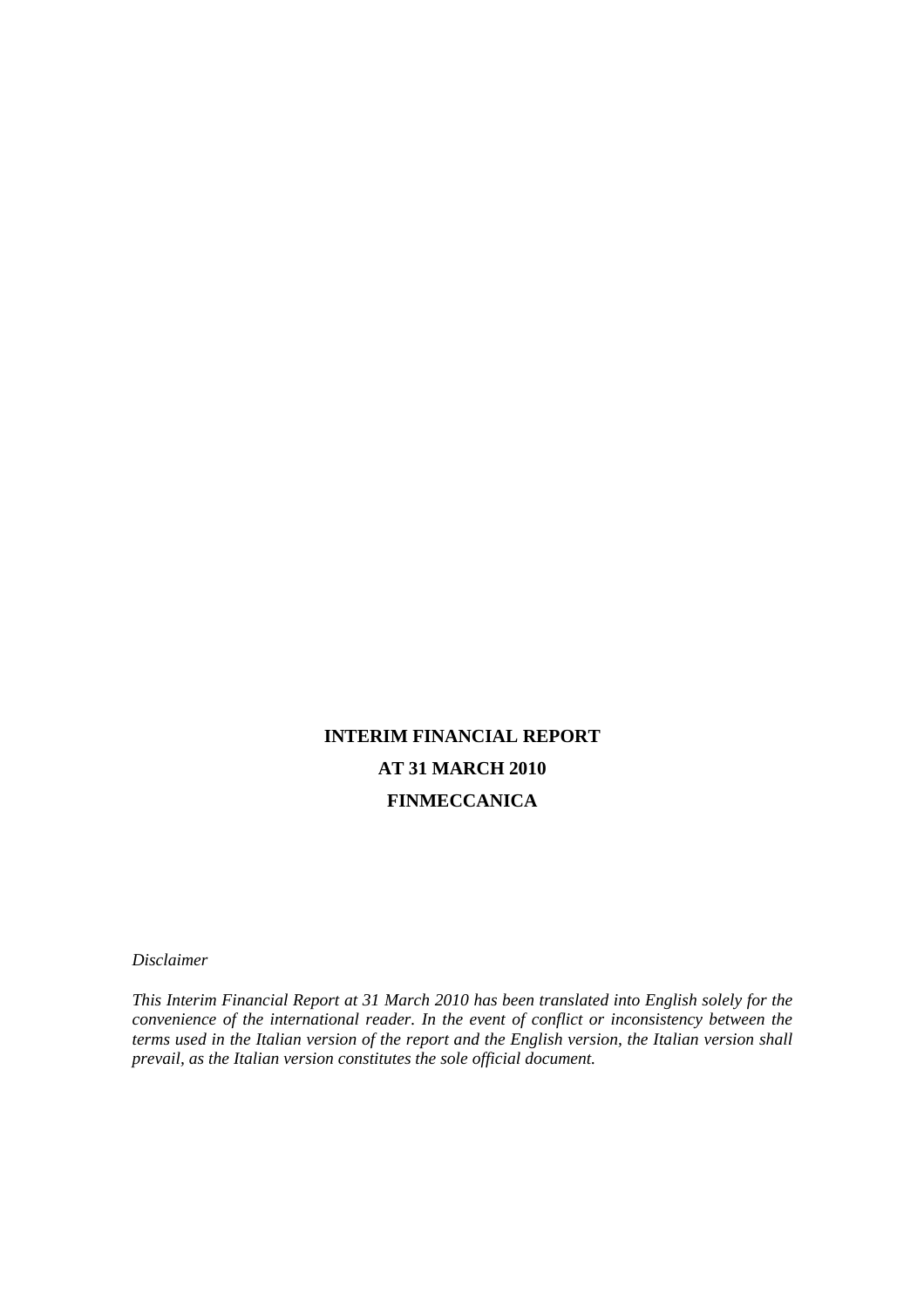## **CONTENTS**

|           | Significant events and events subsequent to closure of the accounts for the quarter  46 |  |
|-----------|-----------------------------------------------------------------------------------------|--|
|           |                                                                                         |  |
|           | ANALYSIS OF THE BALANCE SHEET AND INCOME STATEMENTS AT 31                               |  |
|           |                                                                                         |  |
| $\bullet$ |                                                                                         |  |
|           |                                                                                         |  |
|           |                                                                                         |  |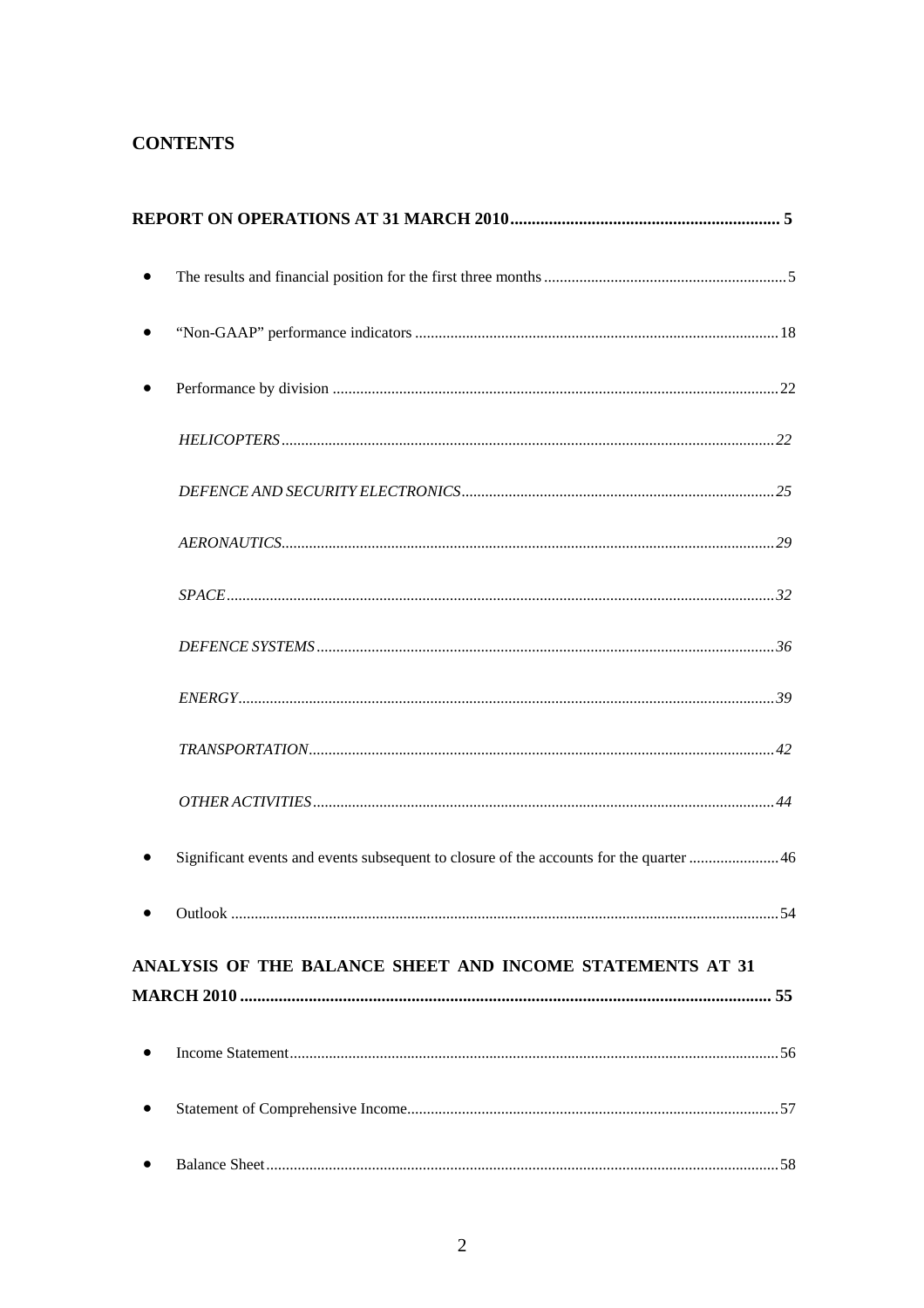| $\mathfrak{1}.$ |                                                                             |  |
|-----------------|-----------------------------------------------------------------------------|--|
| 2.              |                                                                             |  |
| 3.              | Treatment of income taxes applied in the preparation of interim reports and |  |
| 4.              |                                                                             |  |
| 5.              |                                                                             |  |
| 6.              |                                                                             |  |
| 7.              |                                                                             |  |
| 8.              |                                                                             |  |
| 9.              |                                                                             |  |
| 10.             |                                                                             |  |
| 11.             |                                                                             |  |
| 12.             |                                                                             |  |
| 13.             |                                                                             |  |
| 14.             |                                                                             |  |
| 15.             |                                                                             |  |
| 16.             |                                                                             |  |
| 17.             |                                                                             |  |
| 18.             |                                                                             |  |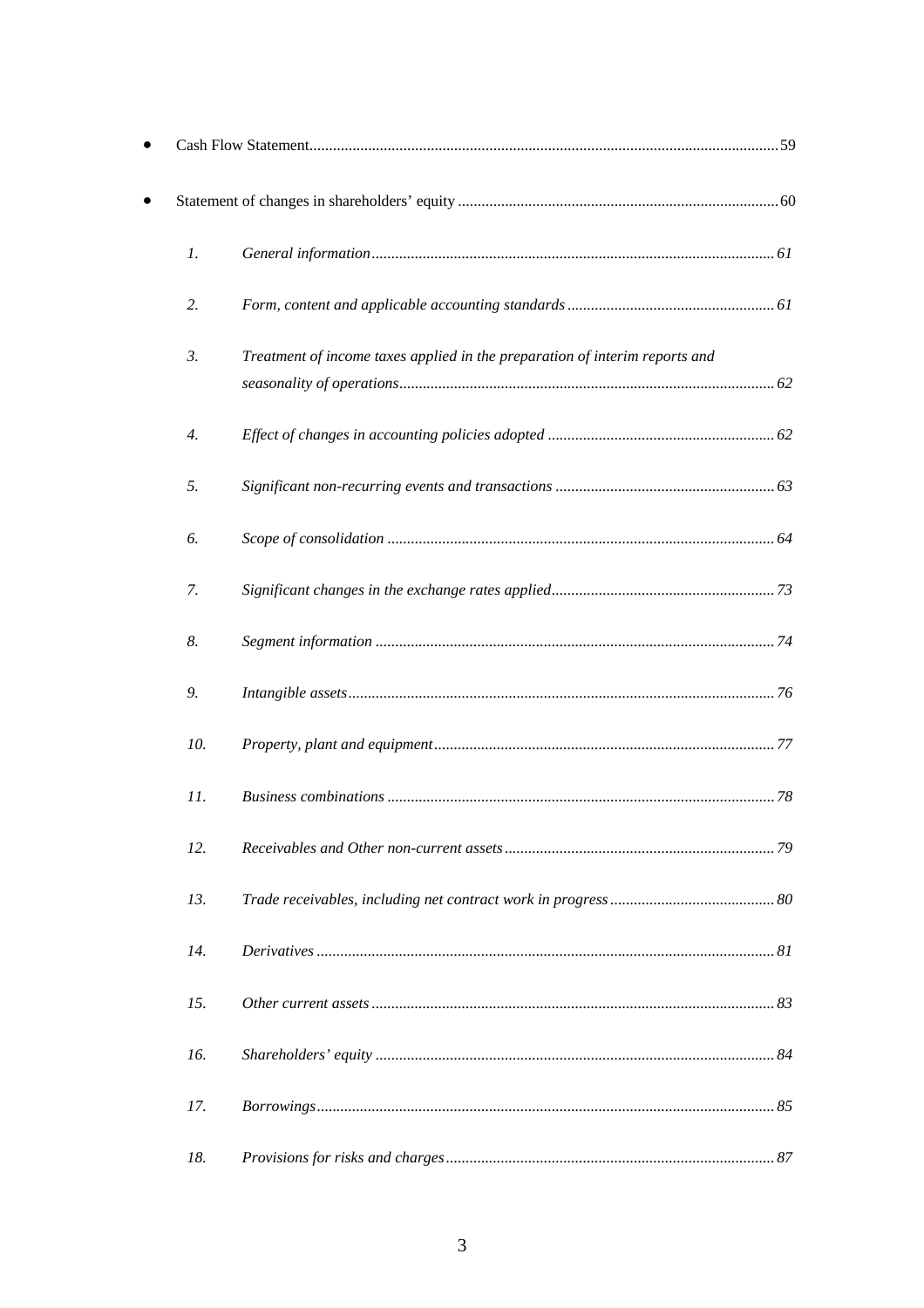| 19. |  |
|-----|--|
| 20. |  |
| 21. |  |
| 22. |  |
| 23. |  |
| 24. |  |
| 25. |  |
| 26. |  |
| 27. |  |
| 28. |  |
| 29. |  |
|     |  |

• Declaration of the officer in charge of the interim financial report at 31 March 2010 pursuant to art. 154-bis, paragraph 2 of Legislative Decree 58/98, as amended ............................................... 108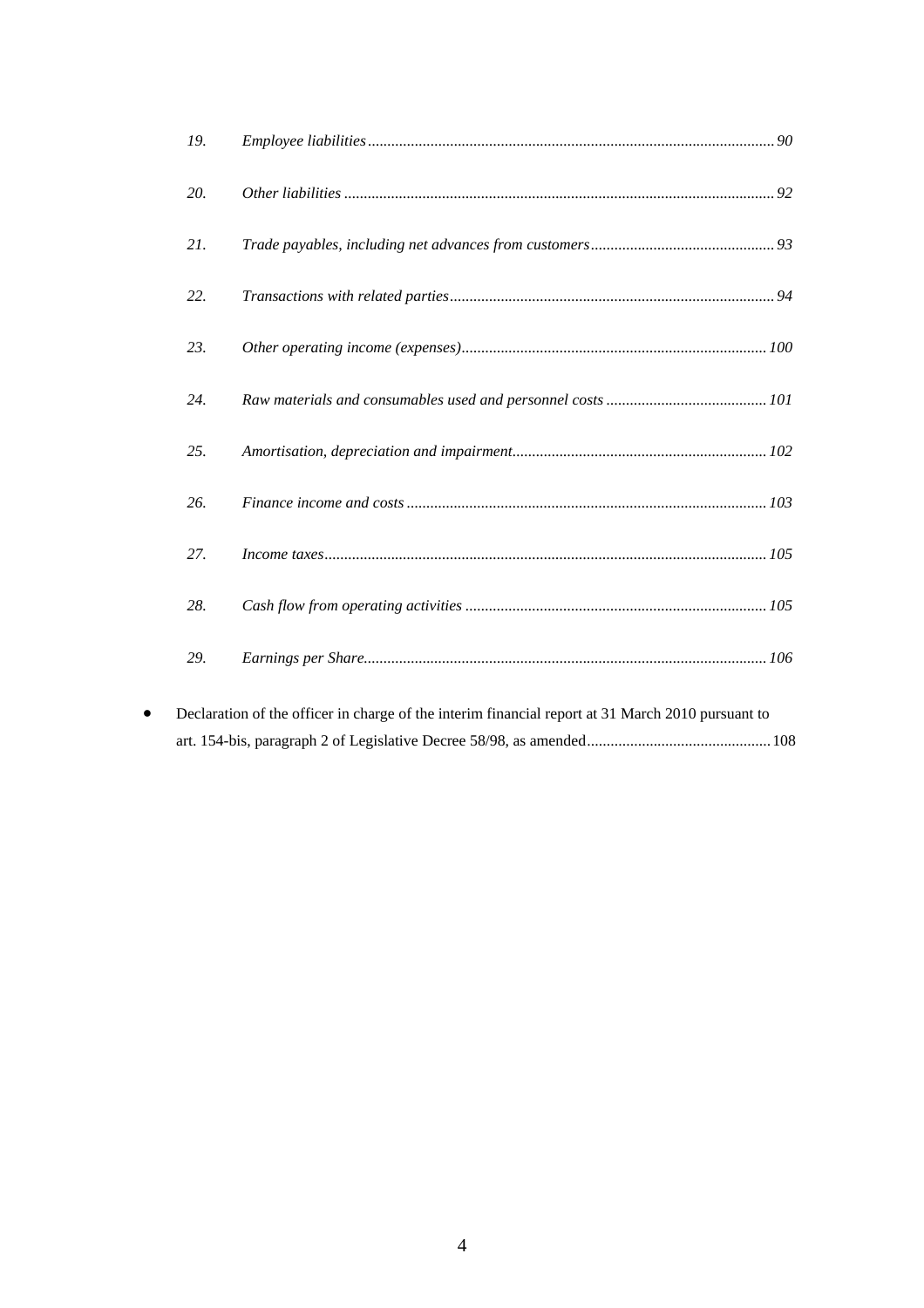### **Finmeccanica Group**

# **Report on operations at 31 March 2010**

## **The results and financial position for the first three months**

## Highlights

| $\epsilon$ million                | <b>March</b><br>2010 | <b>March</b><br>2009 | <b>Change</b> | 2009    |
|-----------------------------------|----------------------|----------------------|---------------|---------|
| <b>New orders</b>                 | 3,742                | 3,917                | (4%)          | 21,099  |
| <b>Order backlog</b>              | 45,460               | 43,319               | 5%            | 45,143  |
| <b>Revenues</b>                   | 4,039                | 3,911                | 3%            | 18,176  |
| <b>Adjusted EBITA</b>             | 251                  | 242                  | 4%            | 1,587   |
| Net profit                        | 91                   | 108                  | (15%)         | 718     |
| <b>Adjusted net profit</b>        | 91                   | 108                  | (15%)         | 700     |
| Net capital invested              | 11,147               | 10,792               | 3%            | 9,612   |
| Net financial debt                | 4,379                | 4,479                | (2%)          | 3,070   |
| <b>FOCF</b>                       | (1,106)              | (951)                | (16%)         | 563     |
| <b>ROS</b>                        | $6.2\%$              | 6.2%                 | 0 p.p.        | $8.7\%$ |
| <b>ROI</b>                        | 14.5%                | 16.3%                | $(1.8)$ p.p.  | 16.7%   |
| <b>ROE</b>                        | 10.7%                | 10.5%                | $0.2$ p.p.    | 11.0%   |
| <b>EVA</b>                        | (77)                 | (67)                 | (15%)         | 290     |
| <b>Research &amp; Development</b> | 353                  | 388                  | (9%)          | 1,982   |
| Workforce (no.)                   | 76,907               | 73,385               | 5%            | 73,056  |

*Refer to the following section for definitions of the indicators.* 

As has been stated several times, Finmeccanica Group's (the Group) consolidated results for the first quarter are not entirely representative of the trend for the financial year as a whole since more than half of the Group's business is concentrated in the second half of the year.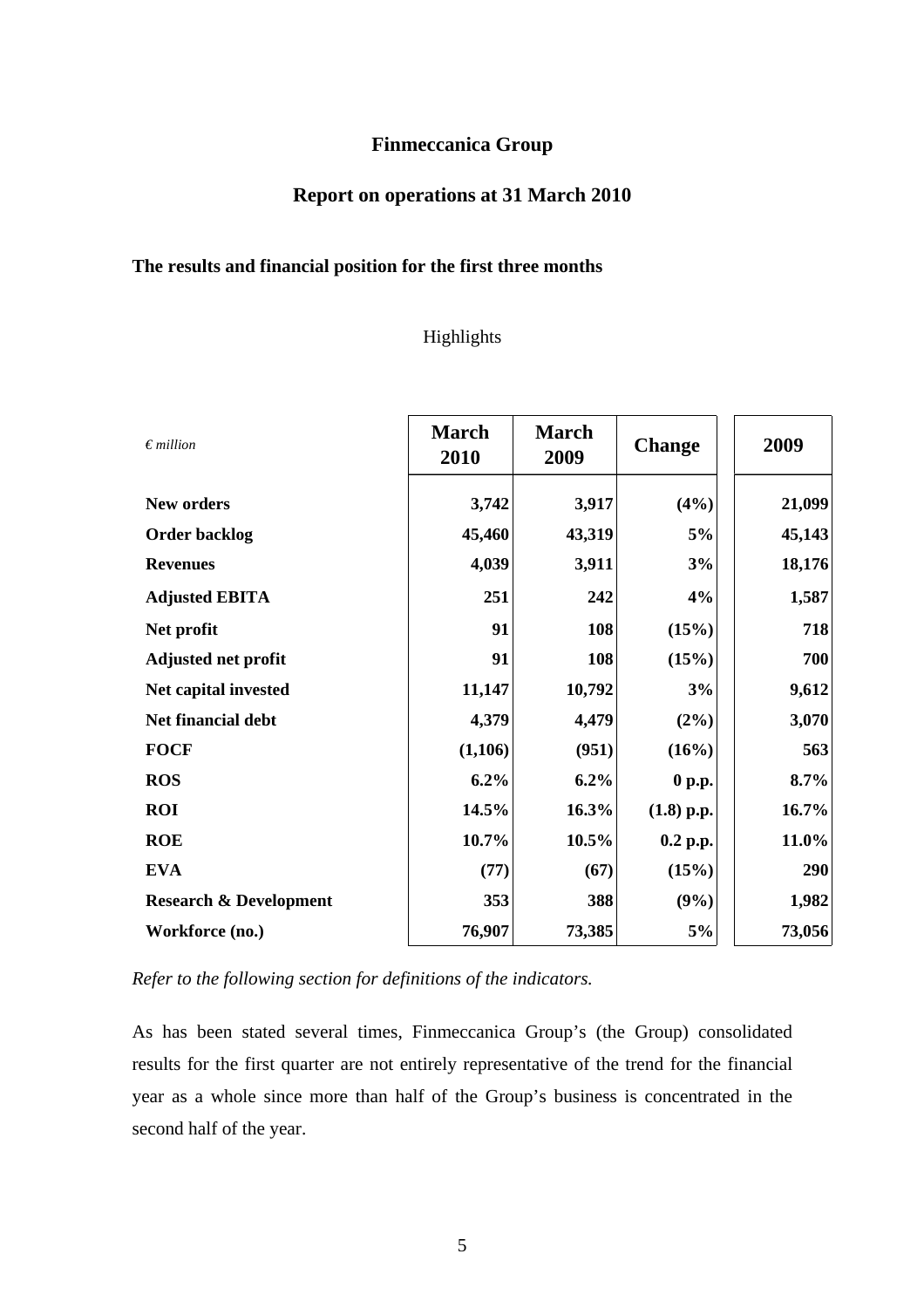Given this, year-on-year comparisons can be made for the same period, showing that the Group's results in the first quarter of 2010 were substantially in line with those of the same period of 2009.

The analysis of the main indicators for the first quarter of 2010 reveals that revenues rose by 3% over the same period of the previous year and adjusted EBITA rose by roughly 4%, and there was an alignment of return on sales (ROS) at 6.2% (equal to 6.2% for the first quarter of 2009). There was also a slight decline in new orders, down 4% from 31 March 2009.

Return on investment (ROI) and EVA also reflect the full impact of the DRS group in the calculation of average net capital invested. Compared with the same period of the previous year, ROI stood at 14.5% (16.3% at 31 March 2009), EVA came to a negative  $\hat{\mathbf{F}}$ mil. 77 (negative  $\hat{\mathbf{F}}$ mil. 67) and return on equity (ROE) amounted to 10.7% (10.5%).

The Group's net profit for the first quarter of 2010 amounted to  $\epsilon$ mil. 91 ( $\epsilon$ mil. 108 for the same period of 2009) and the primary items contributing to this result are attributable to the improvement in EBIT  $(\oplus$ mil. 12) offset by the deterioration in finance costs ( $\epsilon$ mil. 22) and higher taxes ( $\epsilon$ mil. 7). The effective tax rate at 31 March 2010 was 45.4% (39.3% a year earlier).

The deterioration in finance costs was essentially caused by the different composition of financial debt. The first quarter of 2009 included the effects of the lower interest rate on the Senior Term Loan Facility, signed as a result of the acquisition of the DRS group, financing that, in consideration of the scheduled maturities, was gradually repaid and replaced by bonds. This has led the average life of the Group's debt to be extended to over 10 years, in line with the Group's funding requirements. The interest component of the higher finance costs incurred in the first quarter is expected to diminish over the remaining quarters of 2010, as occurred during corresponding periods of 2009.

\* \* \* \* \* \* \* \*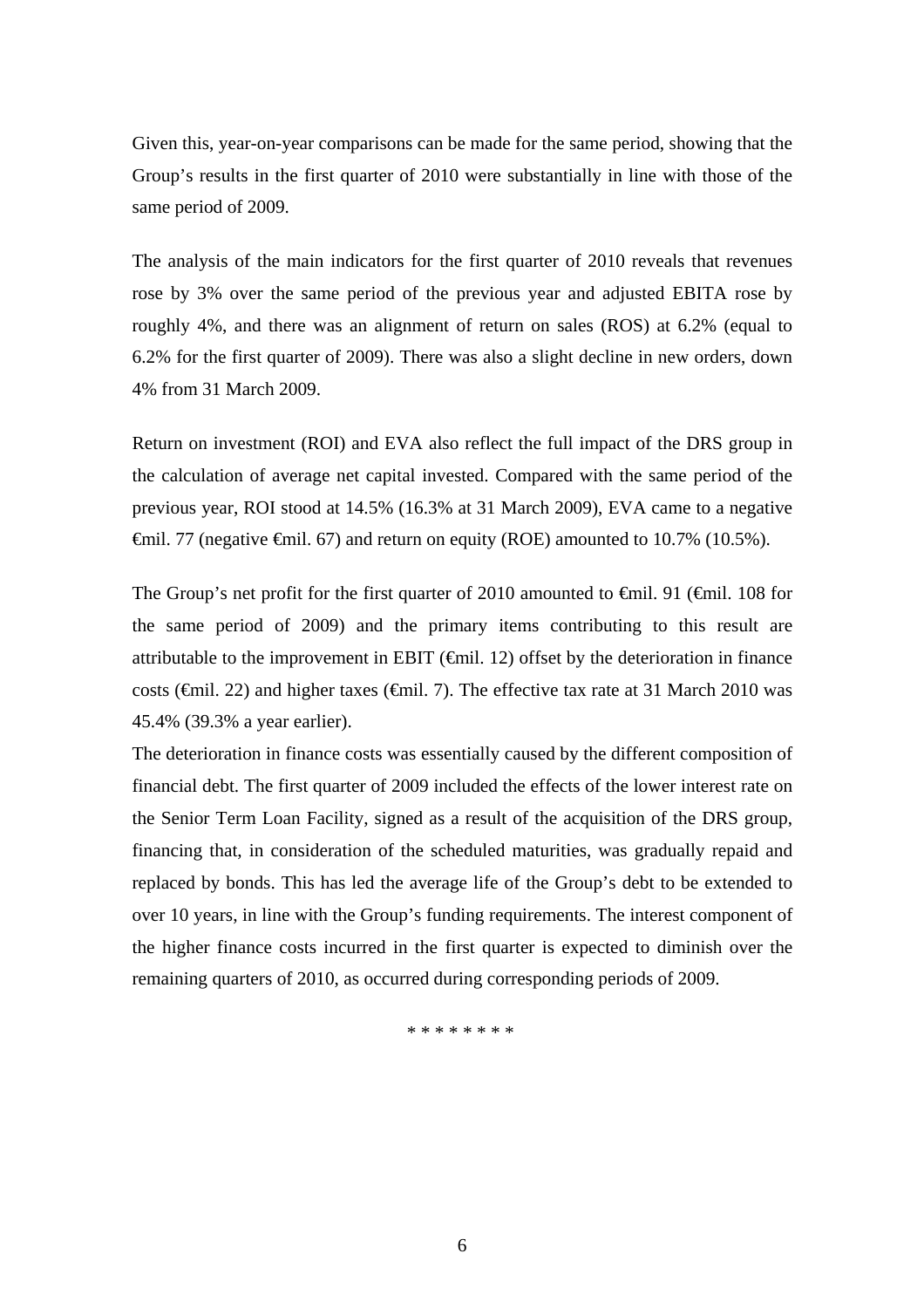| <b>Income Statement</b>                              |             | For the three months ended 31<br><b>March</b> |         |  |
|------------------------------------------------------|-------------|-----------------------------------------------|---------|--|
|                                                      | <b>Note</b> | 2010                                          | 2009    |  |
| $\epsilon$ <i>million</i>                            |             |                                               |         |  |
| <b>Revenue</b>                                       |             | 4,039                                         | 3,911   |  |
| Raw materials and consumables used and personnel     | $(*)$       | (3,647)                                       | (3,512) |  |
| costs                                                |             |                                               |         |  |
| Amortisation and depreciation                        | 25          | (132)                                         | (130)   |  |
| Other net operating income (expenses)                | $^{(**)}$   | (9)                                           | (27)    |  |
| <b>Adjusted EBITA</b>                                |             | 251                                           | 242     |  |
| Non-recurring income/(costs)                         |             |                                               |         |  |
| Restructuring costs                                  |             | (2)                                           | (3)     |  |
| Impairment of goodwill                               |             |                                               |         |  |
| Amortisation of intangible assets acquired through a |             |                                               |         |  |
| business combination                                 | 25          | (21)                                          | (23)    |  |
| <b>EBIT</b>                                          |             | 228                                           | 216     |  |
| Net finance income (costs)                           | $(***)$     | (61)                                          | (39)    |  |
| Income taxes                                         | 27          | (76)                                          | (69)    |  |
| <b>NET PROFIT (LOSS) BEFORE</b>                      |             | 91                                            | 108     |  |
| <b>DISCONTINUED OPERATIONS</b>                       |             |                                               |         |  |
| Result of discontinued operations                    |             |                                               |         |  |
| <b>NET PROFIT (LOSS)</b>                             |             | 91                                            | 108     |  |

*Notes on the reconciliation between the reclassified income statement and the statutory income statement:* 

*(\*) Includes "Raw materials and consumables used and personnel costs" net of "Restructuring costs".* 

*(\*\*) Includes "Other operating income", "Other operating expenses" (excluding restructuring costs, impairment of goodwill, non-recurring income/(costs) and including impairment).* 

*(\*\*\*) Includes "Finance income", "Finance costs" and "Share of profit (loss) of equity accounted investments".*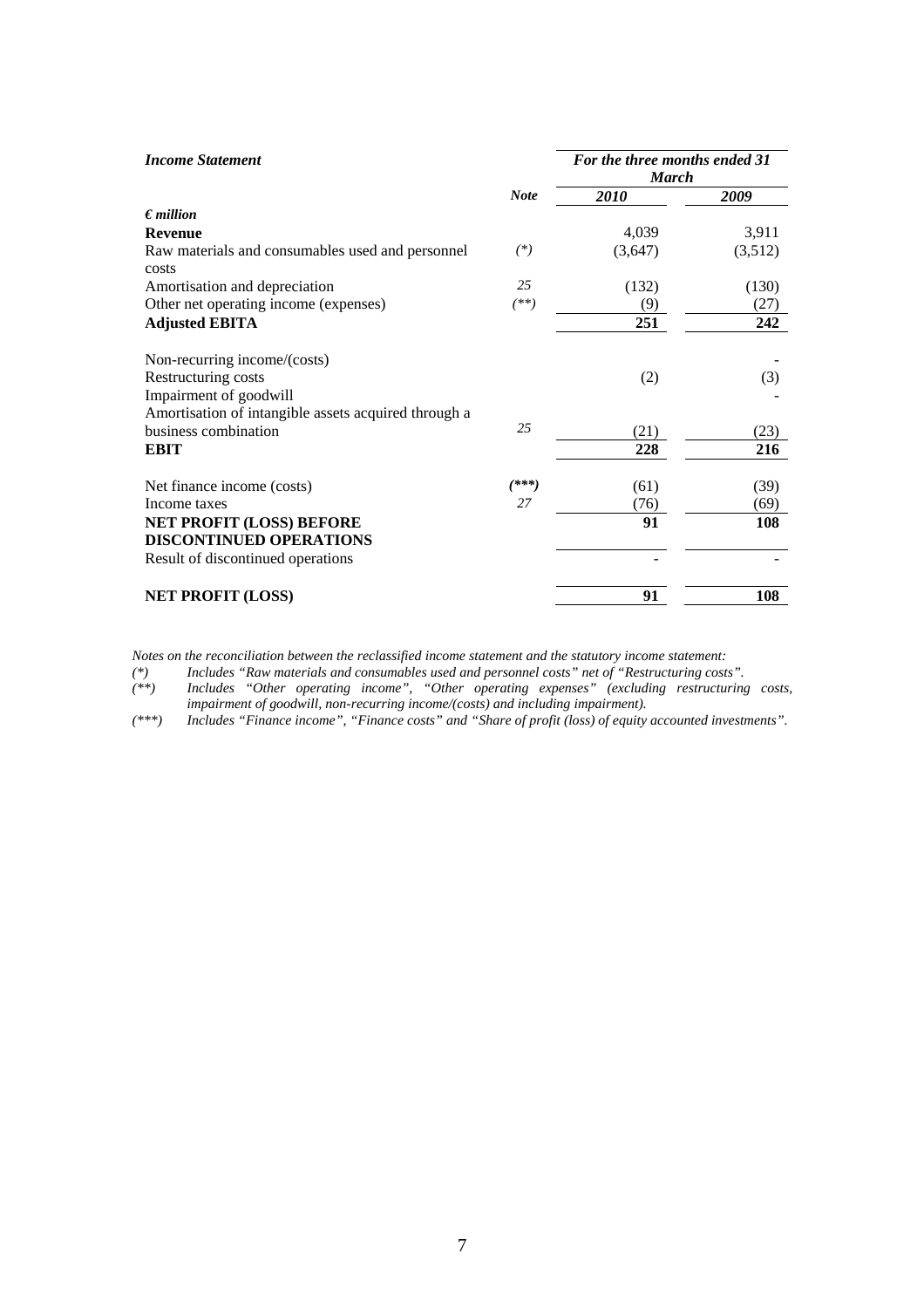| <b>March 2010</b><br>$(\epsilon$ million) | New orders | Order<br>backlog | <b>Revenues</b> | Adj. EBITA | ROS %   | R&D | Workforce<br>(no.) |
|-------------------------------------------|------------|------------------|-----------------|------------|---------|-----|--------------------|
| <b>Helicopters</b>                        | 1,146      | 10,292           | 837             | 75         | 9.0%    | 72  | 14,575             |
| <b>Defence and Security Electronics</b>   | 1,642      | 12,653           | 1,452           | 107        | 7.4%    | 131 | 30,003             |
| <b>Aeronautics</b>                        | 217        | 8,604            | 592             | 34         | 5.7%    | 76  | 13,099             |
| <b>Space</b>                              | 208        | 1,647            | 194             |            | n.a.    | 12  | 3,656              |
| <b>Defence Systems</b>                    | 234        | 4,013            | 231             | 14         | 6.1%    | 45  | 4,043              |
| <b>Energy</b>                             | 178        | 3,211            | 337             | 31         | 9.2%    | 7   | 3,440              |
| <b>Transportation</b>                     | 330        | 5,900            | 445             | 20         | 4.5%    | 10  | 7,293              |
| <b>Other activities</b>                   | 13         | 139              | 58              | (30)       | n.a.    |     | 798                |
| <b>Eliminations</b>                       | (226)      | (999)            | (107)           |            |         |     |                    |
|                                           | 3,742      | 45,460           | 4,039           | 251        | $6.2\%$ | 353 | 76,907             |

## **Primary Finmeccanica Group indicators by segment**

| <b>March 2009</b><br>$(\in$ million)    | New orders | Order<br>backlog | <b>Revenues</b> | Adj. EBITA | $ROS\%$   | R&D | Workforce<br>(no.) |
|-----------------------------------------|------------|------------------|-----------------|------------|-----------|-----|--------------------|
|                                         |            | at 31 Dec. 2009  |                 |            |           |     | at 31 Dec. 2009    |
|                                         |            |                  |                 |            |           |     |                    |
| <b>Helicopters</b>                      | 702        | 9,786            | 756             | 74         | 9.8%      | 79  | 10,343             |
| <b>Defence and Security Electronics</b> | 1,582      | 12,280           | 1,427           | 110        | 7.7%      | 136 | 30,236             |
| <b>Aeronautics</b>                      | 319        | 8,850            | 553             | 22         | 4.0%      | 83  | 13,146             |
| <b>Space</b>                            | 225        | 1,611            | 191             | (1)        | $(0.5\%)$ | 14  | 3,662              |
| <b>Defence Systems</b>                  | 104        | 4,010            | 232             | 11         | 4.7%      | 60  | 4,098              |
| <b>Energy</b>                           | 214        | 3,374            | 333             | 31         | 9.3%      | 5   | 3,477              |
| <b>Transportation</b>                   | 772        | 5,954            | 427             | 29         | 6.8%      | 11  | 7,295              |
| <b>Other activities</b>                 | 64         | 172              | 80              | (34)       | n.a.      |     | 799                |
| <b>Eliminations</b>                     | (65)       | (894)            | (88)            |            |           |     |                    |
|                                         | 3,917      | 45,143           | 3,911           | 242        | 6.2%      | 388 | 73,056             |

| <b>Change</b>                           | New orders | Order<br>backlog | <b>Revenues</b> | Adj. EBITA | ROS %        | R&D     | Workforce<br>(no.) |
|-----------------------------------------|------------|------------------|-----------------|------------|--------------|---------|--------------------|
|                                         | delta %    | delta %          | delta %         | delta %    | delta p.p.   | delta % | delta %            |
| <b>Helicopters</b>                      | 63%        | 5%               | 11%             | 1%         | $(0.8)$ p.p. | $(9\%)$ | 41%                |
| <b>Defence and Security Electronics</b> | 4%         | 3%               | 2%              | (3%)       | $(0.3)$ p.p. | (4% )   | $(1\%)$            |
| <b>Aeronautics</b>                      | (32%)      | (3%)             | 7%              | 55%        | 1.8 p.p.     | $(8\%)$ | n.s.               |
| <b>Space</b>                            | $(8\%)$    | 2%               | 2%              | n.a.       | n.a.         | (14%)   | n.s.               |
| <b>Defence Systems</b>                  | 125%       | n.s.             | n.s.            | 27%        | 1.3 p.p.     | (25%)   | $(1\%)$            |
| <b>Energy</b>                           | (17%)      | (5%)             | 1%              | 0%         | $(0.1)$ p.p. | 40%     | $(1\%)$            |
| <b>Transportation</b>                   | (57%)      | $(1\%)$          | 4%              | (31%)      | $(2.3)$ p.p. | $(9\%)$ | n.s.               |
| <b>Other activities</b>                 | $(80\%)$   | (19%)            | n.a.            | (12%)      | n.a.         | n.a.    | n.a.               |
|                                         | (4%)       | $1\%$            | 3%              | 4%         | 0 p.p.       | (9%)    | 5.27%              |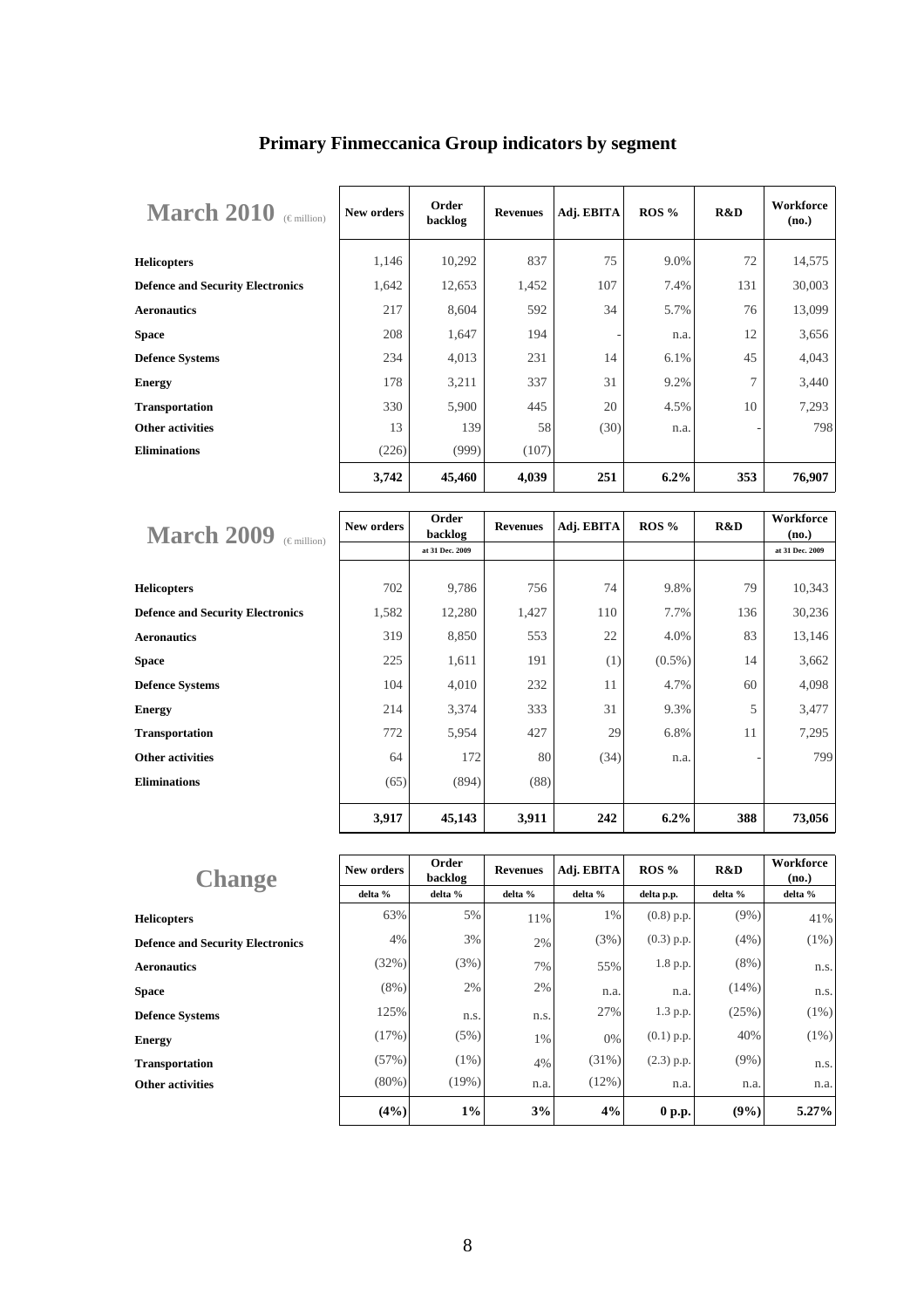The primary changes that marked the Group's performance compared with the first quarter of 2009 are described below. A deeper analysis can be found in the section covering the trends in each business segment.

From a commercial perspective, the Group reported a slight decline in **new orders,** which amounted to  $\epsilon$ mil. 3,742 at the end of the first quarter of 2010 compared with €mil. 3,917 for the same quarter of 2009.

With regard to the divisions that reported improvements in results, the following should be noted:

- o *Helicopters:* an increase in new orders, mainly in the civil and government segment, which has seen a significant rebound;
- o *Defence Systems:* an increase in new orders, mainly in missile systems.

This improvement was partially offset by the decline in the *Transportation* division, which saw significant orders received across all segments in the first quarter of 2009.

\* \* \* \* \* \* \* \*

The **order backlog** at 31 March 2010 amounted to €mil. 45,460, an increase of €mil.317 over 31 December 2009 (€mil. 45,143).

The net change is mainly due to the effect deriving from the translation of backlog expressed in foreign currencies as a result of the euro/dollar exchange rate at the end of the period.

The order backlog, based on workability, guarantees coverage of about 2.5 years of production.

\* \* \* \* \* \* \* \*

**Revenues** at 31 March 2010 came to €mil. 4,039, compared with €mil 3,911 for the same period of 2009, an increase of  $\epsilon$ mil. 128 (3%).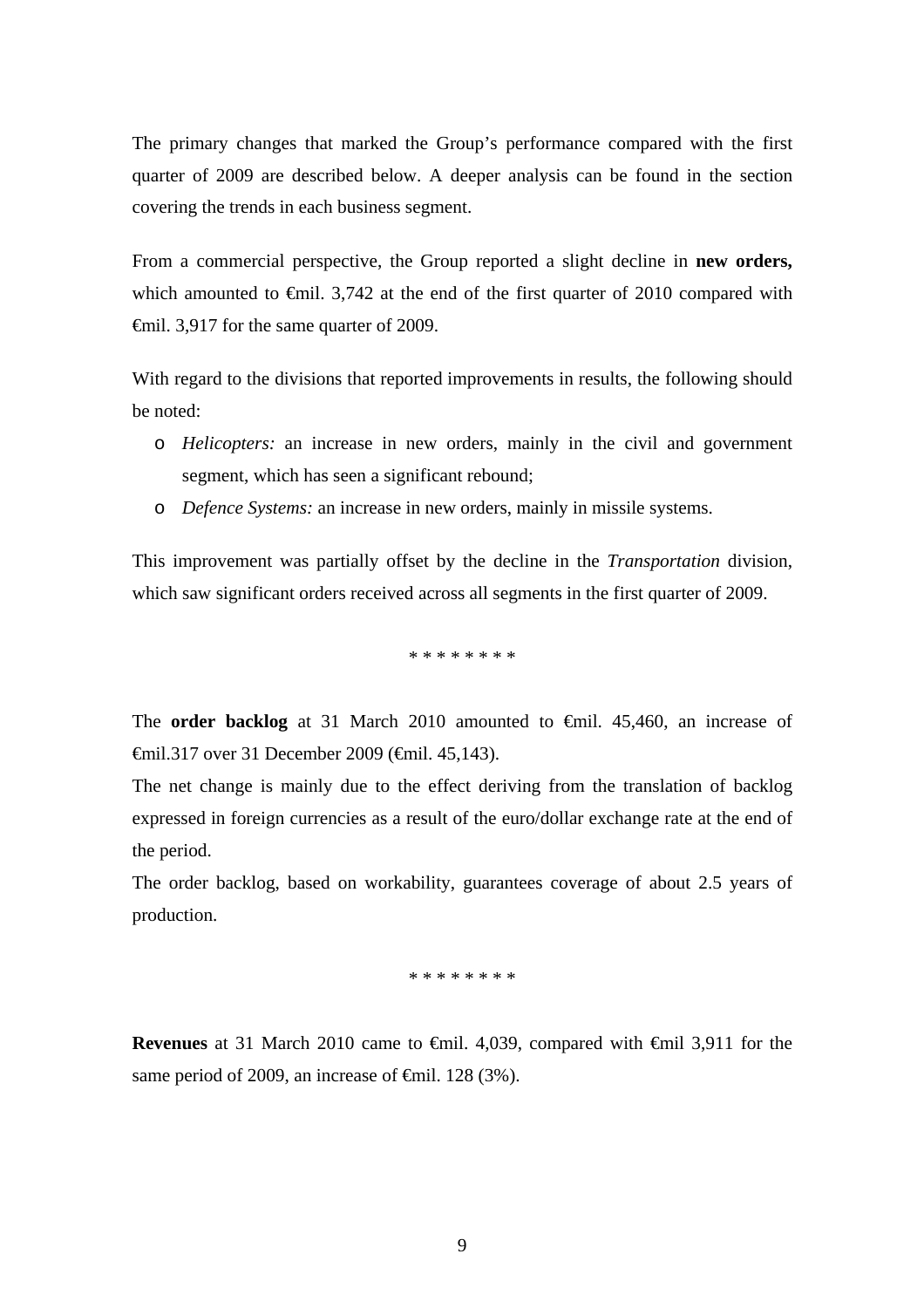The improvement in revenues is due to higher production volumes in the following sectors:

- o *Helicopters:* where the increase was evenly split between helicopter components and product support;
- o *Aeronautics:* due to greater activity in the military segment, particularly the EFA programme.

All the other sectors remained substantially stable compared with the same period of the previous year.

\* \* \* \* \* \* \* \*

**Adjusted EBITA** at 31 March 2010 came to €mil. 251, compared with €mil. 242 for the same period of the previous year, for an increase of  $\epsilon$ mil. 9.

The growth in adjusted EBITA is mainly attributable to the following sectors:

- o *Aeronautics:* where a greater contribution was made by production in the military segment;
- o *Defence Systems:* where the increase was due mainly to improved industrial profitability across all segments.

The adjusted EBITA in the other divisions was substantially in line with that of the first quarter of 2009, except for the *Transportation* division, which experienced a decline, mainly in the bus segment.

\* \* \* \* \* \* \* \*

**Research and development** costs at 31 March 2010 amounted to €mil. 353, slightly down €mil. 35 compared with the first quarter of 2009 (€mil. 388).

Research and development costs in the *Aeronautics* segment amounted to €mil. 76 (about 22% of the Group total) in the first quarter of 2010, reflecting the commitment to programmes being developed in the civil and military segments.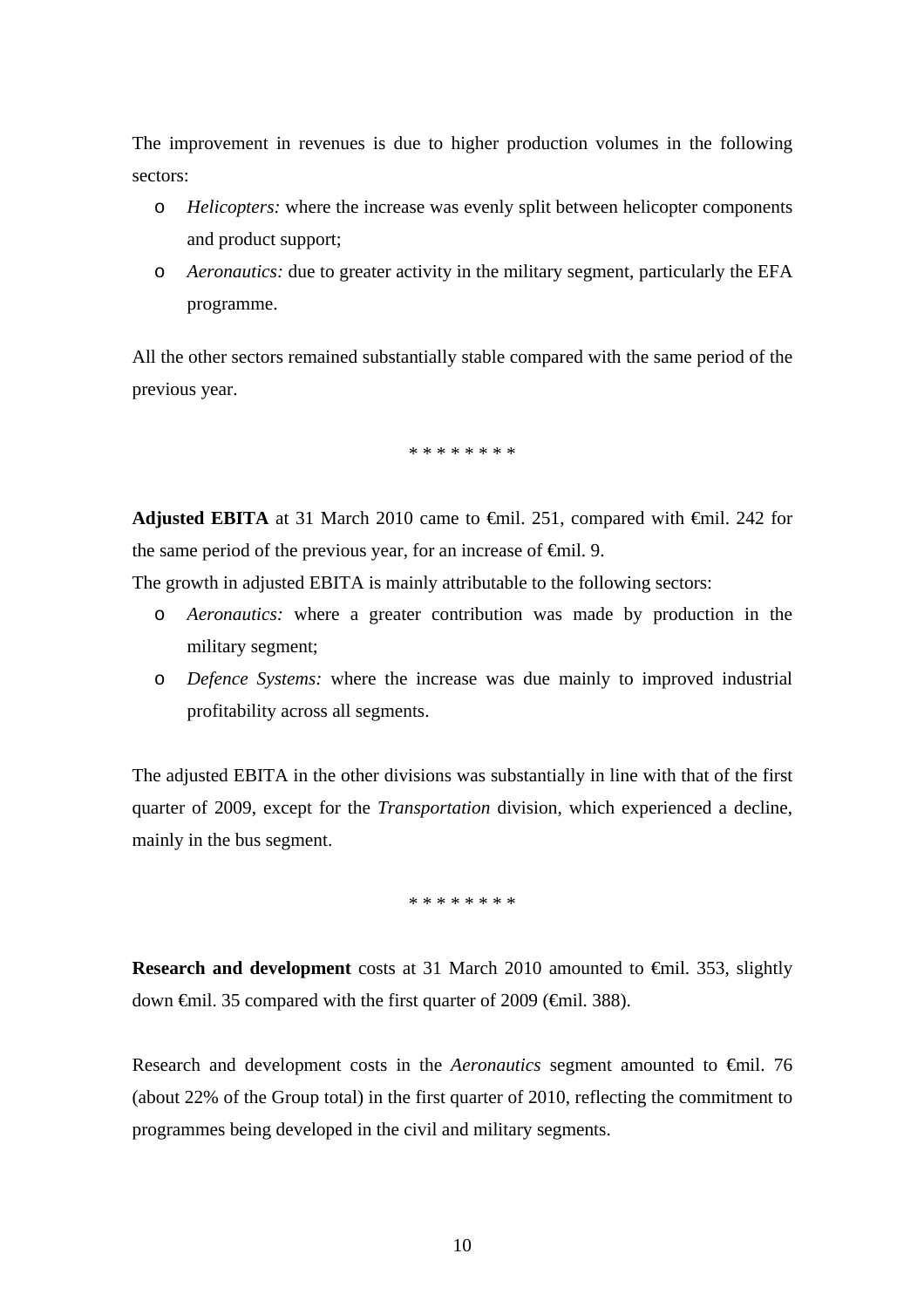In *Defence and Security Electronics,* R&D costs totalled €mil. 131 (roughly 37% of the Group total) and related in particular to:

- o in the *avionics and electro-optical systems* segment: development for the EFA programme and new electronic-scan radar systems for both surveillance and combat;
- o in the *integrated communications networks and systems* segment: development of TETRA technology and wideband data link products and software design radio;
- o in the *radar and command and control systems* segment: the continuation of development the 3D Kronos and active radar surveillance systems; upgrading of the current SATCAS products; the programme to develop capabilities and technologies for architectural design and construction of major systems for the integrated management of operations by armed ground forces (Combined Warfare Proposal (CWP));.

Finally, in the *Helicopters* segment*,* R&D costs came to €mil. 72 (about 20% of the Group's total) and mainly concerned the development of technologies primarily for military use (AW149) and of multi-role versions of the BA 609 convertiplane for national security.

\* \* \* \* \* \* \* \*

The **workforce** at 31 March 2010 came to 76,907, an increase of 3,851 from 73,056 at 31 December 2009, of which 4,311 resulted from the net effect of the consolidation of the Polish group Wytwornia Sprzetu Komunikacyjnego "PZL - WIDNIK" Spolka Akcyjna (PZL - SWIDNIK) in the *Helicopters* division and to negative turnover.

The geographical distribution of the workforce at the end of the first quarter of 2010 was substantially stable compared with 31 December 2009, breaking down into 56% of the workforce in Italy and 44% in foreign countries, largely the United States (15%), the United Kingdom (13%) and France.

\* \* \* \* \* \* \* \*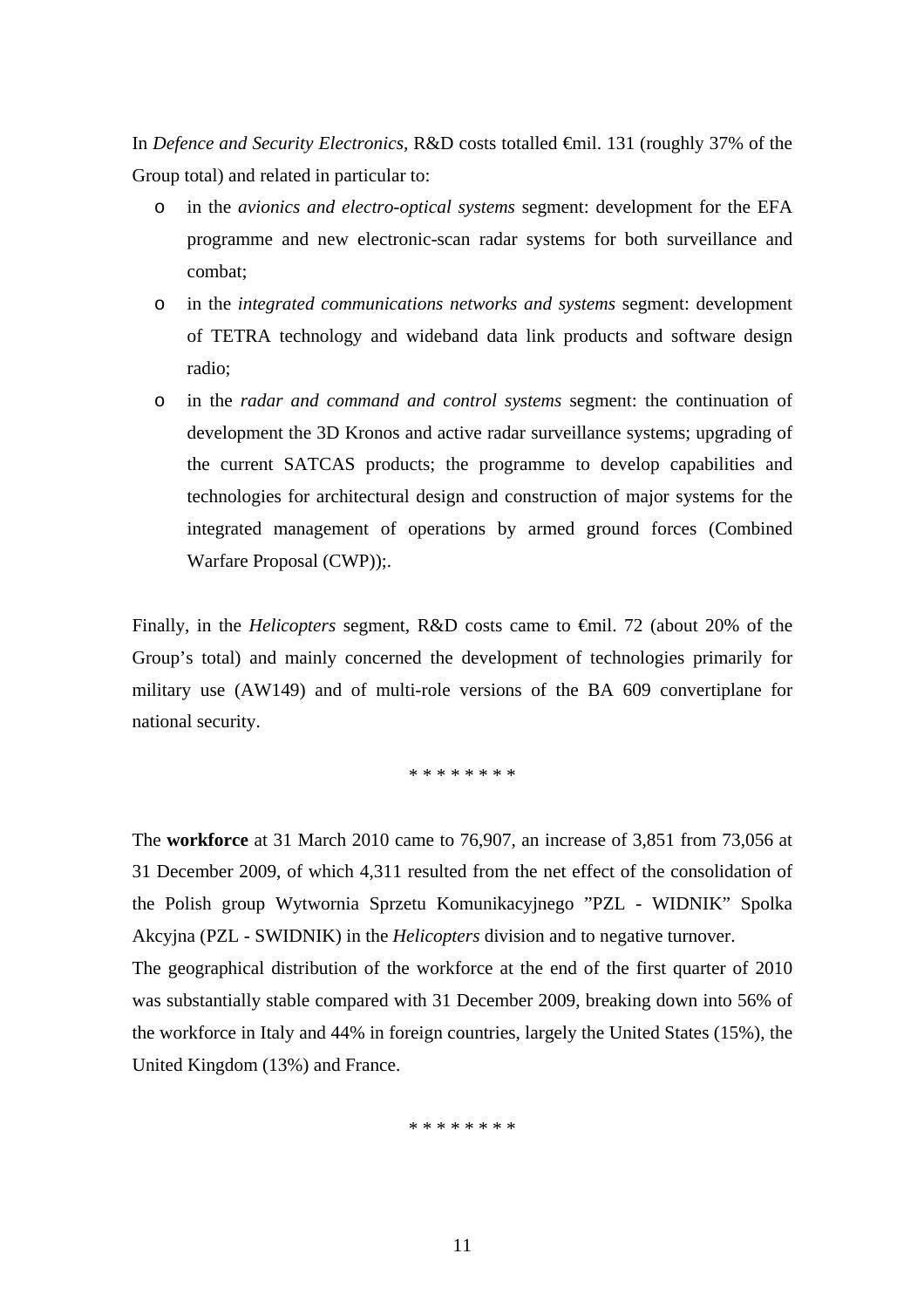| <b>Balance Sheet</b>                                                  | <b>Note</b> | 31 Mar.<br>2010 | 31 Dec.<br>2009 |
|-----------------------------------------------------------------------|-------------|-----------------|-----------------|
| $\epsilon$ <i>million</i>                                             |             |                 |                 |
| Non-current assets                                                    |             | 13,445          | 12,956          |
| Non-current liabilities                                               | $(*)$       | (2, 638)        | (2,639)         |
|                                                                       |             | 10,807          | 10,317          |
| Inventories                                                           |             | 4,867           | 4,662           |
| Trade receivables                                                     | $(**)$ 13   | 9,034           | 8,481           |
| Trade payables                                                        | $(***)$ 21  | (12, 121)       | (12,400)        |
| <b>Working capital</b>                                                |             | 1,780           | 743             |
| Provisions for short-term risks and charges                           | 18          | (597)           | (595)           |
| Other net current assets (liabilities)                                | (****)      | (843)           | (853)           |
| Net working capital                                                   |             | 340             | (705)           |
| Net capital invested                                                  |             | 11,147          | 9,612           |
| Capital and reserves attributable to equity holders of<br>the Company |             | 6,561           | 6,351           |
| Minority interests in equity                                          |             | 214             | 198             |
| <b>Shareholders' equity</b>                                           |             | 6,775           | 6,549           |
| Net financial debt (cash)                                             | 17          | 4,379           | 3,070           |
| Net (assets) liabilities held for sale                                | /*****      | (7)             | (7)             |

*Notes on the reconciliation between the reclassified balance sheet and the statutory balance sheet:* 

*(\*) Includes all non-current liabilities except "Non-current borrowings".* 

 *(\*\*) Includes "Contract work in progress - net."* 

*(\*\*\*) Includes "Advances from customers- net".* 

*(\*\*\*\*) Includes "Income tax receivables, "Other current assets" and "Derivative assets", excluding "Income tax payables", "Other current liabilities" and "Derivative liabilities".* 

*(\*\*\*\*\*) Includes the net amount of "Non-current assets held for sale" and "Liabilities directly connected with assets held for sale".* 

\* \* \* \* \* \* \* \*

At 31 March 2010 the consolidated **net capital invested** came to €mil. 11,147, compared with  $\oplus$ mil. 9,612 at 31 December 2009, for a net increase of  $\oplus$ mil. 1,535.

More specifically, there was a  $\epsilon$ mil. 1,045 increase in **net working capital** (positive €mil. 340 at 31 March 2010, compared with negative €mil. 705 at 31 December 2009), mainly attributable to the use of cash during the period (Free Operating Cash Flow) as described below.

As to **capital assets**, there was an increase of <del>€mil.</del> 490 (€mil. 10,807 at 31 March 2010, compared with €mil. 10,317 at 31 December 2009).

\* \* \* \* \* \* \* \*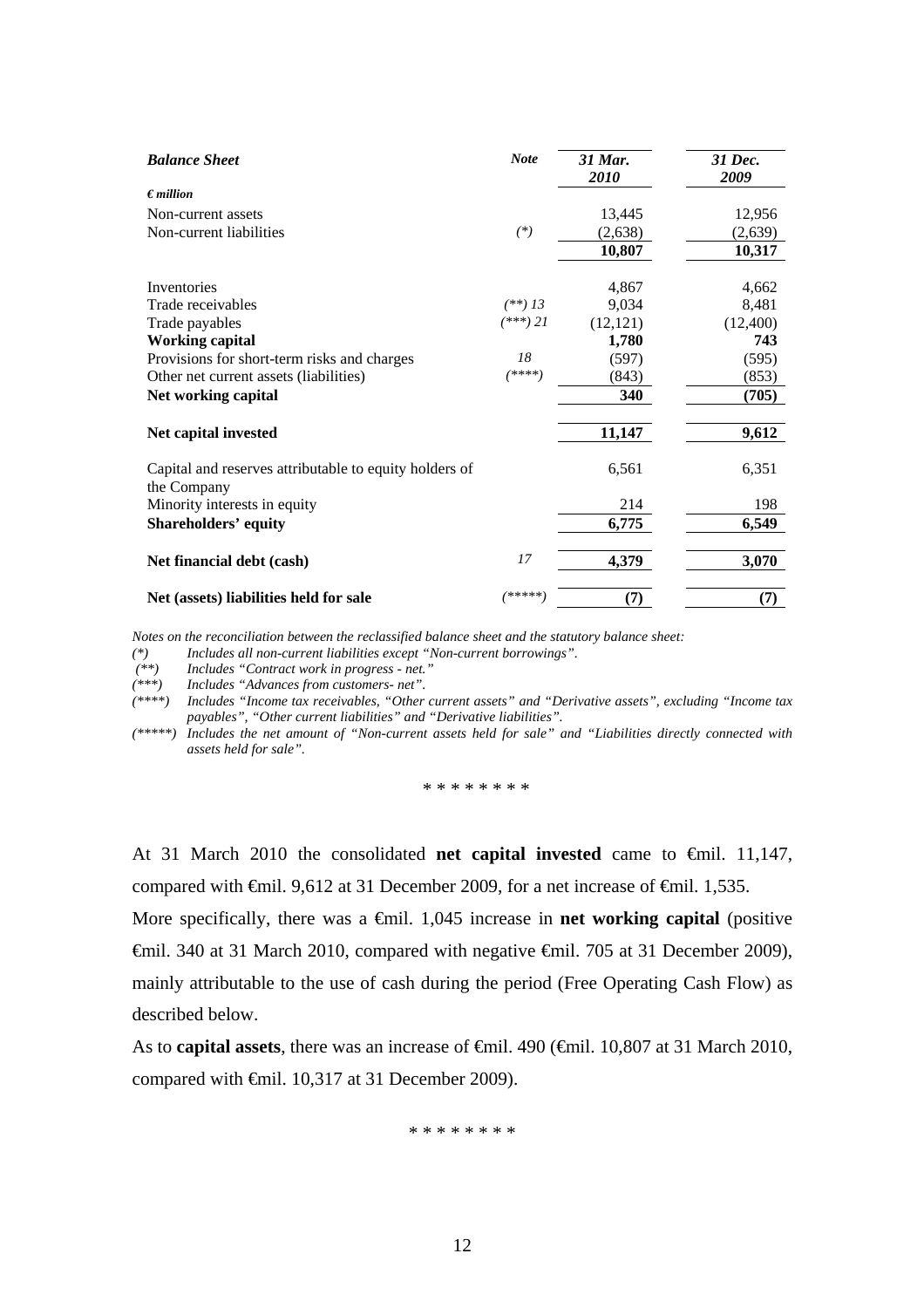The *Free Operating Cash Flow* (FOCF) is to be analysed in the context of the period, and seasonal factors have to be taken into account. The balance between trade collections and payments reveals that payments are particularly higher than collections. At 31 March 2010, FOCF was negative (use of cash) in the amount of about €mil.1,106, compared with negative €mil. 951 at 31 March 2009, for a deterioration of €mil. 155.

In the first quarter of 2010, investing activity, needed for product development, was concentrated in Aeronautics (38%), Defence and Security Electronics (26%) and Helicopters (20%).

\* \* \* \* \* \* \* \*

|                                                                                                     | For the three months ended 31 March |       |       |  |  |
|-----------------------------------------------------------------------------------------------------|-------------------------------------|-------|-------|--|--|
|                                                                                                     | 2010                                | 2009  |       |  |  |
| Cash and cash equivalents at 1 January                                                              | 2,630                               | 2,297 |       |  |  |
| Gross cash flow from operating activities                                                           | 432                                 | 407   |       |  |  |
| Changes in other operating assets and liabilities,<br>taxes, finance costs and provisions for risks | (334)                               | (210) |       |  |  |
| <b>Funds From Operations (FFO)</b>                                                                  |                                     | 98    | 197   |  |  |
| Changes in working capital                                                                          | (984)                               | (885) |       |  |  |
| Cash flow generated from (used in) operating                                                        |                                     |       |       |  |  |
| activities                                                                                          | (886)                               | (688) |       |  |  |
| Cash flow from ordinary investing activities                                                        | (220)                               | (263) |       |  |  |
| <b>Free Operating Cash Flow (FOCF)</b>                                                              | (1,106)                             |       | (951) |  |  |
| Strategic operations                                                                                | (87)                                | (26)  |       |  |  |
| Change in other investing activities $(*)$                                                          | 12                                  | (50)  |       |  |  |
| Cash flow generated from (used in) investing<br>activities                                          | (295)                               | (339) |       |  |  |
| Capital increases                                                                                   |                                     | (2)   |       |  |  |
| Net change in borrowings                                                                            | (830)                               | (546) |       |  |  |
| Cash flow generated from (used in) financing<br>activities                                          | (830)                               | (548) |       |  |  |
| Exchange gains/losses                                                                               | 17                                  | 7     |       |  |  |
| Cash and cash equivalents at 31 March                                                               | 636                                 | 729   |       |  |  |

*(\*) Includes "Other investing activities", dividends received from subsidiaries and loss coverage for subsidiaries.*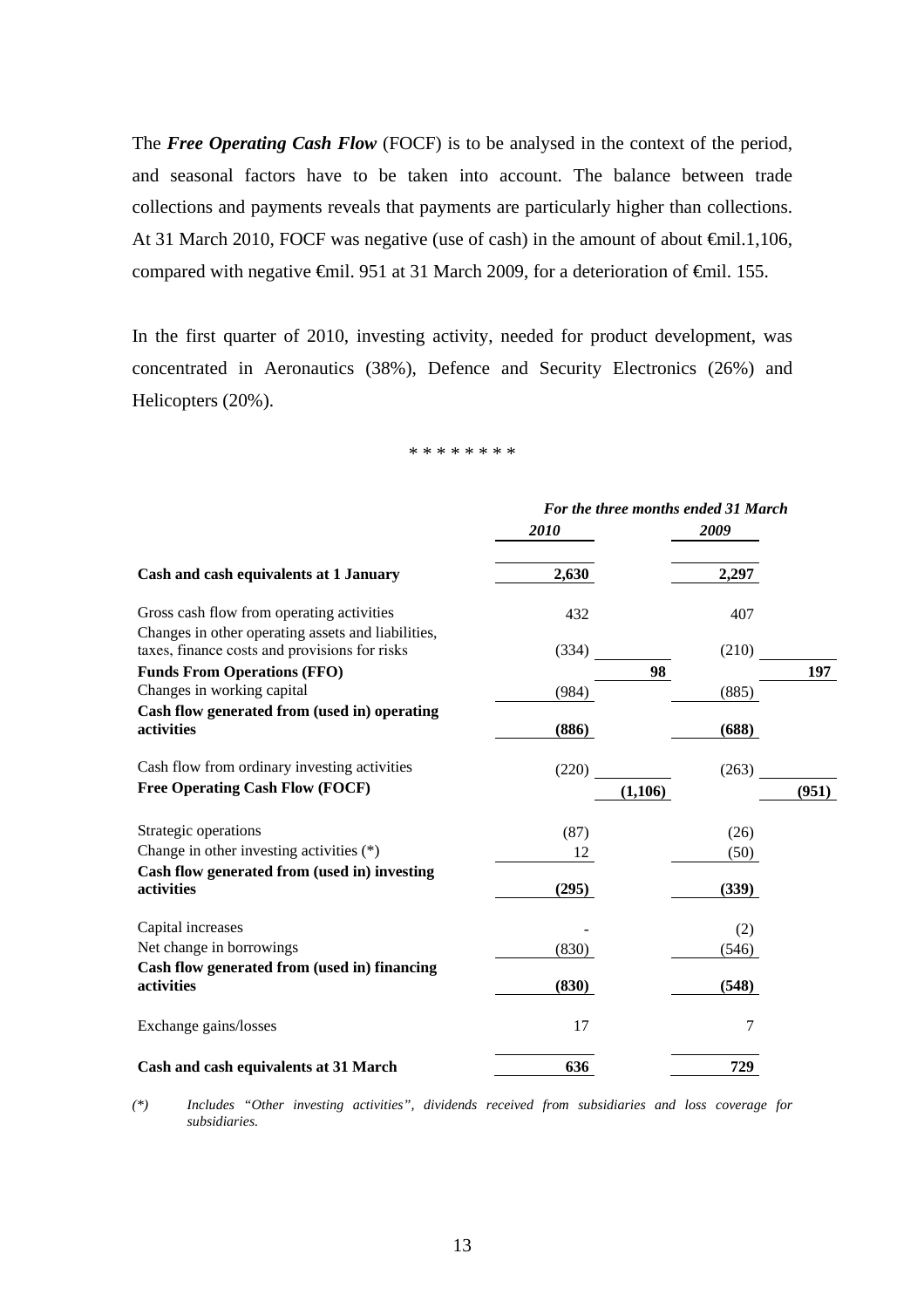#### \* \* \* \* \* \* \* \*

Group **net financial debt** (payables higher than financial receivables and cash and cash equivalents) at 31 March 2010 came to €mil. 4,379 (€mil. 3,070 at 31 December 2009), for a net increase of €mil. 1,309.

The following graph shows the most significant movements that contributed to the change in net financial debt between the two periods being compared:

3,070 4,379 **Net financial debt at 31 Dec. 2009 FOCF Strategic investments Other Net financial debt at 31 Mar. 2010**

*Net financial debt at 31 March 2010 – (€ million)* 

#### \* \* \* \* \* \* \* \*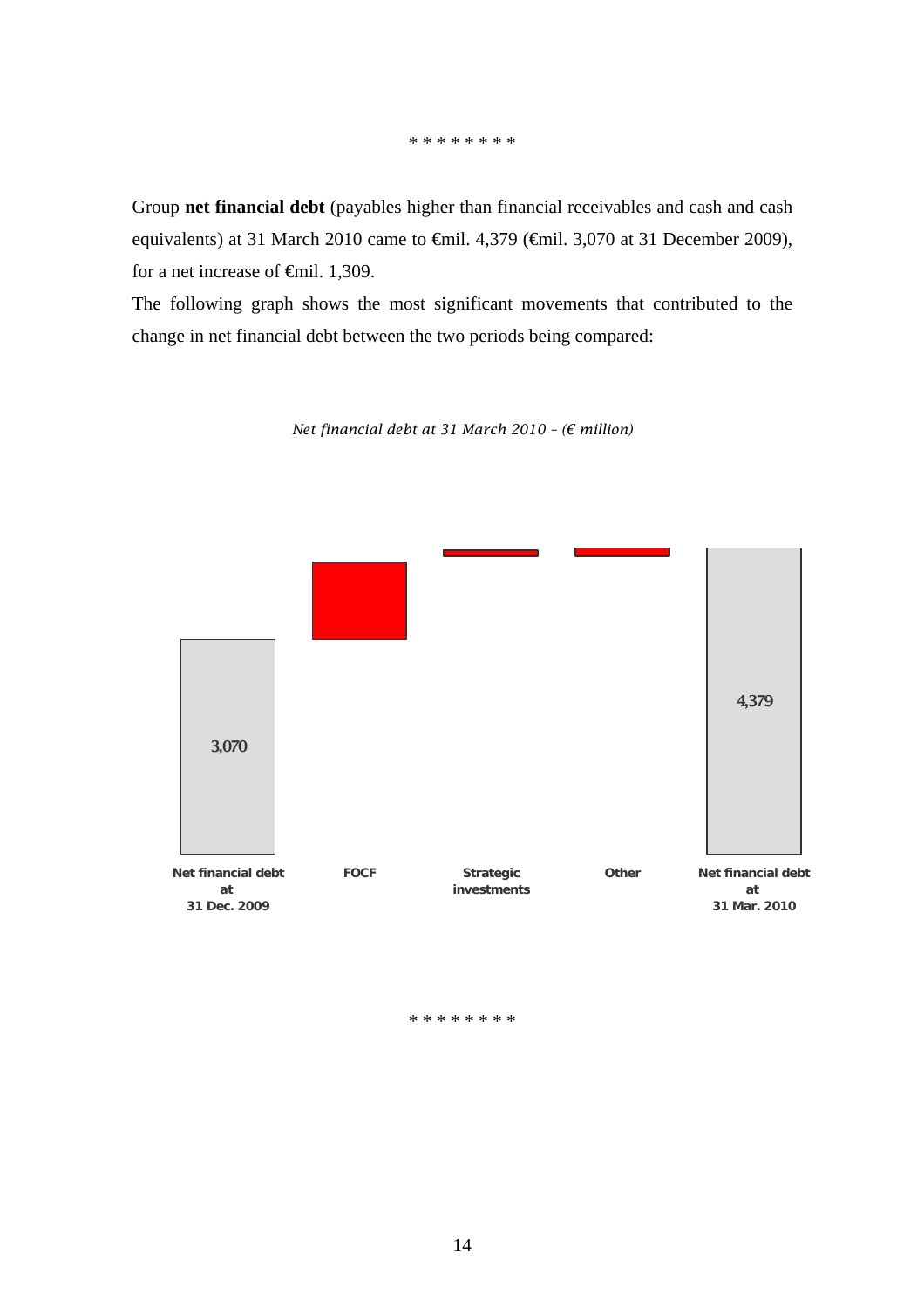| $\epsilon$ <i>million</i>                   | 31 Mar. 2010 | 31 Dec. 2009 |
|---------------------------------------------|--------------|--------------|
| Short-term borrowings                       | 860          | 913          |
| Medium/long-term borrowings                 | 3,929        | 4,476        |
| Cash and cash equivalents                   | (636)        | (2,630)      |
| <b>BANK DEBT AND BONDS</b>                  | 4,153        | 2,759        |
| Securities                                  | (11)         | (11)         |
| Financial receivables from related parties  | (60)         | (34)         |
| Other financial receivables                 | (707)        | (763)        |
| <b>FINANCIAL RECEIVABLES AND SECURITIES</b> | (778)        | (808)        |
| Borrowings from related parties             | 660          | 679          |
| Other short-term borrowings                 | 217          | 312          |
| Other medium/long-term borrowings           | 127          | 128          |
| <b>OTHER BORROWINGS</b>                     | 1,004        | 1,119        |
| NET FINANCIAL DEBT (CASH)                   | 4,379        | 3,070        |

Once again for March 2010, consistent with the approach adopted in the presentation of the accounts over the last few years, the net debt figure does not include the net fair value of derivatives at the date the accounts were closed (positive balance of  $\epsilon$ mil. 20).

As discussed in the section on FOCF, the deterioration seen over the period confirmed the ordinary pattern of the balance between trade collections and payments reveals that payments are particularly higher than collections, with significant use of cash in operating activities.

Moreover, as explained elsewhere in this report, in January AgustaWestland purchased a further stake in the Polish group PZL - SWIDNIK. The overall impact of this on the Group's net debt, between the purchase price paid ( $\oplus$ mil. 81) and inclusion of the new company and its subsidiaries within the scope of consolidation (with a net debt of  $\epsilon$ mil. 38) came to about €mil. 119.

The debt figure is also affected by the deterioration of the end-period euro/dollar exchange rate, particularly with respect to the translation of financial statements denominated in dollars.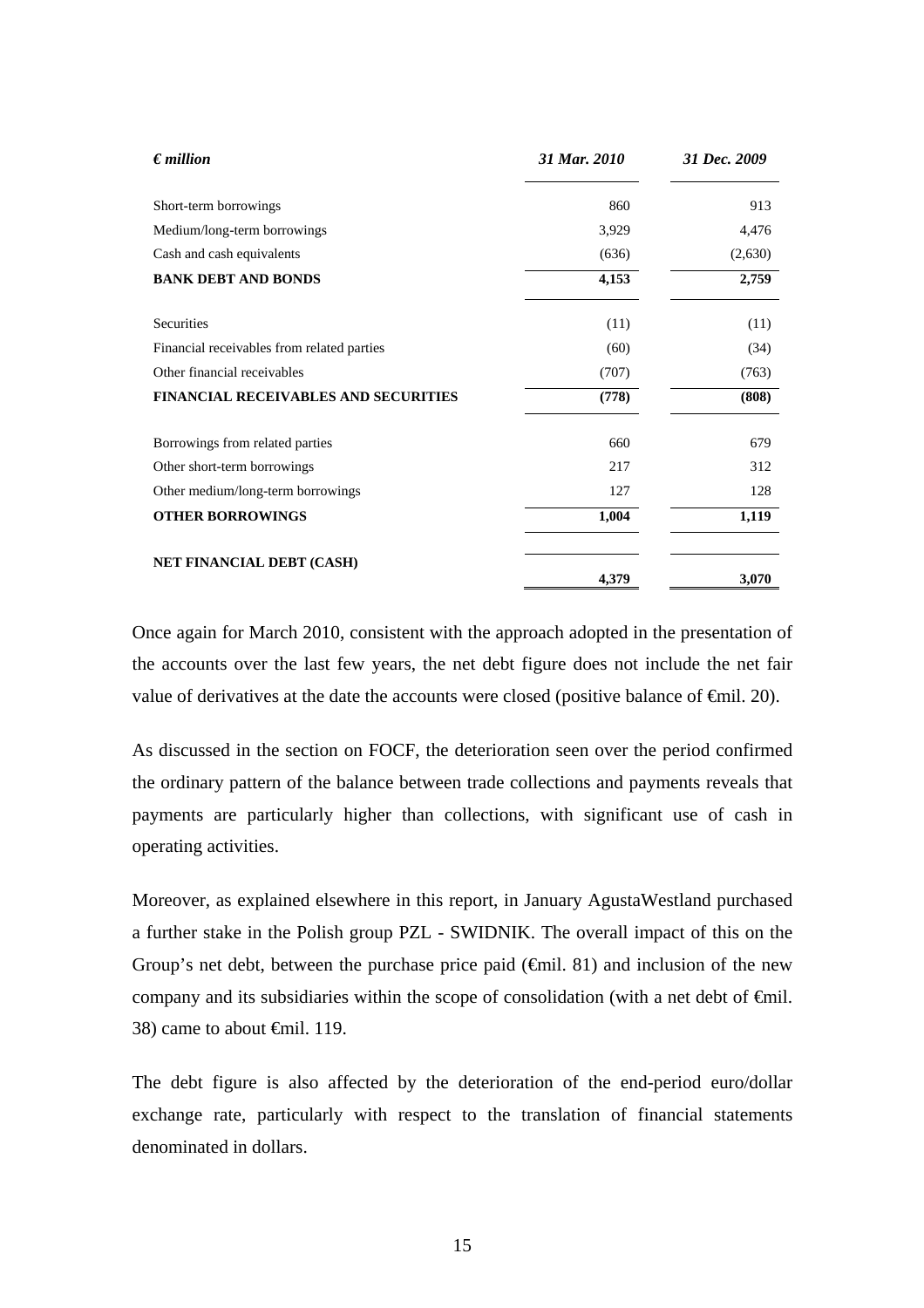In the first quarter of 2010, the Group made assignments of non-recourse receivables totalling around €mil. 138 (€mil. 123 in the first quarter of 2009).

As regards the composition of the debt items, with particular regard to bank borrowings and bonds, which went from  $\oplus$  mil. 5,389 at 31 December 2009 to  $\oplus$  mil. 4,789 at 31 March 2010, the main changes were as follows:

- short-term borrowings fell from €mil. 913 at 31 December 2009 to €mil. 860 at 31 March 2010 mainly due to the effect of the repurchase of around €mil. 51 nominal value of bonds exchangeable into STM shares as a result of the €mil. 501 bond issue of August 2003, with maturity of August 2010 (see the section "Financial transactions";
- medium/long-term borrowings fell from  $\theta$ mil. 4,476 at 31 December 2009 to  $\theta$ mil. 3,929 at 31 March 2020, mainly due to the repayment of the final instalment (tranche C) of the Senior Term Loan Facility, described below.

Also of importance is the decrease in cash and cash equivalents from €mil. 2,630 at 31 December 2009 to €mil. 636 at 31 March 2010, caused mainly by the higher use of cash in ordinary operations and investing activities. A portion of the cash available was used to repay debt existing at 31 December 2009, specifically the full repayment of the Revolving Credit Facility of <del>€m</del>il. 639, a line of credit arising from the transformation of the final instalment (tranche C) of the Senior Term Loan Facility originally signed upon the purchase of the American company DRS (see the section "Financial transactions"), made in the first quarter of 2010.

The item "financial receivables and securities" equal to  $\theta$ mil. 778 ( $\theta$ mil. 808 at 31 December 2009) includes the amount of <del>€</del>mil. 637 (€mil. 708 at 31 December 2009) in respect of the portion of financial receivables that the MBDA and Thales Alenia Space joint ventures hold vis-à-vis the other partners in implementation of existing treasury agreements. In accordance with the consolidation method used, these receivables, like all the other joint venture items, are included in the Group's scope of consolidation on a proportionate basis.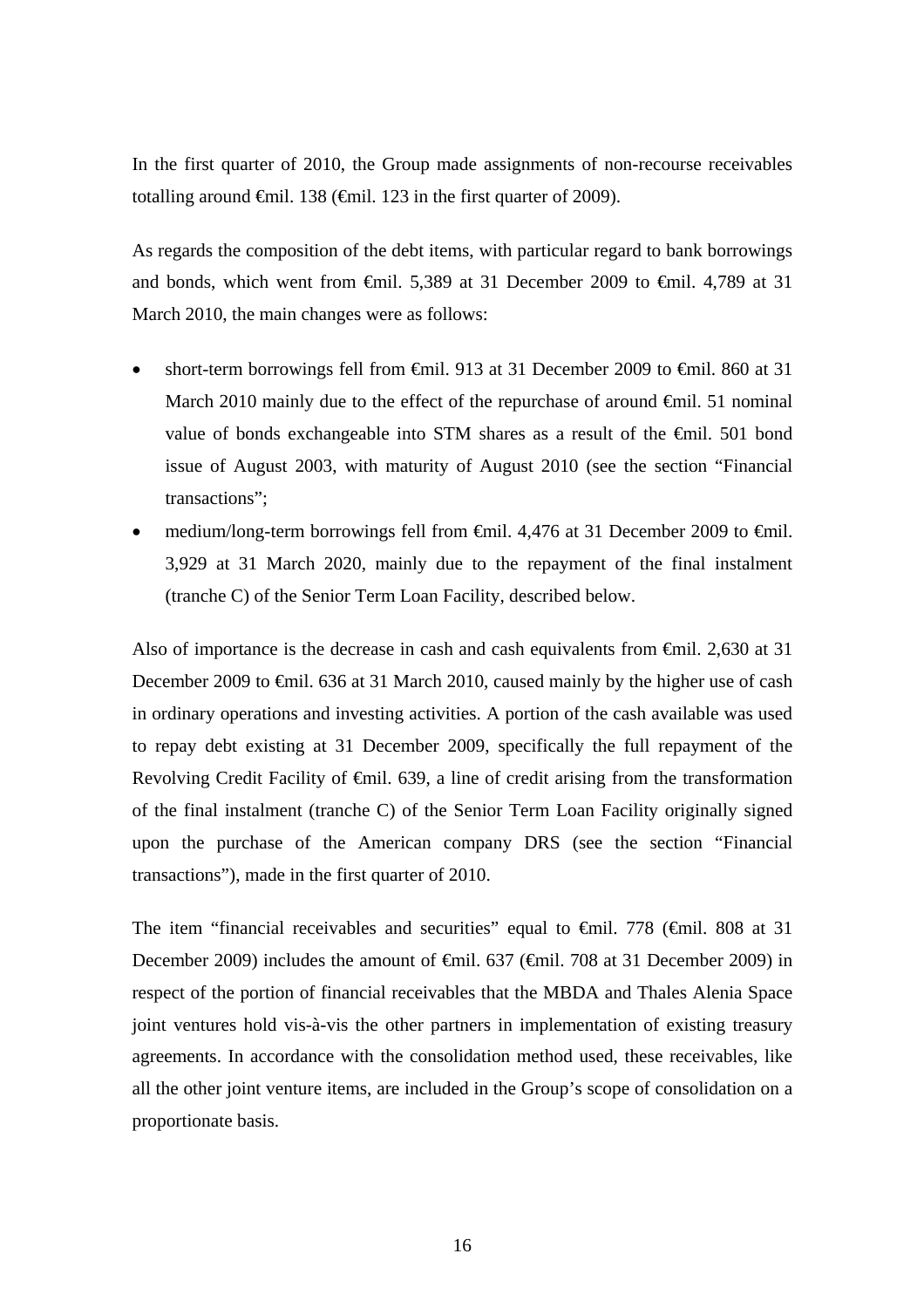The item "borrowings from related parties" amounting to  $\theta$ mil. 660 ( $\theta$ mil. 679 at 31 December 2009) includes the debt of €mil. 637 (€mil. 646 at 31 December 2009) of Group companies in the above joint ventures for the unconsolidated portion, and the debt of €mil. 15 (€mil. 23 at 31 December 2009) to the company Eurofighter, of which Alenia Aeronautica owns 21%. In regard to this, under the existing treasury agreement, surplus cash and cash equivalents are to be distributed among the partners.

Moreover, as part of the centralisation of its financial operations, Finmeccanica has credit lines and guarantees to meet the Group needs. Specifically, it holds a mediumterm revolving credit line of €mil. 1,200 agreed in 2004 with a pool of domestic and foreign banks (current maturity 2012). At 31 March 2010, this credit line was entirely unused. In addition, as stated above, the Revolving Credit Facility in the amount of €mil. 639, obtained in February 2010, was entirely unused at 31 March 2010.

Also on that date Finmeccanica had additional short-term credit lines for cash amounting to around  $\oplus$ mil. 1,300, of which  $\oplus$ mil. 620 is confirmed and  $\oplus$ mil. 677 is unconfirmed, that were used in the amount of  $\epsilon$ mil. 15.

There are also unconfirmed guarantees of around €mil. 1,898.

\* \* \* \* \* \* \* \*

#### **Transactions with related parties**

Transactions with related parties concern activities in the ordinary course of business and are carried out at arm's length (where they are not governed by specific contractual conditions), as is the settlement of interest-bearing payables and receivables.

These mainly relate to the exchange of assets, the performance of services and the generation and use of net cash from and to associated companies, held under common control (joint ventures), consortia, and unconsolidated subsidiaries.

The section "Analysis of the balance sheet and income statement at 31 March 2010" contains a summary of income statement and balance sheet balances attributable to transactions with related parties, as well as the percentage impact of these transactions on the respective total balances (Note 22).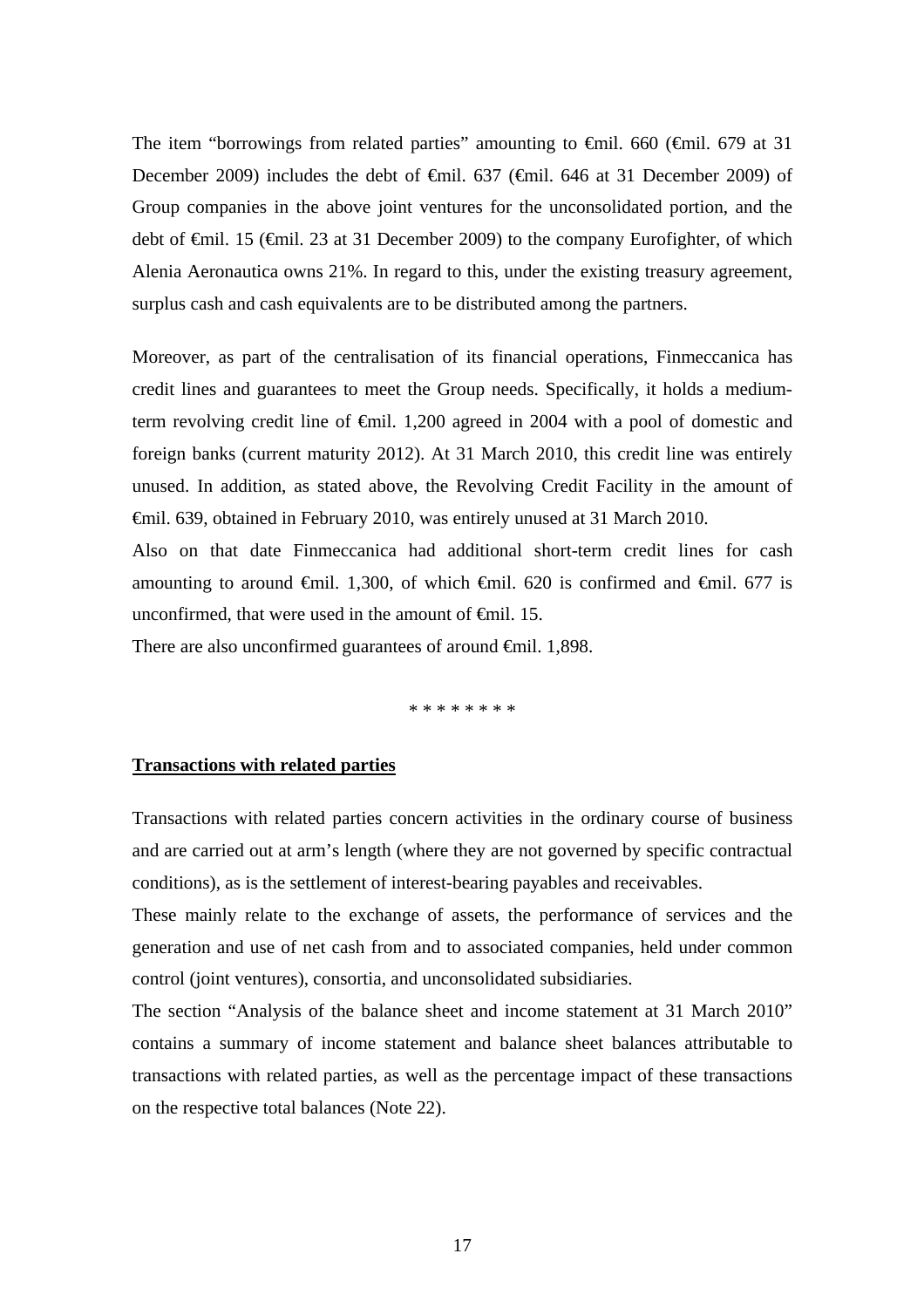### **"Non-GAAP" performance indicators**

Finmeccanica's management assesses the Group's performance and that of its business segments based on a number of indicators that are not envisaged by the IFRSs. Specifically, adjusted EBITA is used as the primary indicator of profitability, since it allows us to analyse the Group's marginality by eliminating the impact of the volatility associated with non-recurring items or items unrelated to ordinary operations.

As required by Communication CESR/05-178b, below is a description of the components of each of these indicators:

- *EBIT*: i.e. earnings before interest and taxes, with no adjustments. EBIT also does not include costs and income resulting from the management of unconsolidated equity investments and other securities, nor the results of any sales of consolidated shareholdings, which are classified on the financial statements either as "finance income and costs" or, for the results of equity investments accounted for with the equity method, under "share of profit (loss) of equity accounted investments".
- *Adjusted EBITA*: it is arrived at by eliminating from EBIT (as defined above) the following items:
	- any impairment in goodwill;
	- amortisation of the portion of the purchase price allocated to intangible assets in relation to business combinations, as required by IFRS 3;
	- restructuring costs that are a part of significant, defined plans;
	- other exceptional costs or income, i.e. connected to particularly significant events that are not related to the ordinary performance of the business.

Adjusted EBITA is then used, on a 12-month basis, to calculate return on sales (ROS) and return on investment (ROI) (which is calculated as the ratio of adjusted EBITA to the average value of capital invested during the two periods being compared)*.*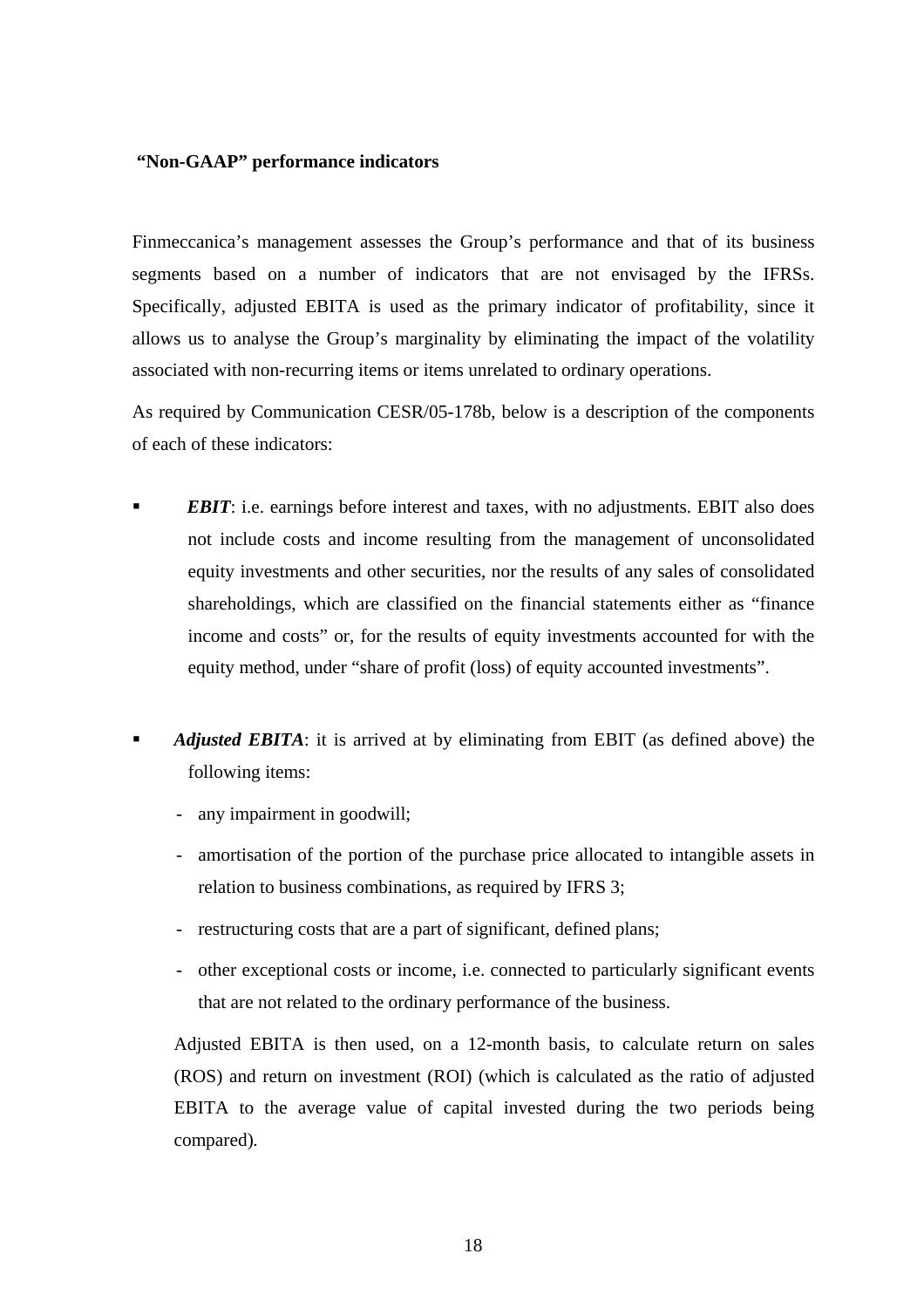|                                                                              | For the three months ended 31 March |      |             |  |  |
|------------------------------------------------------------------------------|-------------------------------------|------|-------------|--|--|
| $\epsilon$ <i>millions</i>                                                   | 2010                                | 2009 | <b>Note</b> |  |  |
| <b>EBIT</b>                                                                  | 228                                 | 216  |             |  |  |
| Amortisation of intangible assets acquired<br>through a business combination | 21                                  | 23   | 25          |  |  |
| Restructuring costs                                                          | $\overline{2}$                      | 3    | 23/24       |  |  |
| <b>Adjusted EBIT</b>                                                         | 251                                 | 242  |             |  |  |

A reconciliation of EBIT and adjusted EBITA for the periods concerned is shown below:

 *Adjusted net profit:* This is arrived at by eliminating from net profits the positive and negative components of income that are the effects of events which, due to their scale and departure from the Group's usual performance, are treated as extraordinary.

This adjusted net profit is used to calculate return on equity (ROE) for the last 12 months, which is based on the average value of equity for the two periods being compared.

There are no components of net profit to be reconciled for the periods being compared.

- *Free Operating Cash Flow (FOCF)*: This is the sum of the cash flow generated by (used in) operating activities and the cash flow generated by (used in) investment and divestment of intangible assets, property, plant and equipment, and equity investments, net of cash flows from the purchase or sale of equity investments that, due to their nature or significance, are considered "strategic investments". The calculation of FOCF for the periods concerned is presented in the reclassified statement of cash flows shown in the previous section.
- **Funds From Operations (FFO):** This is cash flow generated by (used in) operating activities net of changes in working capital (as described under Note 28). The calculation of FFO for the periods concerned is presented in the reclassified statement of cash flows shown in the previous section.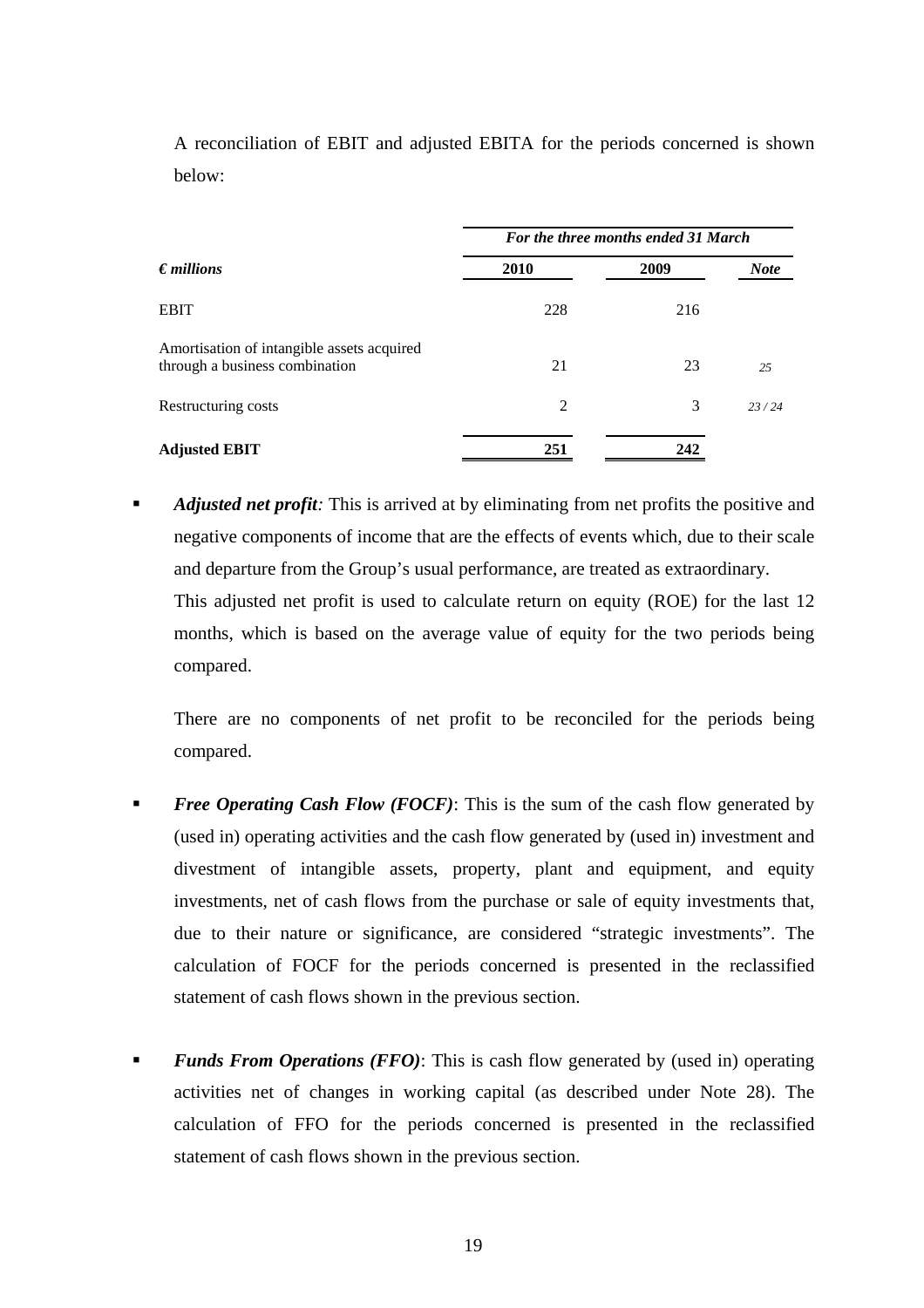- *Economic Value Added (EVA)*: This is calculated as adjusted EBITA net of taxes and the cost (comparing like-for-like in terms of consolidated companies) of the average value of invested capital in the two periods concerned and measured on a weighted-average cost of capital (WACC) basis.
- *Working capital*: this includes trade receivables and payables, contract work in progress and advances received.
- **Net working capital:** this is equal to working capital less current provisions for risks and charges and other current assets and liabilities.
- **Net capital invested:** this is the algebraic sum of non-current assets, non-current liabilities and net working capital.
- **Net financial debt:** the calculation model complies with that provided in paragraph 127 of Recommendation CESR/05-054b implementing EC Regulation 809/2004. For details on its composition, refer to Note 17.
- **Research and Development spending:** the Group classifies under R&D all internal and external costs incurred relating to projects aimed at obtaining or employing new technologies, knowledge, materials, products and processes. These costs may be partly or entirely reimbursed by customers, funded by public institutions through grants or other incentives under law or, lastly, be borne by the Group. From an accounting standpoint, R&D costs can be categorised differently as indicated below:
	- if they are reimbursed by the customer pursuant to a contract, they are classified under "work in progress";
	- if they relate to research or if they are at a stage at which it is not possible to demonstrate that the activity will generate future economic benefits - they are taken to profit or loss in the period incurred;
	- finally, if they relate to a development activity for which the technical feasibility, the capability and the willingness to see the project through to the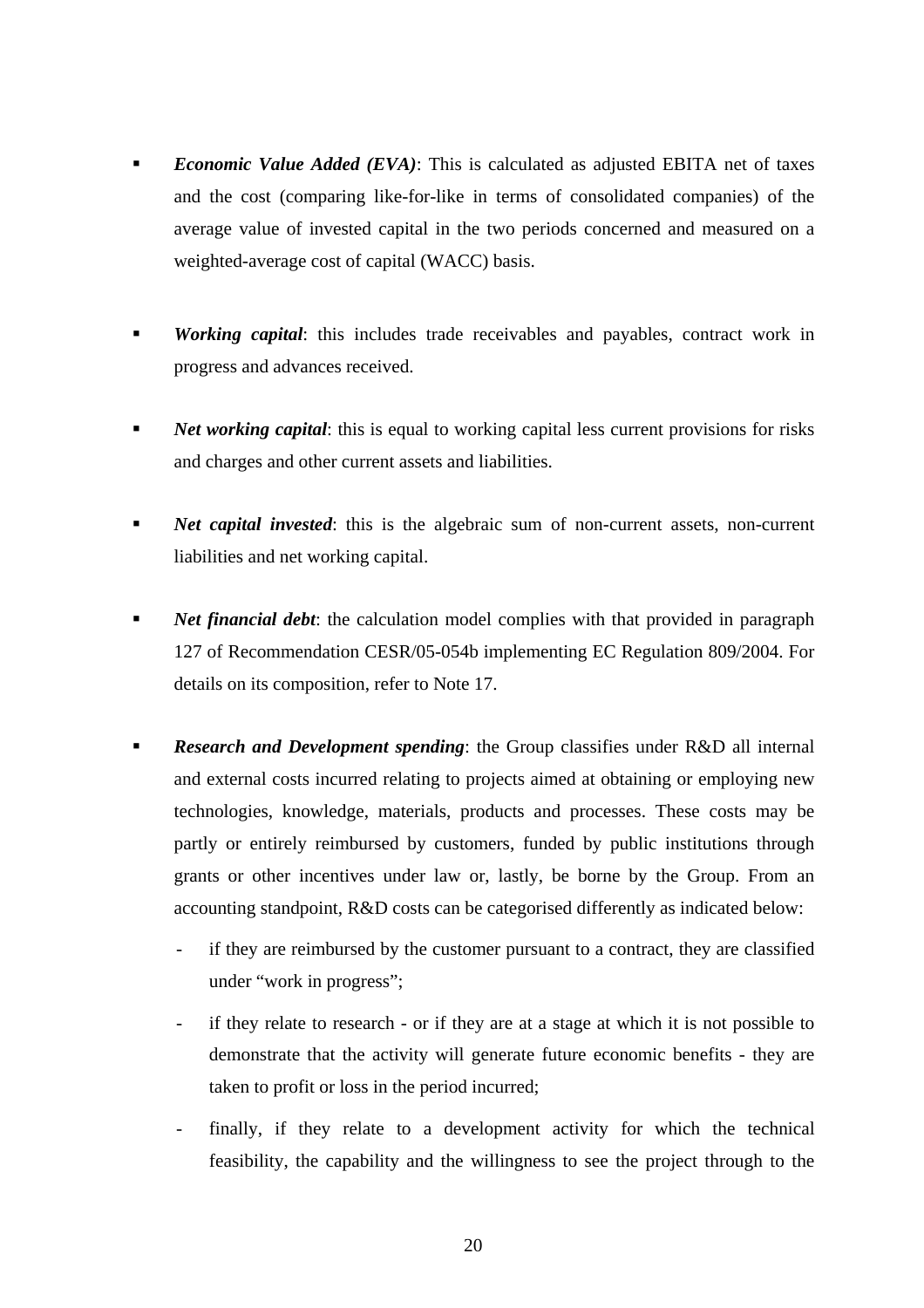end, as well as the existence of a potential market for generating future economic benefits can be shown, they are capitalised under "intangible assets". In the case in which a grant is given towards these expenses, the carrying value of the intangible assets is reduced by the amount received or to be received.

- **New orders:** this is the sum of contracts signed with customers during the period that satisfy the requirements for being recorded in the order book.
- *Order backlog*: this figure is the difference between new orders and invoiced orders (income statement) during the reference period, excluding the change in contract work in progress. This difference is added to the backlog for the preceding period.
- **Workforce:** the number of employees reported on the last day of the year.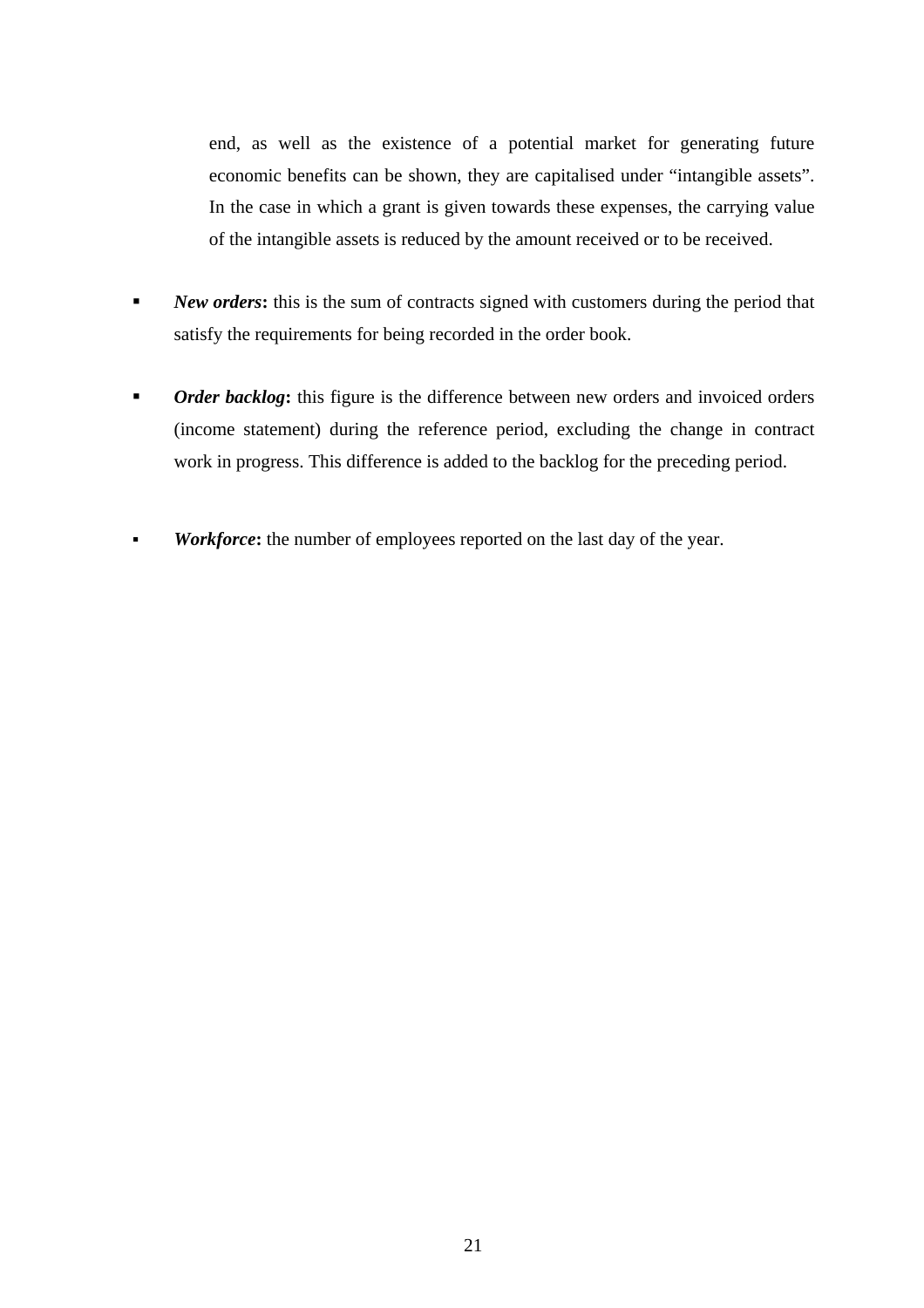#### **Performance by division**

| $\epsilon$ millions    | 31 Mar. 2010 | 31 Mar. 2009 | 31 Dec. 2009 |
|------------------------|--------------|--------------|--------------|
| New orders             | 1,146        | 702          | 3,205        |
| Order backlog          | 10,292       | 10,513       | 9,786        |
| Revenues               | 837          | 756          | 3,480        |
| Adjusted EBITA         | 75           | 74           | 371          |
| <b>ROS</b>             | 9.0%         | 9.8%         | 10.7%        |
| Research & Development | 72           | 79           | 328          |
| Workforce (no.)        | 14,575       | 10,340       | 10,343       |

#### *HELICOPTERS*

Finmeccanica, through the AgustaWestland NV group, is a world leader in the civil and military helicopter industry. The figures at 31 March 2010 include the effect of the line-by-line consolidation of the recently-acquired Polish group PZL-SWIDNIK from 1 January 2010.

The total volume of **new orders** at 31 March 2010 came to €mil. 1,146, a 63% increase over the same quarter of 2009 ( $\epsilon$ mil. 702), and breaks down into 80% for helicopters (new helicopters and upgrading) and 20% for support (spare parts and inspections). The helicopters division recovered significantly compared with the first quarter of the previous year, both in absolute and percentage terms, particularly in the civil-government helicopter segment. By contrast there was a slight decline in product support activities, mainly in helicopter inspections.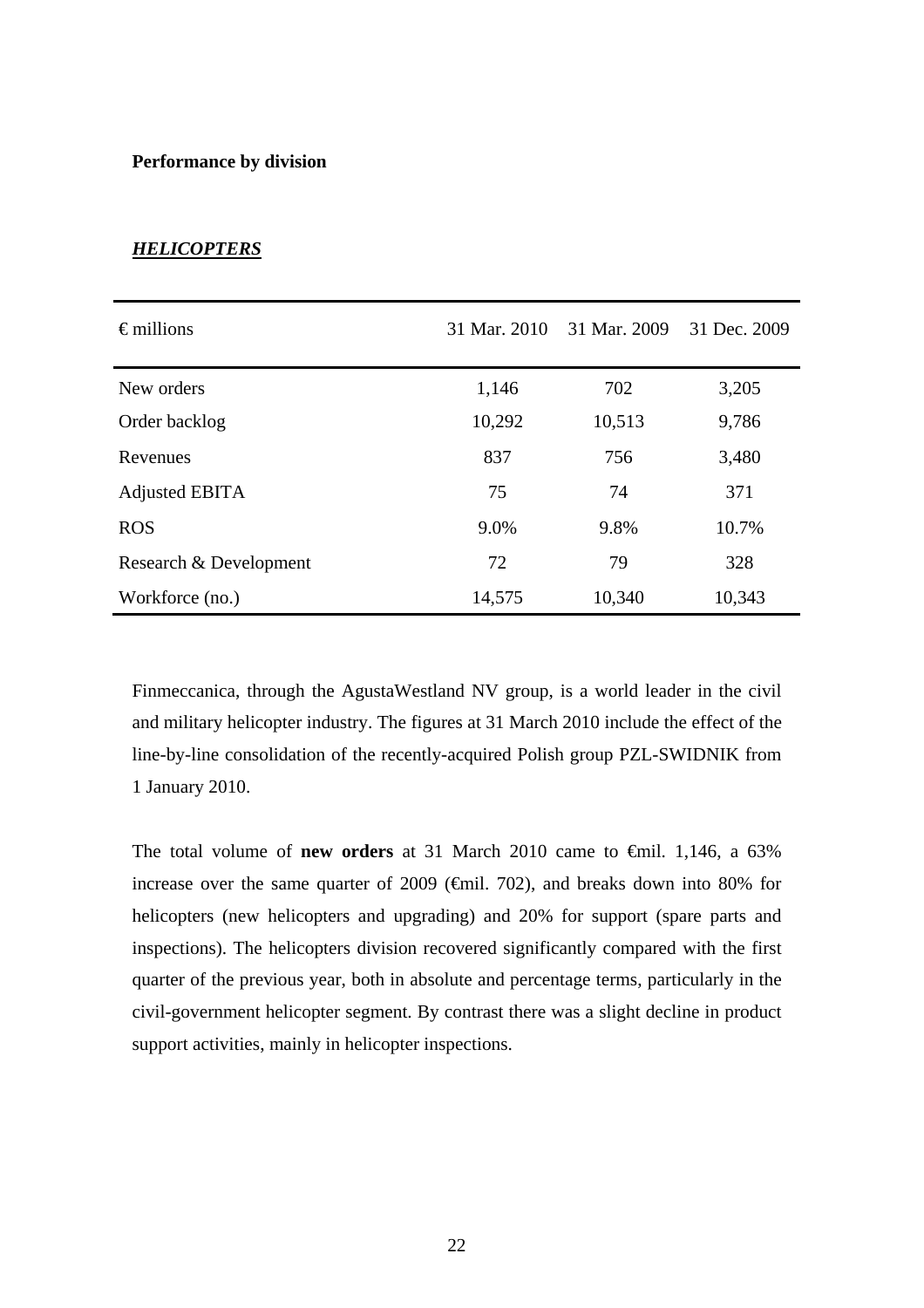The most important new orders received in the military-government segment were:

- the order from the Indian Air Force for twelve AW101 helicopters for governmental transport use. The contract, including 5-year logistics support, is worth  $\theta$ mil. 560:
- the order from the UK Ministry of Defence to upgrade ten Lynx Mk 9 helicopters, a variant of the Super Lynx helicopter used by the UK armed forces, in order to ensure support to military operations prior to the entry into operation of the new Future Lynx helicopter. The contract is worth €mil. 47.

In the civil segment, new orders for 37 helicopters were received in the first quarter of 2010, worth a total of about  $\bigoplus$  and  $\bigoplus$  as  $\bigoplus$  as  $\bigoplus$  following:

- the contract with Era Group Inc for ten AW139 helicopters in offshore configuration*;*
- the order from Esperia Aviation Services SpA, a company operating in the business aviation sector, for four helicopters (two AW119; one AW139; one AW109 Grand).

The value of the **order backlog** at 31 March 2010 came to €mil. 10,292, up 5% over 31 December 2009 (€mil. 9,786) and is sufficient to guarantee coverage of production for an equivalent of about 3 years.

**Revenues** at 31 March 2010 came to <del>€mil.</del> 837, up 11% from the figure at 31 March 2009 (€mil. 756). This increase was equally divided between helicopters and product support. Specifically, there was outstanding performance in "turnkey" product support, including integrated support contracts (IOS), volumes for which rose 17% over the same quarter of 2009.

**Adjusted EBITA** at 31 March 2010 came to  $\theta$ mil. 75, in line with the year-earlier figure ( $\theta$ mil. 74). The above-mentioned different mix of revenues, along with the lower profitability of certain IOS contracts, resulted in a drop in **ROS** to 9.0% from 9.8% at 31 March 2009.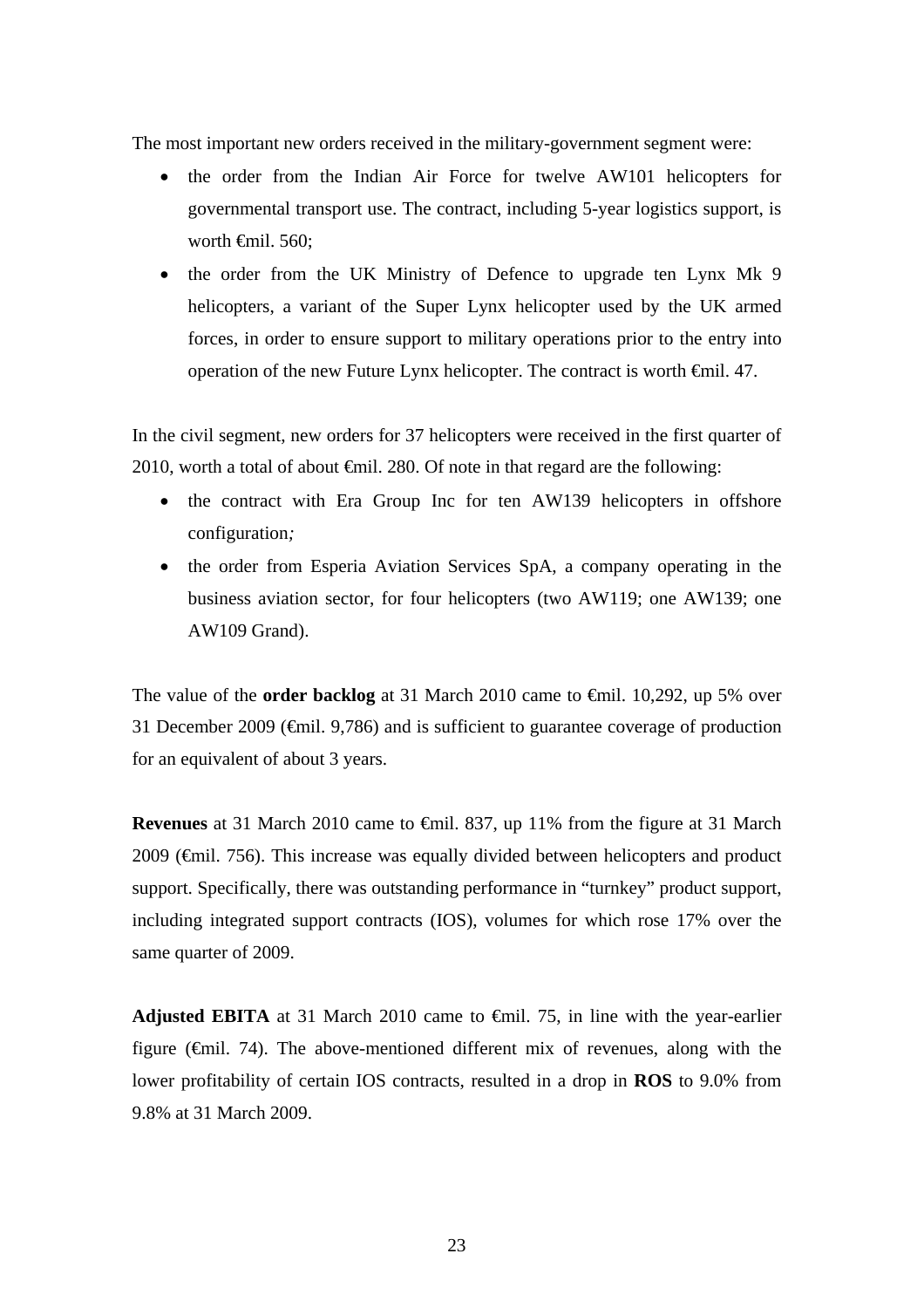**Research and development** costs for the first quarter of 2010 came to €mil. 72 (€mil.79 for the same period of 2009) and mainly concerned: the development of technologies primarily for military use for a new helicopter of the 6/7-tonne class named the AW149 and the development of multi-role versions of the BA 609 convertiplane for national security.

The **workforce** at 31 March 2010 came to 14,575, a 4,311 employee increase over 31 December 2009 (10,343) due to the consolidation of the PZL - SWIDNIK group.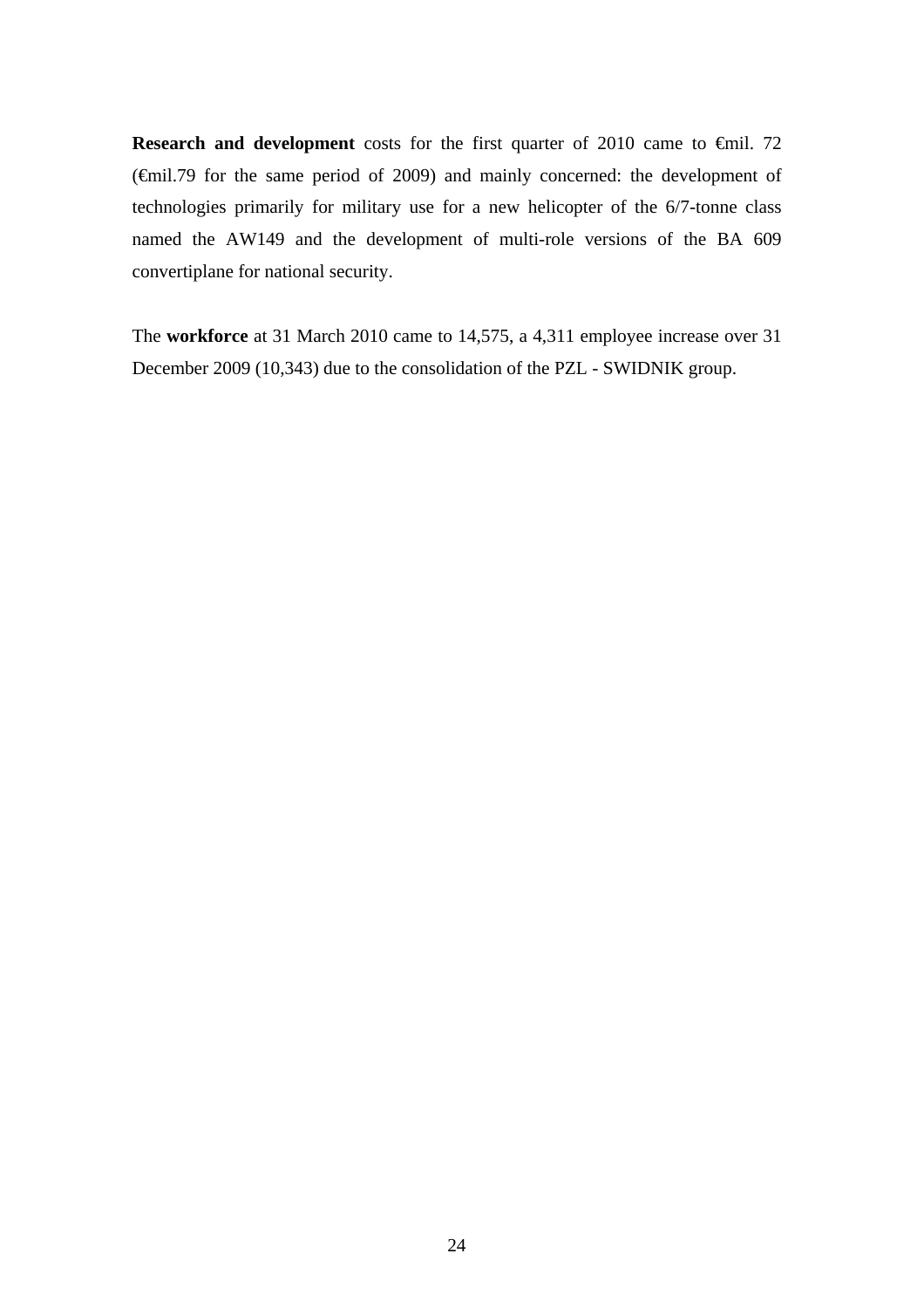| $\epsilon$ millions    | 31 Mar. 2010 | 31 Mar. 2009 | 31 Dec. 2009 |
|------------------------|--------------|--------------|--------------|
| New orders             | 1,642        | 1,582        | 8,215        |
| Order backlog          | 12,653       | 11,001       | 12,280       |
| Revenues               | 1,452        | 1,427        | 6,718        |
| Adjusted EBITA         | 107          | 110          | 698          |
| <b>ROS</b>             | 7.4%         | 7.7%         | 10.4%        |
| Research & Development | 131          | 136          | 711          |
| Workforce (no.)        | 30,003       | 30,229       | 30,236       |

### *DEFENCE AND SECURITY ELECTRONICS*

Finmeccanica has a number of companies that are active in the defence and security electronics industry, including: the  $SELEX^1$  Galileo Group, the SELEX Sistemi Integrati Group, the Elsag Datamat Group, the SELEX Communications Group, the SELEX Service Management SpA Group, the Seicos SpA Group and the DRS Group.

The division covers activities relating to the creation of major integrated systems for defence and security based on complex architectures and network-centric techniques, the provision of integrated products, services and support for military forces and government agencies, manufacture of avionics and electro-optical equipment and systems, unmanned aircraft, radar systems, land and naval command and control systems, air traffic control systems, integrated communications systems and networks for land, naval, satellite and avionic applications, and activities for private mobile radio communications systems, value-added services and IT and security activities.

New orders came to <del>€</del>mil. 1,642 at 31 March 2010, slightly above the figure reported for the same period of the previous year  $(\text{f})$ . 1,582 at 31 March 2009).

l

<sup>&</sup>lt;sup>1</sup> Starting 1 January 2010 Galileo Avionica SpA changed its name to SELEX Galileo SpA and SELEX Sensors and Airborne Systems Ltd changed its name to SELEX Galileo Ltd.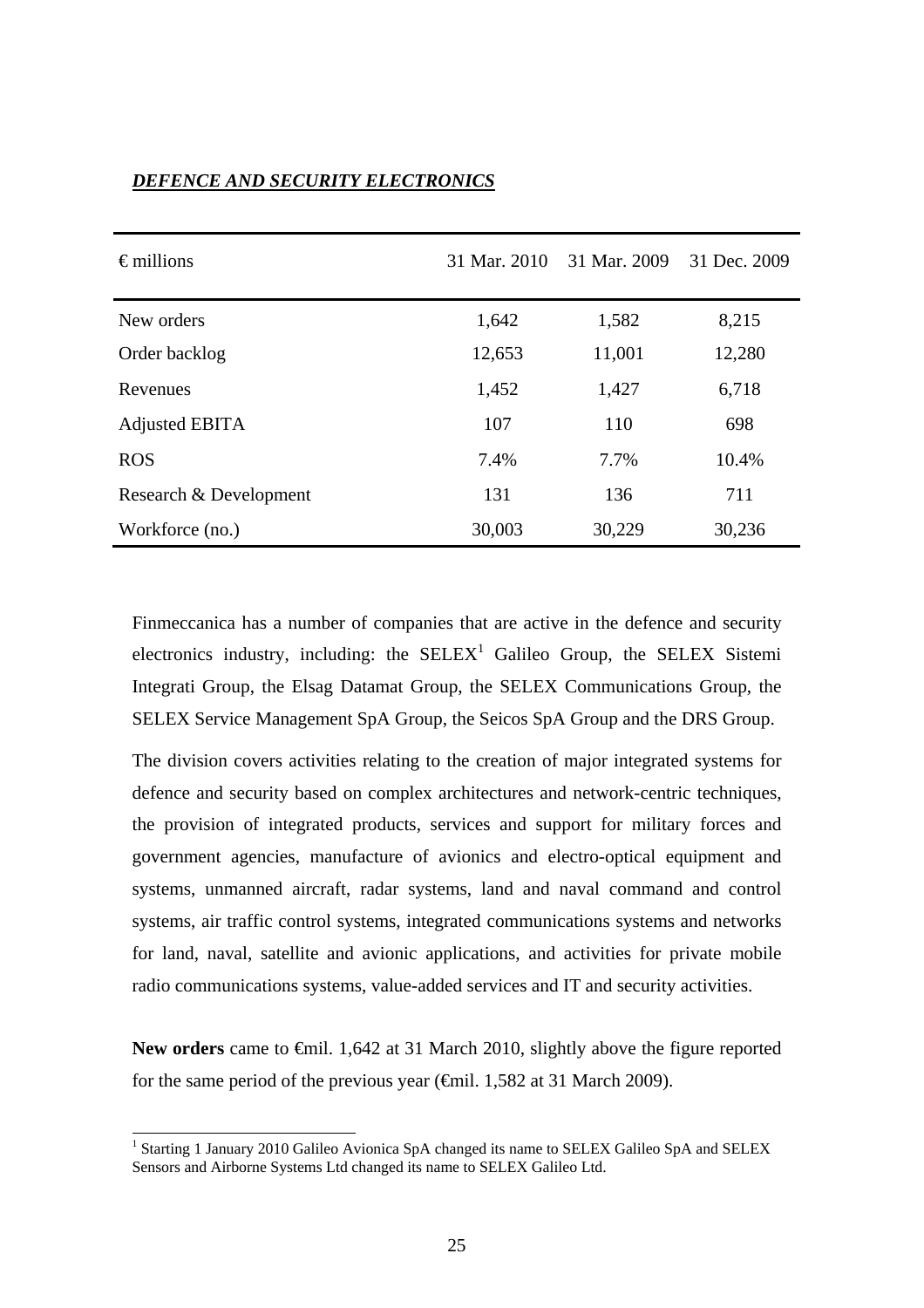The main new orders received in the various segments include the following:

- *avionics and electro-optical systems*: orders for the EFA programme, specifically avionics and combat radar equipment for the third lot of the European programmes, as well as logistics; two contracts for the provision of Precision Approach Radar (PAR) from the Italian and Swiss air forces; orders for equipment for NH90 helicopters; space programme orders and customer support activity;
- *radar and command and control systems*: a contract to implement a Vessel Traffic Management System (VTMS) in Turkey to monitor and manage maritime traffic; the order for the provision of a naval radar system from the Peruvian Navy; the contract with ENAV to upgrade computers and software at various airports; two contracts from the Moroccan Civil Aviation Authority to supply an air traffic control radar station at the Fes-Saiss airport and a simulator for Menara airport in Marrakech;
- *integrated communication networks and systems*: the order from the Buenos Aires police department for a TETRA telecommunications system; various orders for communications systems for helicopter platforms; additional orders for communications systems for medium armoured vehicles (MAV) from the Italian Army;
- *information technology and security*: a contract with Aeroporti di Roma to build the new automated baggage sorting systems at the Leonardo da Vinci Airport in Fiumicino;
- *DRS group*: orders from the US Army for additional activities related to the Thermal Weapon Sight (TWS) system issued to soldiers; the production of 275 M1000 trailers; activities in support of the Mast Mounted Sight (MMS) system for helicopters.

The **order backlog** came to  $\theta$ mil. 12,653 at 31 March 2010, compared with  $\theta$ mil. 12,280 at 31 December 2009, one-third of which related to the avionics and electrooptical systems segment, and one-fifth to major integrated systems, radar systems and command and control systems and the activities of DRS.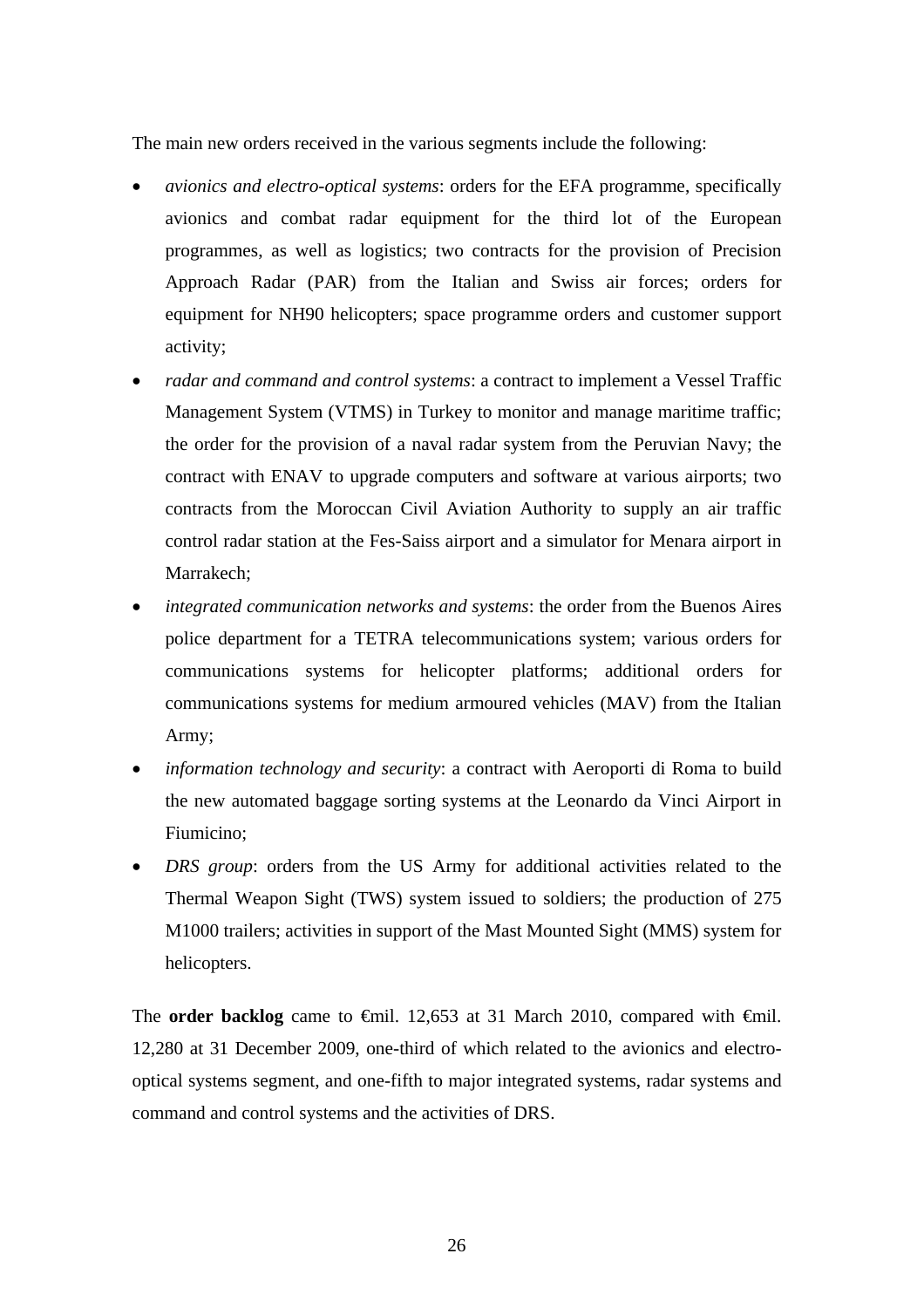**Revenues** at 31 March 2010 amounted to €mil. 1,452, substantially in line with the figure reported at 31 March 2009 ( $\epsilon$ mil. 1,427) despite the negative change due to the effect of the translation of financial statements denominated in US dollars. There was an increase over in 31 March 2009 in activities relating to *avionics and electro-optical systems* and, to a lesser extent, those for major integrated systems for defence and security and land and naval command and control systems.

Revenues resulted mainly from the following segments, specifically:

- *avionics and electro-optical systems*: the continuation of activities relating to DASS production and the production of avionics equipment and radar for the EFA programme; systems for countermeasures; devices for the helicopter and space programmes and logistics;
- *major integrated systems for defence and security*, start up of the Forza NEC programme and the border control programme for Lybia and activities under the contract with the Italian Department of Civil Protection for the emergency management system;
- *radar and command and control systems*: the continuation of activities relating to air traffic control programmes, especially in Italy; contracts for FREMM and upgrading; the Medium Extended Air Defense System (MEADS) international cooperation programme; the programme to supply Fixed Air Defence Radar (FADR) for the domestic customer;
- *integrated communication systems and networks*: the continuation of activities relating to the construction of the national TETRA network; the development and manufacture of equipment for the EFA and the NH90; the provision of communication systems for the military both in Italy and the UK; the continuation of activities relating to the FREMM programme;
- *information technology and security*: activities relating to postal automation and industrial services for domestic customers, the combat system for the FREMM and ICT services for government agencies;
- *the DRS group*: provision of Driver's Vision Enhancer (DVE) infrared goggles for land vehicles under the extension of the contract obtained in late 2009; additional deliveries for programmes to upgrade the target acquisition sub-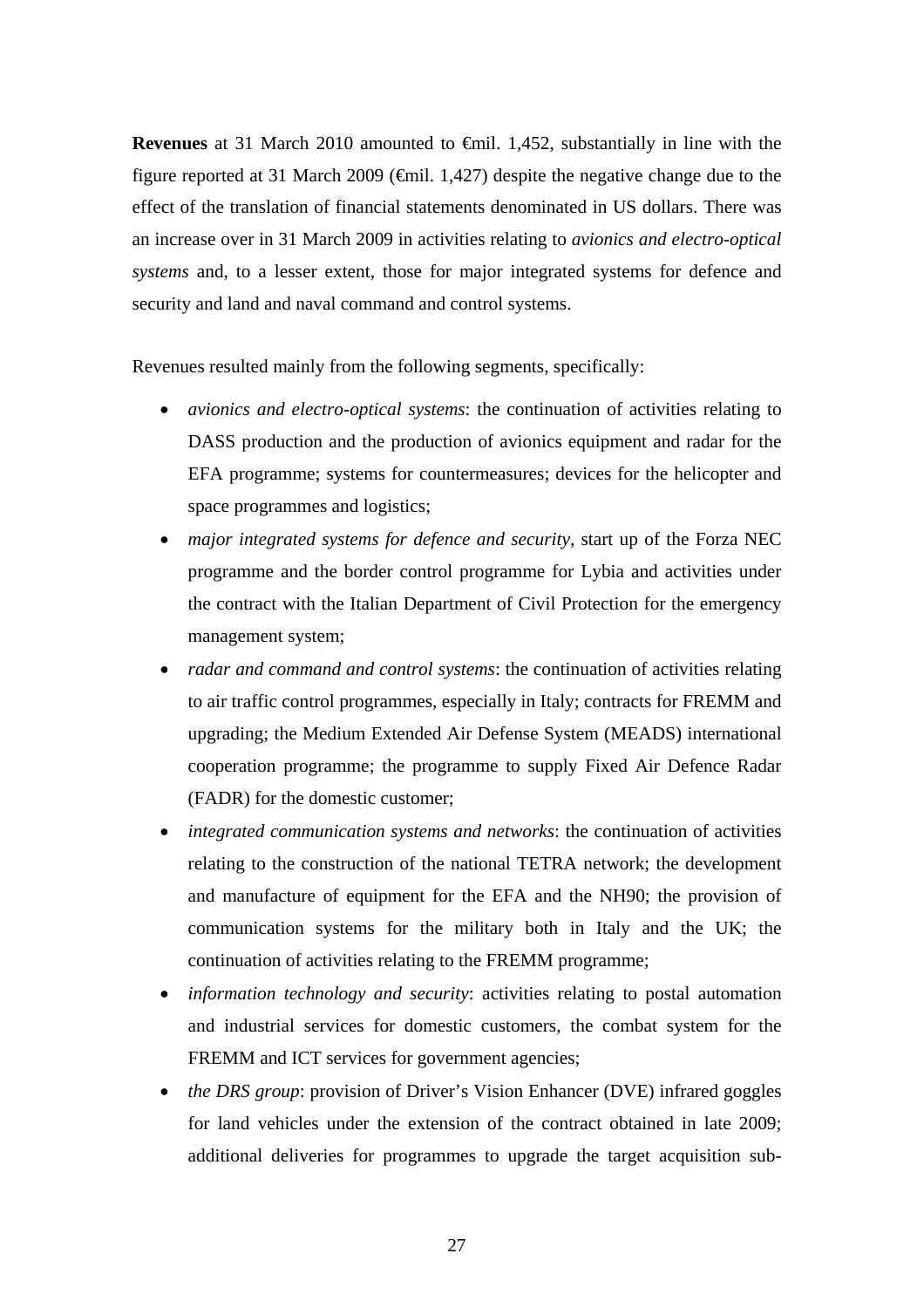systems for Bradley fighting vehicles; activity pertaining to the repair and provision of spare parts for the Mast Mounted Sight (MMS) system helicopters; provision of services and products for the Rapid Response contract and satellite communications services; the continuation of deliveries of rugged computers and displays for vehicles and the beginning of supplying the Movement Tracking System (MTS) programme obtained last year; deliveries of Tactical Quiet Generators (TQG).

Adjusted EBITA reached <del>€</del>mil. 107 at 31 March 2010, compared with <del>€</del>mil. 110 at 31 March 2009, due to the negative change of the effect of the translation of financial statements denominated in US dollars, as well as a less profitable mix of activities compared with the first quarter of the previous year. As a result, **ROS** came to 7.4%, compared with 7.7% at 31 March 2009.

**Research and development** costs at 31 March 2010 totalled €mil. 131, substantially in line with the figure at 31 March 2009, relating specifically to:

- *avionics and electro-optical systems segment:* development for the EFA programme, new electronic-scan radar systems for both surveillance and combat, improvements to avionics suites to satisfy the demands of the new fixed and rotary-wind platforms;
- *integrated communications systems and networks segment:* the development of TETRA technology products, new avionics products and wideband data link and software design radio products;
- *integrated radar and command and control systems segment:* the continuation of the 3D Kronos and the active radar surveillance system, upgrading of the current SATCAS products and of the programme to develop capabilities and technologies for architectural design and construction of major systems for the integrated management of operations by armed ground forces (Combined Warfare Proposal (CWP) .

The **workface** at 31 March 2010 came to 30,003 as compared with 30,236 at 31 December 2009, a decrease of 233, mainly due to the DRS Group.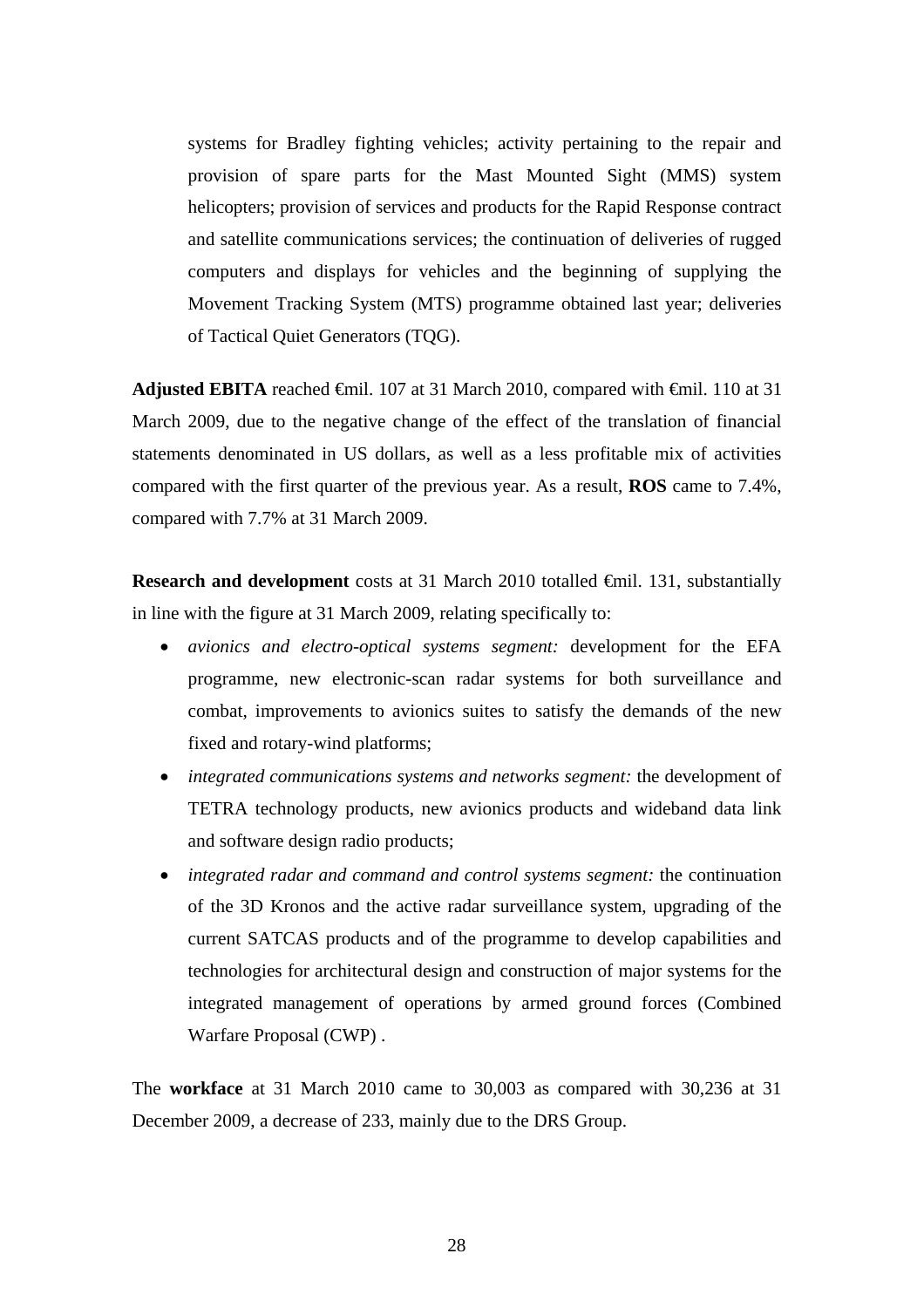#### *AERONAUTICS*

| $\epsilon$ million     | 31 Mar. 2010 | 31 Mar. 2009 | 31 Dec. 2009 |
|------------------------|--------------|--------------|--------------|
| New orders             | 217          | 319          | 3,725        |
| Order backlog          | 8,604        | 8,245        | 8,850        |
| Revenues               | 592          | 553          | 2,641        |
| Adjusted EBITA         | 34           | 22           | 241          |
| <b>ROS</b>             | 5.7%         | 4.0%         | 9.1%         |
| Research & Development | 76           | 83           | 474          |
| Workforce (no.)        | 13,099       | 13,812       | 13,146       |

*Note that the figures relating to the GIE-ATR and Superjet International joint ventures are consolidated on a proportional basis at 50% and 51% respectively.*

The Aeronautics division includes Alenia Aeronautica SpA (production of military aircraft for combat, transport and special missions, as well as civil applications such as aerostructures and regional turboprop aircraft) and its subsidiaries, including: Alenia Aermacchi SpA (production of military training aircraft and engine nacelles for civil aeronautics), the GIE-ATR joint venture, in which a 50% equity stake is held (final assembly and marketing of ATR aircraft), Alenia North America Inc, operating in the American market through a joint venture and Superjet International SpA, in which a 51% equity stake is held (sale and assistance for Superjet aircraft).

Finally, Alenia Aeronavali SpA and Alenia Composite SpA were merged with Alenia Aeronautica SpA from 1 January 2010.

New orders at 31 March 2010 came to <del>€</del>mil. 217, down <del>€</del>mil. 102 from the <del>€</del>mil. 319 reported at 31 March 2009, due to fewer orders in the *military segment.*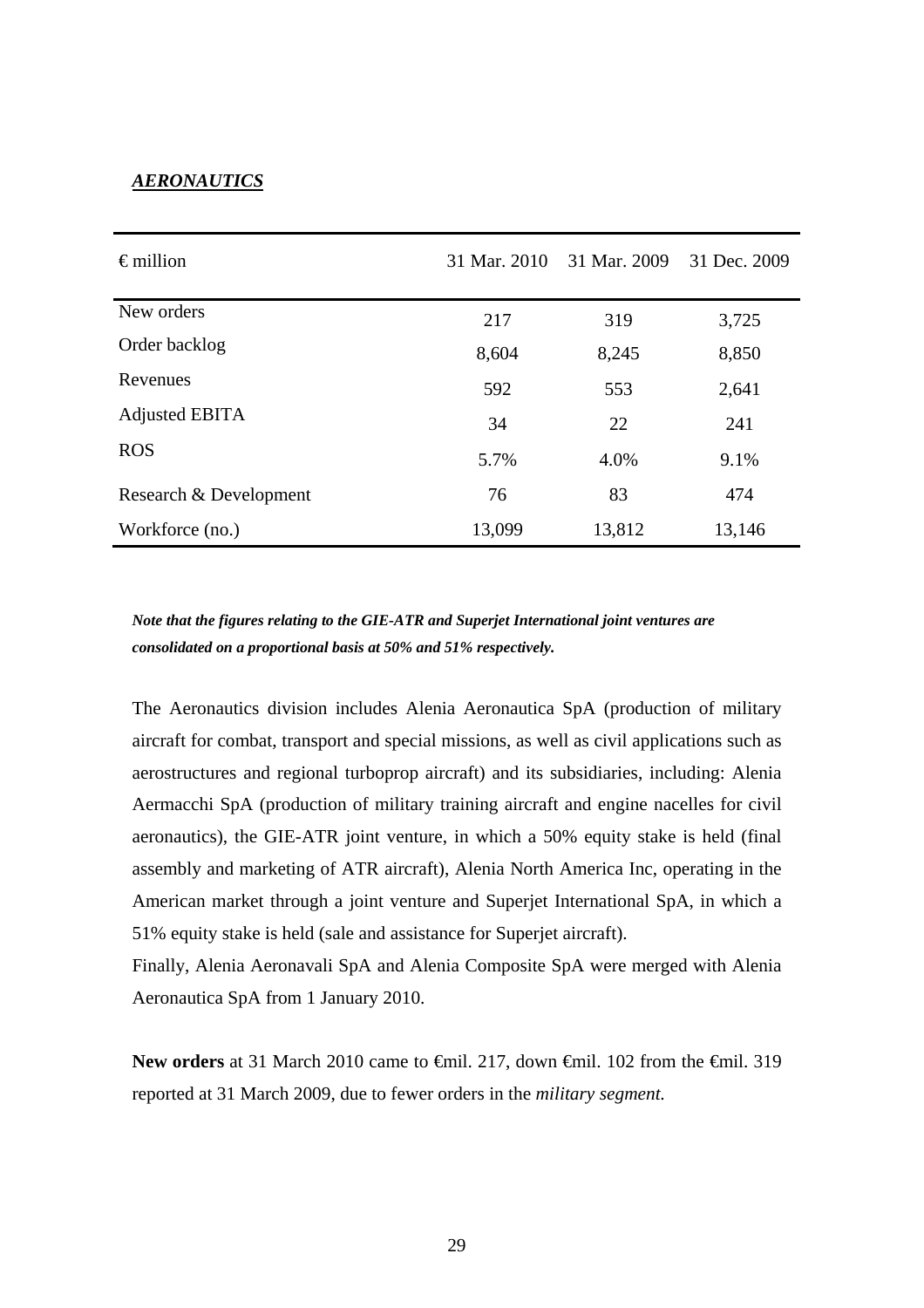The main orders received in the first quarter of 2010 included the following:

- in the *military segment*: orders to provide logistics support for EFA, AMX, C27J aircraft and to supply four MB339 aircraft reconfigured in the National Acrobatic Flight Team version for the United Arab Emirates;
- in the *civil segment*: aerostructure orders for the B767 and ATR programmes and for GIE-ATR for the sale of two aircraft to the Swedish airline Golden Air and two aircraft to Syrian Arab Airlines.

The **order backlog** at 31 March 2010 came to €mil. 8,604 (€mil. 8,850 reported at 31 December 2009). It is expected to continue expanding over the medium/long term. The breakdown revealed a significant portion for the EFA (about 51%) and B787 (about 21%) programmes.

**Revenues** for the first quarter of 2010 stood at €mil. 592, up €mil. 39 (+7%) compared with 31 March 2009 (€mil. 553). Growth was due to greater activity in the *military segment*, specifically in the EFA programme. In the *civil segment*, which is feeling the effects of the crisis in the air transport market, there was a decline in activity.

In the first quarter of 2010, production in the *military segment* mainly regarded:

- *aircraft*: continuation of development and production for the second lot of the EFA programme and logistics support; production of C27J aircrafts for the US Air Force and a number of export markets; the continuation of upgrades to the Tornado aircraft and logistic support for the AMX aircraft; continuation of activities relating to the upgrading of G222 aircraft commissioned by the US Air Force;
- *trainers*: production of M346 aircraft and upgrading of MB339 aircraft for the Italian Air Force.

Production in the *civil segment* in first quarter of 2010 mainly related to orders for the following customers:

Boeing: production of sections of fuselages and horizontal tail wings for the new B787 aircraft, for which 7 fuselage sections and 4 horizontal stabilisers were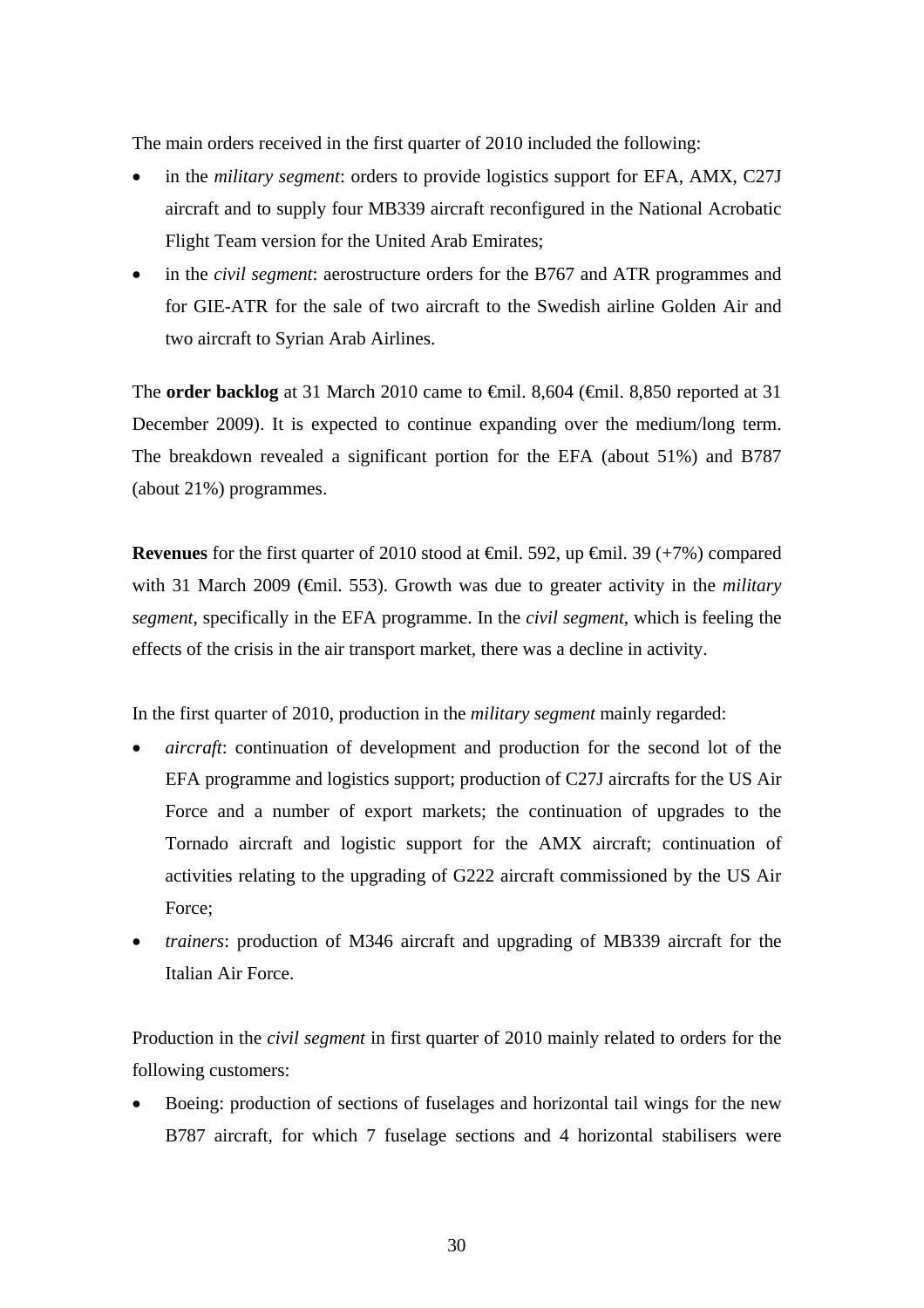completed during the first quarter of 2010, and production of control surfaces for the B767 and B777 aircraft;

- Airbus: production of components for the central section of the fuselage of the A380, of a fuselage section for the A321, and of the tail cone and mechanical wing components for the A340;
- GIE ATR: the production of the ATR 42 and ATR 72 turboprops;
- Dassaul Aviation: production of the fuselage section for the extended-range version of the Falcon 2000 and the engine nacelles for the Falcon 900EX .

Orders for other customers included work on the assembly of ATR craft by GIE ATR, which delivered 13 aircraft in the first quarter of 2010.

Adjusted EBITA came to  $\epsilon$ mil. 34 at 31 March 2010 ( $\epsilon$ mil. 22 at 31 March 2009), for an increase of €mil. 12. **ROS** rose to 5.7%, compared with 4.0% at 31 March 2009, due to the greater contribution of production in the *military segment*.

**Research and development** costs for the first quarter of 2010 totalled €mil. 76 (€mil.83 at 31 March 2009). This result reflects the commitment to and the progress made in programmes being developed: M346, B787, C27J, ATR ASW and UAV*.*  Furthermore, development on important military programmes (EFA, JSF, Tornado and Neuron) that have been commissioned by customers and research and development into technologies for innovative aerostructures using composite materials and system integration also continued.

The **workforce** at 31 March 2010 numbered 13,009, a decrease of 47 from the 13,146 employees at 31 December 2009.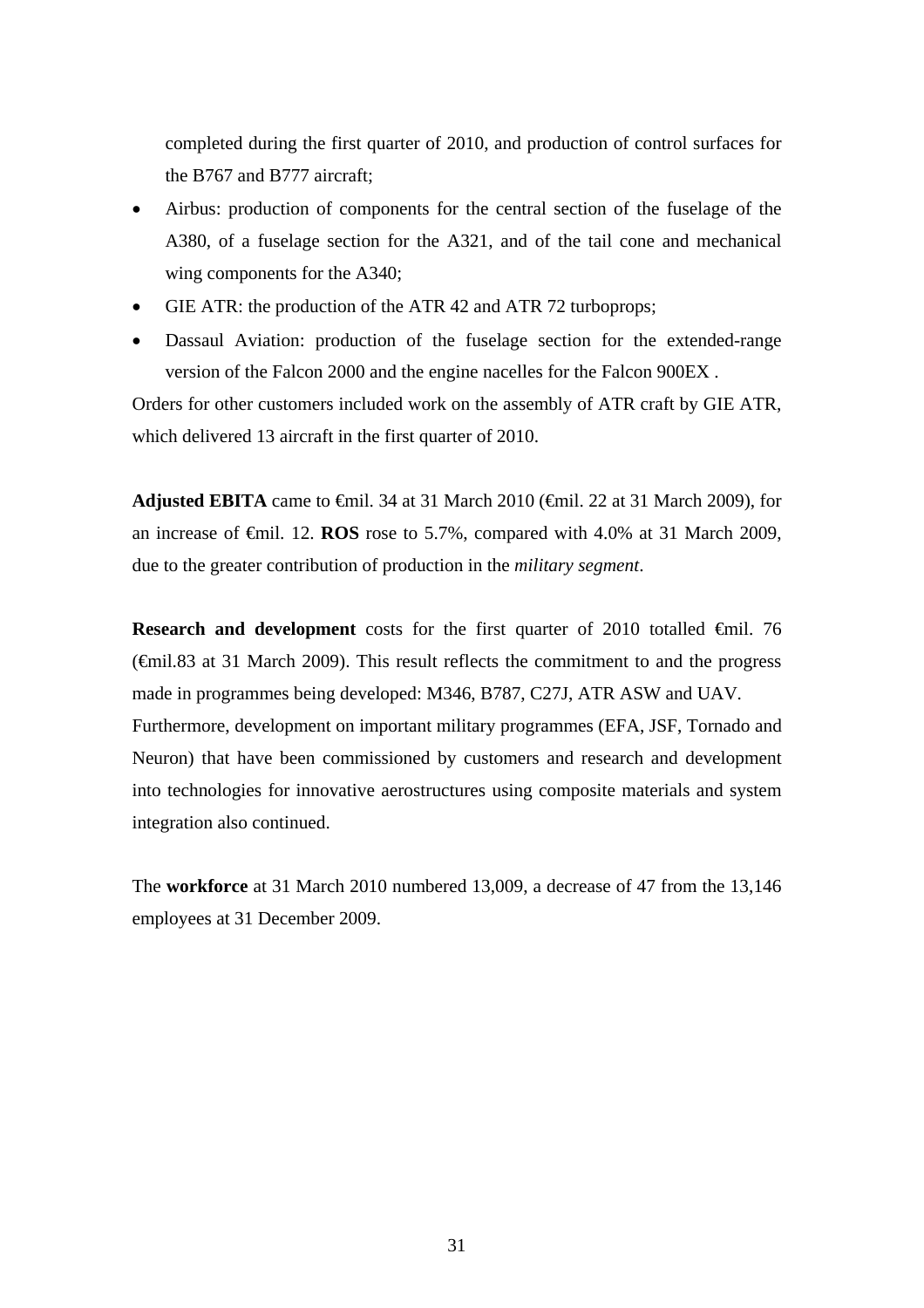#### *SPACE*

| $\epsilon$ millions    | 31 Mar. 2010 | 31 Mar. 2009 | 31 Mar. 2009 |
|------------------------|--------------|--------------|--------------|
| New orders             | 208          | 225          | 1,145        |
| Order backlog          | 1,647        | 1,449        | 1,611        |
| Revenues               | 194          | 191          | 909          |
| Adjusted EBITA         | $\theta$     | (1)          | 47           |
| <b>ROS</b>             | 0%           | $(0.5\%)$    | 5.2%         |
| Research & Development | 12           | 14           | 87           |
| Workforce (no.)        | 3,656        | 3,659        | 3,662        |

*Note that all figures refer to the two joint ventures (Thales Alenia Space SAS and Telespazio Holding Srl) are consolidated on a proportionate basis at 33% and 67%, respectively.* 

Finmeccanica operates in the space industry through the **Space Alliance** between Finmeccanica and Thales through two joint ventures in the space industry dedicated, respectively, to satellite services (Telespazio Holding Srl, which is based in Italy and has its main industrial facilities in Italy, France, Germany and Spain and in which Finmeccanica SpA holds 67% and Thales 33%) and to manufacturing (Thales Alenia Space SAS, which is based in France and has its main industrial facilities in France, Italy, Belgium and Spain, in which Finmeccanica SpA holds 33% and Thales 67%). More specifically, Telespazio Holding Srl focuses on satellite services in the following segments: networks and connectivity (fixed and mobile telecommunications services, network services, TV, defence and security services, valued-added services), satellite operations (in-orbit satellite control, earth centre management, telemetry services, command and control and Launch and Early Operation Phase (LEOP) services), earth observation (data, thematic maps, operational services) and navigation and infomobility (Galileo services). Thales Alenia Space SAS focuses on manufacturing (design, development and production) in the following segments: telecommunications satellites (commercial, governmental and military), scientific programmes, earth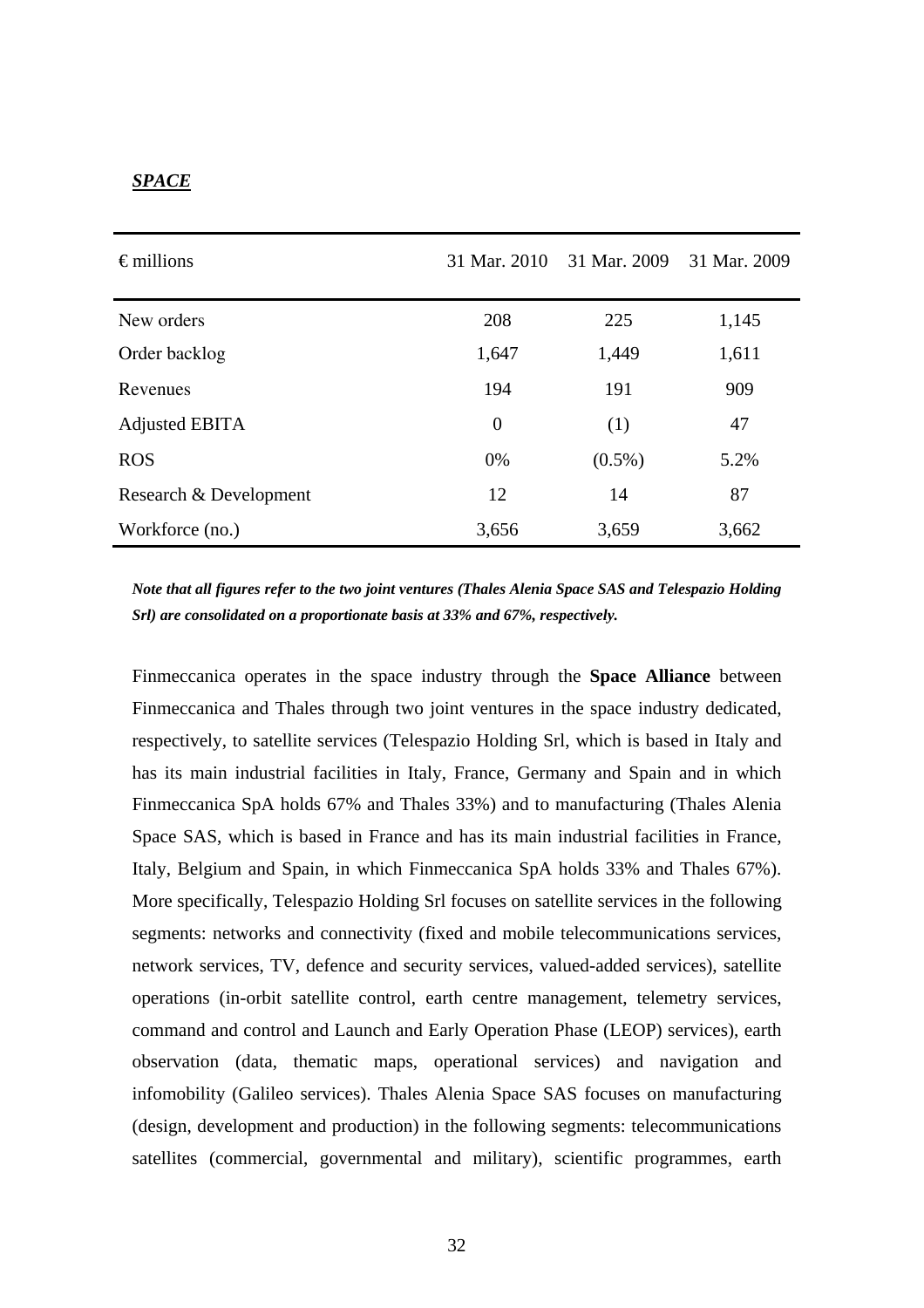observation systems (optical and radar), satellite navigation, orbital infrastructures and transport systems, equipment and devices.

From a commercial perspective, in the first quarter of 2010, the Group acquired **new orders** in the amount of €mil. 208, down €mil. 17 from the same period of 2009  $(\text{Gmil}.225)$  due to fewer new orders for the period in the manufacturing segment, particularly government telecommunications satellites, offset by good performance in the satellite services segment.

The most significant new orders for the period related to the following segments:

- in the *commercial telecommunications segment*: the additional lots for the O3B constellation; the contract to supply the Pos3B altimeter; the order to provide telecommunications satellite services to TIM Brasile;
- in the *military and government telecommunications segment*: new orders for military telecommunications satellite services based on the capacity of the Sicral 1B;
- in the *earth observation segment*: the contract from the French Space Agency (CNES) for the Jason 3 earth observation satellite;
- in the *satellite navigation segment*: the "Support System" contract for the Full Operation Capacity (FOC) phase and further orders relating to the "Earth Mission Segment" of the In Orbit Validation (IOV) phase of the Galileo Programme;
- in the *orbital infrastructure segment:* additional lot of the order from Orbital Science Corporation to provide NASA (CYGNUS COTS programme) with nine pressurised modules for transport connected with the International Space Station;
- in the *science programmes segment*: additional lot for the Bepi-Colombo programme; the order from ESA for the development of a prototype of the atmospheric re-entry vehicle called the Intermediate eXperimental Vehicle  $(IXV).$

The **order backlog** at 31 March 2010 came to <del>€mil.</del> 1,647, an increase of €mil. 36 over the same figure at 31 December 2009 (€mil. 1,611). The backlog is composed of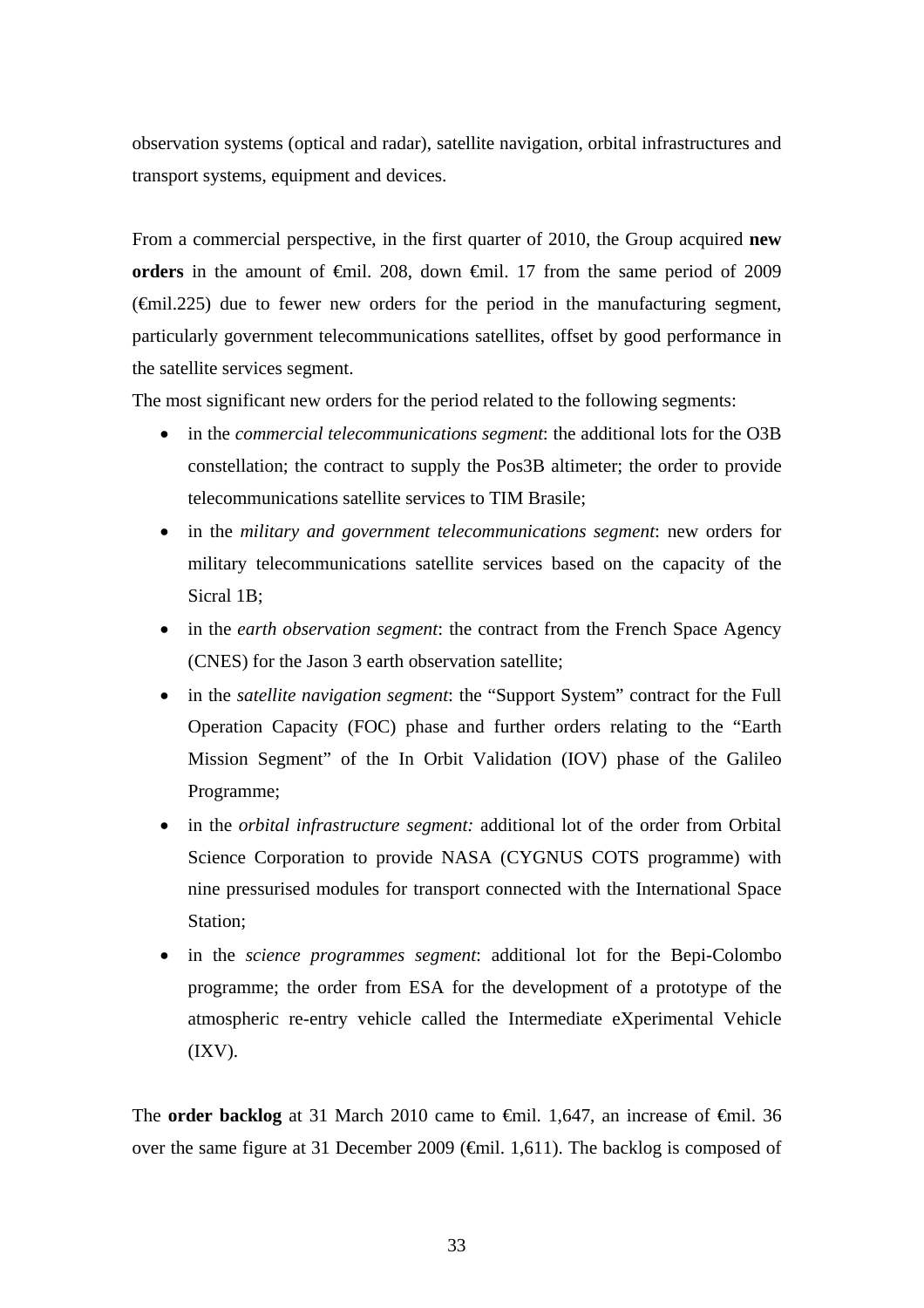manufacturing activities (48% satellites and payloads, 8% infrastructures and equipment) for 56% and satellite services for the remaining 44%.

**Revenues** in the first quarter of 2010 came to €mil. 194, up €mil. 3 over the corresponding period of the previous year  $(\text{Gmil. 191})$ . Production mainly related to the continuation of activities in the following segments:

- in the *commercial telecommunications segment* for the Yahsat, Globalstar, W<sub>3</sub>B and W<sub>3</sub>C satellites for Eutelsat and the Rascom 1R; development of the payloads for the Arabsat 5A/5B satellites; the provision of telecommunications satellite services and the resale of satellite capacity;
- in the *military telecommunications segment* for the Syracuse 3, Satcom BW and Helios programmes; the provision of military telecommunications satellite services based on the capacity of the Sicral 1B;
- in the *earth observation segment* for the COSMO-SkyMed programme; satellites for the Sentinel 1 (radar) and Sentinel 3 (optics) missions of the Kopernikus (formerly GMES) programme; earth monitoring services;
- in the *science programmes segment* for the Bepi-Colombo, Exomars and Alma programmes (one of the largest radio telescopes on Earth for astronomy, which should be installed in the Atacama desert in Chile by the end of 2010);
- in the *satellite navigation segment* for the system engineering and earth mission segment work on the IOV phase of the Galileo programme;
- in the *orbital infrastructure segment* for the CYGNUS COTS programme connected with the International Space Station;
- in the *equipment and devices segment* for the development of onboard equipment.

**Adjusted EBITA** at 31 March 2010 broke even, for an increase of  $\theta$ mil. 1 over the negative €mil. 1 reported at 31 March 2009, specifically due to better profitability in the manufacturing segment. **ROS** came to 0%, compared with the negative 0.5% reported at 31 March 2009.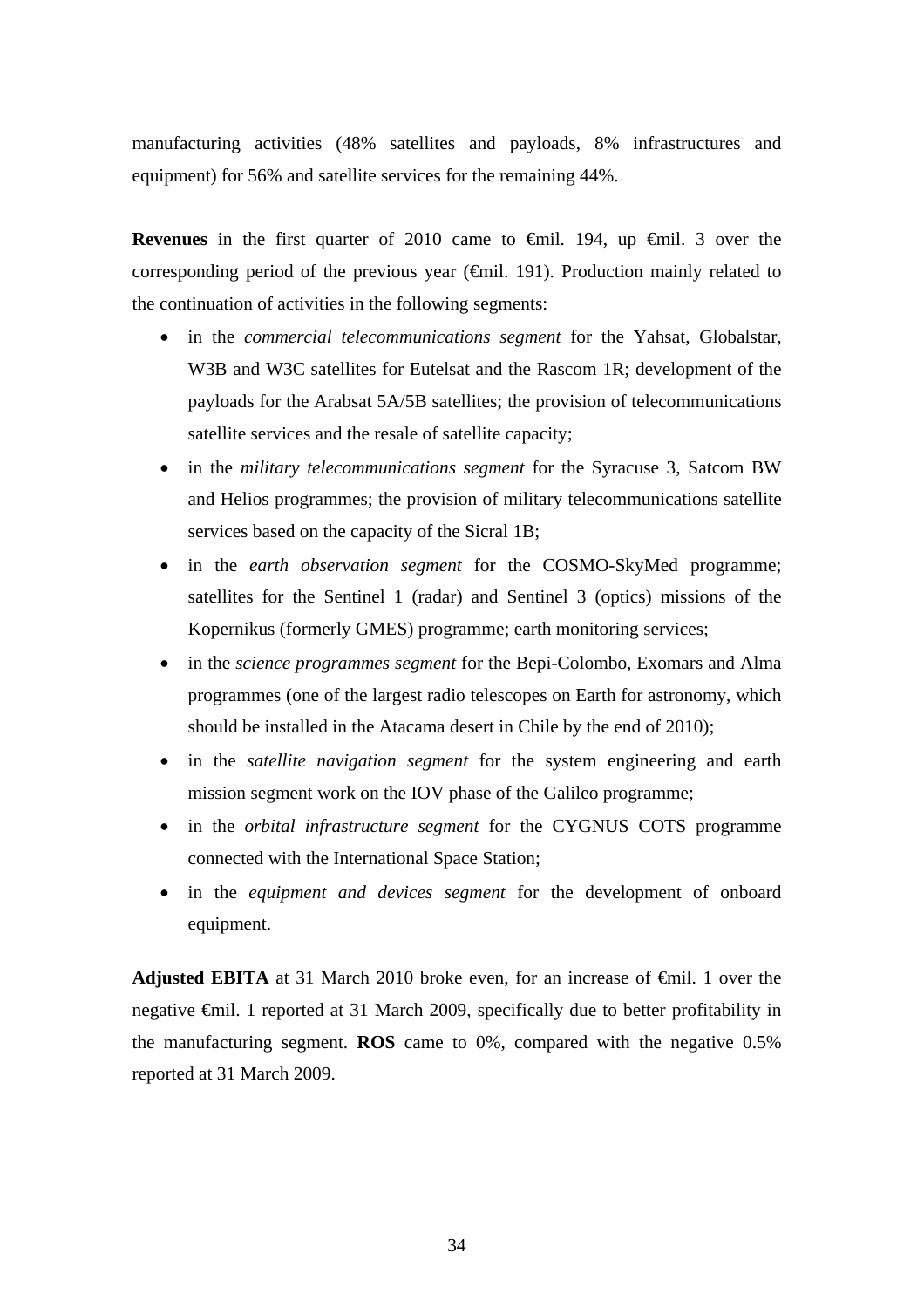Research and development costs for the first quarter of 2010 came to €mil. 12, substantially in line with the figure posted for the same period of  $2009$  ( $\epsilon$ mil. 14). Activities in this area largely included the development of systems, solutions and applications for security, emergency management, homeland security (Kopernikus programme) and for navigation/infomobility services (Galileo programme); web-based GIS platforms (GeoDatabase) and processing systems for earth observation SAR data (COSMO-SkyMed); flexible payloads for military telecommunications applications; Phase A studies for the second-generation COSMO-SkyMed system; studies on landing systems for planetary exploration, on technologies for orbiting structures and life-support systems, and on the treatment of space debris.

The **workforce** at 31 March 2010 came to 3,656, for a decrease of 6 employees from the 3.662 reported at 31 December 2009.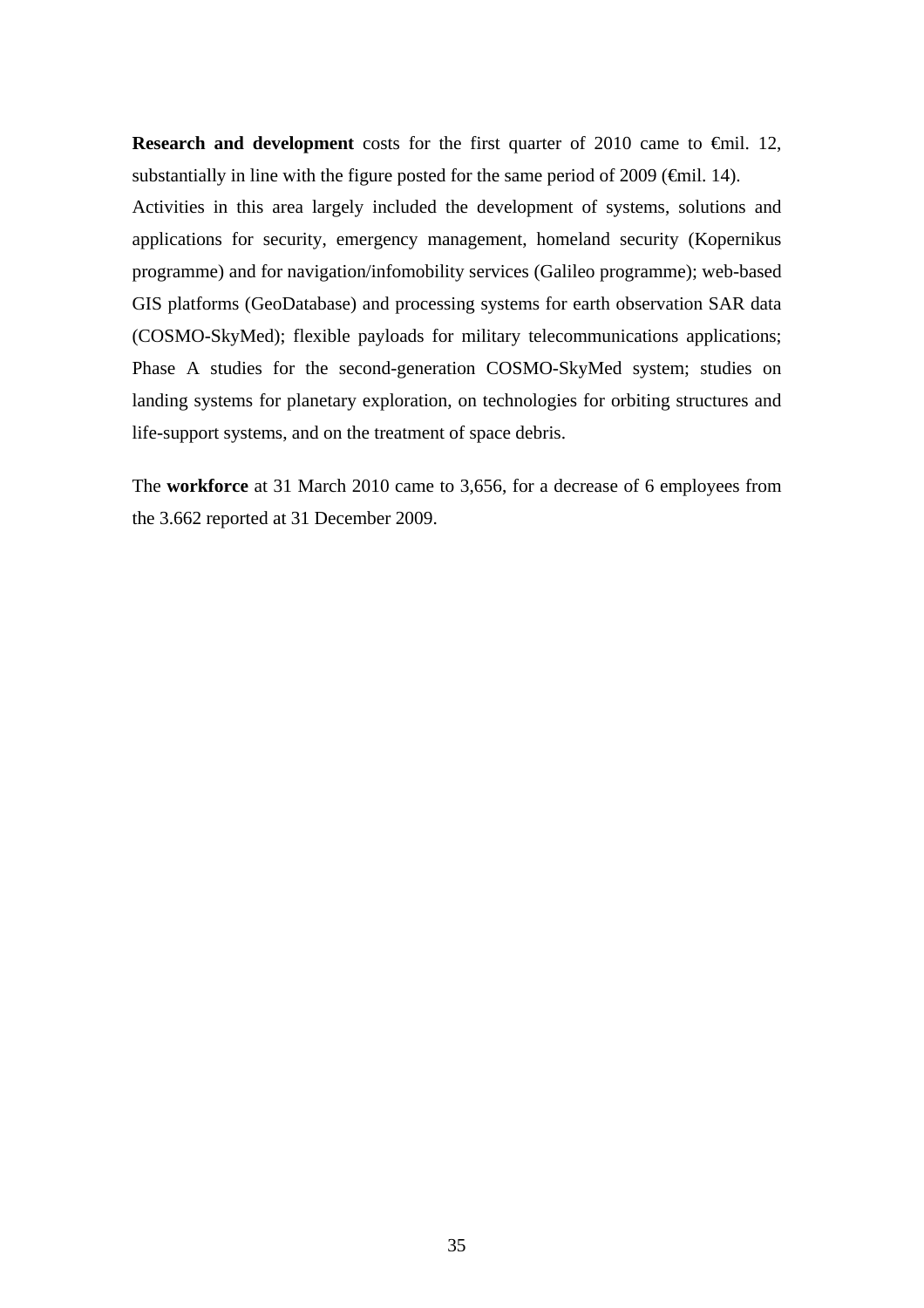### *DEFENCE SYSTEMS*

| $\epsilon$ millions    | 31 Mar. 2010 | 31 Mar. 2009 | 31 Dec. 2009 |
|------------------------|--------------|--------------|--------------|
| New orders             | 234          | 104          | 1.228        |
| Order backlog          | 4,013        | 3,747        | 4,010        |
| Revenues               | 231          | 232          | 1,195        |
| <b>Adjusted EBITA</b>  | 14           | 11           | 130          |
| <b>ROS</b>             | 6.1%         | 4.7%         | 10.9%        |
| Research & Development | 45           | 60           | 235          |
| Workforce (no.)        | 4,043        | 4,072        | 4,098        |

*Note that the figures relating to the MBDA joint venture are consolidated on a proportionate basis at 25%.*

Defence Systems includes the activities of MBDA, the joint venture with BAE Systems and EADS in which Finmeccanica holds a 25% stake, in missile systems, the Oto Melara group in land, sea and air weapons systems, and WASS SpA in underwater weapons (torpedoes and countermeasures) and sonar systems.

New orders at 31 March 2010 came to <del>€</del>mil 234, up 125% from 31 March 2009 (€mil.104), due mainly to the *missile systems* segment.

The most important new orders for the period include:

- in the *missile systems segment*: the initial orders from the UK Ministry of Defence to develop and supply new complex weapons;
- in the *land, sea and air weapons systems segment*: orders for PDA kits for Libya; orders for two 76/62 SR cannons from Fincantieri for the United Arab Emirates; and Mom-Sapom ammunition for Singapore;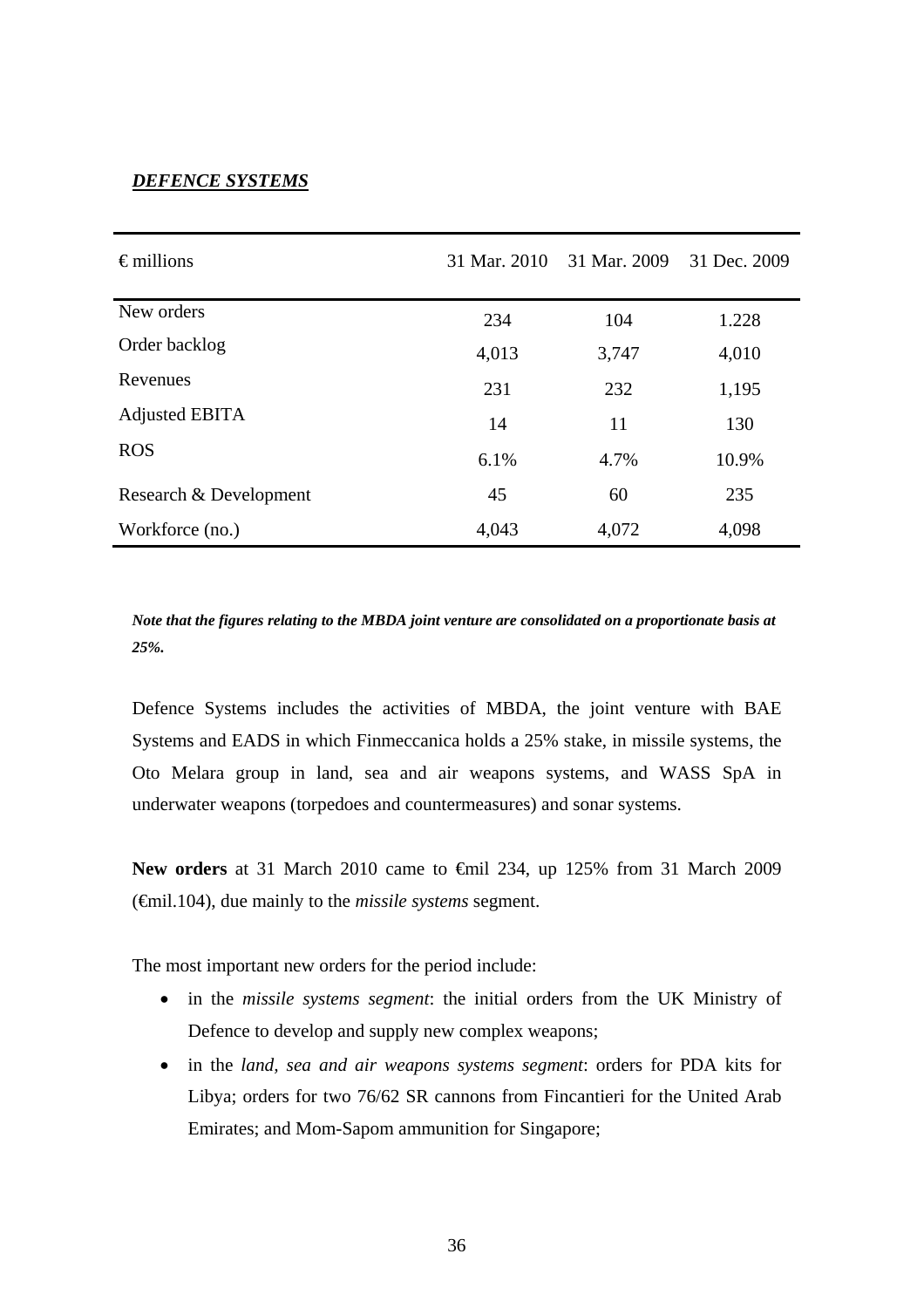The **order backlog** at 31 March 2010 came to €mil 4,013 (€mil. 4,010 at 31 December 2009), of which two-thirds related to *missile systems*.

**Revenues** at 31 March 201 came to **€mil** 231, in line with the figure for 31 March 2009 (€mil. 232). The increase in *missile systems* offset the reduction in the other two segments.

Revenues were the result of the following activities in the various segments:

- *missile systems*: activities for the production of Aster and Mistral surface-to-air missiles; activities relating to the development of the air defence system in connection with the tri-national Medium Extended Air Defense System (MEADS) programme in which the US, Germany and Italy participate; customer support;
- *land, sea and air weapons systems*: the production of MAVs and PZH 2000 howitzers for the Italian Army; Hitfist turrets kits for Poland; 76/62 SR cannons for various foreign customers; the development of guided munitions systems; FREMM programme activities; the production of SampT missile launchers and logistics;
- *underwater systems*: activities relating to the Black Shark heavy torpedo; the MU90 and A244 light torpedoes and to countermeasures and activities relating to the FREMM programme.

**Adjusted EBITA** at 31 March 2010 totalled €mil 14, up from the figure reported for the same period of 2009 ( $\epsilon$ mil. 11), due primarily to improved industrial profitability across all segments. As a result, **ROS** amounted to 6.1% at 31 March 2010, slightly higher than the 4.7% reported at 31 March 2009.

**Research and development** costs at 31 March 2010 came to <del>€mil 45, down about</del> 25% from the €mil. 60 reported at 31 March 2009, mainly attributable to *missile systems*, and to a lesser extent to *underwater systems*. Some of the key activities included those for the MEADS air defence program and the continuation of development of the Meteor air-to-air missile in the *missile systems segment*; activities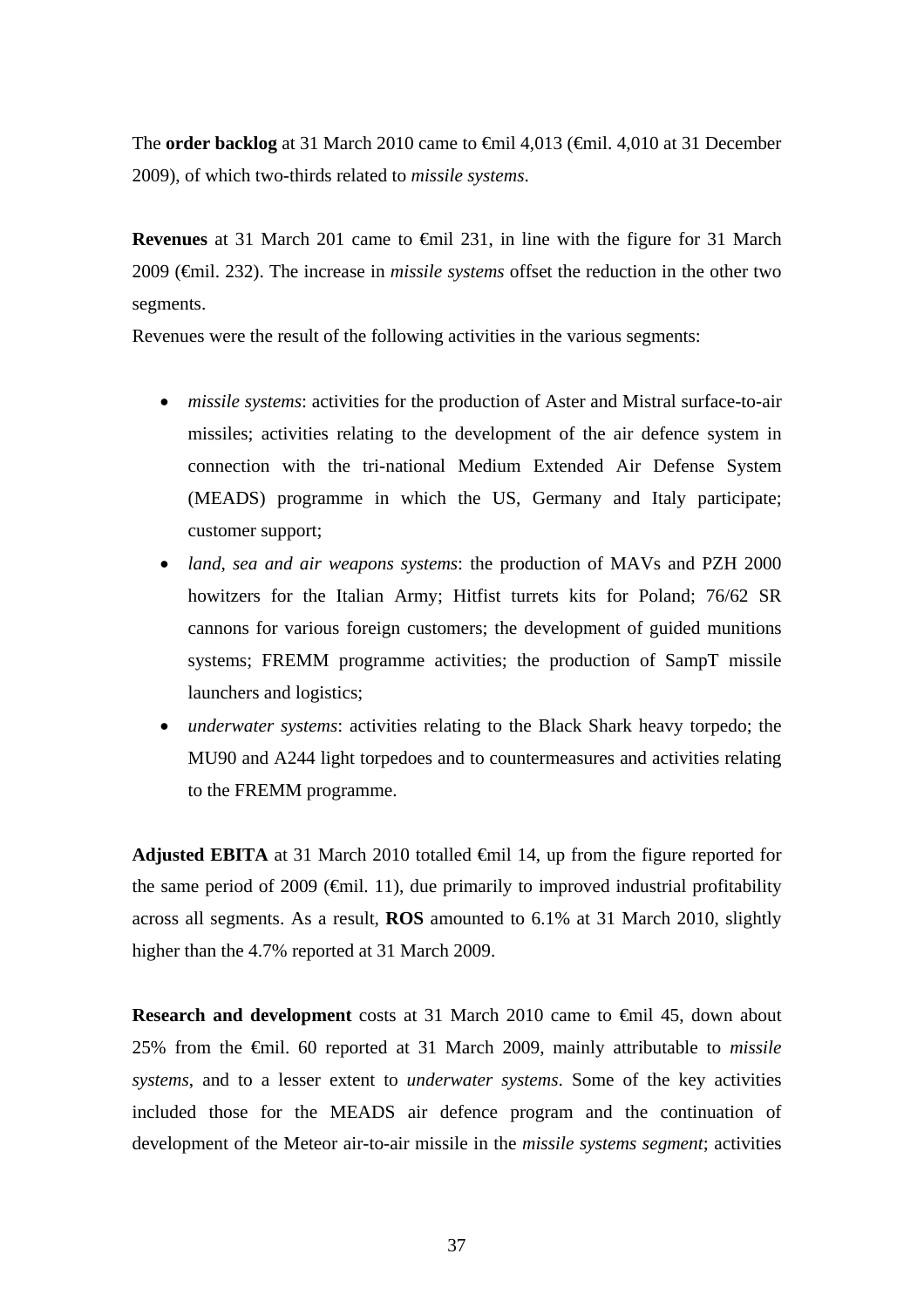for guided munitions programmes and for the development of the 127/64 LW cannon in the *land, sea and air weapons systems segment*; and activities relating to the Black Shark heavy torpedo in the *underwater systems segment* 

The **workforce** at 31 March 2010 came to 4,043, a decrease of 55 from 31 December 2009 (4,098), mainly due to the *land, sea and air weapons systems segment.*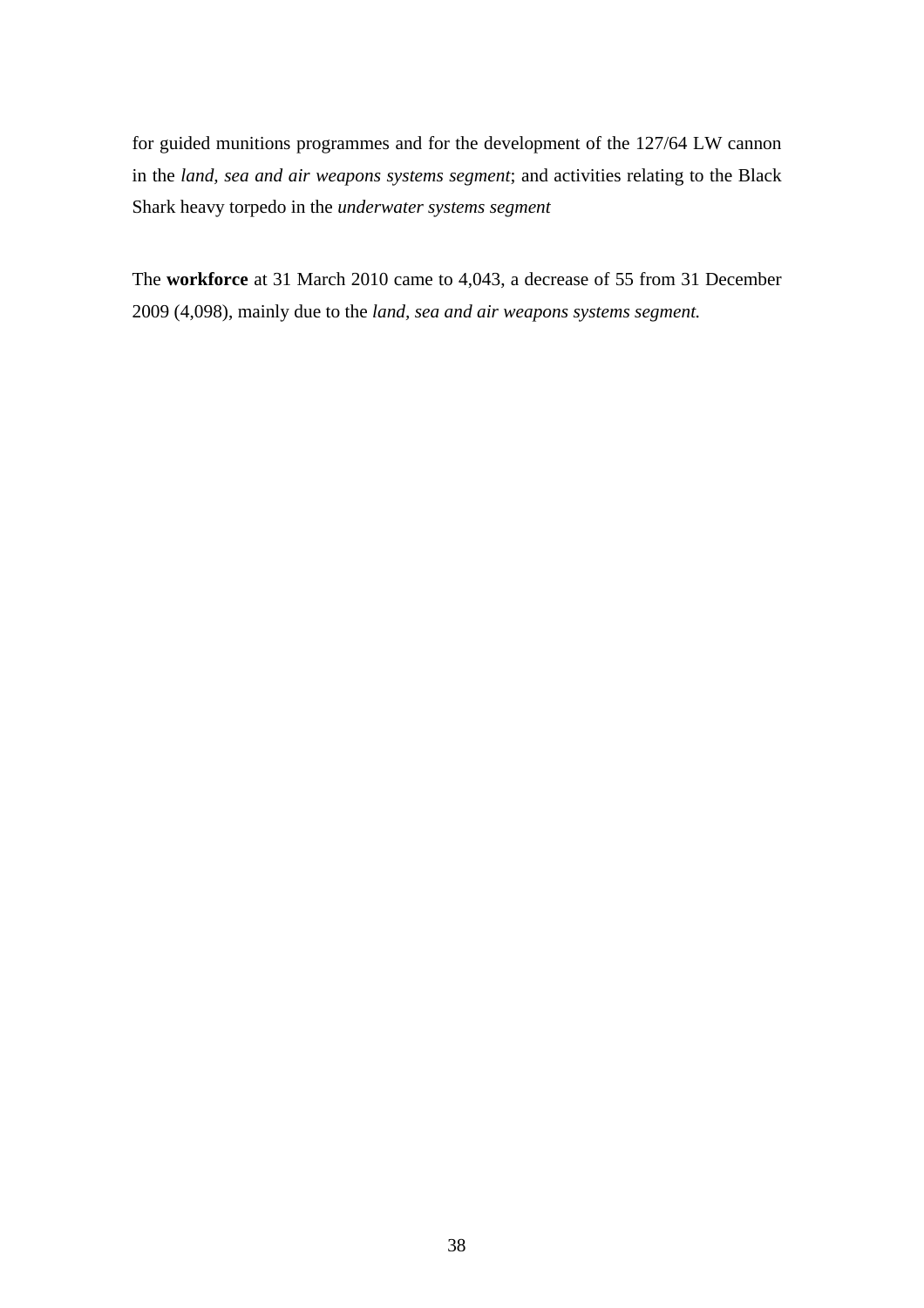## *ENERGY*

| $\epsilon$ millions    | 31 Mar. 2010   | 31 Mar. 2009 | 31 Dec. 2009 |
|------------------------|----------------|--------------|--------------|
| New orders             | 178            | 214          | 1,237        |
| Order backlog          | 3,211          | 3,661        | 3,374        |
| Revenues               | 337            | 333          | 1,652        |
| Adjusted EBITA         | 31             | 31           | 162          |
| <b>ROS</b>             | 9.2%           | 9.3%         | 9.8%         |
| Research & Development | $\overline{7}$ | 5            | 36           |
| Workforce (no.)        | 3,440          | 3,373        | 3,477        |

Ansaldo Energia and its subsidiaries make up the division of Finmeccanica specialising in providing *plants and components* for generating electricity (conventional thermal, combined-cycle and simple-cycle, cogeneration and geothermal power plants), *post-sale services* and *nuclear* activities (plant engineering, services, decommissioning). The scope of the companies directly controlled by Ansaldo Energia includes Ansaldo Nucleare SpA, Ansaldo Fuel Cells SpA, Asia Power Projects Private Ltd, Ansaldo ESG AG and the Ansaldo Thomassen group.

New orders in the first quarter of 2010 amounted to €mil. 178, down €mil. 36 from the same period of last year ( $\epsilon$ mil. 214). This different is due to the fact that a number of important new orders were received in the first quarter of 2009.

The most significant new orders received in the various segments during the period include:

- in the *plants and components segment:* a turbogroup with a V94.2 turbine for the Shyllet site (Bangladesh); two turbogroups with a V94.2 turbine for the Fingrid site (Finland);
- in the *service segment*: new solution contracts (changing parts of the turbine) and spare parts contracts;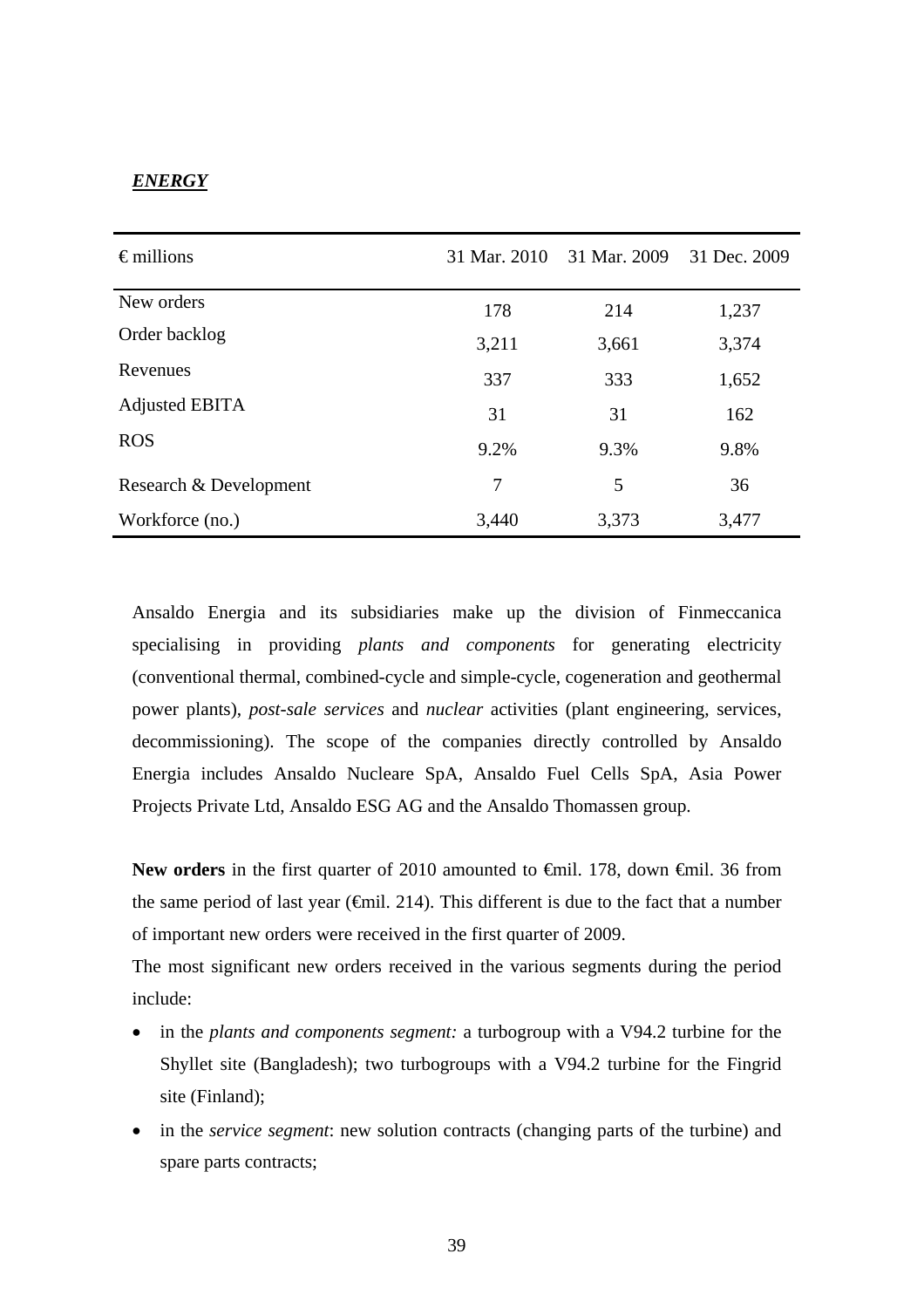• in the *nuclear segment*: as regards the power station side, new engineering contracts from China as part of the partnership with Westinghouse on the Sanmen project; on the service-related side, new Superphoenix reactor support contract for the Creyes Malville power station in France and scheduled maintenance contracts for the Outage Embalse (Argentina) power station.

The **order backlog** at 31 March 2010 came to <del>€mil.</del> 3,211, compared with €mil. 3,374 at 31 December 2009.

The composition of the backlog is attributable for 42% to plant and manufacturingrelated activities, 56% to service activities (largely scheduled maintenance contracts), and the remaining 2% to nuclear work processes.

At 31 March 2010, **revenues** came to €mil. 337, a €mil. 4 increase over the same period of the previous year ( $\epsilon$ mil. 333). Activities mainly regarded the following segments:

- *plants and components,* significant progress was made in the plants in Algeria (Batna, Larbaa and M'Sila), in France (Bayet) and in Italy (Turano and San Severo):
- *service*, for the Long Term Service Agreements (LTSA) of Sparanise and Rosignano (Italy);
- *nuclear*, engineering activities were continued on the Sanmen project in China with Westinghouse; on phases 3 and 4 of the power station of Mochovce in Slovakia and for the waste and decommissioning activities*.*

**Adjusted EBITA** for the first quarter of 2010 amounted to  $\epsilon$ mil. 31, in line with the same period of last year. **ROS** at 31 March 2010 thus stood at 9.2%, compared with 9.3% for the first quarter of 2009.

**Research and development** costs at 31 March 2010 came to €mil. 7 (€mil. 5 in the first quarter of 2009) and represent 2% of revenues.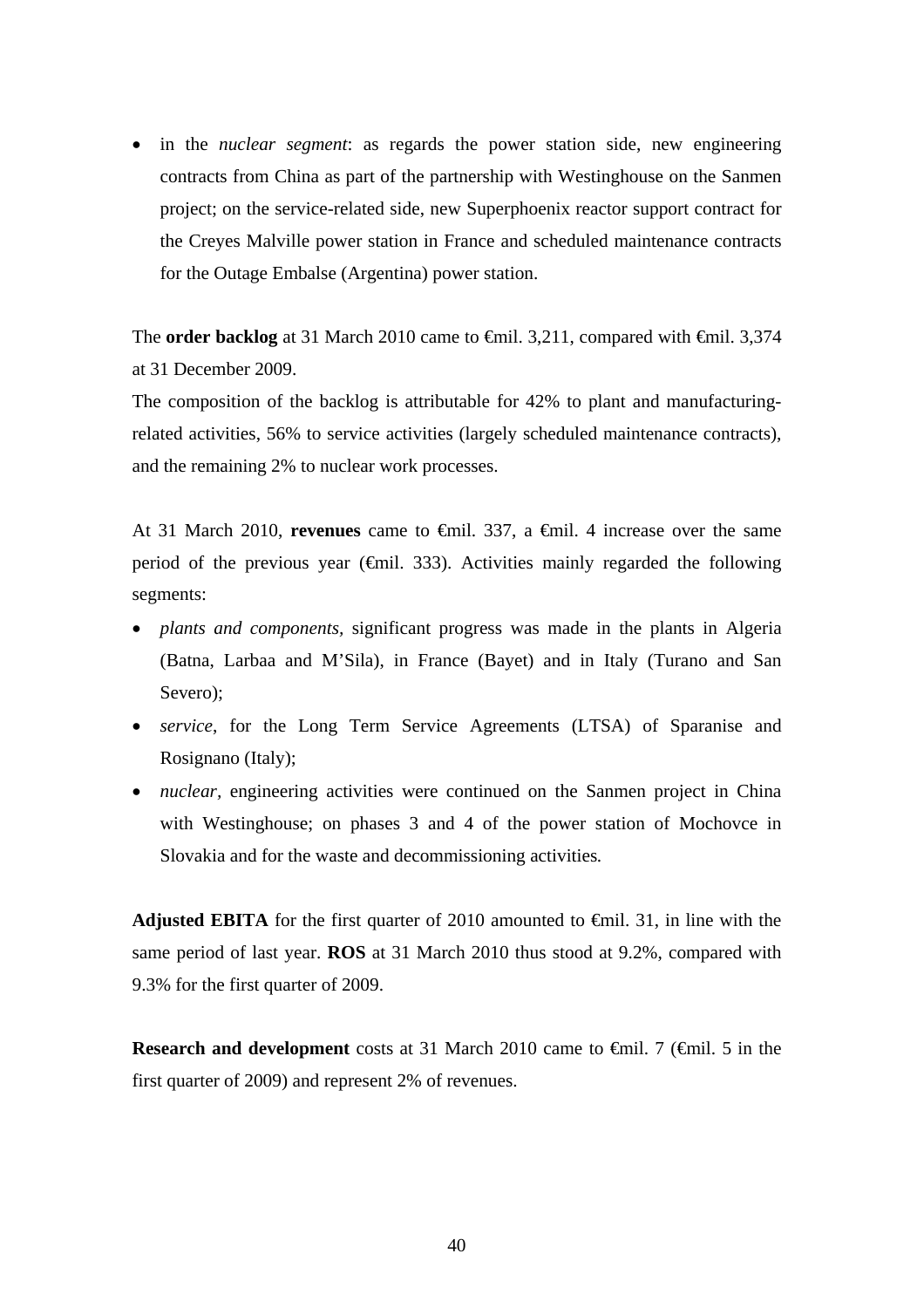Research and development activities focused primarily on large gas and steam turbine development programmes and continued work on the new model of air-cooled alternator.

The **workforce** stood at 3,440 at 31 March 2010, compared with 3,477 at 31 December 2009 due to routine turnover.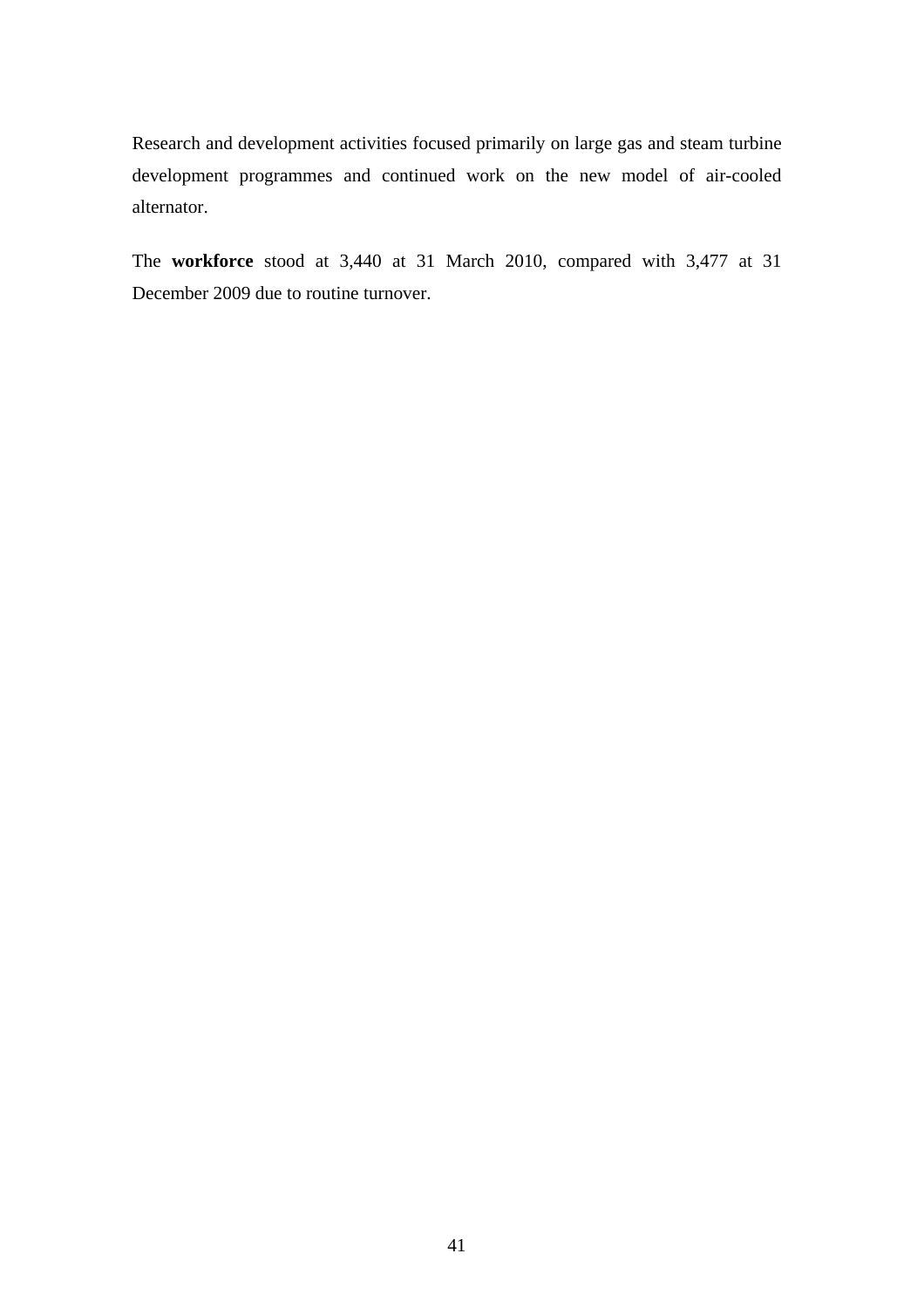### *TRANSPORTATION*

| $\epsilon$ millions    | 31 Mar. 2010 | 31 Mar. 2009 | 31 Dec. 2009 |
|------------------------|--------------|--------------|--------------|
| New orders             | 330          | 772          | 2,834        |
| Order backlog          | 5,900        | 5,218        | 5,954        |
| Revenues               | 445          | 427          | 1,811        |
| Adjusted EBITA         | 20           | 29           | 65           |
| <b>ROS</b>             | 4.5%         | 6.8%         | 3.6%         |
| Research & Development | 10           | 11           | 110          |
| Workforce (no.)        | 7,293        | 7,102        | 7,295        |

The Transportation division comprises the Ansaldo STS group (signalling and transport systems), AnsaldoBreda SpA and its subsidiaries (vehicles) and BredaMenarinibus SpA (buses).

New orders at 31 March 2010 came to <del>€</del>mil. 330, down <del>€</del>mil. 442 compared with the first quarter of 2009 ( $\epsilon$ mil. 772), characterised by particularly sizable orders across all segments.

The following were the most important new orders for the period:

- in the *signalling and transport systems segment*:
	- o *in signalling:* orders from Australian Rail Track Corporation (ARTC) in Australia; various components orders and service and maintenance orders;
	- o *in transport systems:* the contract for the operation and maintenance of the Copenhagen driverless metro system; the order for the Genoa metro project;
- in the *vehicles segment*: service orders;
- in the *buses segment*: various orders for a total of 70 buses.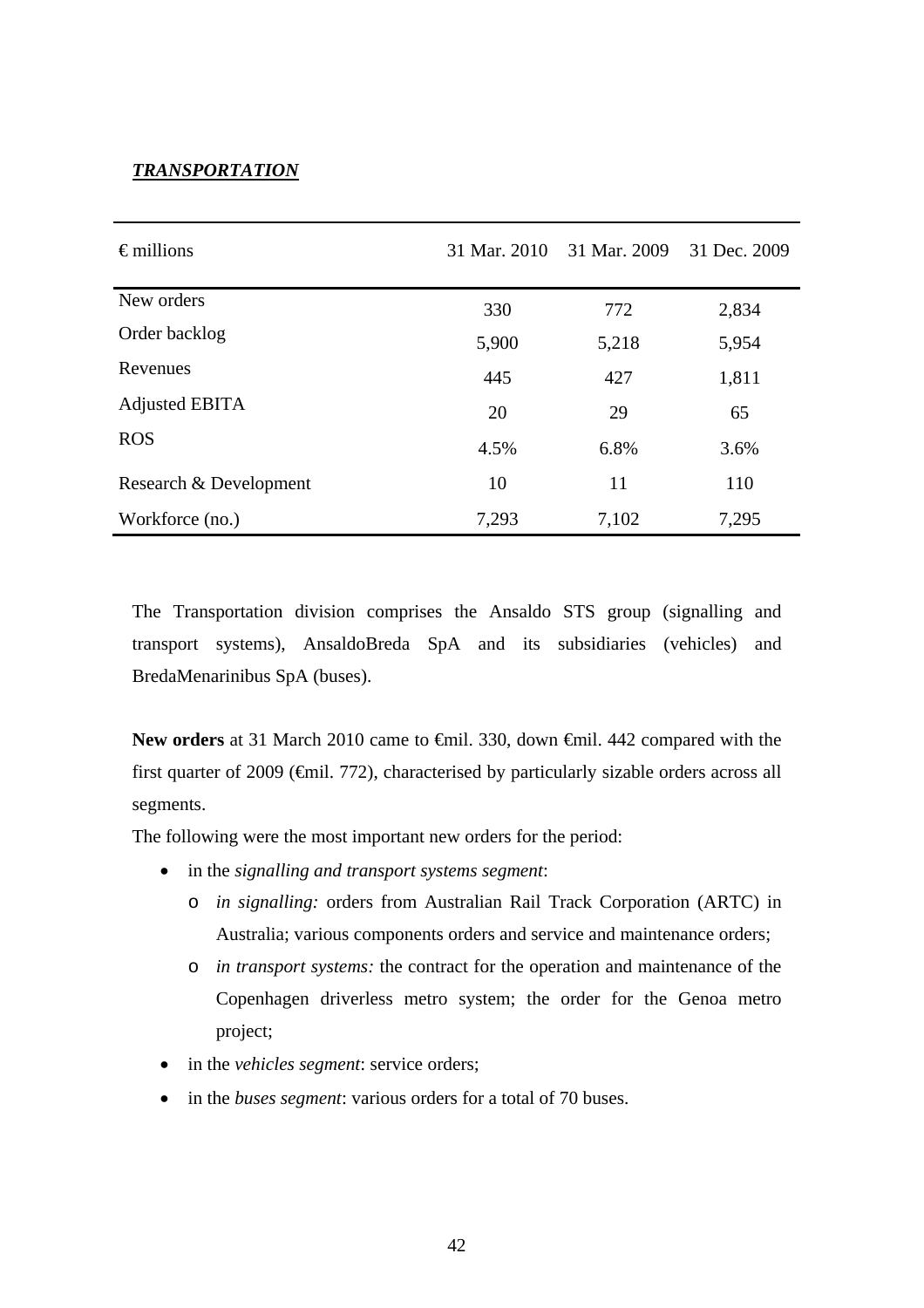At 31 March 2010 the **order backlog** amounted to €mil. 5,900, slightly down from 31 December 2009 (€mil. 5,954). The order backlog breaks down as follows: 65% for systems and signalling, 34% for vehicles and 1% buses.

**Revenues** at 31 March 2010 were equal to €mil. 445, substantially in line with the first quarter of 2009 (€mil. 427).

Major orders include:

- in the *signalling and transport systems segment*:
	- o *in the signalling:* high-speed train orders and orders for automated train control systems (SCMT), both wayside and on-board, for Italy; orders for ARTC in Australia; the Cambrian Line in the UK; the high-speed Zhengzhou-Xi'an line in China; orders for the Bogazkopru-Ulukisla-Yenice and Mersin-Toprakkale lines in Turkey; the Union Pacific Railroad project; various orders for components;
	- o in the *transport system:* the metro systems of Naples Line 6, Copenhagen, Rome Line C, Brescia, Riyadh and Genoa;
- in the *vehicles segment*: trains for the Dutch and Belgian railways; trains for regional service for Ferrovie Nord of Milan; trains for the Milan and Rome Line C metros; trains for the Danish railways; various Sirio orders and service orders;
- in the *bus segment:* revenues were generated by a number of orders for buses (77%) and for the post-sales services.

**Adjusted EBITA** stood at €mil. 20 at 31 March 2010, down from the €mil. 29 reported for the same period of the previous year, mainly attributable to the bus segment, specifically, the completion of the first delivery of the new 18-meter articulated bus model. **ROS** for the sector rose came to 4.5%, compared with 6.8% at 31 March 2009.

**Research and development** costs at 31 March 2010 were equal to €mil. 10 (€mil. 11 at 31 March 2009) and mainly regarded *signalling and transport systems* projects.

The **workforce** stood at 7,293 at 31 March 2010, substantially in line with the 7,295 reported at 31 December 2009.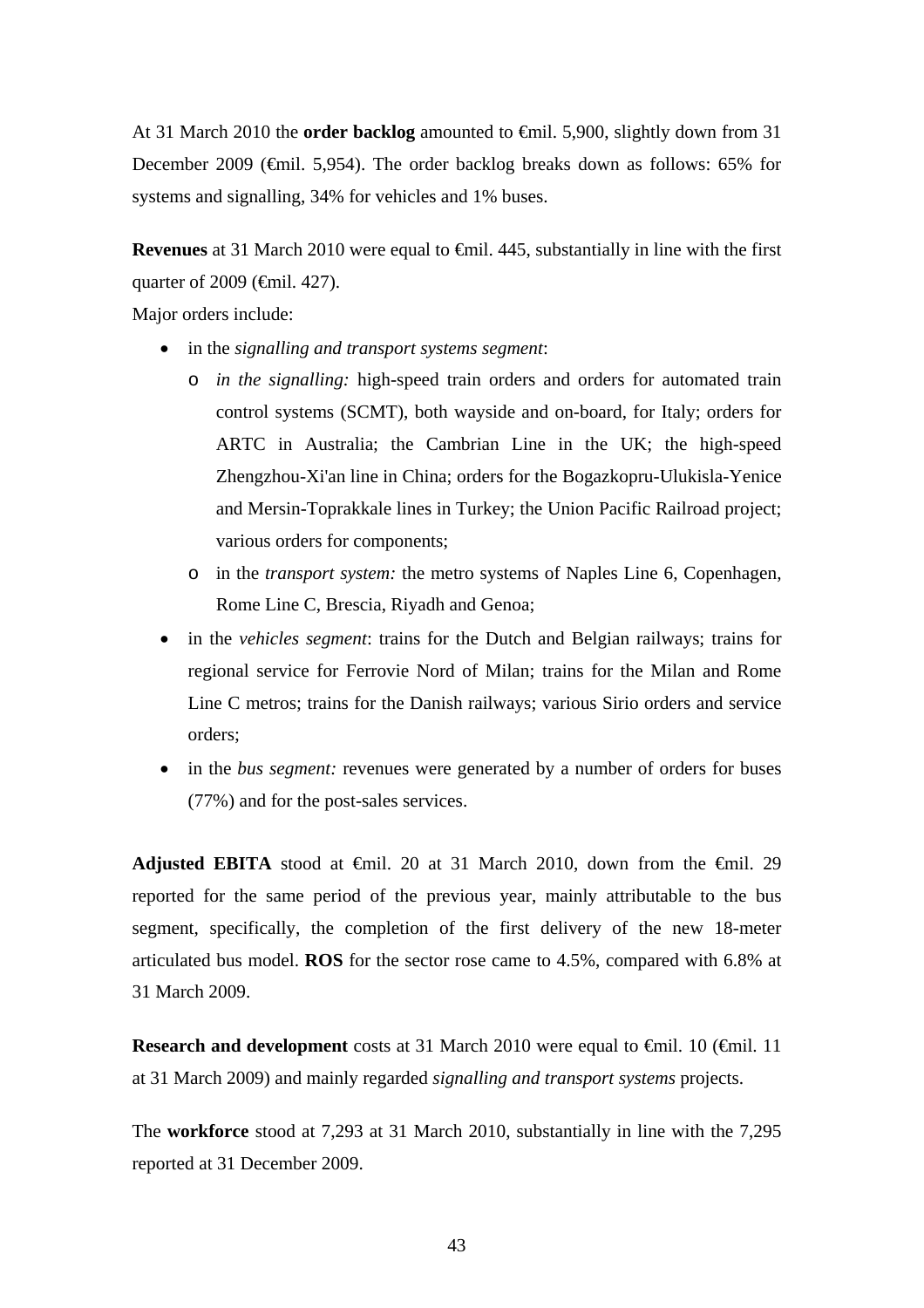## *OTHER ACTIVITIES*

| $\epsilon$ millions    | 31 Mar. 2010 | 31 Mar. 2009 | 31 Dec 2009 |
|------------------------|--------------|--------------|-------------|
| New orders             | 13           | 64           | 113         |
| Order backlog          | 139          | 356          | 172         |
| Revenues               | 58           | 80           | 410         |
| Adjusted EBITA         | (30)         | (34)         | (127)       |
| <b>ROS</b>             | n.s.         | n.s.         | n.s.        |
| Research & Development |              |              | 1           |
| Workforce (no.)        | 798          | 798          | 799         |

The division includes, *inter alia*: the Elsacom NV group, which manages satellite telephony services; Finmeccanica Group Services SpA, the Group services management company; Finmeccanica Finance SA, Aeromeccanica SA and Meccanica Holdings USA Inc, which provide financial support to the Group; Finmeccanica Group Real Estate SpA, which manages, rationalises and improves the Group's real estate holdings; and So.Ge.Pa. - Società Generale di Partecipazioni SpA, which manages the pre-winding-up/winding-up and rationalisation processes of companies falling outside the activity sectors through transfer/repositioning transactions.

The division also includes the **Fata** group, which provides machinery and plants for processing aluminium and steel products and contracting services for the electricity generation and primary aluminium production industries.

From a commercial standpoint, Fata received new orders totalling €mil. 13 at 31 March 2010, down  $\epsilon$ mil. 51 from the same period of 2009 ( $\epsilon$ mil. 64). It is noted that the first quarter of 2009 had benefited from the acquisition of the Torino Nord order. Among the major new orders for the first quarter of 2010 was the order relating to a project in China for a six-roller rolling mill, the first of its kind for the company.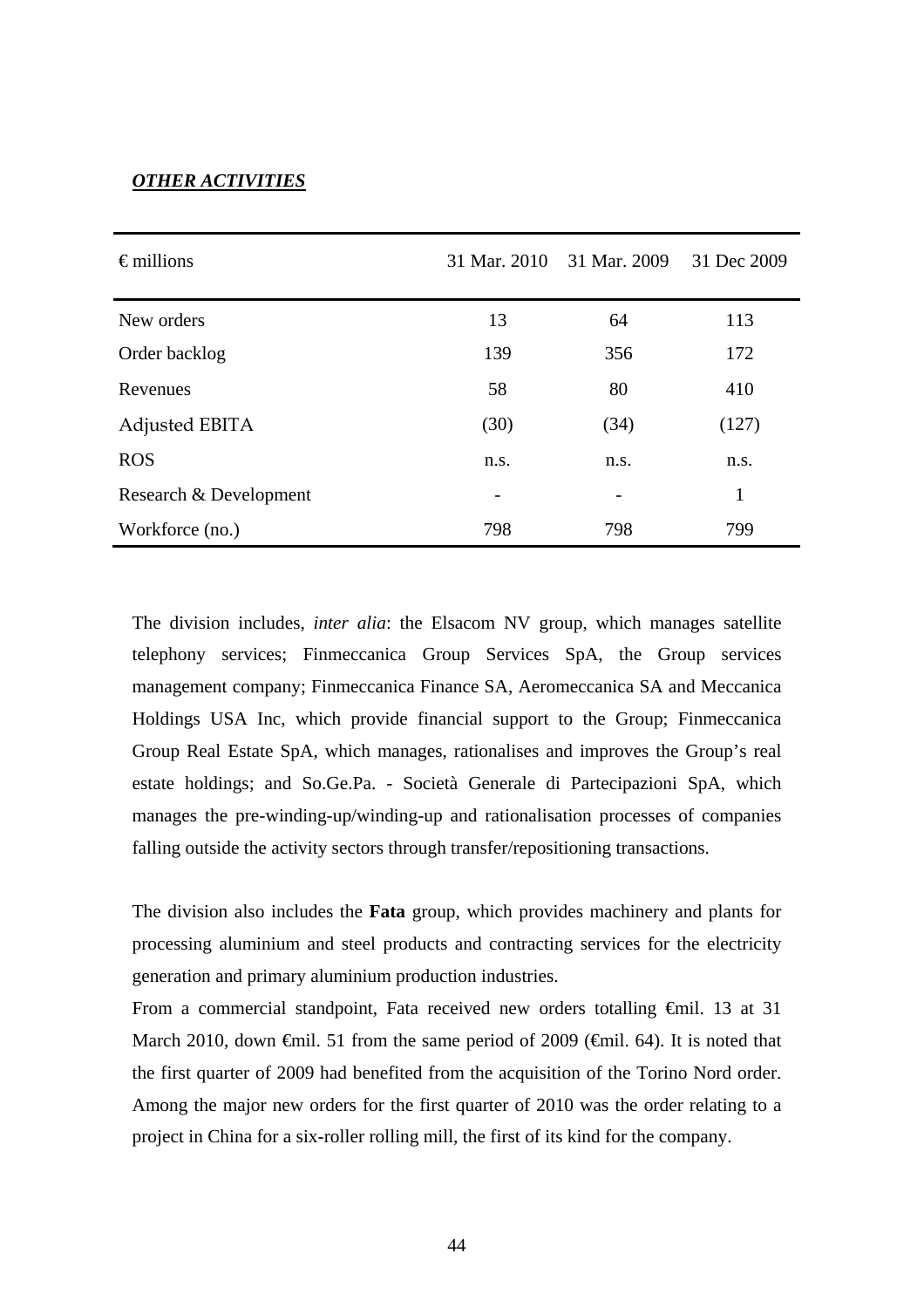**Revenues** at 31 March 2010 came to **€mil.** 46, down €mil. 15 from the previous year (€mil. 61).

Production broke down as follows: 63% attributable to the Smelter line, 16% to the Hunter line, 7% to the Power line and 14% to logistics.

Specifically, progress was made on the Hormozal, Hormozal Phase 2 and Qatalum orders (Smelter line), on the Chinese, Korean and Romanian orders (Hunter line) and on the Moncalieri order (Power line). Logistics activities carried out by Fata Logistic, primarily for Group companies, contributed to these results.

Fata's **workforce** at 31 March 2010 totalled 290 employees, compared with 291 employees at 31 December 2009.

This division's figures also include those of **Finmeccanica SpA**, which for some years has been undergoing an extensive transformation process, altering its focus from a financial company to that of an industrial company. This process received a boost during the preceding fiscal year with a commitment from management to press on with a series of actions concerning industrial, technological and commercial integration. The Group will then be able to benefit from an additional impetus in improving its own productivity through processes to increase efficiency and rationalisation.

The efficiency of policy and coordination activities within the Group Parent was further strengthened in its goal of reaching the above-cited objectives over the medium term with a broad-based management-by-objectives (MBO) policy, which involved top management and key resources from all Group companies. The correct application and monitoring of the promotion of these objectives will represent one of the principal ways of achieving its goals.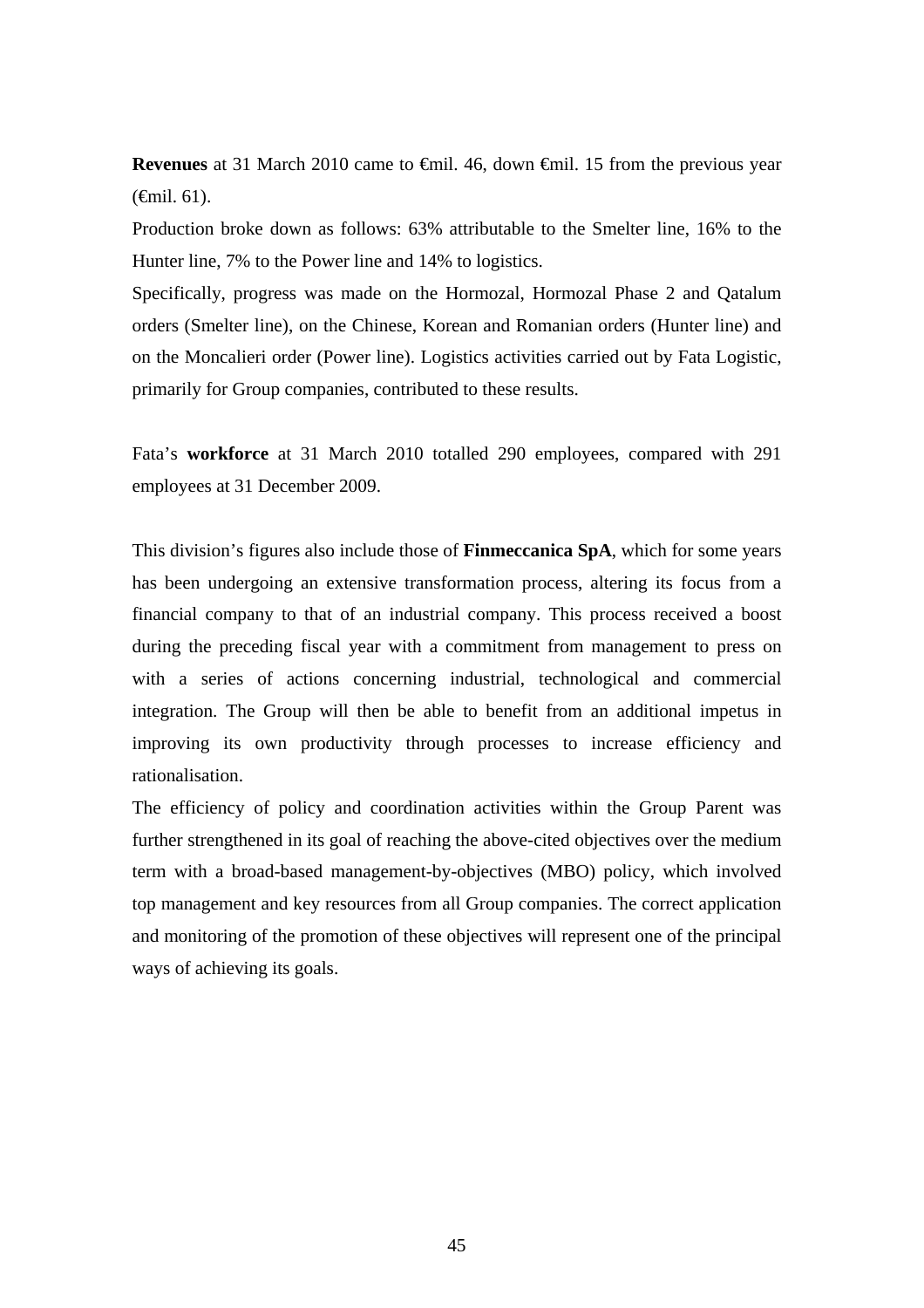**Significant events and events subsequent to closure of the accounts for the quarter** 

## **Industrial transactions**

In the *Helicopters* division, following the signing of the Memorandum of Understanding in February 2009, AgustaWestland and **Tata Sons** - an Indian business group active in the ICT, engineering, materials, services and energy sectors - signed the final agreement to form an Indian joint venture for the final assembly of the AW119 helicopter on 6 February 2010. The new joint venture will be responsible for AW119 final assembly and customisation worldwide, while AgustaWestland will remain responsible for worldwide marketing and sales and will provide shipsets for assembly and compliance with customer requirements on location. The completion of the transaction is subject to the obtainment of the necessary regulatory authorisations.

On 29 January 2010, the purchase of 87.67% of **PZL - SWIDNIK**, a Polish company which produces helicopters and aerostructures, was completed after the necessary antitrust approval was obtained. This stake is in addition to the 6.2% already held by AgustaWestland.

In the *Defence and Security Electronics* division, on 20 November 2009, SELEX Galileo Ltd (formerly Sensors & Airborne Systems Ltd) and its US subsidiary SELEX Galileo Inc signed with the listed American company **Pressteck** the final agreements for the purchase of the US company **Lasertel**, a company active in the production and marketing of electro-optical components (i.e. laser diodes). The transaction was completed following the obtainment of certain regulatory authorizations, including the approval of the Committee on Foreign Investment in the United States (CFIUS), which was obtained on 5 February 2010. The transaction was completed on 5 March 2010 through a reverse triangular merger which allowed the forced purchase of the capital held even by a small minority.

In the *Aeronautics* division, the rationalisation process of the Aeronautics division was completed in December 2009 with the merger by takeover of the two subsidiaries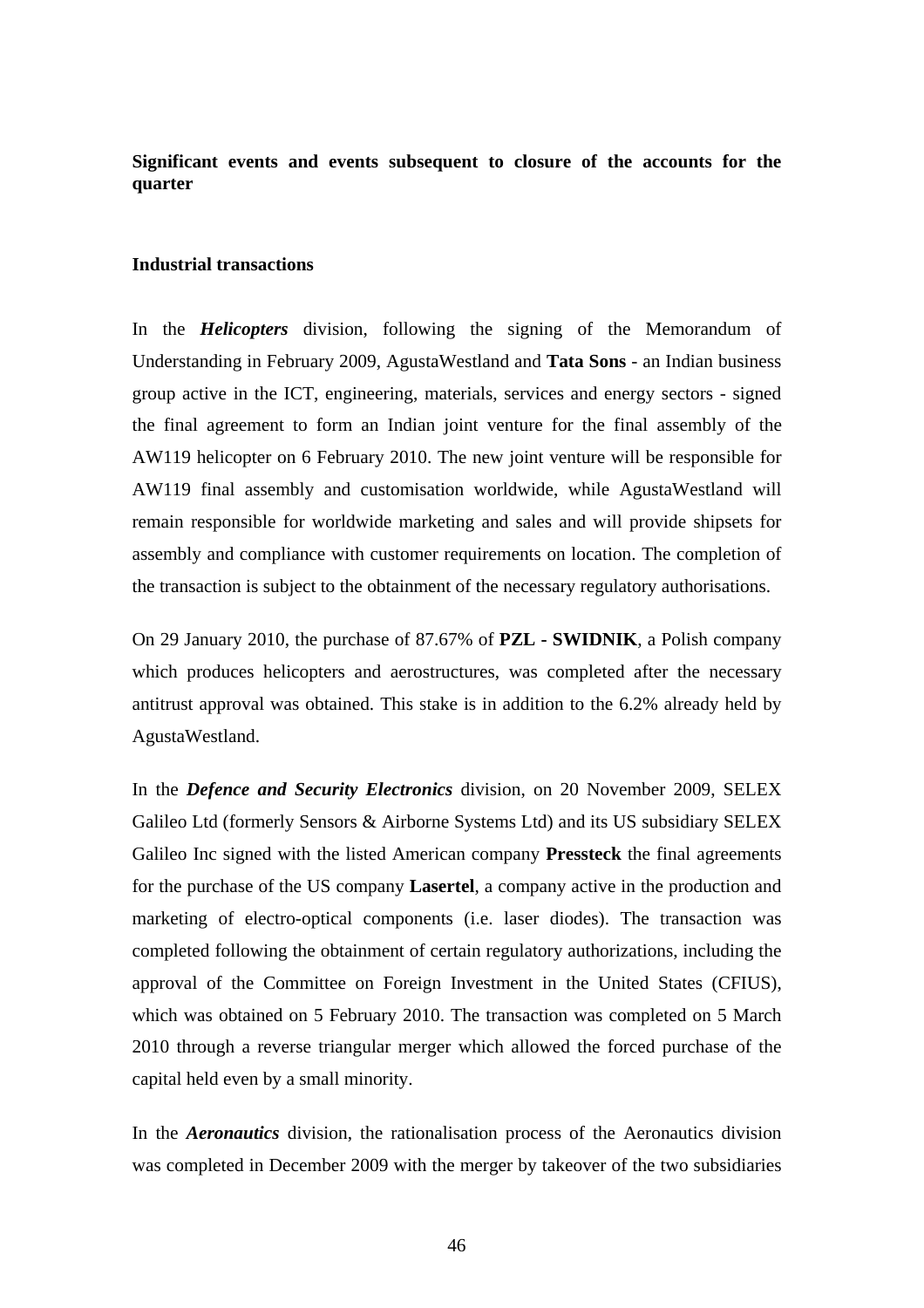Alenia Composite SpA and Alenia Aeronavali SpA into Alenia Aeronautica SpA, with date of efficacy of 1 January 2010.

In the *Energy* division, on 9 April 2010 Ansaldo Energia and Ansaldo Nucleare, **Enel** and **EDF** signed a Memorandum of Understanding at the Fifth Forum of Italian-French dialogue held in Paris to develop nuclear power in Italy. Specifically, the aim of the agreement is to define areas of co-operation between Enel-EDF and Ansaldo Energia (which holds 100% of Ansaldo Nucleare) in developing and building at least four nuclear plants planned by Enel and EDF for Italy using Evolutionary Pressurised Reactor (EPR) technology. Enel and EDF will play the role of investors and architect engineers, which means they will have overall responsibility for the project and for managing the building of the plants. In this regard, they will draw on the wealth of experience of Ansaldo Energia in designing, planning and commissioning the nuclear systems and in providing support to licensing operations. In addition, Ansaldo Energia will participate in the qualification and tender process carried out by Enel and EDF in Italy and abroad for the supply of engineering services, equipment, installation and engineering systems.

Also on 9 April 2010, Ansaldo Energia and **Areva** signed a Memorandum of Understanding to develop a progressive industrial partnership, starting with existing Areva projects, and later extending to future Italian projects, as well as other projects planned in countries such as France and the UK. The collaboration will cover the production of special components and support with building and commissioning by Ansaldo Energia and Ansaldo Nucleare.

#### **Financial transactions**

The first quarter of 2010 there were no new transactions to obtain funds in the bond markets generally, nor in the banking market. As a result of aggressive refinancing over the previous year (described in more detail in the 2009 annual report), the average life of the Group's debt has been extended to over 10 years, strengthening, as a result, the Group's capital structure.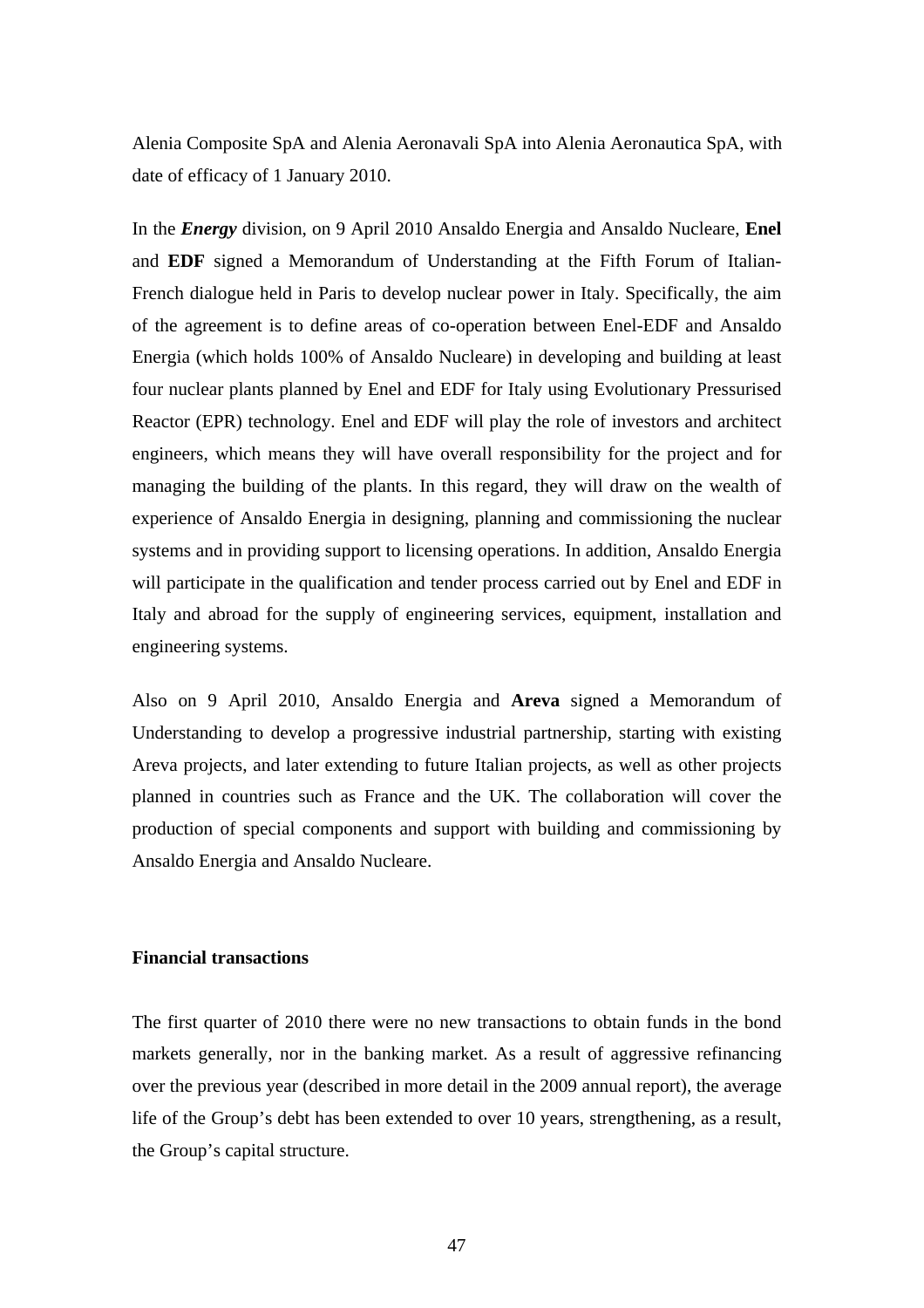As more fully described in the footnotes on the individual bond issues reported below, a series of rate transactions have been undertaken to convert a portion of the interest rate exposure from fixed-rate to floating rate, thereby making it possible to minimise the total cost of the debt.

Below is a list of bonds outstanding at 31 March 2010, which shows, respectively, the euro-denominated bonds issues by Finmeccanica and by the subsidiary Finmeccanica Finance, the pound sterling-denominated bond issue by Finmeccanica Finance, the remaining amounts of the dollar-denominated bond issues by DRS, as well as the 10 year and 30-year bonds issued by Meccanica Holdings USA for the US market:

| <b>Issuer</b>                     |     | Year of | <b>Maturity</b> | <b>Nominal</b>                         | Annual | Type of offer             | <b>IAS recog. Amts</b> |
|-----------------------------------|-----|---------|-----------------|----------------------------------------|--------|---------------------------|------------------------|
|                                   |     | issue   |                 | amount<br>$(\boldsymbol{\text{Gmil}})$ | coupon |                           | $\epsilon$ mil. (11)   |
| <b>Finmeccanica</b><br>Finance SA | (1) | 2003    | 2010            | 450                                    | 0.375% | European<br>institutional | 444                    |
| Finmeccanica<br>Finance SA        | (2) | 2003    | 2018            | 500                                    | 5.75%  | European<br>institutional | 505                    |
| Finmeccanica SpA                  | (3) | 2005    | 2025            | 500                                    | 4.875% | European<br>institutional | 496                    |
| Finmeccanica<br>Finance SA        | (4) | 2008    | 2013            | 1.000                                  | 8.125% | European<br>institutional | 1,028                  |
| Finmeccanica<br>Finance SA        | (5) | 2009    | 2022            | 600                                    | 5.25%  | European<br>institutional | 606                    |

| Issuer                     |     | Year of<br>issue | <b>Maturity</b> | <b>Nominal</b><br>Amount<br>(GBPmil) | <b>Annual</b><br>coupon | Type of offer             | <b>IAS</b> recog. amts<br>$\mathbf{f}$ mil. (11) |
|----------------------------|-----|------------------|-----------------|--------------------------------------|-------------------------|---------------------------|--------------------------------------------------|
| Finmeccanica<br>Finance SA | (6) | 2009             | 2019            | 400                                  | 8.000%                  | European<br>institutional | 453                                              |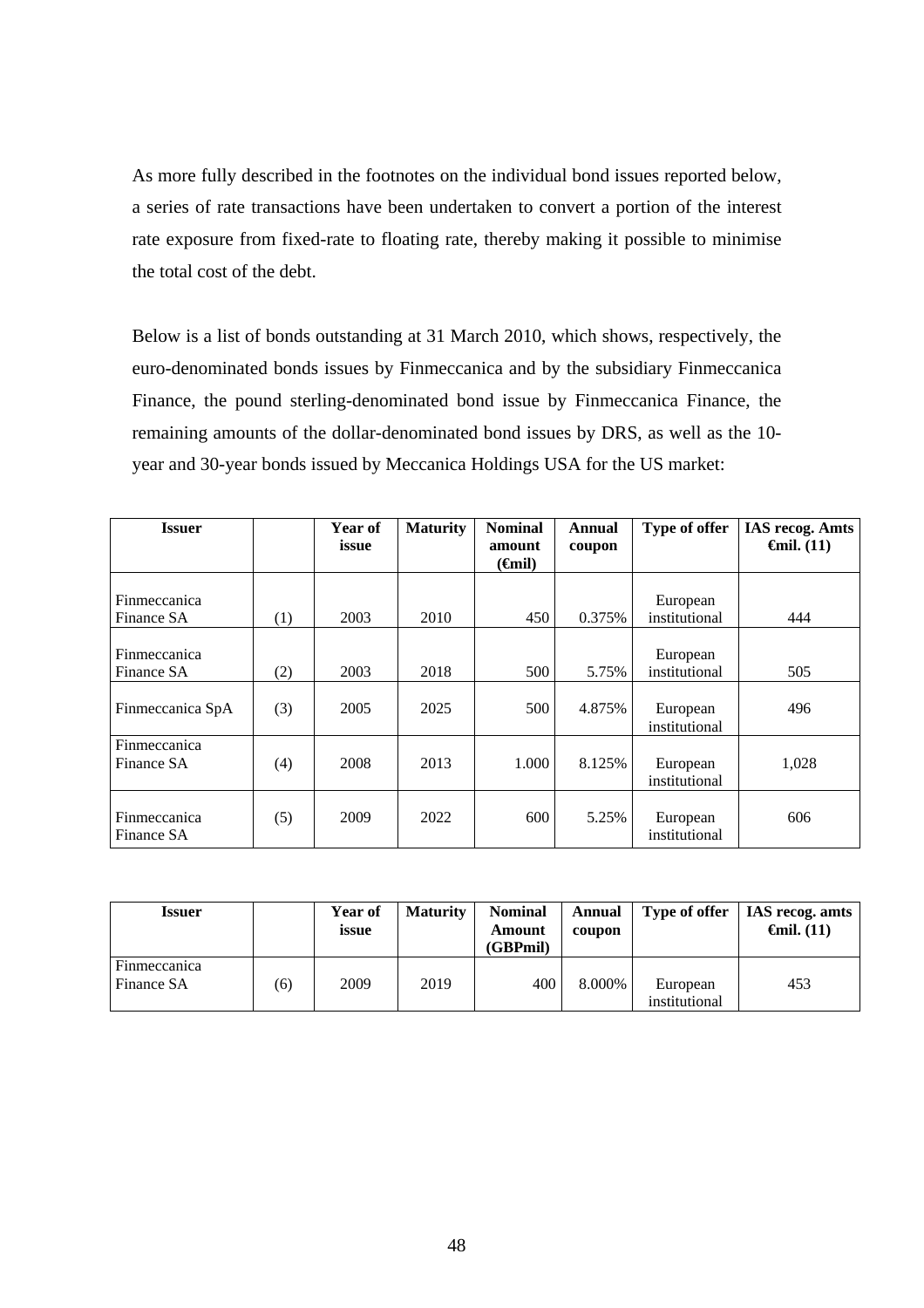| <b>Issuer</b>                  |      | Year of<br>issue | <b>Maturity</b> | <b>Nominal</b><br>Amount<br>(US\$mil) | <b>Annual</b><br>coupon | Type of offer                                    | IAS recog. amts<br>$\boldsymbol{\Theta}$ mil. (11) |
|--------------------------------|------|------------------|-----------------|---------------------------------------|-------------------------|--------------------------------------------------|----------------------------------------------------|
| <b>DRS</b> Technologies<br>Inc | (7)  | 2003             | 2013            | 3                                     | 6.875%                  | American<br>institutional                        |                                                    |
| <b>DRS</b> Technologies<br>Inc | (7)  | 2006             | 2016            | 12                                    | 6.625%                  | American<br>institutional                        | 9                                                  |
| <b>DRS</b> Technologies<br>Inc | (7)  | 2006             | 2018            | 5                                     | 7.625%                  | American<br>institutional                        | $\overline{4}$                                     |
| Meccanica Holdings<br>USA Inc  | (8)  | 2009             | 2019            | 500                                   | 6.25%                   | American<br>institutional<br>Rule<br>114A/Reg. S | 370                                                |
| Meccanica Holdings<br>USA Inc  | (9)  | 2009             | 2039            | 300                                   | 7.375%                  | American<br>institutional<br>Rule<br>114A/Reg. S | 221                                                |
| Meccanica Holdings<br>USA Inc  | (10) | 2009             | 2040            | 500                                   | 6.25%                   | American<br>institutional<br>Rule<br>114A/Reg. S | 371                                                |

- (1) Exchangeable bonds with a maximum number of 20,000,000 shares in STMicroelectronics N.V. (STM) at a conversion price of  $\epsilon$ 25.07 per share. Starting from the third anniversary of the issue, Finmeccanica Finance can ask for the loan to be converted if the average price recorded during the 30 business days prior to the date of notice to bondholders exceeds 125% of the conversion price. At the maturity date Finmeccanica Finance can repay in cash or, upon 15-business days prior notice, through a combination of STM shares valued at the average prices recorded in the prior 5 business days. Transaction authorised pursuant to Article 129 of Legislative Decree 385/93. Bonds are listed on the Luxembourg Stock Exchange. The difference in the nominal value at 31 March 2010 compared with 31 December 2009 ( $\widehat{\text{f}}$ mil. 501) is the result of repurchasing a portion of the bond issue.
- (2) Bonds issued as part of the EMTN programmes for a maximum of €bil. 3.8. The entire issue was converted from a fixed-rate issue to a floating-rate one for the first two years of the loan. The transaction was authorised pursuant to Article 129 of Legislative Decree 385/93. Bonds listed on the Luxembourg Stock Exchange.

Rate derivative transactions were made on these bonds and led to benefits throughout 2005 from low floating rates with an effective cost of some 3.25%. During 2006, the effective cost of the loan returned to a fixed rate equal to an average value of some 5.8%.

(3) Bonds issued as part of the EMTN programmes for a maximum of €bil. 3.8. The transaction was authorised pursuant to Article 129 of Legislative Decree 385/93. Bonds listed on the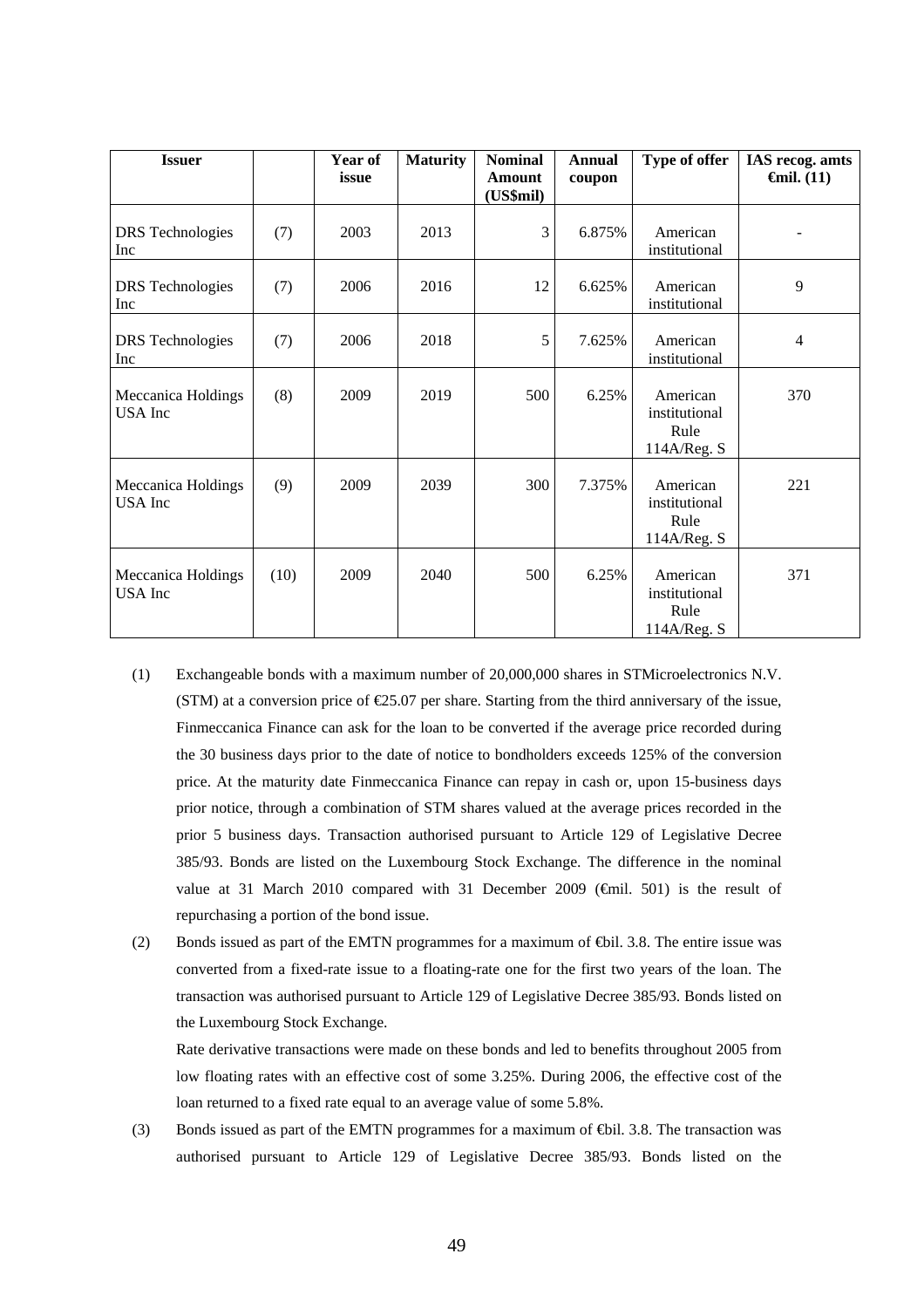Luxembourg Stock Exchange. The amount of €mil. 250 of this issue was converted to a floating rate to hedge against increases in the interest rate.

- (4) Bonds issued as part of the EMTN programmes for a maximum of €bil. 3.8. Bonds listed on the Luxembourg Stock Exchange. Of the issue, €mil. 750 was converted to a floating rate, with a benefit of over 2 percentage points. The proceeds of the issues (the US dollar equivalent) were originally used to refinance (through an intercompany loan agreement) the DRS bonds redeemed early in January 2009.
- (5) Bonds issued as part of the EMTN programmes for a maximum of €bil. 3.8. Bonds listed on the Luxembourg Stock Exchange. No rate transactions on the issue were made. The proceeds of the issue were partly used to repay the Senior Loan Facility.
- (6) Bonds issued as part of the EMTN programmes for a maximum of €bil. 3.8. Bonds listed on the Luxembourg Stock Exchange. The proceeds of the issue were translated into euros and were completely used to partially repay the Senior Loan Facility. Rate transactions were made to optimise the total cost of the debt. The exchange rate risk arising from the transaction was fully hedged. Finmeccanica does not rule out the possibility of re-converting the bond into pound sterling to partially hedge strategic investments in Great Britain.
- (7) DRS requested and received permission to delist all the bond issues on regulated US markets in December 2008. Therefore, the outstanding DRS bonds are no longer covered by the US Securities Act of 1933 and are no longer registered with the Securities and Exchange Commission (SEC).
- (8) Bonds issued under Rule 144A and Regulation S of the US Securities Act. No rate transactions on the issue were made.
- (9) Bond issued under Rule 144A and Regulation S of the US Securities Act. The proceeds of this issue, as well as of that referred to in footnote (8), were entirely used by Meccanica Holdings USA to finance the purchase of DRS, partially replacing Finmeccanica in the intercompany loan granted by Finmeccanica in January 2009. Finmeccanica in turn used this amount to partially repay the Senior Term Loan Facility. No rate transactions on the issue were made.
- (10) Bond issued under Rule 144A and Regulation S of the US Securities Act. The proceeds were entirely used by Meccanica Holdings USA to finance the purchase of DRS, as described in footnote (9). No rate transactions on the issue were made.
- (11) The difference between the face value of bonds and book value is due to interest rates being classified as to increase debt and to discounts being recognised to decrease debt. Furthermore, as regards the issue of exchangeable bonds in (1) above, IAS 39 provides for the separation of the financial debt component and the call option sold. The debt component is measured by applying the market interest rate at the issue date in place of the nominal interest rate, while the option component, excluded from the financial position, is subject to periodic measurement at fair value. At 31 March 2010, this valuation method led to posting a debt  $\oplus$  il. 6 less than the face value of the bond. This differential will gradually come down as the maturity date draws near.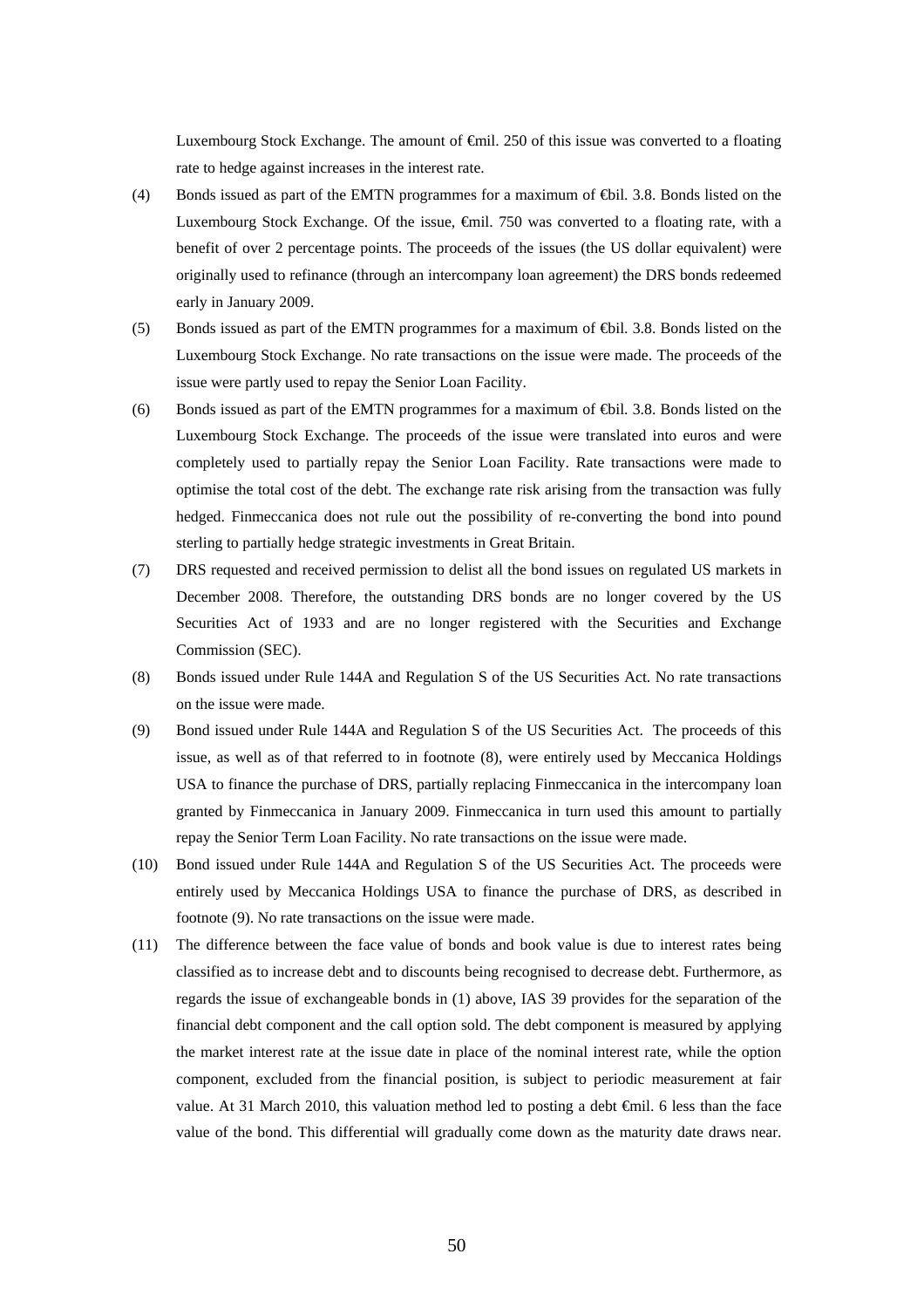The difference in the nominal value at 31 March 2010 compared with 31 December 2009  $(\text{f}-\text{f}-\text{f})$  is the result of repurchasing a portion of the bond issue.

All the bond issues of Finmeccanica Finance, DRS and Meccanica Holdings, are, as mentioned, irrevocably and unconditionally secured by Finmeccanica, and are given a medium-term financial credit rating by the three international rating agencies: Moody's Investors Service, Standard and Poor's and Fitch. More specifically, at the date of this report, these credit ratings were: A3 (Moody's), BBB+ (Fitch) and BBB (Standard and Poor's).

All the bonds above are governed by rules with standard legal clauses for this type of corporate transaction. In the case of the issues, these clauses do not require any undertaking with regard to compliance with specific financial parameters (financial covenants) but they do require negative pledge and cross-default clauses*.*

Based on negative pledge clauses, Group issuers, Finmeccanica SpA and their material subsidiaries (companies whose issuer or guarantor owns more than 50% of share capital or represents at least 10% of total revenues) are expressly prohibited from pledging collateral security to secure financial transactions to the partial benefit of one or more creditors, without prejudice to the generalities of the foregoing. Exceptions to this prohibition are securitisation and, starting from July 2006, the establishment of assets for the use indicated in Article 2447-bis *et seq*. of the Italian Civil Code.

The cross-default clauses give the bondholders the right to request early redemption of the same (i.e. default) in the event that, for any loan or, more generally, any financial obligation of the Group, there should be a failure to make payment beyond preset limits or other default events.

In 2009, Finmeccanica signed a €mil. 500 loan agreement with the European Investment Bank (EIB) for Alenia Aeronautica (100%-owned by Finmeccanica) to be used for the production and development of technologically innovative aeronautical components. Repayment of the 12-year loan will begin in the third year. The loan will be disbursed by 31 January 2011, upon demand by Finmeccanica. The interest rate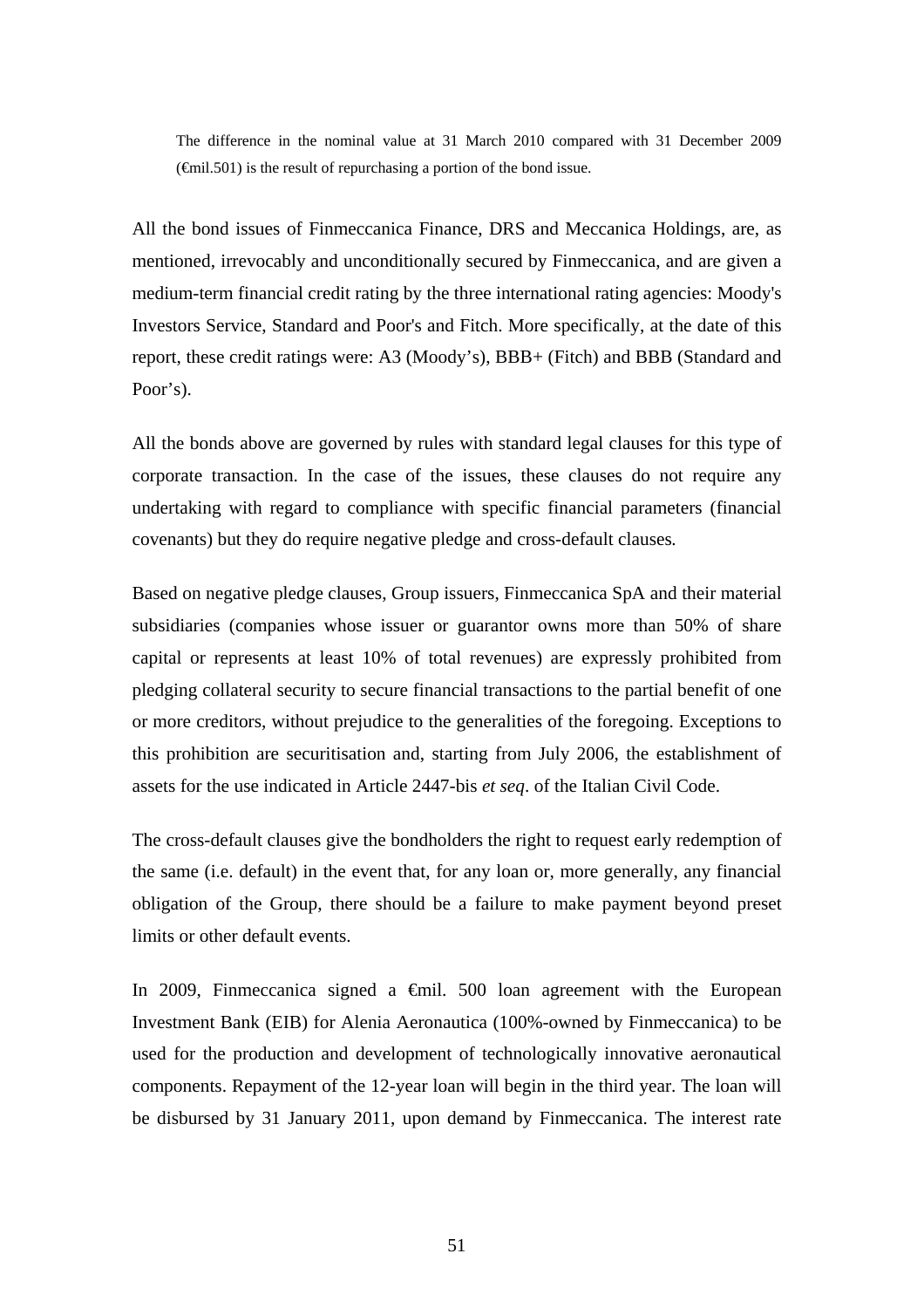may be either variable or fixed, at the prior discretion of Finmeccanica. The loan was entirely unused at 31 March 2010.

In January 2010, Finmeccanica's board of directors authorised the issue of a guarantee, up to  $\bigoplus$ il. 1, to support the issuance of "commercial paper" up to the same amount, with maturities of between one day and one year, and for amounts divisible based on the issuer's needs and the market's receptiveness. The commercial paper, which may be listed on the Luxembourg Stock Exchange, will be placed by Finmeccanica Finance on Euro market and/or with French institutional investors. This programme augments the range of short-term financing sources for covering the Group's financial requirements. Similar to the practice for bond issues, the programme must be assigned a credit rating and the documentation must be updated annually.

In February 2010, Finmeccanica repurchased roughly €mil. 51 (nominal value) of bonds exchangeable for STM shares out of the August 2003 issue of €mil. 501, maturity in August 2010. The purchase price was equal to 99.40% of the bond's nominal value. This transaction, just one of the actions taken to optimise treasury resources, will make it possible to cancel a corresponding amount of the correlated debt.

In the first quarter, Finmeccanica sold an option mirroring the earn out option held under the agreement signed with Cassa Depositi e Prestiti for the sale of its stake in STM at the end of 2009. As a result of this transaction, Finmeccanica received a total of around €mil. 8, for €mil. 1 in additional income over the fair value recognised at 31 December 2009, thereby almost completely neutralising any further change in value.

Finally, in February 2010, Finmeccanica completed the transformation, begun in December 2009, of the remaining portion (€mil. 639) of the Senior Term Loan Facility (tranche C) into a revolving credit facility (same maturity June 2011), with a margin of 80 basis points over the Euribor for the period and a commitment fee of 32 basis points on the unused amount. The loan was entirely repaid in the first quarter of 2010. The transformation of the loan into a revolving credit facility usable and repayable based on the Group's financial needs for the entire duration of the loan, will give the Group greater flexibility in structuring its debt, and will negate the clause contained in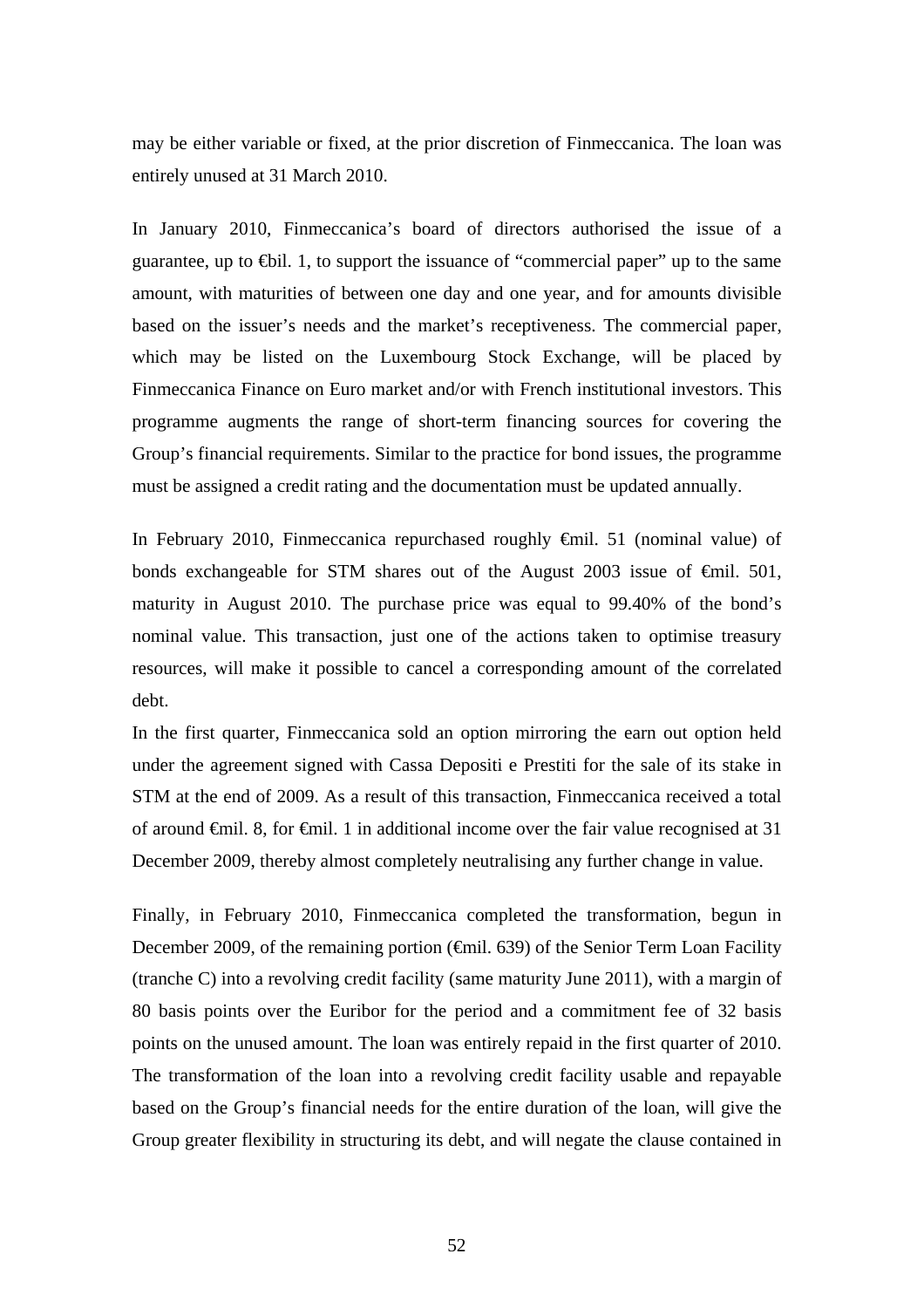the Senior Term Loan Facility requiring early repayment out of proceeds from the sale of assets.

In April, the process of renewing the Euro Medium Term Note (EMTN) programme, set to expire in May 2010, for a further 12 months was begun. The maximum amount was set at ⊕il. 3.8 of which a total of around €mil. 3,045 was already used at 31 March 2010 with respect to existing euro and pound sterling bond issues. The programme allows Finmeccanica and Finmeccanica Finance, secured by Finmeccanica, to act as issuer on the European bond market.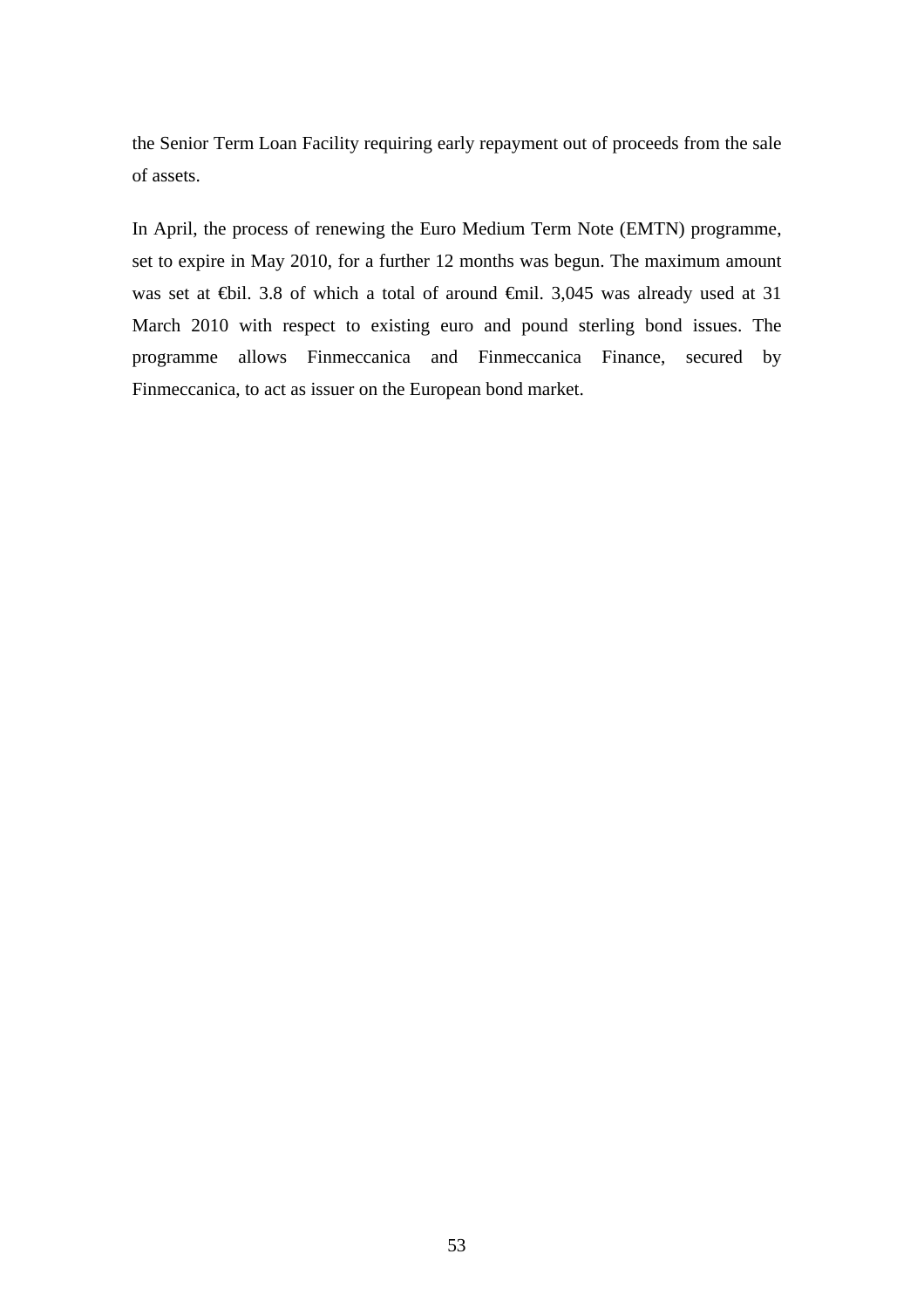#### **Outlook**

Performance in the first three months of 2010 was substantially the same as that during the corresponding period of the previous year, in line with forecasts made at that time.

The worldwide economic recession, triggered by the financial market difficulties of 2007 and the subsequent crisis of September 2008, which affected the capital-intensive sectors, appears to be ready to run itself out by the end of the current year, according to various sources. However, the Group must soon have to contend with the uncertainty about when the economic system will recover, with the search for new, highly competitive markets and with the possibility that advances paid by customers will be reduced.

Therefore, the Group companies must pay the utmost attention - while carrying out productive activities related to programme execution - to achieving targeted performance levels so as to not run the risk of compromising the Group's hard-earned financial soundness. In furtherance of this, since 2008, and especially in 2009, the Group has been committed to handling the crisis in an orderly fashion. This approach has made it possible for the Group to reach, and in some cases surpass, its revenues, adjusted EBITA and free operating cash flow targets. Finally, the volume of new orders in the first quarter of 2010 further reinforced the order backlog (which stands at over  $\bigoplus$  il. 45) ensuring that a high degree (over 80%) of expected production for the next nine months of the year will be covered.

At present, therefore, there would appear to be no circumstances that would alter the forecasts made during the preparation of the 2009 annual report, although admittedly the situation was not an easy one and a cautious approach was taken. As a result, Group revenues are expected to be between €bil. 17.8 and €bil. 18.6 and adjusted EBITA between €mil. 1,520 and €mil. 1,600.

Finally, we expect FOCF to generate a cash surplus of about €mil 200, given the considerable investment in the development of products necessary to sustain growth that, as in 2009, will focus on the Helicopters, Aeronautics, and Defence and Security Electronics divisions in particular.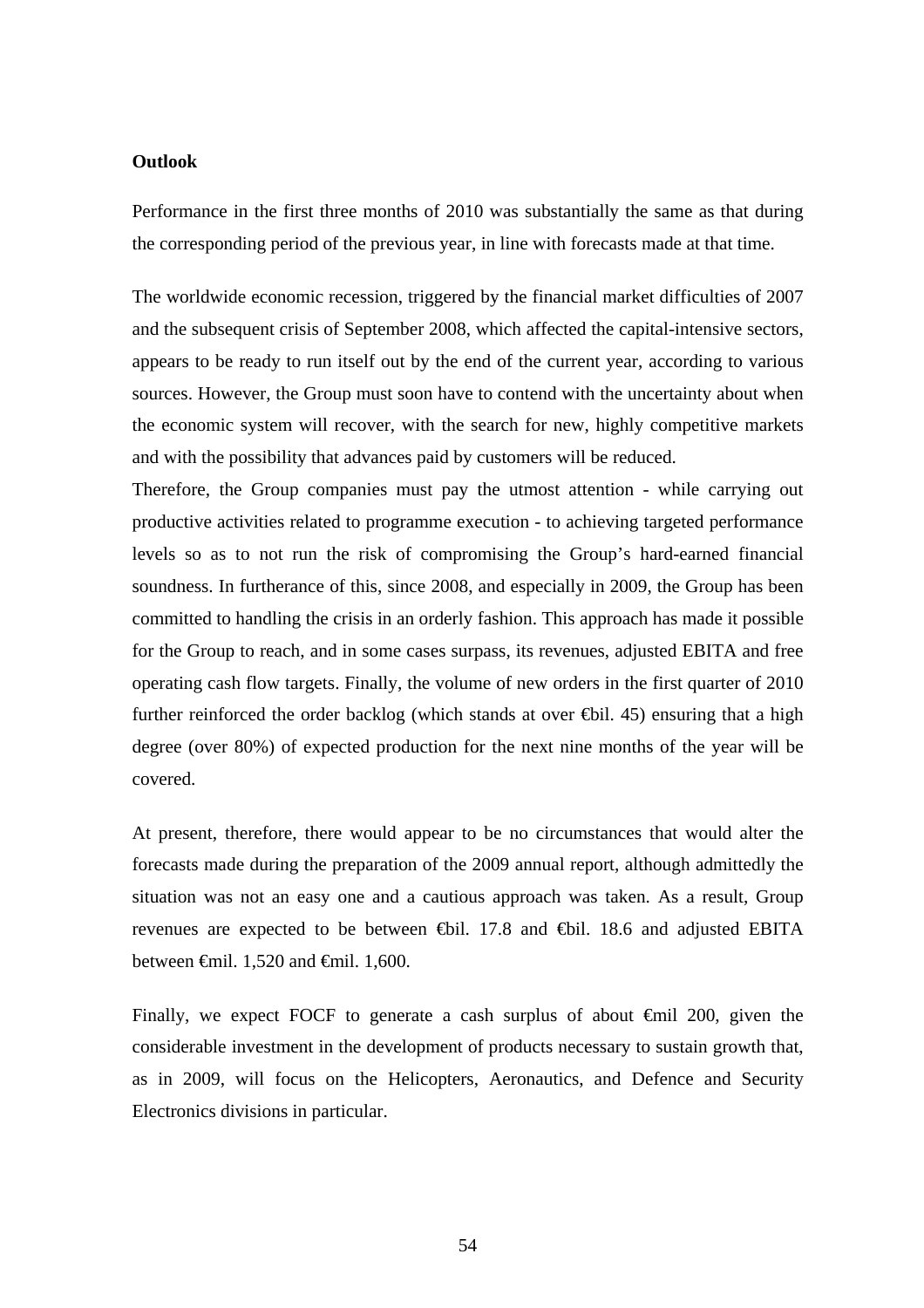**Analysis of the balance sheet and income statements at 31 March 2010**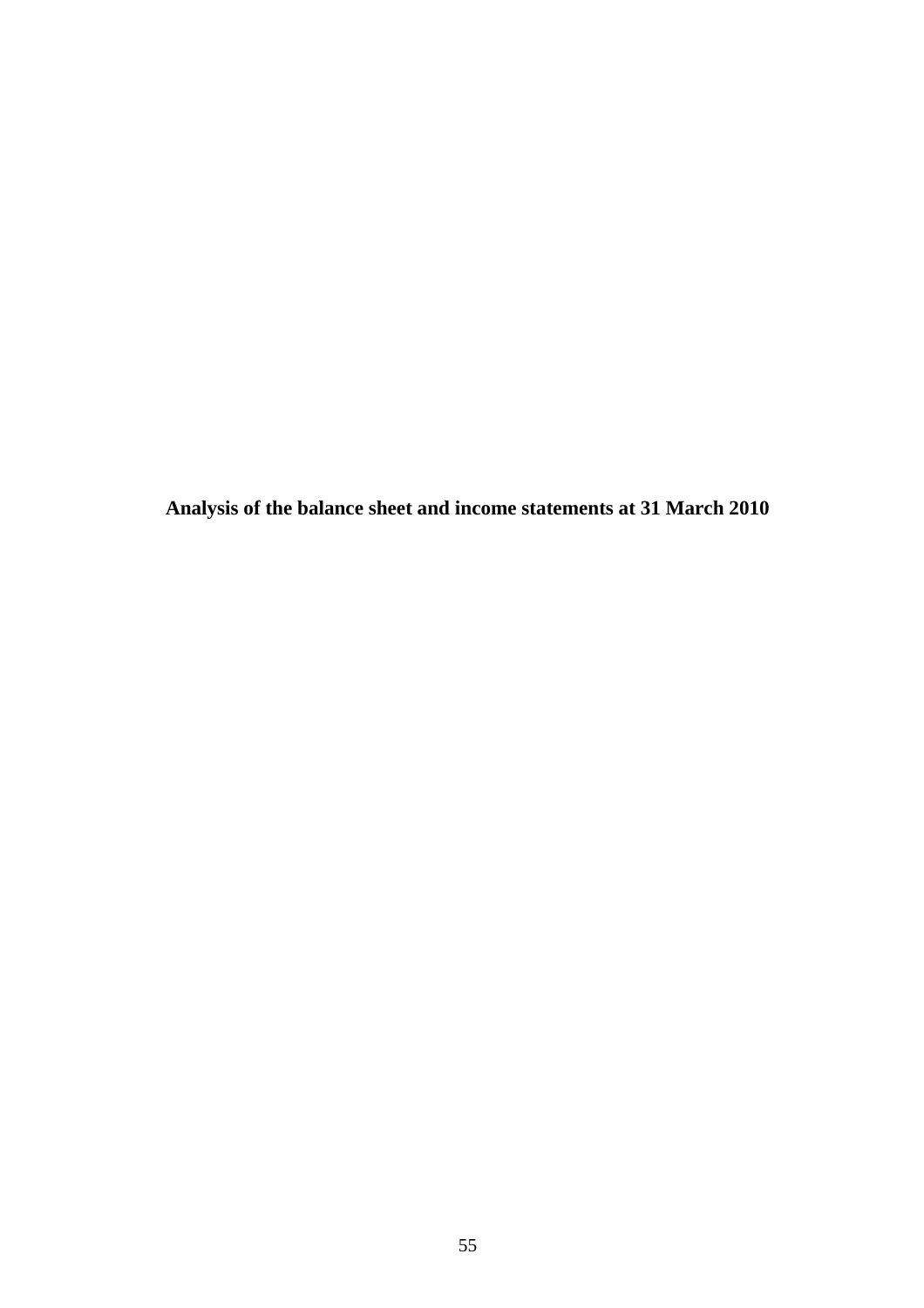## **Income Statement**

|                                                                  |             | For the three months<br>ended 31 March |                                        | For the three months<br>ended 31 March |                                        |
|------------------------------------------------------------------|-------------|----------------------------------------|----------------------------------------|----------------------------------------|----------------------------------------|
| (Emillion)                                                       | <b>Note</b> | 2010                                   | of which<br>with<br>related<br>parties | 2009                                   | of which<br>with<br>related<br>parties |
| Revenue<br>Raw materials and consumables used and                |             | 4,039                                  | 272                                    | 3,911                                  | 227                                    |
| personnel costs                                                  | 24          | (3,649)                                | (17)                                   | (3,515)                                | (17)                                   |
| Amortisation, depreciation and impairment                        | 25          | (156)                                  |                                        | (162)                                  |                                        |
| Other operating income (expenses)                                | 23          | (6)                                    | $\boldsymbol{l}$                       | (18)                                   |                                        |
|                                                                  |             | 228                                    |                                        | 216                                    |                                        |
| Finance income (costs)                                           | 26          | (63)                                   | (2)                                    | (39)                                   | (4)                                    |
| Share of profit (loss) of<br>equity accounted investments        |             | $\overline{2}$                         |                                        |                                        |                                        |
|                                                                  |             |                                        |                                        |                                        |                                        |
| Profit before taxes and the effect of<br>discontinued operations |             | 167                                    |                                        | 177                                    |                                        |
| Income taxes<br>(Loss) Profit from discontinued operations       | 27          | (76)                                   |                                        | (69)                                   |                                        |
| Net profit                                                       |             | 91                                     |                                        | 108                                    |                                        |
| . equity holders of the Company                                  |             | 82                                     |                                        | 98                                     |                                        |
| . minority interests                                             |             | 9                                      |                                        | 10                                     |                                        |
| <b>Earnings per Share</b>                                        | 29          |                                        |                                        |                                        |                                        |
| <b>Basic</b>                                                     |             | 0.141                                  |                                        | 0.170                                  |                                        |
| <b>Diluted</b>                                                   |             | 0.141                                  |                                        | 0.169                                  |                                        |
| Earnings per Share net of discontinued<br>operations             | 29          |                                        |                                        |                                        |                                        |
| <b>Basic</b>                                                     |             | 0.141                                  |                                        | 0.170                                  |                                        |
| <b>Diluted</b>                                                   |             | 0.141                                  |                                        | 0.169                                  |                                        |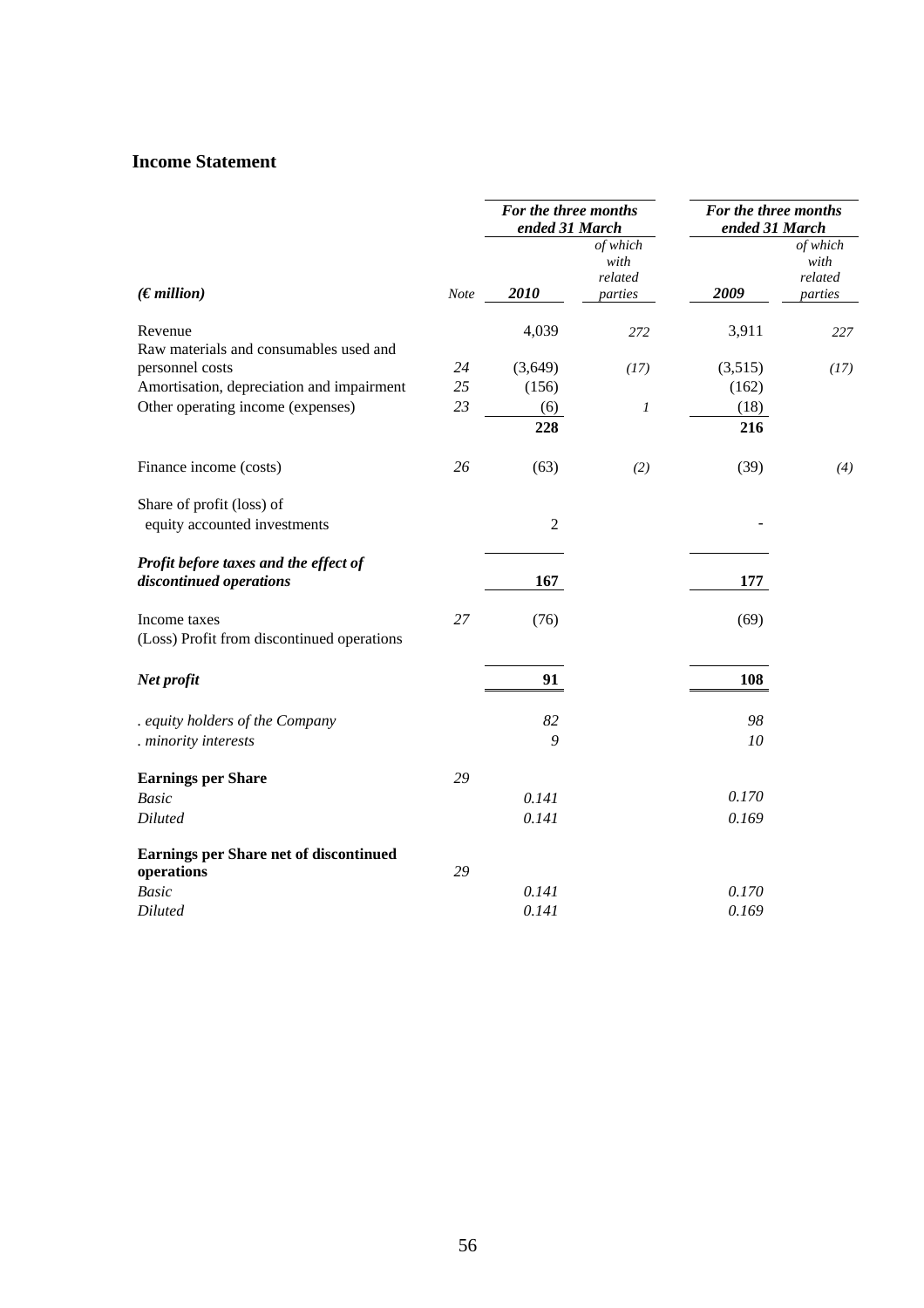# **Statement of Comprehensive Income**

|                                                        | For the three months ended 31 March |      |                |      |  |  |  |
|--------------------------------------------------------|-------------------------------------|------|----------------|------|--|--|--|
| $\epsilon$ million                                     | $201\overline{0}$                   |      | 2009           |      |  |  |  |
| Profit (loss) for the period                           |                                     | 91   |                | 108  |  |  |  |
| Reserves of income (expense) recognised in equity      |                                     |      |                |      |  |  |  |
| - Financial assets available for sale:                 |                                     |      |                | (27) |  |  |  |
| . sale of shares                                       |                                     |      |                |      |  |  |  |
| . fair value adjustment                                |                                     |      | (27)           |      |  |  |  |
| - Actuarial gains (losses) on defined-benefit plans:   |                                     | (23) |                | (56) |  |  |  |
| . plan measurement                                     | (21)                                |      | (59)           |      |  |  |  |
| . exchange gains (losses)                              | (2)                                 |      | $\mathfrak{Z}$ |      |  |  |  |
| - Changes in cash-flow hedges:                         |                                     | (92) |                | (14) |  |  |  |
| . fair value adjustment                                | (103)                               |      | (16)           |      |  |  |  |
| . transferred to income statement                      | 11                                  |      | 2              |      |  |  |  |
| . exchange gains (losses)                              |                                     |      |                |      |  |  |  |
| - Translation differences                              |                                     | 212  |                | 148  |  |  |  |
| Tax on expense (income) recognised in equity           |                                     | 31   |                | 20   |  |  |  |
| . fair value adjustment/measurement                    | 29                                  |      | 17             |      |  |  |  |
| . transferred to income statement                      | 1                                   |      | $\overline{4}$ |      |  |  |  |
| . exchange gains (losses)                              | $\boldsymbol{l}$                    |      | (1)            |      |  |  |  |
| Income (expense) recognised in equity                  |                                     | 128  |                | 71   |  |  |  |
| Total comprehensive income (expense) for the<br>period |                                     | 219  |                | 179  |  |  |  |
| Attributable to:                                       |                                     |      |                |      |  |  |  |
| - Equity holders of the Company                        |                                     | 203  |                | 164  |  |  |  |
| - Minority interests                                   |                                     | 16   |                | 15   |  |  |  |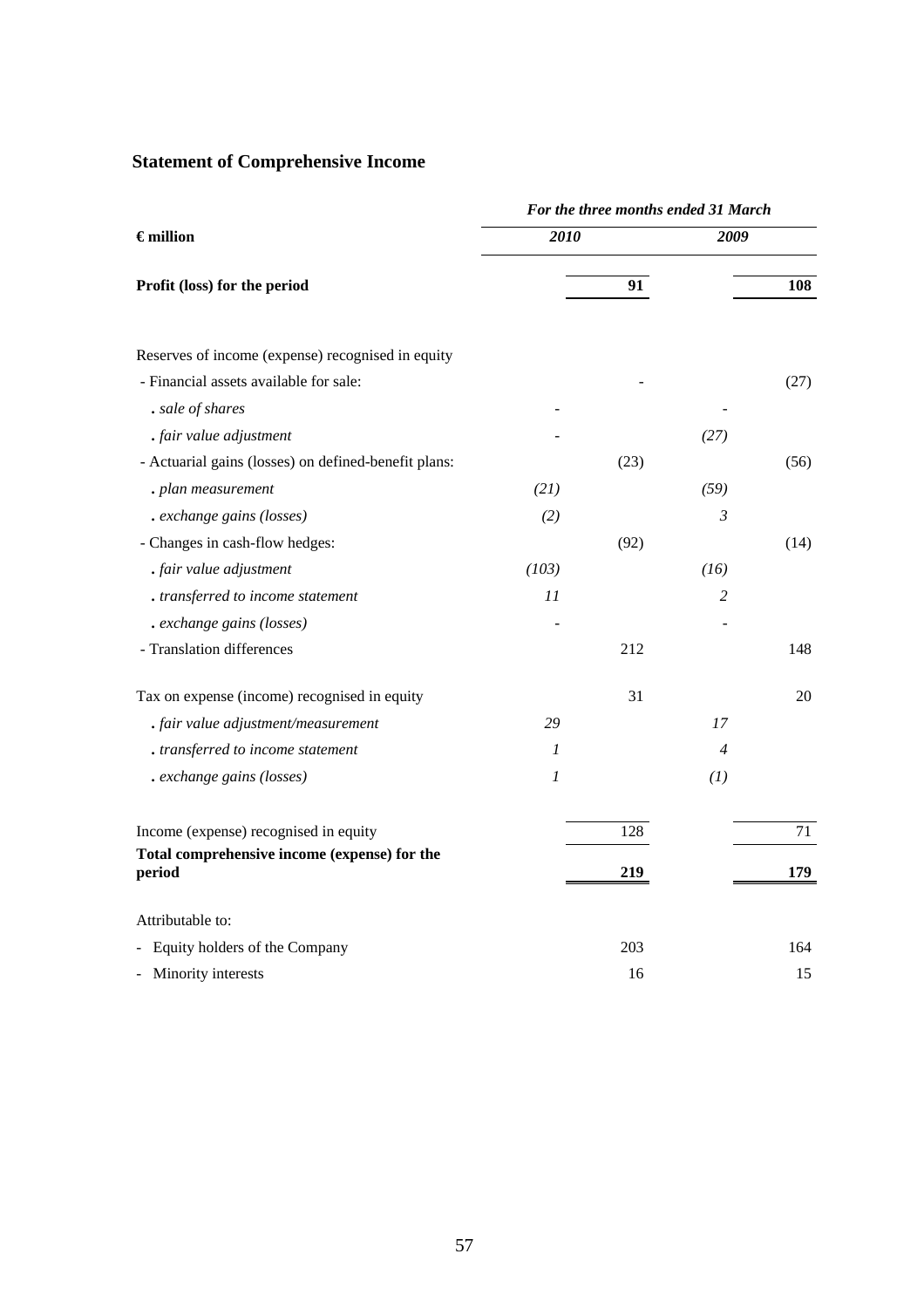## **Balance Sheet**

|                                                                                     |               | 31 Mar.         | of which<br>with<br>related | 31 Dec.         | of which<br>with<br>related |
|-------------------------------------------------------------------------------------|---------------|-----------------|-----------------------------|-----------------|-----------------------------|
| (Emillion)                                                                          | <b>Note</b>   | 2010            | parties                     | 2009            | parties                     |
| Non-current assets                                                                  |               |                 |                             |                 |                             |
| Intangible assets                                                                   | $\mathfrak g$ | 8,721           |                             | 8,367           |                             |
| Property, plant and equipment                                                       | 10            | 3,203           |                             | 3,125           |                             |
| Financial assets at fair value                                                      |               |                 |                             |                 |                             |
| Deferred tax assets                                                                 |               | 703             |                             | 673             |                             |
| Other assets                                                                        | 12            | 818             | 12                          | 791             | 12                          |
|                                                                                     |               | 13,445          |                             | 12,956          |                             |
| Current assets<br>Inventories                                                       |               | 4,867           |                             | 4,662           |                             |
|                                                                                     | 13            | 9,034           | 535                         | 8,481           | 523                         |
| Trade receivables, including net contract work in progress<br>Financial receivables |               |                 | 60                          | 797             | 34                          |
| Derivatives                                                                         |               | 767             |                             |                 |                             |
|                                                                                     | 14            | 191             | 36                          | 193             | 9                           |
| Other assets                                                                        | 15            | 849             |                             | 759             |                             |
| Cash and cash equivalents                                                           |               | 636<br>16,344   |                             | 2,630<br>17,522 |                             |
| Non-current assets held for sale                                                    |               | 7               |                             | 7               |                             |
| <b>Total</b> assets                                                                 |               | 29,796          |                             | 30,485          |                             |
| Shareholders' equity                                                                |               |                 |                             |                 |                             |
| Share capital                                                                       | 16            | 2,512           |                             | 2,512           |                             |
| Other reserves                                                                      |               | 4,049           |                             | 3,839           |                             |
| Capital and reserves attributable to equity holders of the<br>Company               |               | 6,561           |                             | 6,351           |                             |
| Minority interests in equity                                                        |               | 214             |                             | 198             |                             |
| Total shareholders' equity                                                          |               | 6,775           |                             | 6,549           |                             |
| Non-current liabilities                                                             |               |                 |                             |                 |                             |
| Borrowings                                                                          | 17            | 4,056           |                             | 4,604           |                             |
| Employee liabilities                                                                | 19            | 1,123           |                             | 1,136           |                             |
| Provisions for risks and charges                                                    | 18            | 390             |                             | 364             |                             |
| Deferred tax liabilities                                                            |               | 473             |                             | 488             |                             |
| Other liabilities                                                                   | $20\,$        | 652             |                             | 651             |                             |
|                                                                                     |               | 6,694           |                             | 7,243           |                             |
| <b>Current</b> liabilities                                                          |               |                 |                             |                 |                             |
| Trade payables, including net advances from customers                               | 21            | 12,121          | $\mathfrak{g}_I$            | 12,400          | 99                          |
| Borrowings                                                                          | 17            | 1,737           | 660                         | 1,904           | 679                         |
| Income tax payables                                                                 |               | 115             |                             | 126             |                             |
| Provisions for risks and charges                                                    | 18            | 597             |                             | 595             |                             |
| Derivatives                                                                         | 14            | 171             |                             | 88              |                             |
| Other liabilities                                                                   | $20\,$        | 1,586<br>16,327 | 13                          | 1,580<br>16,693 | 13                          |
| Liabilities directly correlated with assets held for sale                           |               |                 |                             |                 |                             |
| <b>Total liabilities</b>                                                            |               | 23,021          |                             | 23,936          |                             |
| Total liabilities and shareholders' equity                                          |               | 29,796          |                             | 30,485          |                             |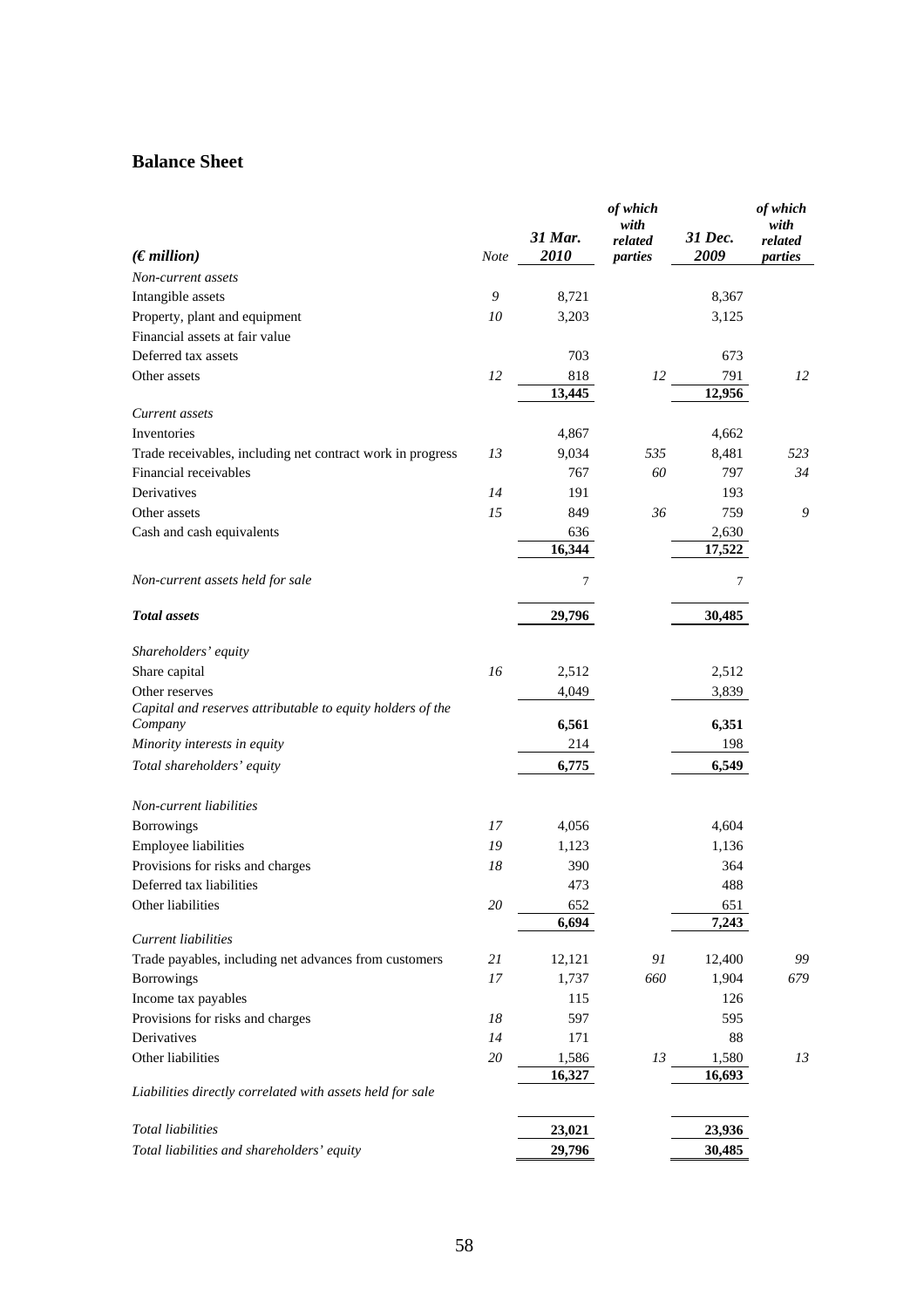## **Cash Flow Statement**

| (Emillion)                                                      |             | For the three months ended 31 March |                                        |         |                                        |  |
|-----------------------------------------------------------------|-------------|-------------------------------------|----------------------------------------|---------|----------------------------------------|--|
|                                                                 | <b>Note</b> | 2010                                | of which<br>with<br>related<br>parties | 2009    | of which<br>with<br>related<br>parties |  |
| Cash flow from operating activities:                            |             |                                     |                                        |         |                                        |  |
| Gross cash flow from operating activities                       | 28          | 432                                 |                                        | 407     |                                        |  |
| Changes in working capital                                      | 28          | (984)                               | (20)                                   | (885)   | 5                                      |  |
| Changes in other operating assets and liabilities,              |             |                                     |                                        |         |                                        |  |
| taxes, finance costs and provisions for risks                   |             | (334)                               | (29)                                   | (210)   | (37)                                   |  |
| Net cash used in operating activities                           |             | (886)                               |                                        | (688)   |                                        |  |
| Cash flow from investing activities:                            |             |                                     |                                        |         |                                        |  |
| Acquisitions of subsidiaries, net of cash acquired              | 11          | (87)                                |                                        | (26)    |                                        |  |
| Sale of STM shares                                              |             |                                     |                                        |         |                                        |  |
| Purchase of property, plant and equipment and intangible        |             |                                     |                                        |         |                                        |  |
| assets                                                          |             | (225)                               |                                        | (269)   |                                        |  |
| Proceeds from sale of property, plant and equipment and         |             |                                     |                                        |         |                                        |  |
| intangible assets                                               |             | 5                                   |                                        | 1       |                                        |  |
| Acquisition of equity investments<br>Other investing activities |             |                                     |                                        |         |                                        |  |
|                                                                 |             | 12                                  |                                        | (45)    |                                        |  |
| Net cash used in investing activities                           |             | (295)                               |                                        | (339)   |                                        |  |
| Cash flow from financing activities:                            |             |                                     |                                        |         |                                        |  |
| Repayment of DRS's bonds                                        |             |                                     |                                        | (868)   |                                        |  |
| Issue of bonds                                                  |             |                                     |                                        | 259     |                                        |  |
| Net change in other borrowings                                  |             | (830)                               | (9)                                    | 61      | (12)                                   |  |
| Net cash used in financing activities                           |             | (830)                               |                                        | (548)   |                                        |  |
| Net increase (decrease) in cash and cash equivalents            |             | (2,011)                             |                                        | (1,575) |                                        |  |
| Exchange gains/losses                                           |             | 17                                  |                                        | 7       |                                        |  |
| Cash and cash equivalents at 1 January                          |             | 2,630                               |                                        | 2,297   |                                        |  |
| Cash and cash equivalents at 31 March                           |             | 636                                 |                                        | 729     |                                        |  |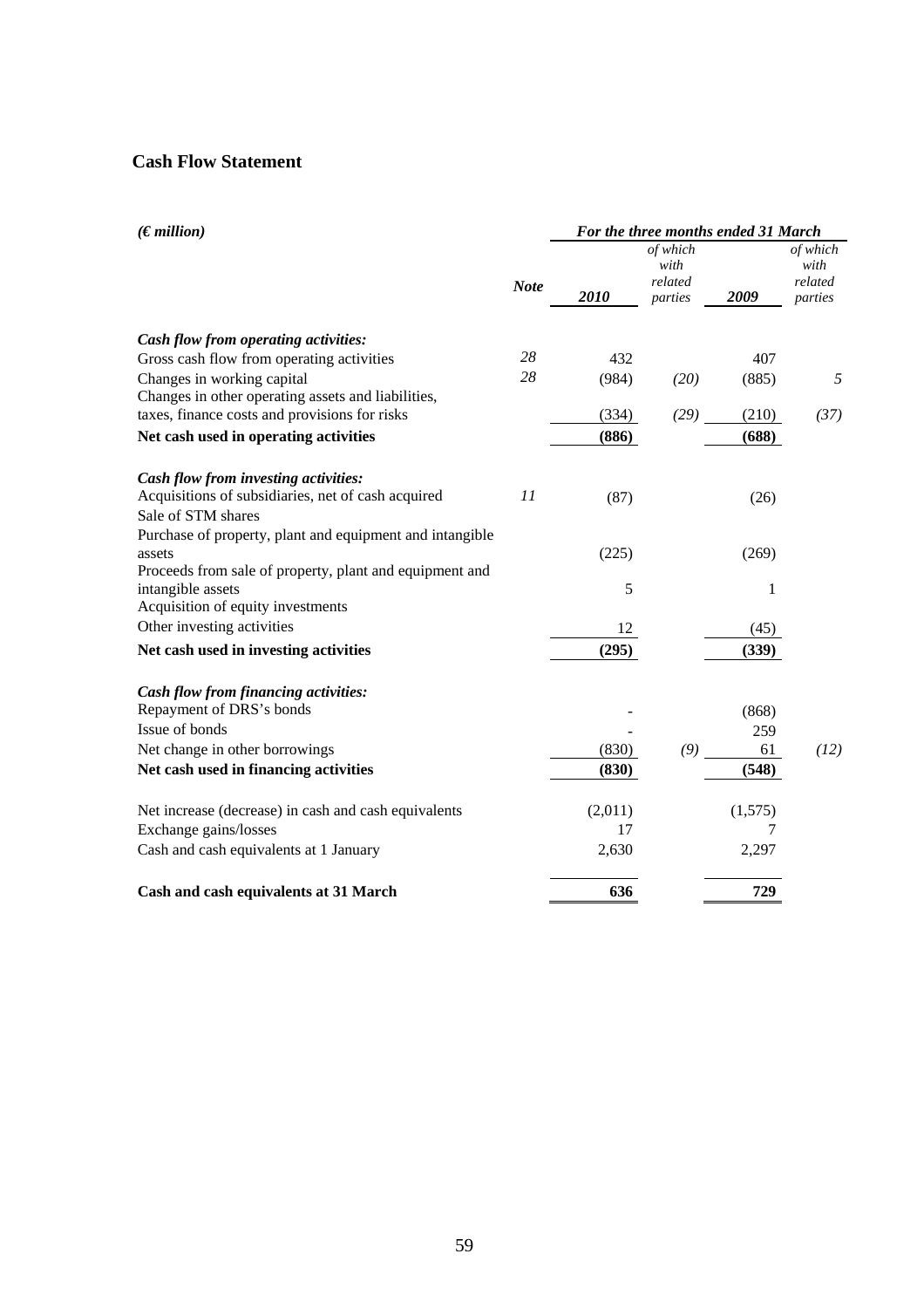# **Statement of changes in shareholders' equity**

|                                                                                       | <b>Share</b><br>capital | <b>Retained</b><br>earnings and<br>consolidation<br>reserve | <b>Reserve</b><br>for<br>assets<br>available<br>for sale | Cash-<br>flow<br>hedge<br>reserve | <b>Reserve</b><br>for<br>stock-<br>option<br>and<br>stock-<br>grant<br>plans | <b>Reserve for</b><br>actuarial<br>gains (losses)<br>posted to<br>shareholders'<br>equity | <b>Translation</b><br>reserve | <b>Total</b><br>capital and<br>reserves<br>attributable<br>to equity<br>holders of<br>the<br>Company | <b>Minority</b><br>interests<br>in equity |
|---------------------------------------------------------------------------------------|-------------------------|-------------------------------------------------------------|----------------------------------------------------------|-----------------------------------|------------------------------------------------------------------------------|-------------------------------------------------------------------------------------------|-------------------------------|------------------------------------------------------------------------------------------------------|-------------------------------------------|
| 1 January<br>2009                                                                     | 2,519                   | 4,183                                                       |                                                          | 23                                | 19                                                                           | 41                                                                                        | (811)                         | 5,974                                                                                                | 156                                       |
| Dividends<br>paid<br>Capital<br>increases<br>Profit/Loss for<br>the period            |                         | 98                                                          |                                                          |                                   |                                                                              |                                                                                           |                               | 98                                                                                                   | (1)<br>10                                 |
| Other<br>comprehensive<br>income<br>Stock<br>options/grant<br>plans:                  |                         |                                                             | (27)                                                     | (13)                              |                                                                              | (38)                                                                                      | 144                           | 66                                                                                                   | 5                                         |
| - services<br>rendered                                                                |                         |                                                             |                                                          |                                   | 5                                                                            |                                                                                           |                               | 5                                                                                                    |                                           |
| Other changes                                                                         | (1)                     | (5)                                                         |                                                          |                                   |                                                                              |                                                                                           | 5                             | (1)                                                                                                  | $\mathbf{1}$                              |
| 31 March<br>2009                                                                      | 2,518                   | 4,276                                                       | (27)                                                     | 10                                | 24                                                                           | $\ensuremath{\mathfrak{Z}}$                                                               | (662)                         | 6,142                                                                                                | 171                                       |
| 1 January<br>2010                                                                     | 2,512                   | 4,605                                                       | $\overline{\phantom{a}}$                                 | 60                                | 24                                                                           | (81)                                                                                      | (769)                         | 6,351                                                                                                | 198                                       |
| Dividends<br>paid<br>Capital<br>increases<br>Profit/Loss for<br>the period<br>Other   |                         | 82                                                          |                                                          |                                   |                                                                              |                                                                                           |                               | 82                                                                                                   | 9                                         |
| comprehensive<br>income<br>Stock<br>options/grant<br>plans:<br>- services<br>rendered |                         |                                                             |                                                          | (67)                              | $10\,$                                                                       | (18)                                                                                      | 206                           | 121<br>$10\,$                                                                                        | 7                                         |
| Other changes                                                                         |                         | (3)                                                         |                                                          |                                   |                                                                              |                                                                                           |                               | (3)                                                                                                  |                                           |
| 31 March<br>2010                                                                      | 2,512                   | 4,684                                                       |                                                          | (7)                               | 34                                                                           | (99)                                                                                      | (563)                         | 6,561                                                                                                | 214                                       |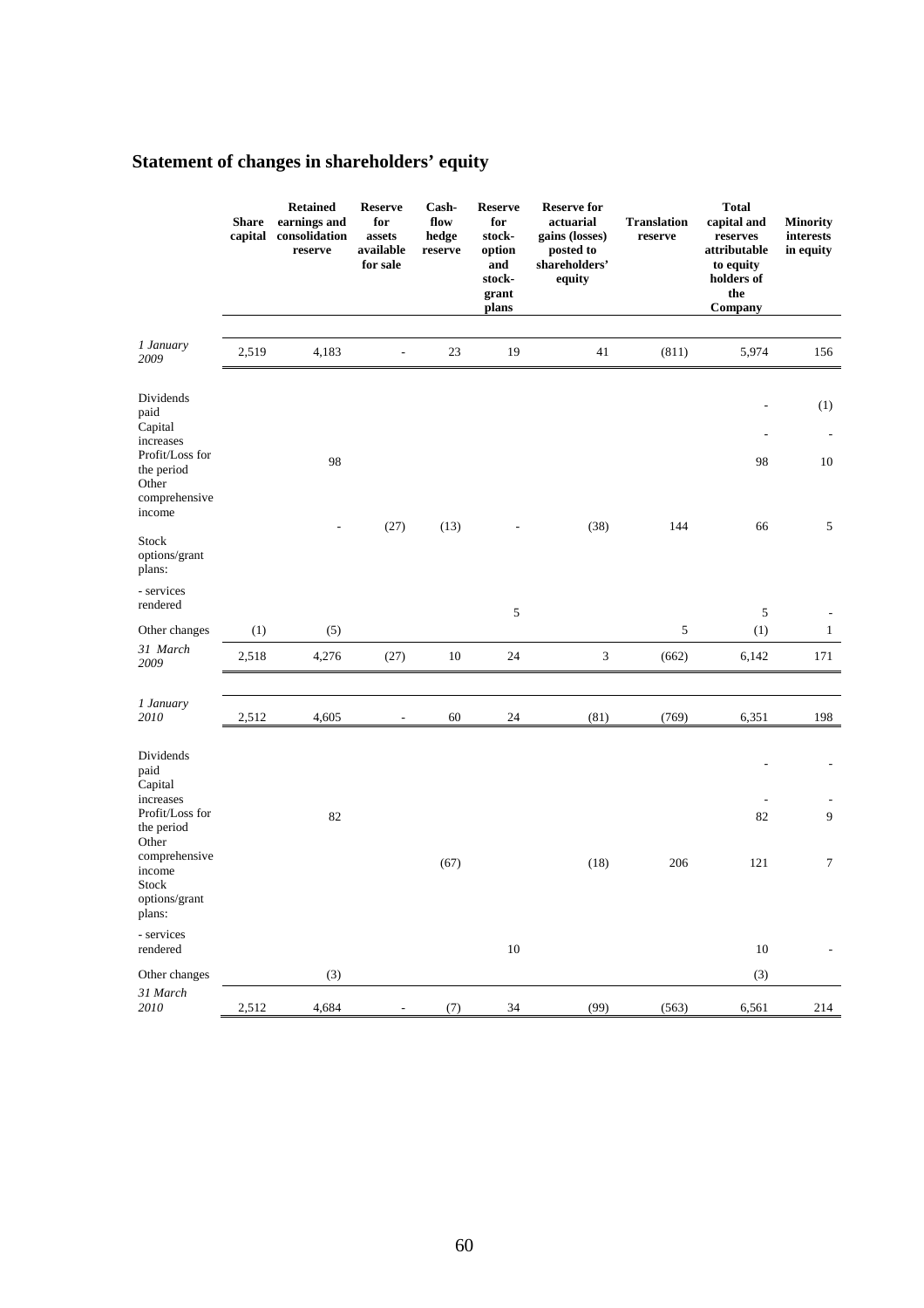#### **1. GENERAL INFORMATION**

Finmeccanica is a company limited by shares based in Rome (Italy), at Piazza Monte Grappa 4, and is listed on the Milan Stock Exchange (S&P/MIB).

The Finmeccanica Group is a major Italian high technology organisation. Finmeccanica SpA, the holding company responsible for guiding and controlling industrial and strategic operations, coordinates its subsidiaries (the Finmeccanica Group or, simply, the Group), which are especially concentrated in the fields of Helicopters, Defence and Security Electronics, Aeronautics, Space, Defence Systems, Energy and Transportation.

#### **2. FORM, CONTENT AND APPLICABLE ACCOUNTING STANDARDS**

The interim financial report of the Finmeccanica Group at 31 March 2010 was prepared in accordance with Article 154-ter, paragraph 5 of Legislative Decree 58/98 (Consolidated Law on Financial Intermediation), as subsequently amended. This interim report was prepared in accordance with IAS 34 - *Interim financial reporting*, issued by the International Accounting Standard Board (IASB).

In accordance with IAS 34, these notes are presented in a condensed form and do not include all the information required to be disclosed in the annual financial statements because they relate only to those items whose amount, breakdown or changes are key to the understanding of the financial condition of the Group. Therefore, this report must be read in conjunction with the 2009 consolidated financial statements.

Likewise, the balance sheet and the income statement are presented in a condensed form as compared with the annual financial statements. The reconciliation between the quarterly and the year-end balance sheet and income statement is provided in the relevant notes for the items contained in the condensed financial statements.

The accounting principles and basis of accounting that have been used in the preparation of this interim financial report are the same as those used in the preparation of the consolidated financial statements at 31 December 2009 and the interim report at 31 March 2009, except as indicated below (Note 4).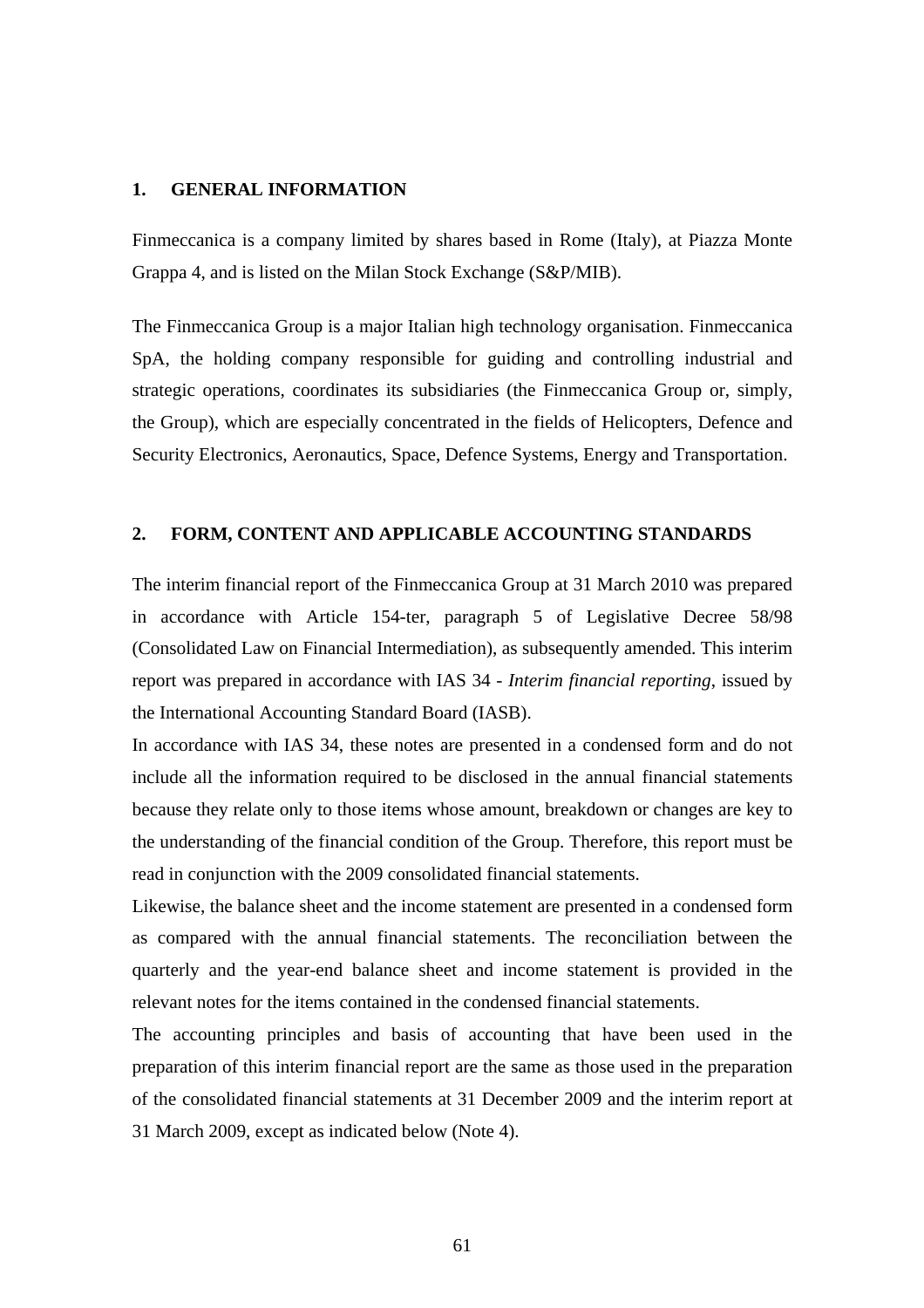All figures are shown in millions of euros unless otherwise indicated.

This consolidated interim financial report has not been audited.

# **3. TREATMENT OF INCOME TAXES APPLIED IN THE PREPARATION OF INTERIM REPORTS AND SEASONALITY OF OPERATIONS**

## **Treatment of income taxes**

In the interim financial statements, income taxes are estimated by applying the expected effective annual tax rate to the interim pre-tax result.

#### **Cash flows relating to operations**

The businesses in which the Group is primarily active are characterised by a high concentration of cash flows from customers in the closing months of the year. This pattern affects both the interim cash flow statements and the volatility of the debt situation of the Group over each interim period, which shows a marked improvement in the final months of the calendar year.

## **4. EFFECT OF CHANGES IN ACCOUNTING POLICIES ADOPTED**

As from 1 January 2010, the Group has adopted a series of new accounting policies and interpretations, including the following:

- the Revised IAS 27 *Consolidated and separate financial statements*, which provides that transactions with minority shareholders shall not give rise to a gain recognised in the individual income statement nor shall it be recognised as additional goodwill;
- the Revised IFRS 3 *Business combinations*, which provides that transaction costs shall be recognised in the income statement, no longer requires that the subsidiary's individual assets and liabilities be measured at fair value in step acquisitions and requires that contingent liabilities be recognised on the acquisition date;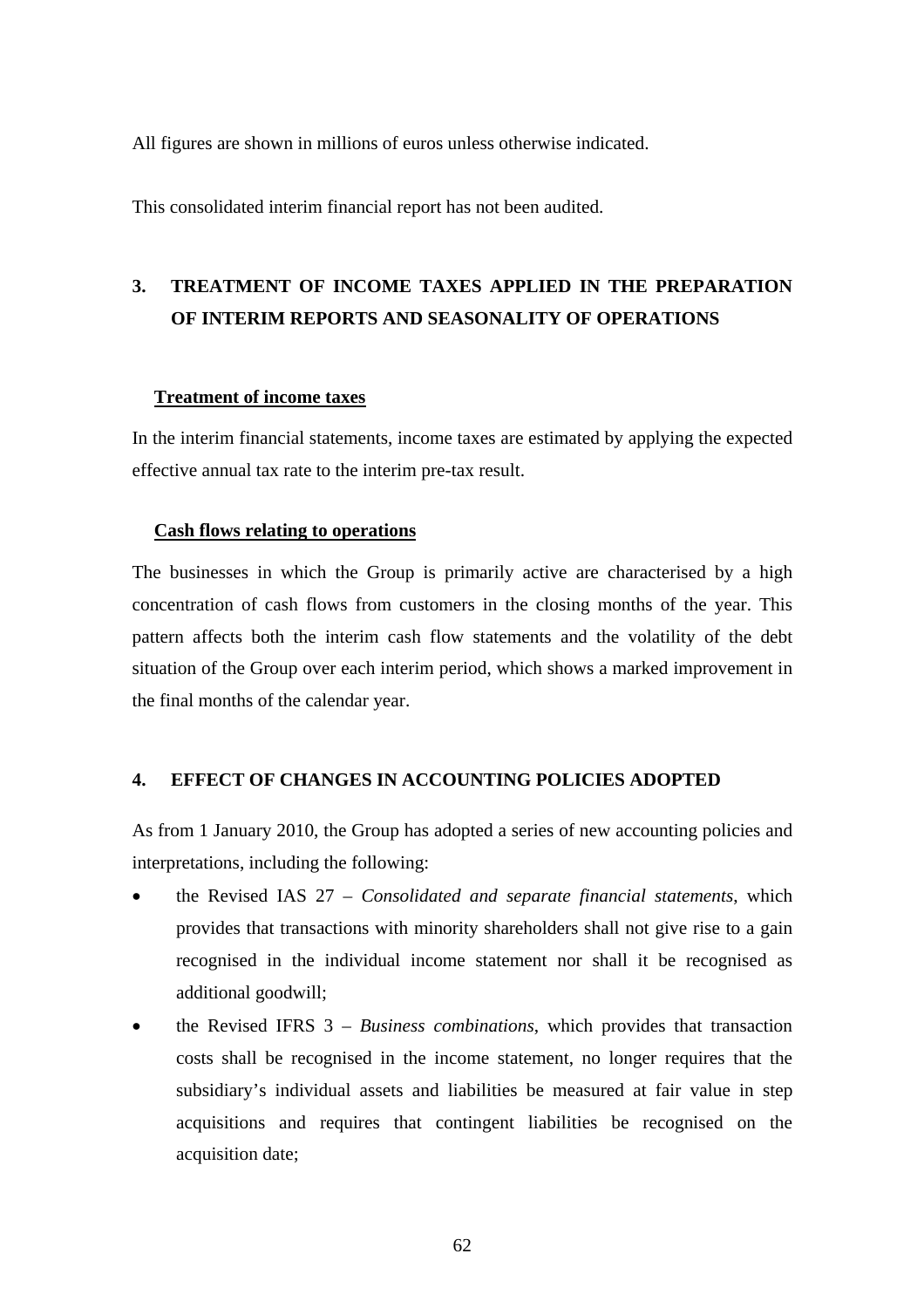• the amendments to IAS 32 – *Financial instruments: presentation*, permit, *inter alia*, option rights issued as part of a capital increase to be treated as a component of shareholders' equity.

These, as well as other, changes to the accounting standards and interpretations applicable as from 1 January 2010 had no effect on this interim financial report.

## **5. SIGNIFICANT NON-RECURRING EVENTS AND TRANSACTIONS**

No significant non-recurring transactions were carried out during the two periods compared.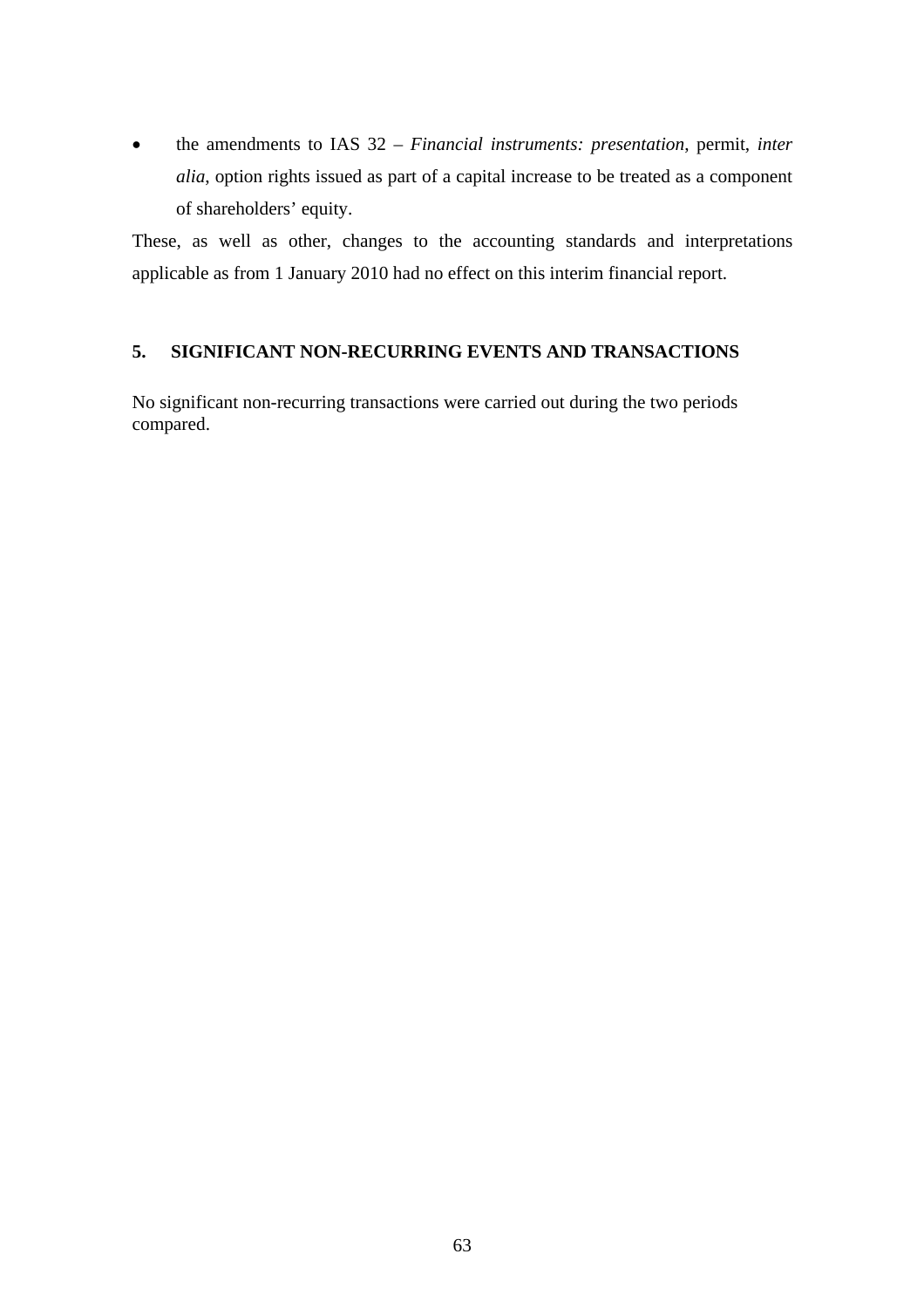## **6. SCOPE OF CONSOLIDATION**

**List of companies consolidated on a line-by-line basis**

| Name                                                      | <b>Registered office</b>                                     | % Group ownership |                 | % Group      |
|-----------------------------------------------------------|--------------------------------------------------------------|-------------------|-----------------|--------------|
|                                                           |                                                              | <b>Direct</b>     | <b>Indirect</b> | shareholding |
| 3083683 NOVA SCOTIA LIMITED                               | Halifax, New Scotland (Canada)                               |                   | 100             | 100          |
| ABS TECHNOLOGY SPA                                        | Florence                                                     |                   | 60              | 60           |
| AEROMECCANICA SA                                          | Luxembourg (Luxembourg)                                      | 99.967            |                 | 100          |
| AGUSTA AEROSPACE CORP. USA                                | Wilmington Delaware (USA)                                    |                   | 100             | 100          |
| AGUSTA AEROSPACE SERVICES A.AS SA                         | Grace Hollogne (Belgio)                                      |                   | 100             | 100          |
| <b>AGUSTA HOLDING BV</b>                                  | Amsterdam (the Netherlands)                                  |                   | 100             | 100          |
| <b>AGUSTA SPA</b>                                         | Cascina Costa (Varese)                                       |                   | 100             | 100          |
| <b>AGUSTA US INC</b>                                      | Wilmington, Delaware (USA)                                   |                   | 100             | 100          |
| AGUSTAWESTLAND AMERICA LLC                                | Wilmington, Delaware (USA)                                   |                   | 100             | 100          |
| AGUSTAWESTLAND AUSTRALIA PTY LTD                          | Melbourne (Australia)                                        |                   | 100             | 100          |
| AGUSTAWESTLAND DO BRASIL LTDA                             | Sao Paulo (Brazil)                                           |                   | 100             | 100          |
| AGUSTAWESTLAND HOLDINGS LTD                               | Yeovil, Somerset (U.K.)                                      |                   | 100             | 100          |
| AGUSTAWESTLAND INC<br>AGUSTAWESTLAND INTERNATIONAL LTD    | Nex Castle, Wilmington, Delaware (USA)                       |                   | 100<br>100      | 100<br>100   |
| AGUSTAWESTLAND MALAYSIA SDN BHD                           | Yeovil, Somerset (U.K.)<br>Kuala Lumpur (Malaysia)           |                   | 100             | 100          |
| AGUSTAWESTLAND NORTH AMERICA INC                          | Wilmington, Delaware (USA)                                   |                   | 100             | 100          |
| <b>AGUSTAWESTLAND NV</b>                                  | Amsterdam (the Netherlands)                                  | 100               |                 | 100          |
| AGUSTAWESTLAND PORTUGAL SA                                | Lisbon (Portugal)                                            |                   | 100             | 100          |
| AGUSTAWESTLAND PROPERTIES LTD                             | Yeovil, Somerset (U.K.)                                      |                   | 100             | 100          |
| ALENIA AERMACCHI SPA                                      | Venegono Superiore (Varese)                                  |                   | 99.998          | 99.998       |
| ALENIA AERONAUTICA SPA                                    | Pomigliano D'Arco (Naples)                                   | 100               |                 | 100          |
| ALENIA IMPROVEMENT SPA                                    | Pomigliano D'Arco (Naples)                                   |                   | 98              | 98           |
| ALENIA NORTH AMERICA INC                                  | Nex Castle, Wilmington, Delaware (USA)                       |                   | 88.409          | 88.409       |
| <b>ALENIA SIA SPA</b>                                     | Turin                                                        |                   | 100             | 100          |
| <b>AMTEC SPA</b>                                          | Piancastagnaio (Siena)                                       |                   | 100             | 100          |
| ANSALDO ENERGIA SPA                                       | Genoa                                                        | 100               |                 | 100          |
| <b>ANSALDO ESG AG</b>                                     | Wurenlingen (Switzerland)                                    |                   | 100             | 100          |
| ANSALDO FUEL CELLS SPA                                    | Genoa                                                        |                   | 94.37           | 94.37        |
| ANSALDO NUCLEARE SPA                                      | Genoa                                                        |                   | 100             | 100          |
| ANSALDO STS AUSTRALIA PTY LTD                             | Birsbane (Australia)                                         |                   | 100             | 40.0655      |
| ANSALDO STS BEIJING LTD                                   | Beijing (China)                                              |                   | 80              | 32.0524      |
| ANSALDO STS CANADA INC.                                   | Burlington, Ontario (Canada)                                 |                   | 100             | 40.0655      |
| ANSALDO STS DEUTSCHLAND GMBH                              | Berlin (Germany)                                             |                   | 100             | 40.0655      |
| ANSALDO STS ESPANA SAU                                    | Madrid (Spain)                                               |                   | 100             | 40.0655      |
| ANSALDO STS FINLAND OY                                    | Helsinki (Finland)                                           |                   | 100             | 40.0655      |
| ANSALDO STS FRANCE SA                                     | Les Ulis (France)                                            |                   | 100             | 40.0655      |
| ANSALDO STS HONG KONG LTD                                 | Kowloon Bay (China)                                          |                   | 100             | 40.0655      |
| ANSALDO STS IRELAND LTD                                   | CO KERRY (Ireland)                                           |                   | 100             | 40.0655      |
| ANSALDO STS MALAYSIA SDN BHD                              | Kuala Lumpur (Malaysia)                                      |                   | 100             | 40.0655      |
| ANSALDO STS SWEDEN AB                                     | Solna (Sweden)                                               |                   | 100             | 40.0655      |
| ANSALDO STS TRASP. SYST. INDIA PRIV. LTD                  | Bangalore (India)                                            |                   | 100             | 40.0655      |
| ANSALDO STS UK LTD                                        | Barbican (U.K.)                                              |                   | 100             | 40.0655      |
| ANSALDO STS SPA                                           | Genoa                                                        | 40.0655           |                 | 40.0655      |
| ANSALDO STS USA INC                                       | Wilmington, Delaware (USA)                                   |                   | 100             | 40.0655      |
| ANSALDO STS USA INTERNATIONAL CO                          | Wilmington, Delaware (USA)                                   |                   | 100             | 40.0655      |
| ANSALDO STS USA INTERNATIONAL PROJECT CO                  | Wilmington, Delaware (USA)                                   |                   | 100             | 40.0655      |
| <b>ANSALDO THOMASSEN BV</b><br>ANSALDO THOMASSEN GULF LLC | Rheden (the Netherlands)<br>Abu Dhabi (United Arab Emirates) |                   | 100<br>48.667   | 100<br>100   |
| ANSALDOBREDA ESPANA SLU                                   | Madrid (Spain)                                               |                   | 100             | 100          |
|                                                           |                                                              |                   |                 | 100          |
| ANSALDOBREDA FRANCE SAS<br>ANSALDOBREDA INC               | Marseille (France)<br>Pittsburg, California (USA)            |                   | 100<br>100      | 100          |
| ANSALDOBREDA SPA                                          | <b>Naples</b>                                                | 100               |                 | 100          |
| ASIA POWER PROJECTS PRIVATE LTD                           | Bangalore (India)                                            |                   | 100             | 100          |
| AUTOMATISMES CONTROLES ET ETUDES ELECTRONIQUES ACELEC SA  | Les Ulis (France)                                            |                   | 99.999          | 40.0651      |
| <b>BREDAMENARINIBUS SPA</b>                               | Bologna                                                      | 100               |                 | 100          |
| DAVIES INDUSTRIAL COMMUNICATIONS LTD (IN LIQ.)            | Chelmsford, Essex (U.K.)                                     |                   | 100             | 100          |
| DRS C3 & AVIATION COMPANY                                 | Wilmington, Delaware (USA)                                   |                   | 100             | 100          |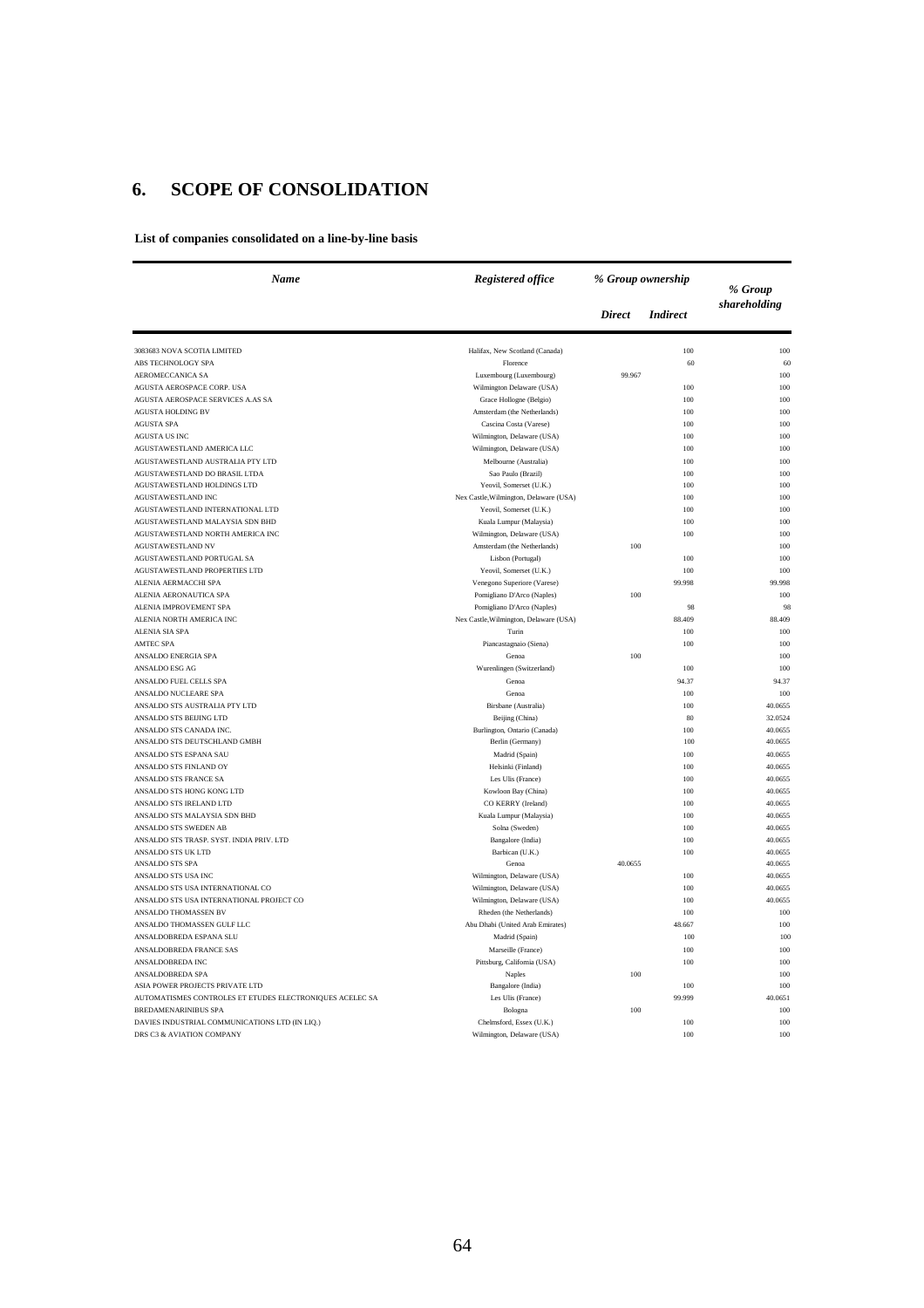| List of companies consolidated on a line-by-line basis (cont'd) |  |  |  |  |  |  |  |
|-----------------------------------------------------------------|--|--|--|--|--|--|--|
|-----------------------------------------------------------------|--|--|--|--|--|--|--|

| Company name                                                     | Registered office                                           | % Group ownership |                 | % Group       |
|------------------------------------------------------------------|-------------------------------------------------------------|-------------------|-----------------|---------------|
|                                                                  |                                                             | <b>Direct</b>     | <i>Indirect</i> | shareholding  |
| DRS ENVIRONMENTAL SYSTEMS INC                                    | Wilmington, Delaware (USA)                                  |                   | 100             | 100           |
| DRS HOMELAND SECURITY SOLUTIONS INC                              | Wilmington, Delaware (USA)                                  |                   | 100             | 100           |
| DRS ICAS LLC                                                     | Wilmington, Delaware (USA)                                  |                   | 100             | 100           |
| DRS INTERNATIONAL INC                                            | Wilmington, Delaware (USA)                                  |                   | 100             | 100           |
| DRS MOBILE ENVIRONMENTAL SYSTEMS CO                              | Cleveland, Ohio (USA)                                       |                   | 100             | 100           |
| DRS POWER & CONTROL TECHNOLOGIES INC<br>DRS POWER TECHNOLOGY INC | Wilmington, Delaware (USA)<br>Wilmington, Delaware (USA)    |                   | 100<br>100      | 100<br>100    |
| DRS RADAR SYSTEMS LLC                                            | Wilmington, Delaware (USA)                                  |                   | 100             | 100           |
| <b>DRS RSTA INC</b>                                              | Wilmington, Delaware (USA)                                  |                   | 100             | 100           |
| DRS SENSORS & TARGETING SYSTEMS INC                              | Wilmington, Delaware (USA)                                  |                   | 100             | 100           |
| DRS SIGNAL SOLUTIONS INC                                         | Wilmington, Delaware (USA)                                  |                   | 100             | 100           |
| DRS SONAR SYSTEMS LLC                                            | Wilmington, Delaware (USA)                                  |                   | 51              | 51            |
| DRS SONETICOM INC                                                | Tallahassee, Florida (USA)                                  |                   | 100             | 100           |
| DRS SURVEILLANCE SUPPORT SYSTEMS INC                             | Wilmington, Delaware (USA)                                  |                   | 100             | 100           |
| DRS SUSTAINMENT SYSTEMS INC                                      | Wilmington, Delaware (USA)                                  |                   | 100             | 100           |
| DRS SYSTEMS MANAGEMENT LLC                                       | Wilmington, Delaware (USA)                                  |                   | 100             | 100           |
| DRS SYSTEMS INC                                                  | Wilmington, Delaware (USA)                                  |                   | 100             | 100           |
| DRS TACTICAL SYSTEMS GLOBAL SERVICES INC                         | Plantation, Florida (USA)                                   |                   | 100             | 100           |
| DRS TACTICAL SYSTEMS INC                                         | Plantation, Florida (USA)                                   |                   | 100             | 100           |
| DRS TACTICAL SYSTEMS LTD                                         | Farnham, Surrey (UK)                                        |                   | 100             | 100           |
| DRS TECHNICAL SERVICES GMBH & CO KG                              | Baden, Wurttemberg (Germany)                                |                   | 100             | 100           |
| DRS TECHNICAL SERVICES INC                                       | Baltimora, Maryland (USA)                                   |                   | 100             | 100           |
| DRS TECHNOLOGIES CANADA INC                                      | Wilmington, Delaware (USA)                                  |                   | 100             | 100           |
| DRS TECHNOLOGIES CANADA LTD<br>DRS TECHNOLOGIES UK LIMITED       | Kanata, Ontario (Canada)                                    |                   | 100<br>100      | 100<br>100    |
| DRS TECHNOLOGIES VERWALTUNGS GMBH                                | Farnham, Surrey (UK)<br>Baden, Wurttemberg (Germany)        |                   | 100             | 100           |
| DRS TECHNOLOGIES INC                                             | Wilmington, Delaware (USA)                                  |                   | 100             | 100           |
| DRS TEST & ENERGY MANAGEMENT LLC                                 | Wilmington, Delaware (USA)                                  |                   | 100             | 100           |
| DRS TRAINING & CONTROL SYSTEMS LLC                               | Plantation, Florida (USA)                                   |                   | 100             | 100           |
| DRS TSI INTERNATIONAL LLC                                        | Wilmington, Delaware (USA)                                  |                   | 100             | 100           |
| DRS UNMANNED TECHNOLOGIES INC                                    | Wilmington, Delaware (USA)                                  |                   | 100             | 100           |
| ED CONTACT SRL                                                   | Rome                                                        |                   | 100             | 100           |
| ELECTRON ITALIA SRL                                              | Rome                                                        |                   | 80              | 80            |
| <b>ELSACOM NV</b>                                                | Amsterdam (the Netherlands)                                 | 100               |                 | 100           |
| <b>ELSACOM SPA</b>                                               | Rome                                                        |                   | 100             | 100           |
| ELSAG DATAMAT SPA                                                | Genoa                                                       | 100               |                 | 100           |
| ELSAG NORTH AMERICA LLC                                          | Madison, North Carolina (USA)                               |                   | 100             | 100           |
| ENGINEERED COIL COMPANY                                          | Clayton, Missouri (USA)                                     |                   | 100             | 100           |
| ENGINEERED ELECTRIC COMPANY                                      | Clayton, Missouri (USA)                                     |                   | 100             | 100           |
| ENGINEERED SUPPORT SYSTEMS INC                                   | Clayton, Missouri (USA)                                     |                   | 100             | 100           |
| <b>E-SECURITY SRL</b>                                            | Montesilvano (Pescara)                                      |                   | 79.688          | 79.688<br>100 |
| <b>ESSI RESOURCES LLC</b><br><b>FATA ENGINEERING SPA</b>         | Louisville, Kentucky (USA)<br>Pianezza (Turin)              |                   | 100<br>100      | 100           |
| <b>FATA HUNTER INC</b>                                           | Riverside, California (USA)                                 |                   | 100             | 100           |
| FATA LOGISTIC SYSTEMS SPA                                        | Pianezza (Turin)                                            |                   | 100             | 100           |
| <b>FATA SPA</b>                                                  | Pianezza (Turin)                                            | 100               |                 | 100           |
| FINMECCANICA FINANCE SA                                          | Luxembourg (Luxembourg)                                     | 73.639            | 26.358          | 99.997        |
| FINMECCANICA GROUP REAL ESTATE SPA                               | Rome                                                        | 100               |                 | 100           |
| FINMECCANICA GROUP SERVICES SPA                                  | Rome                                                        | 100               |                 | 100           |
| GLOBAL MILITARY AIRCRAFT SYSTEMS LLC                             | Wilmington, Delaware (USA)                                  |                   | 51              | 45.089        |
| ITALDATA INGEGNERIA DELL'IDEA SPA                                |                                                             |                   | 51              |               |
| <b>LARIMART SPA</b>                                              | Rome                                                        |                   | 60              | 60            |
| LAUREL TECHNOLOGIES PARTNERSHIP                                  | Wilmington, Delaware (USA)                                  |                   | 80              | 80            |
| <b>LASERTEL INC</b>                                              | Tucson, Arizona (USA)                                       |                   | 100             | 100           |
| MECCANICA HOLDINGS USA INC                                       | Wilmington, Delaware (USA)                                  | 100               |                 | 100           |
| MECCANICA REINSURANCE SA                                         | Luxembourg (Luxembourg)                                     |                   | 100             | 100           |
| MECFINT (JERSEY) SA<br>MSSC COMPANY                              | Luxembourg (Luxembourg)<br>Philadelphia, Pennsylvania (USA) |                   | 99.999<br>51    | 99.996<br>51  |
| NET SERVICE SRL                                                  | Bologna                                                     |                   | 70              | $70\,$        |
| NIGHT VISION SYSTEMS LLC                                         | Wilmington, Delaware (USA)                                  |                   | 100             | 100           |
| ORANGEE SRL                                                      | Rome                                                        |                   | 70              | 70            |
| OTE MOBILE TECHNOLOGIES LIMITED (IN LIQ.)                        | Chelmsford, Essex (U.K.)                                    |                   | 100             | 100           |
| OTO MELARA IBERICA SA                                            | Loriguilla, Valencia (Spain)                                |                   | 100             | 100           |
| OTO MELARA NORTH AMERICA INC                                     | Dover, Delaware (USA)                                       |                   | 100             | 100           |
| OTO MELARA SPA                                                   | La Spezia                                                   | 100               |                 | 100           |
| PCA ELECTRONIC TEST LTD                                          | Grantham, Lincolnshire (UK)                                 |                   | 100             | 100           |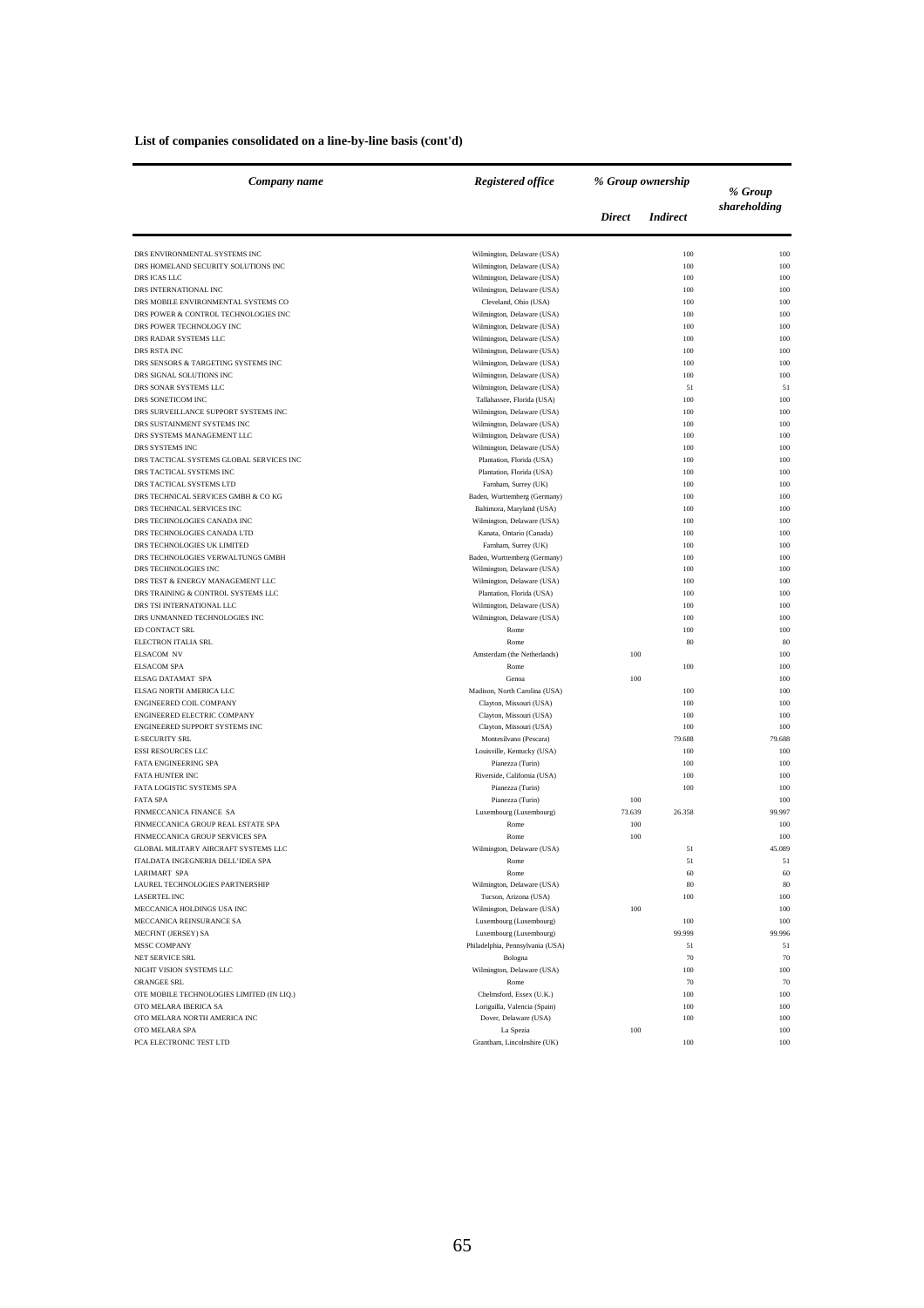| List of companies consolidated on a line-by-line basis (cont'd) |  |  |  |
|-----------------------------------------------------------------|--|--|--|
|-----------------------------------------------------------------|--|--|--|

| Company name                                                   | <b>Registered office</b>                            | % Group ownership |                 | % Group      |
|----------------------------------------------------------------|-----------------------------------------------------|-------------------|-----------------|--------------|
|                                                                |                                                     | <b>Direct</b>     | <i>Indirect</i> | shareholding |
| PIVOTAL POWER INC                                              | Halifax, Nova Scotia (Canada)                       |                   | 100             | 100          |
| PRZEDSIEBIORSTWO USLUG TRANSPORTOWYCH "SWIDTRANS" SP.ZO.O.     | Lotnikow Polskich 1 - AL, Swidnik (Poland)          |                   | 100             | 100          |
| PZL INWEST SP.ZO.O.                                            | Lotnikow Polskich 1 - AL, Swidnik (Poland)          |                   | 100             | 100          |
| REGIONALNY PARK PRZEMYSLOWY SWIDNIK SP.ZO.O.                   | Mechaniczna 13 - U1, Swidnik (Poland)               |                   | 72.0588         | 72.0588      |
| <b>SEICOS SPA</b>                                              | Rome                                                | 100               |                 | 100          |
| SELENIA MARINE CO LTD (IN LIQ.)                                | Chelmsford, Essex (U.K.)                            |                   | 100             | 100          |
| SELENIA MOBILE SPA                                             | Chieti Scalo (Chieti)                               |                   | 100             | 100          |
| SELEX COMMUNICATIONS DO BRASIL LTDA                            | Rio de Janeiro (Brazil)                             |                   | 100             | 100          |
| SELEX COMMUNICATIONS GMBH                                      | Backnang (Germany)                                  |                   | 100             | 100          |
| SELEX COMMUNICATIONS HOLDINGS LTD                              | Chelmsford (U.K.)                                   |                   | 100             | 100          |
| SELEX COMMUNICATIONS INC                                       | San Francisco, California (USA)                     |                   | 100             | 100          |
| SELEX COMMUNICATIONS INTERNATIONAL LTD (IN LIQ.)               | Chelmsford, Essex (U.K.)                            |                   | 100             | 100          |
| SELEX COMMUNICATIONS LTD                                       | Chelmsford, Essex (U.K.)                            |                   | 100             | 100          |
| SELEX COMMUNICATIONS ROMANIA SRL                               | <b>Bucarest</b> (Romania)                           |                   | 99.976          | 99.976       |
| SELEX COMMUNICATIONS SPA                                       | Genoa                                               | 100               |                 | 100          |
| SELEX COMMUNICATIONS SECURE SYSTEMS LTD (IN LIQ.)              | Chelmsford, Essex (U.K.)                            |                   | 100             | 100          |
| SELEX KOMUNIKASYON AS                                          | Golbasi (Turkey)                                    |                   | 99.999          | 99.999       |
| SELEX GALILEO LTD<br>SELEX GALILEO SPA                         | Essex (U.K.)<br>Campi Bisenzio (Florence)           | 100<br>100        |                 | 100<br>100   |
| SELEX GALILEO US INC                                           | Wilmington, Delaware (USA)                          |                   | 100             | 100          |
| SELEX SERVICE MANAGEMENT SPA                                   | Rome                                                | 100               |                 | 100          |
| SELEX SISTEMI INTEGRATI SPA                                    | Rome                                                | 100               |                 | 100          |
| SELEX SYSTEMS INTEGRATION GMBH ex SELEX SISTEMI INTEGRATI GMBH | Neuss (Germany)                                     |                   | 100             | 100          |
| SELEX SYSTEMS INTEGRATION INC                                  | Delaware (USA)                                      |                   | 100             | 100          |
| SELEX SYSTEMS INTEGRATION LTD                                  | Portsmouth, Hampshire (U.K.)                        |                   | 100             | 100          |
| S.C. ELETTRA COMMUNICATIONS SA                                 | Ploiesti (Romania)                                  |                   | 50.5            | 50.4997      |
| <b>SIRIO PANEL SPA</b>                                         | Montevarchi (Arezzo)                                |                   | 93              | 93           |
| SISTEMI E TELEMATICA SPA                                       | Genoa                                               |                   | 92.793          | 92.793       |
| SO.GE.PA. SOC. GEN. DI PARTECIPAZIONI SPA                      | Genoa                                               | 100               |                 | 100          |
| SPACE SOFTWARE ITALIA SPA                                      | Taranto                                             |                   | 100             | 100          |
| T - S HOLDING CORPORATION                                      | Dallas, Texas (USA)                                 |                   | 100             | 100          |
| TECH-SYM LLC                                                   | Reno, Nevada (USA)                                  |                   | 100             | 100          |
| UNION SWITCH & SIGNAL INC                                      | Wilmington, Delaware (USA)                          |                   | 100             | 40.0655      |
| UNIVERSAL POWER SYSTEMS INC                                    | Wilmington, Delaware (USA)                          |                   | 100             | 100          |
| <b>VEDECON GMBH</b>                                            | Cologne (Germany)                                   |                   | 100             | 100          |
| VEGA CONSULTING & TECHNOLOGY SL                                | Madrid (Spain)                                      |                   | 100             | 100          |
| VEGA CONSULTING SERVICES LTD                                   | Hertfordshire (UK)                                  |                   | 100             | 100          |
| VEGA DEUTSCHLAND GMBH & CO KG                                  | Cologne (Germany)                                   |                   | 100             | 100          |
| VEGA DEUTSCHLAND HOLDING GMBH                                  | Cologne (Germany)                                   |                   | 100             | 100          |
| VEGA DEUTSCHLAND MANAGEMENT GMBH                               | Cologne (Germany)                                   |                   | 100             | 100          |
| <b>VEGA TECHNOLOGIES SAS</b>                                   | Ramonville Saint Agne (Fance)                       |                   | 100             | 100          |
| WESTLAND HELICOPTERS INC                                       | Wilmington, Delaware (USA)                          |                   | 100             | 100          |
| WESTLAND HELICOPTERS LTD                                       | Yeovil, Somerset(U.K.)                              |                   | 100             | 100          |
| WESTLAND INDUSTRIES LTD<br>WESTLAND SUPPORT SERVICES LTD       | Yeovil, Somerset (U.K.)                             |                   | 100             | 100<br>100   |
| WESTLAND TRANSMISSIONS LTD                                     | Yeovil, Somerset (U.K.)                             |                   | 100<br>100      | 100          |
| WHITEHEAD ALENIA SIST. SUBACQUEI SPA                           | Yeovil, Somerset (U.K.)<br>Livorno                  | 100               |                 | 100          |
| WING NED BV                                                    |                                                     |                   | 100             | 100          |
| <b>WORLD'S WING SA</b>                                         | Rotterdam (the Netherlands)<br>Geneva (Switzerland) |                   | 94.944          | 94.944       |
| WYTWORNIA SPRZETU KOMUNIKACYJNEGO "PZL-SWIDNIK" SPOLKA AKCYJNA | Aleja Lotnikow, Swidnik (Poland)                    |                   | 93.8748         | 93.8748      |
| ZAKLAD NARZEDZIOWY W SWIDNIKU SP.ZO.O.                         | Narzedziowa 16 - U1, Swidnik (Poland)               |                   | 51.65785        | 51.65785     |
| ZAKLAD OBROBKI PLASTYCZNEJ SP.ZO.O.                            | Kuznicza 13 - U1, Swidnik (Poland)                  |                   | 100             | 100          |
| ZAKLAD REMONTOWY SP.ZO.O.                                      | Mechaniczna 13 - U1, Swidnik (Poland)               |                   | 100             | 93.8748      |
| ZAKLAD UTRZYMANIA RUCHU SP.ZO.O.                               | Lotnikow Polskich 1 - AL, Swidnik (Poland)          |                   | 100             | 100          |
|                                                                |                                                     |                   |                 |              |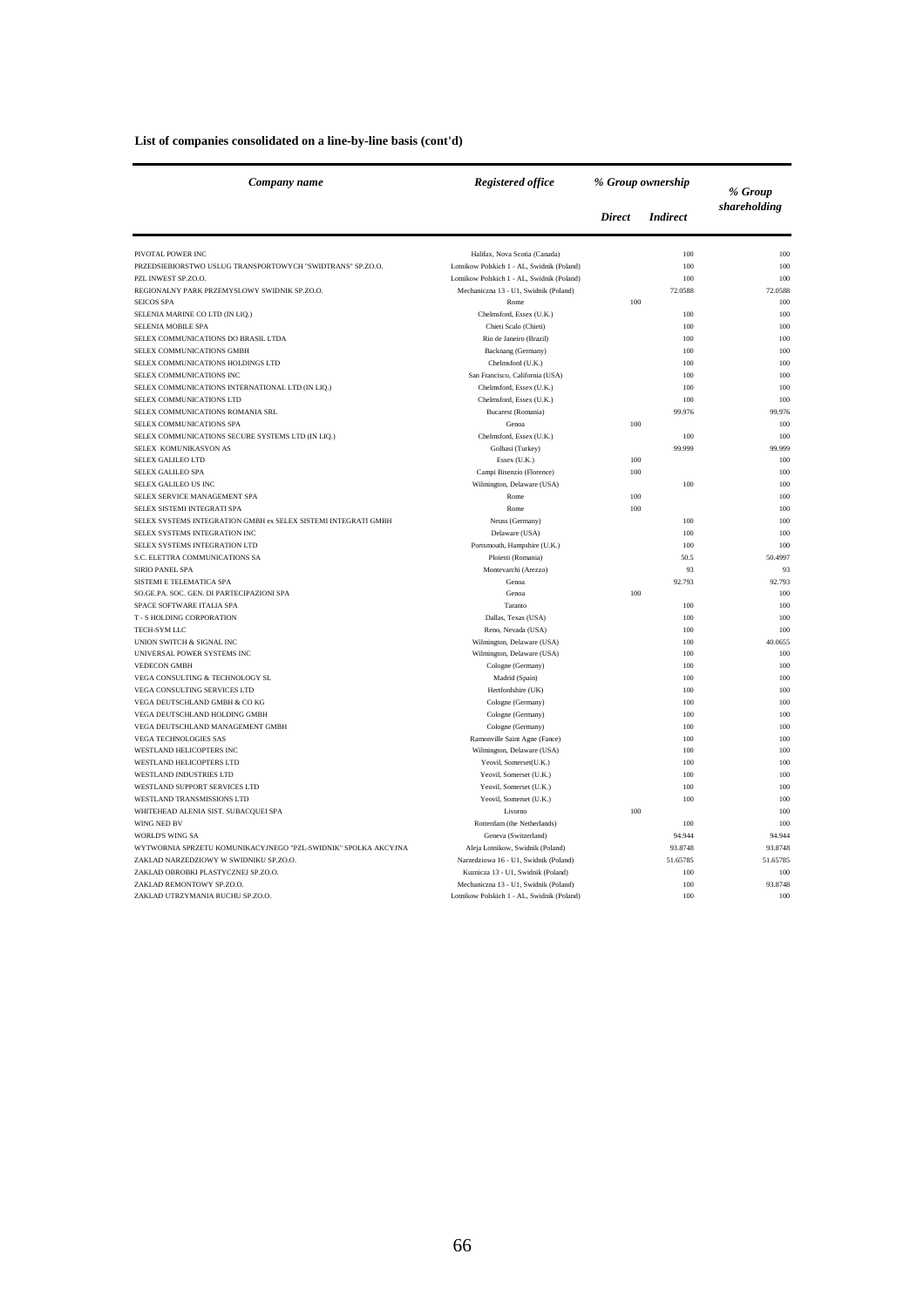| Company name                                             | <b>Registered office</b>                            | % Group ownership |                 | % Group      |
|----------------------------------------------------------|-----------------------------------------------------|-------------------|-----------------|--------------|
|                                                          |                                                     | <b>Direct</b>     | <b>Indirect</b> | shareholding |
| THALES ALENIA SPACE SAS                                  | Cannes La Bocca (France)                            | 33                |                 | 33           |
| THALES ALENIA SPACE FRANCE SAS                           | Paris (France)                                      |                   | 100             | 33           |
| THALES ALENIA SPACE ITALIA SPA                           | Rome                                                |                   | 100             | 33           |
| THALES ALENIA SPACE ESPANA SA                            | Madrid (Spain)                                      |                   | 100             | 33           |
| THALES ALENIA SPACE ETCA SA                              | Charleroi (Belgium)                                 |                   | 100             | 33           |
| THALES ALENIA SPACE ANTWERP SA                           | Hoboken (Belgium)                                   |                   | 100             | 33           |
| THALES ALENIA SPACE NORTH AMERICA INC                    | Wilmington (USA)                                    |                   | 100             | 33           |
| <b>FORMALEC SA</b>                                       | Paris (France)                                      |                   | 100             | 33           |
| TELESPAZIO HOLDING SRL                                   | Rome                                                | 67                |                 | 67           |
| TELESPAZIO FRANCE SAS                                    | Toulouse (France)                                   |                   | 100             | 67           |
| TELESPAZIO DEUTSCHLAND GMBH                              | Gilching, Munich (Germany)                          |                   | 100             | 67           |
| <b>TELESPAZIO SPA</b>                                    | Rome                                                |                   |                 | 67           |
| E - GEOS SPA                                             | Matera                                              |                   | 100<br>80       | 53.6         |
| <b>EURIMAGE SPA</b>                                      | Rome                                                |                   | 100             | 60.166       |
| TELESPAZIO ARGENTINA SA                                  |                                                     |                   | 100             | 66.958       |
| TELESPAZIO BRASIL SA                                     | Buenos Aires (Argentina)<br>Rio de Janeiro (Brazil) |                   | 98.774          | 66.1786      |
| TELESPAZIO NORTH AMERICA INC                             | Doover, Delaware (USA)                              |                   | 100             | 67           |
| TELESPAZIO HUNGARY SAT. TELEC. LTD                       | Budapest (Hungary)                                  |                   | 100             | 67           |
| <b>RARTEL SA</b>                                         | Bucarest (Romania)                                  |                   | 61.061          | 40.911       |
| <b>FILEAS SA</b>                                         | Paris (France)                                      |                   | 85              | 56.95        |
| <b>AURENSIS SL</b>                                       |                                                     |                   | 100             | 67           |
| ISAF - INIZIATIVE PER I SISTEMI AVANZATI E FORNITURE SRL | Barcelona (Spain)<br>Rome                           |                   | 100             | 67           |
| <b>GAF AG</b>                                            |                                                     |                   | 100             | 53.6         |
| EUROMAP SATELLITENDATEN-VERTRIEB MBH                     | Munich (Germany)<br>Neustrelitz (Germany)           |                   | 100             | 67           |
| <b>AMSH BV</b>                                           | Amsterdam (the Netherlands)                         | 50                |                 | 50           |
| <b>MBDA SAS</b>                                          | Paris (France)                                      |                   | 50              | 25           |
| MBDA TREASURE COMPANY LTD                                |                                                     |                   | 100             | 25           |
| <b>MBDA FRANCE SAS</b>                                   | Jersey (U.K.)                                       |                   |                 | 25           |
|                                                          | Paris (France)                                      |                   | 99.99           |              |
| <b>MBDA INCORPORATED</b><br><b>MBDA ITALIA SPA</b>       | Wilmington, Delaware (USA)<br>Rome                  |                   | 99.9<br>100     | 25<br>25     |
| <b>MBDA UK LTD</b>                                       | Stevenage (U.K.)                                    |                   | 100             | 25           |
| MBDA UAE LTD ex MARCONI UAE LTD                          | London (U.K.)                                       |                   | 100             | 25           |
| MATRA ELECTRONIQUE SA                                    | Paris (France)                                      |                   | 99.99           | 25           |
| <b>MBDA SERVICES SA</b>                                  | Paris (France)                                      |                   | 99.68           | 24.92        |
| LFK-LENKFLUGKORPERSYSTEME GMBH                           | UnterschleiBheim(Germany)                           |                   | 100             | 25           |
| <b>BAYERN-CHEMIE GMBH</b>                                | Germany                                             |                   | 100             | 25           |
| <b>TAURUS SYSTEMS GMBH</b>                               | Germany                                             |                   | 67              | 16.75        |
| <b>TDW GMBH</b>                                          | Germany                                             |                   | 100             | 25           |
| AVIATION TRAINING INTERNATIONAL LIMITED                  | Dorset (U.K.)                                       |                   | 50              | 50           |
| CONSORZIO ATR GIE e SPE                                  | Toulouse (France)                                   |                   | 50              | 50           |
| SUPERJET INTERNATIONAL SPA                               | Tessera (Venice)                                    |                   | 51              | 51           |
| <b>ROTORSIM SRL</b>                                      | Sesto Calende (Varese)                              |                   | 50              | 50           |
| BALFOUR BEATTY ANSALDO SYSTEMS JV SDN BHD                | Ampang (Malaysia)                                   |                   | 40              | 16.0262      |
|                                                          |                                                     |                   |                 |              |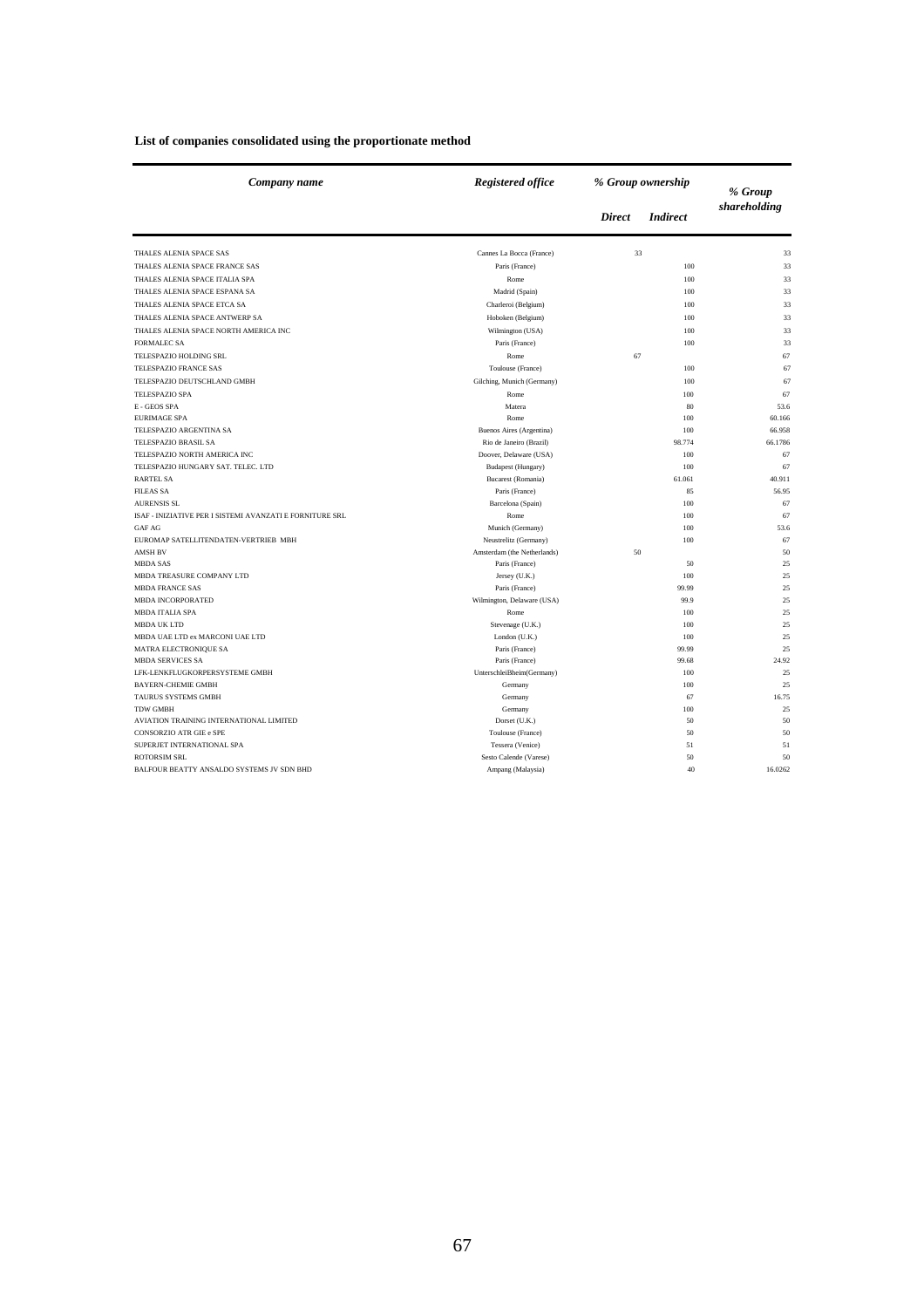#### **List of companies consolidated using the equity method**

| Company name                                                     | Registered office                |               | % Group ownership | % Group       |
|------------------------------------------------------------------|----------------------------------|---------------|-------------------|---------------|
|                                                                  |                                  | <b>Direct</b> | <i>Indirect</i>   | shareholding  |
| <b>A4ESSOR SAS</b>                                               | Neuilly Sur Seine (France)       |               | 21                | 21            |
| ABRUZZO ENGINEERING SCPA                                         | L'Aquila                         |               | 30                | 30            |
| ABU DHABI SYSTEMS INTEGRATION LLC                                | Abu Dhabi (United Arab Emirates) |               | 43.043            | 43.043        |
| ADVANCED AIR TRAFFIC SYSTEMS SDN BHD                             | Darul Ehsan (Malaysia)           |               | 30                | 30            |
| ADVANCED LOGISTICS TECHNOLOGY ENGINEERING CENTER SPA             | Turin                            |               | 51                | 16.83         |
| AGUSTAWESTLAND POLITECNICO ADVANCED ROTORCRAFT CENTER S.C.A R.L. | Milano                           |               | 80                | 80            |
| ALENIA HELLAS SA                                                 | Kolonaki, Athens (Greece)        |               | 100               | 100           |
| ALENIA NORTH AMERICA-CANADA CO                                   | Halifax, New Scotland (Canada)   |               | 100               | 88.409        |
| ALIFANA DUE SCRL                                                 | Naples                           |               | 53.34             | 21.371        |
| <b>ALIFANA SCRL</b>                                              | Naples                           |               | 65.85             | 26.38         |
| ANSALDO ARGENTINA SA                                             | Buenos Aires (Argentina)         |               | 99.993            | 99.993        |
| ANSALDO ELECTRIC DRIVES SPA                                      | Genoa                            |               | 100               | 100           |
| ANSALDO - E.M.I.T. SCRL                                          | Genoa                            |               | 50                | 50            |
| ANSALDO ENERGY INC                                               | Wilmington, Delaware(USA)        |               | 100               | 100           |
| <b>ANSERV SRL</b>                                                | Bucarest (Romania)               |               | 100               | 100           |
| AUTOMATION INTEGRATED SOLUTIONS SPA                              | Pianezza (Turin)                 |               | 40                | 40            |
| BELL AGUSTA AEROSPACE COMPANY LLC                                | Wilmington, Delaware (USA)       |               | 40                | 40            |
| <b>BRITISH HELICOPTERS LTD</b>                                   | Yeovil, Somerset (U.K.)          |               | 100               | 100           |
| CANOPY TECHNOLOGIES LLC                                          | Wilmington, Delaware (USA)       |               | 50                | 50            |
| CARDPRIZE TWO LIMITED                                            | Basildon, Essex (U.K.)           |               | 100               | 100           |
| <b>CISDEG SPA</b>                                                | Rome                             |               | 87.5              | 87.5          |
| COMLENIA SENDIRIAN BERHAD                                        | Selangor Darul Ehsan (Malaysia)  |               | 30                | 30            |
| CONSORZIO START SPA                                              | Rome                             |               | 40                | 40            |
| <b>CONTACT SRL</b>                                               | Naples                           |               | 30                | 30            |
| COREAT S.C. A R.L.                                               | Rieti                            |               | 30                | 30            |
| <b>DIGINT SRL</b>                                                | Milano                           |               | 49                | 49            |
| DOGMATIX LEASING LIMITED                                         | Mauritius Islands                |               | 100               | 50            |
| DRS CONSOLIDATED CONTROLS INC                                    | Wilmington, Delaware (USA)       |               | 100               | 100           |
| DRS DEFENSE SOLUTIONS LLC                                        | Wilmington, Delaware (USA)       |               | 100               | 100           |
| <b>ECOSEN CA</b>                                                 | Caracas (Venezuela)              |               | 48                | 19.23         |
| ELETTRONICA SPA<br>ELSACOM HUNGARIA KFT                          | Rome<br>Budapest (Hungary)       | 31.333        | 100               | 31.333<br>100 |
| ELSACOM SLOVAKIA SRO                                             | Bratislava (Slovakia)            |               | 100               | 100           |
| ELSACOM-UKRAINE JOINT STOCK COMPANY                              | Kiev (Ukrain)                    |               | 49                | 49            |
| <b>EURISS NV</b>                                                 | Leiden (the Netherlands)         |               | 25                | 8.25          |
| EUROFIGHTER AIRCRAFT MANAGEMENT GMBH                             | Hallbergmoos (Germany)           |               | 21                | 21            |
| EUROFIGHTER INTERNATIONAL LTD                                    | London (U.K.)                    |               | 21                | 21            |
| EUROFIGHTER JAGDFLUGZEUG GMBH                                    | Hallbergmoos (Germany)           |               | 21                | 21            |
| EUROFIGHTER SIMULATION SYSTEMS GMBH                              | Unterhaching (Germany)           |               | 24                | 24            |
| <b>EUROMIDS SAS</b>                                              | Paris (France)                   |               | 25                | 25            |
| EURO PATROL AIRCRAFT GMBH (IN LIQ.)                              | Munich (Germany)                 |               | 50                | 50            |
| EUROSATELLITE FRANCE SA                                          | France                           |               | 100               | 33            |
| <b>EUROSYSNAV SAS</b>                                            | Paris (France)                   | 50            |                   | 50            |
| <b>EUROTECH SPA</b>                                              | Amaro (Udine)                    | 11.08         |                   | 11.08         |
| FATA DTS SPA (IN LIQ.)                                           | Pianezza (Turin)                 |               | 100               | 100           |
| FATA HUNTER INDIA PVT LTD                                        | New Dehli (India)                |               | 100               | 100           |
| FINMECCANICA CONSULTING SRL<br>FINMECCANICA NORTH AMERICA INC    | Rome<br>Dover, Delaware (USA)    | 100<br>100    |                   | 100<br>100    |
| FINMECCANICA UK LTD                                              | London (U.K.)                    | 100           |                   | 100           |
| GROUPEMENT IMMOBILIER AERONAUTIQUE G.I.A. SA                     | Blagnac (France)                 |               | 20                |               |
| <b>GRUPO AURENSIS SA DE CV</b>                                   | Bosque de Duraznos (Mexico)      |               | 100               | 67            |
| IAMCO SCRL                                                       | Mestre (Venice)                  |               | 20                | $20\,$        |
| <b>ICARUS SCPA</b>                                               | Turin                            |               | 49                | 49            |
| <b>IMMOBILIARE CASCINA SRL</b>                                   | Gallarate (Varese)               |               | 100               | 100           |
| IMMOBILIARE FONTEVERDE SRL (IN LIQ.)                             | Rome                             |               | 60                | 48            |
| <b>INDRA ESPACIO SA</b>                                          | France                           |               | 49                | 16.17         |
| INTERNATIONAL LAND SYSTEMS INC                                   | Wilmington, Delaware (USA)       |               | 28.365            | 15.204        |
| INTERNATIONAL METRO SERVICE SRL                                  | Milan                            |               | 49                | 19.63         |
| I.M. INTERMETRO SPA                                              | Rome                             |               | 33.332            | 23.343        |
| IVECO - OTO MELARA SCRL ex IVECO FIAT - OTO MELARA SCRL          | Rome                             |               | 50                | 50            |
| JIANGXI CHANGE AGUSTA HELICOPTER CO LTD                          | Zone Jiangxi Province (China)    |               | 40                | 40            |
| JOINT STOCK COMPANY SUKHOI CIVIL AIRCRAFT                        | Moscow (Russian Federation)      |               | 25.0001           | 23.735        |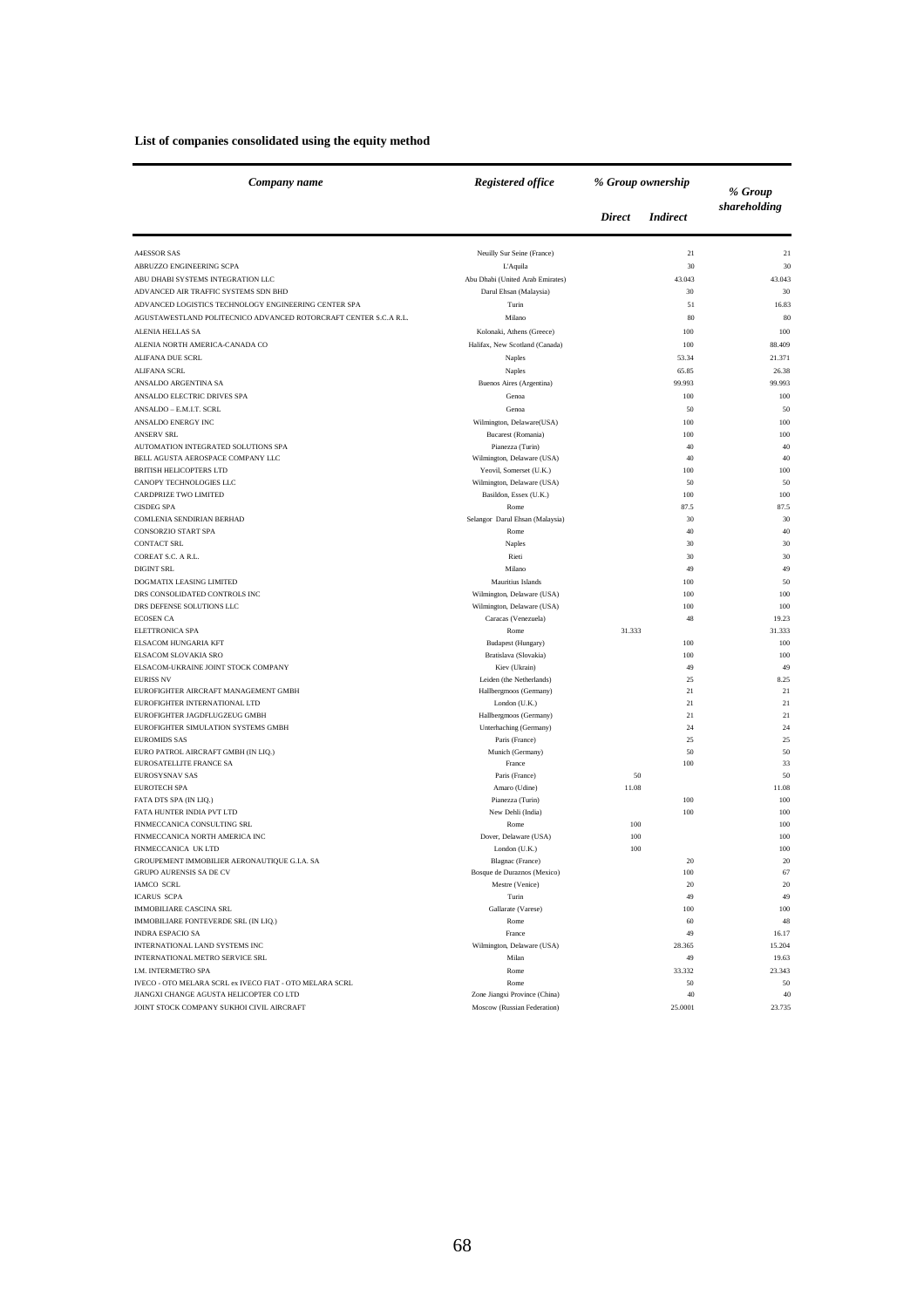| Company name                                           | <b>Registered office</b>     | % Group ownership<br><b>Direct</b><br><b>Indirect</b> | % Group<br>shareholding |
|--------------------------------------------------------|------------------------------|-------------------------------------------------------|-------------------------|
| LIBYAN ITALIAN ADVANCED TECHNOLOGY CO                  | Tripoli (Libya)              | 25<br>25                                              | 50                      |
| <b>LMATTS LLC</b>                                      | Georgia (USA)                | 100                                                   | 88.409                  |
| <b>MACCHI HUREL DUBOIS SAS</b>                         | Plaisir (France)             | 50                                                    | 49.99                   |
| <b>MEDESSAT SAS</b>                                    | Toulouse (France)            | 28.801                                                | 19.296                  |
| <b>METRO 5 SPA</b>                                     | Milan                        | 31.9                                                  | 17.156                  |
| MUSI NET ENGINEERING SPA                               | Turin                        | 49                                                    | 49                      |
| N2 IMAGING SYSTEMS LLC                                 | Wilmington, Delaware (USA)   | 30                                                    | 30                      |
| NAHUELSAT SA (IN LIQ.)                                 | Buenos Aires (Argentina)     | 33.332                                                | 33.33                   |
| <b>NGL PRIME SPA</b>                                   | Turin                        | 30                                                    | 30                      |
| N.H. INDUSTRIES SARL                                   | Aix en Provence (France)     | 32                                                    | 32                      |
| NICCO COMMUNICATIONS SAS                               | Colombes (France)            | 50                                                    | 50                      |
| NNS - SOC. DE SERV. POUR REACTEUR RAPIDE SNC           | Lyon (France)                | 40                                                    | 40                      |
| <b>NOVACOM SERVICES SA</b>                             | Toulouse (France)            | 39.73                                                 | 26.62                   |
| ORIZZONTE - SISTEMI NAVALI SPA                         | Genoa                        | 49                                                    | 49                      |
| PEGASO SCRL                                            | Rome                         | 46.87                                                 | 18.778                  |
| POLARIS SRL                                            | Genoa                        | 49                                                    | 49                      |
| QUADRICS LTD (IN LIQ.)                                 | Bristol (U.K.)               | 100                                                   | 100                     |
| <b>ROXEL SAS</b>                                       | Le Plessis Robinson (France) | 50                                                    | 12.5                    |
| SAPHIRE INTERNAT. ATC ENGINEERING CO LTD               | Beijing (China)              | 65                                                    | 65                      |
| SATELLITE TERMINAL ACCESS SA (IN LIQ.)                 | France                       | 21.19                                                 | 6.993                   |
| <b>SCUOLA ICT SRL</b>                                  | L'Aquila                     | 20                                                    | 20                      |
| SELEX PENSION SCHEME (TRUSTEE) LTD                     | Basildon, Essex (U.K.)       | 100                                                   | 100                     |
| SELEX GALILEO ELECTRO OPTICS (OVERSEAS) LTD            | Basildon, Essex (U.K.)       | 100                                                   | 100                     |
| SELEX GALILEO INFRARED LTD                             | Basildon, Essex (U.K.)       | 100                                                   | 100                     |
| SELEX GALILEO PROJECTS LTD                             | Basildon, Essex (U.K.)       | 100                                                   | 100                     |
| SELEX GALILEO SAUDI ARABIA COMPANY LTD                 | Riyadh (Arabia Saudita)      | 100                                                   | 100                     |
| SELEX SISTEMI INTEGRATI DE VENEZUELA SA                | Caracas (Venezuela)          | 100                                                   | 100                     |
| SERVICIOS TECNICOS Y SPECIALIZADOS DE INFORM. SA DE CV | Bosque de Duraznos (Mexico)  | 100                                                   | 67                      |
| SEVERNYJ AVTOBUZ Z.A.O.                                | St. Petersburg (Russia)      | 35                                                    | 35                      |
| SISTEMI DINAMICI SPA                                   | S. Piero a Grado (Pisa)      | 40                                                    | 40                      |
| SOGELI - SOCIETA' DI GESTIONE DI LIQ. SPA              | Rome                         | 100                                                   | 100                     |
| SPACEOPAL GMBH                                         | Munich (Germany)             | 50                                                    | 33.5                    |
| <b>TELBIOS SPA</b>                                     | Milan                        | 34.471                                                | 23.096                  |
| TELESPAZIO NETHERLAND BV                               | Enschede (the Netherlands)   | 100                                                   | 67                      |
| THOMASSEN SERVICE AUSTRALIA PTY LTD                    | Canning Vale (Australia)     | 100                                                   | 100                     |
| <b>TRADE FATA BV</b>                                   | Rotterdam (the Netherlands)  | 100                                                   | 100                     |
| TRIMPROBE SPA (IN LIQ.)                                | Rome                         | 100                                                   | 100                     |
| <b>TURBOENERGY SRL</b>                                 | Cento (Ferrara)              | 25                                                    | 25                      |
| WESTLAND INDUSTRIAL PRODUCTS LTD                       | Yeovil, Somerset (U.K.)      | 100                                                   | 100                     |
| WITG L.P. INC                                          | Kent, Dover, Delaware (USA)  | 24                                                    | 21.218                  |
| WITG L.P. LTD                                          | Kent, Dover, Delaware (USA)  | 20                                                    | 17.682                  |
| <b>XAIT SRL</b>                                        | Ariccia (Rome)               | 100                                                   | 100                     |
| ZAO ARTETRA                                            | Moscow (Russian Federation)  | 51                                                    | 51                      |

#### **List of companies consolidated using the equity method (cont'd)**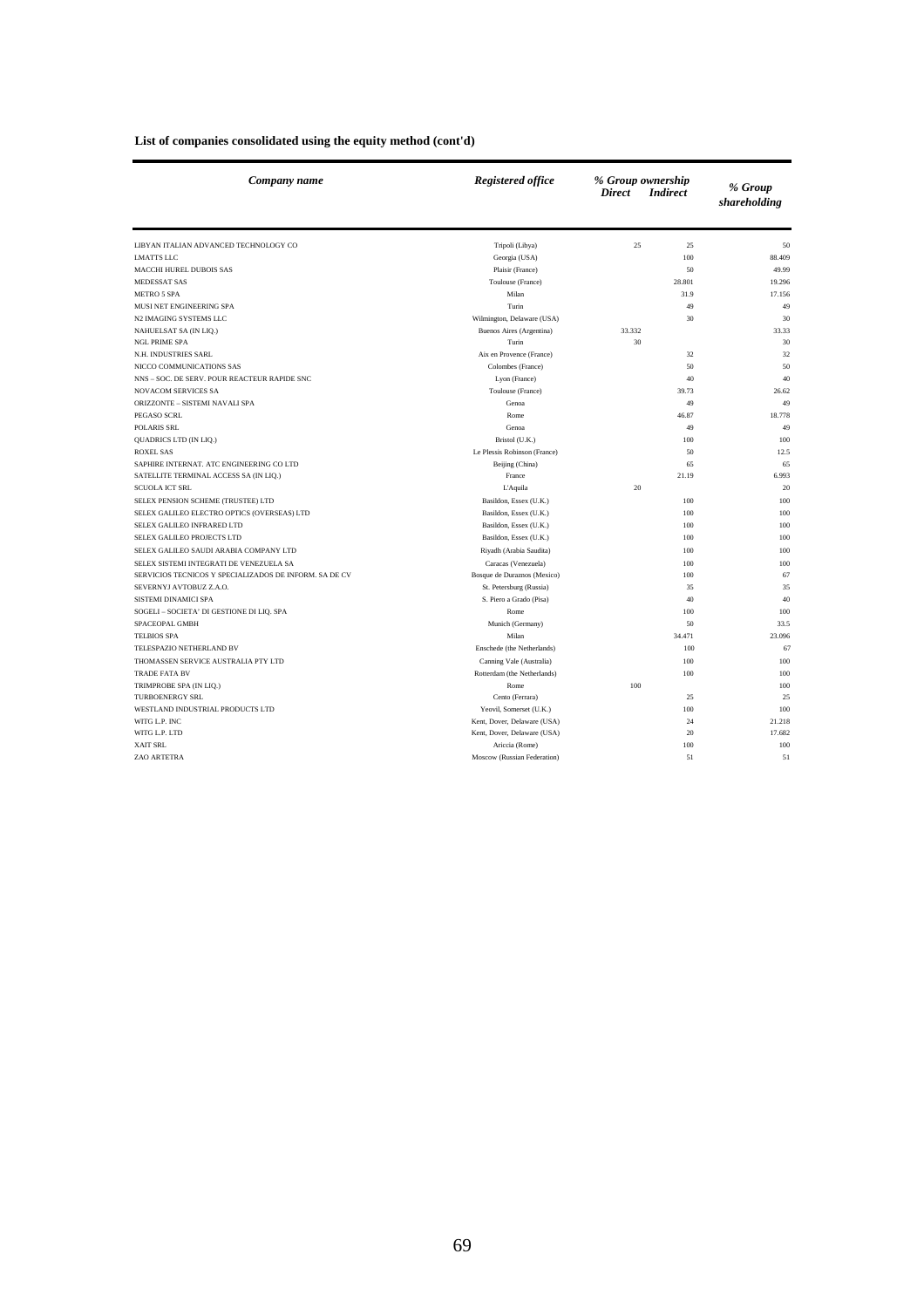#### **List of companies valued at fair value**

|                                                        | Company name | Registered office        | % Group ownership |                  | % Group          |
|--------------------------------------------------------|--------------|--------------------------|-------------------|------------------|------------------|
|                                                        |              |                          | <b>Direct</b>     | <b>Indirect</b>  | shareholding     |
| <b>BCV INVESTMENTS SCA</b><br><b>BCV MANAGEMENT SA</b> |              | Luxembourg<br>Luxembourg |                   | 14.321<br>14.999 | 14.321<br>14.999 |

#### **List of subsidiaries and associates valued at cost**

| Company name                                                    | Registered office                      | % Group ownership |                 | % Group      |
|-----------------------------------------------------------------|----------------------------------------|-------------------|-----------------|--------------|
|                                                                 |                                        | <b>Direct</b>     | <b>Indirect</b> | shareholding |
| ADVANCED MALE AIRCRAFT LLC                                      | Al Ain, Muwaiji (United Arab Emirates) |                   | 49              | 49           |
| ALENIA NORTH AMERICA DEFENSE LLC                                | Wilmington, Delaware (USA)             |                   | 100             | 88.409       |
| ANSALDO RAILWAY SYSTEM TRADING (BEIJING) LTD                    | Beijing (China)                        |                   | 100             | 40.0655      |
| ANSALDO STS INFRADEV SOUTH AFRICA (PTY) LTD                     | Johannesburg (ZA - South Africa)       |                   | 50.7            | 20.31        |
| ANSALDO STS SISTEMAS DE TRANSORTE E SINALIZACAO LTDA            | Rio De Janeiro (Brazil)                |                   | 100             | 40.0655      |
| ANSALDO STS SOUTHERN AFRICA (PTY) LTD                           | Gaborone (Botswana - Africa)           |                   | 100             | 40.0655      |
| CCRT SISTEMI SPA (IN FALL.)                                     | Milan                                  |                   | 30.34           | 30.34        |
| DISTRETTO TECNOLOGICO AEROSPAZIALE S.C.A R.L.                   | <b>Brindisi</b>                        |                   | 24              | 24           |
| EUROPEAN SATELLITE NAVIGATION INDUSTRIES GMBH                   | Ottobrunn (Germany)                    | 18.939            | 18.94           | 25.189       |
| FOSCAN SRL (IN FALL.)                                           | Anagni (Frosinone)                     |                   | 20              | 20           |
| EUROPEAN SATELLITE NAVIGATION INDUSTRIES SA (IN LIQ.)           | Bruxelles (Belgium)                    | 18.939            | 18.94           | 25.189       |
| IND. AER. E MECC. R. PIAGGIO SPA (AMM.STR.)                     | Genoa                                  | 30.982            |                 | 30.982       |
| SAITECH SPA (IN FALL.)                                          | Passignano sul Trasimeno (Perugia)     |                   | 40              | 40           |
| SELEX SISTEMI INTEGRATI DO BRASIL LTDA                          | Rio De Janeiro (Brazil)                |                   | 99.9998         | 99,9998      |
| SEL PROC SCRL                                                   | <b>Rome</b>                            |                   | 100             | 100          |
| SESM - SOLUZIONI EVOLUTE PER LA SISTEMISTICA E I MODELLI - SCRL | Naples                                 |                   | 100             | 100          |
| U.V.T. SPA (IN FALL.)                                           | San Giorgio Jonico (Taranto)           |                   | 50.614          | 50.614       |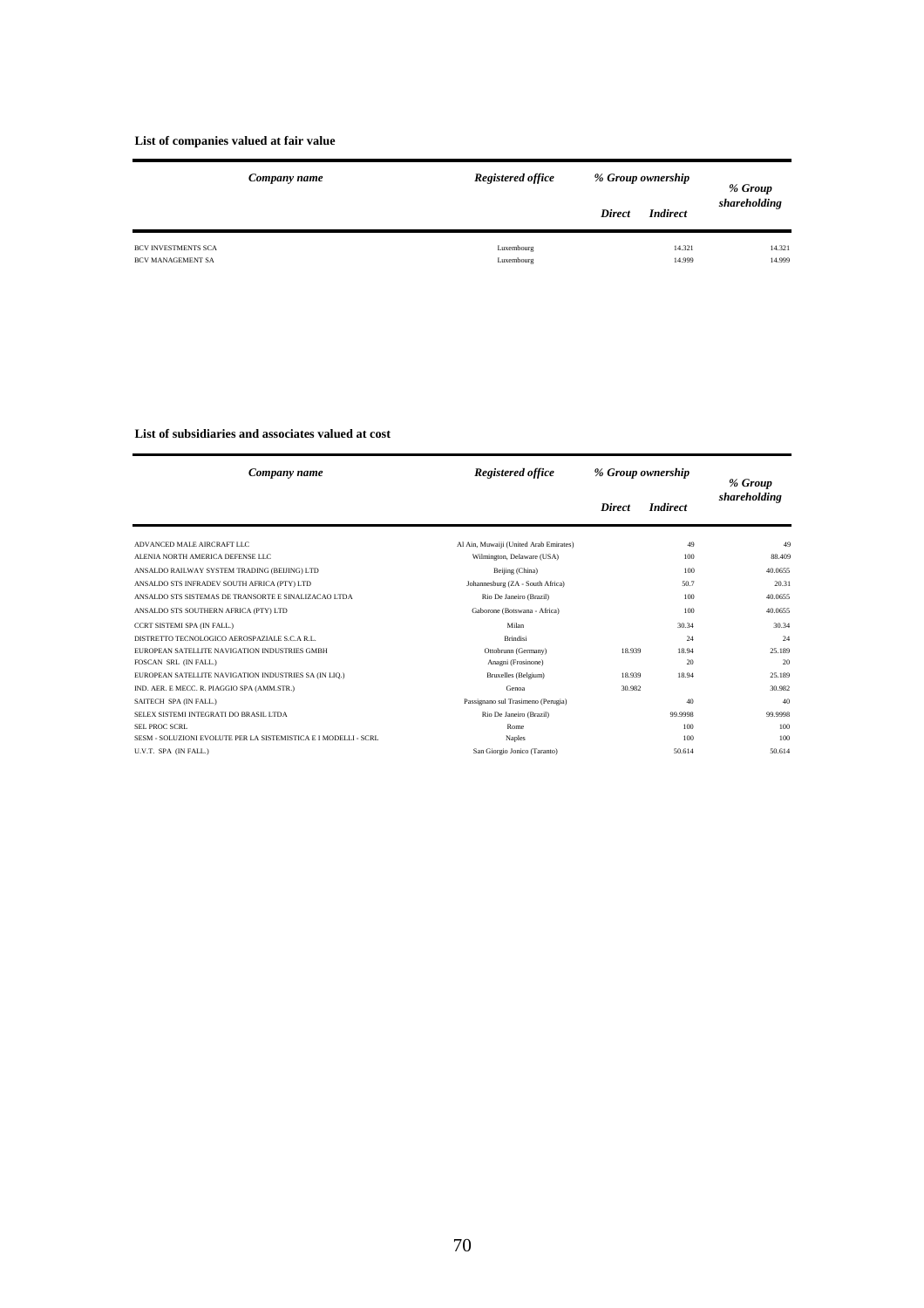For ease of understanding and comparability of the information reported, below are the main changes in the scope of consolidation that have occurred since April 2009;

- on 3 April 2009, DRS C3 & Aviation Company and DRS RSTA Inc were formed and are consolidated on a line-by-line basis;
- on 21 April 2009, Mars Srl was merged with TeleSpazio SpA with accounting effect beginning 1 January 2009;
- on 29 April 2009, Alenia Aeronautica, through its subsidiary World's Wing SA, purchased roughly 25% of the share capital of Sukhoi Aircraft, which is consolidated using the equity method;
- on 12 June 2009, Vega Services Ltd was deconsolidated following its removal from the Company Register;
- on 12 June 2009, Vega Space Ltd was deconsolidated following its removal from the Company Register;
- on 17 June 2009, Orangee Srl, formed on 28 May 2009, began to be consolidated on a line-by-line basis;
- on 22 June 2009, Ansaldo Ricerche SpA was merged with Ansaldo Energia SpA;
- on 9 July 2009, Fata Group SpA (in liquidation) was merged with SO.GE.PA. SpA with accounting effect beginning 1 January 2009;
- on 31 August 2009, DRS Environmental Systems Inc was formed and is consolidated on a line-by-line basis;
- on 1 September 2009, Rotorsim Srl was formed and is consolidated on a proportionate basis**;**
- on 10 September 2009, DRS Soneticom Inc was formed and is consolidated on a line-by-line basis;
- on 1 October 2009, Ansaldo Signal NV was merged with Ansaldo STS SpA;
- on 7 October 2009, Ansaldobreda France SAS was formed and is consolidated on a line-by-line basis;
- on 19 October 2009, Meccanica Reinsurance SA was formed and is consolidated on a line-by-line basis;
- on 21 December 2009, Global Aeronautica LLC was deconsolidated upon sale to third parties;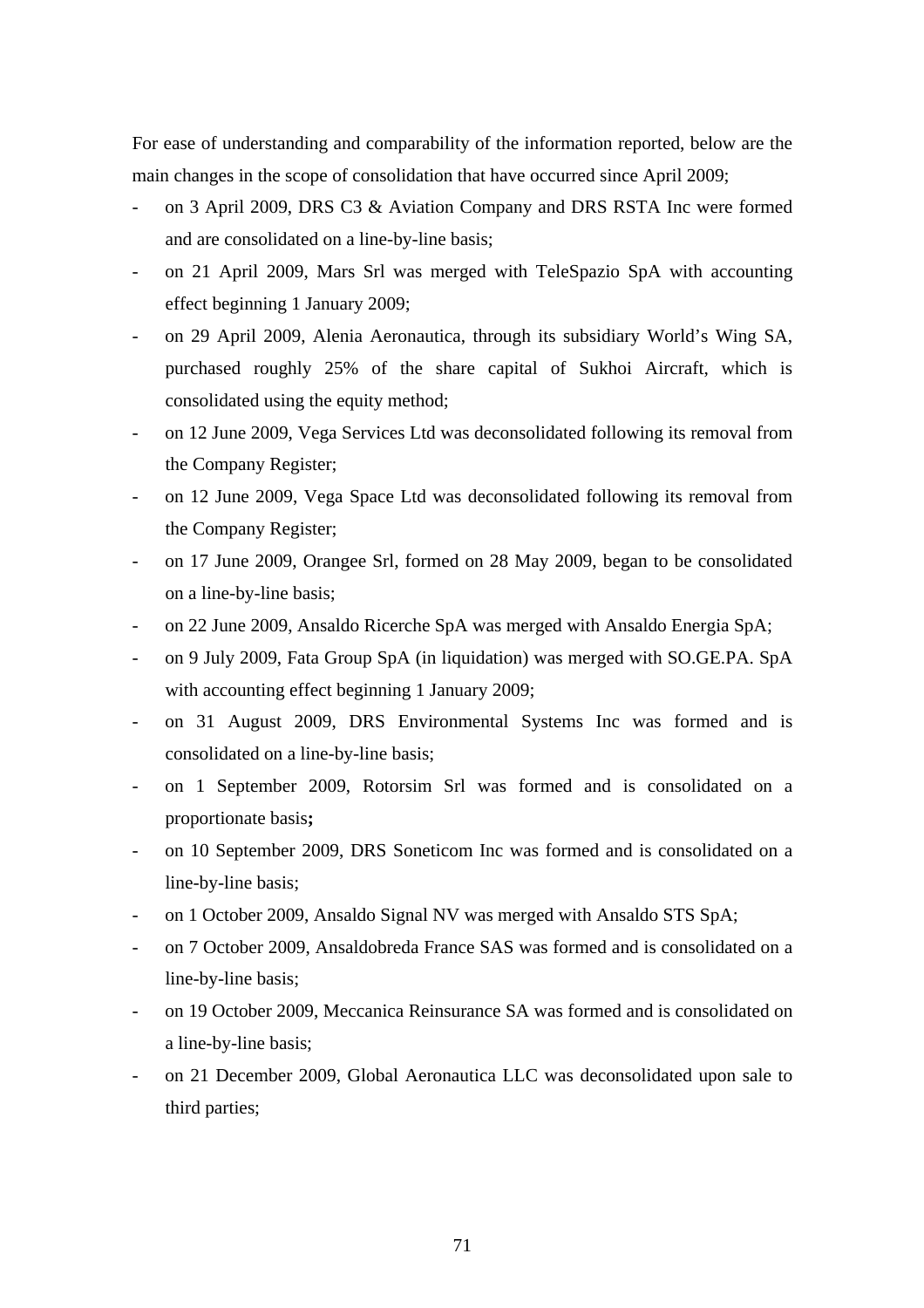- on 28 December 2009, SELEX Sensors and Airborne Systems SpA was deconsolidated following its removal from the Company Register;
- Quadrics Ltd (in liquidation), consolidated until March 2009 on a line-by-line basis and through the 2009 financial statements on an equity basis, was deconsolidated starting from 1 January 2010;
- on 1 January 2010, Alenia Composite SpA and Alenia Aeronavali SpA were merged with Alenia Aeronautica SpA;
- on 1 January 2010, DRS Intelligence & Avionic Solutions Inc and DRS Codem Systems Inc were merged with DRS Icas LLC;
- on 1 January 2010, DRS C3&A Intermediary LLC and DRS Data & Imaging Systems Inc were merged with DRS C3 & Aviation Company;
- on 1 January 2010, CISDEG was transformed from a consortium into a joint-stock company and is consolidated using the equity method;
- on 29 January 2010, the Wytwornia Sprzetu Komunikacyjnego "PZL SWIDNIK" Spolka Akcyjna group (PZL - SWIDNIK) was acquired and is consolidated on a line-by-line basis;
- on 5 March 2010, Lasertel Inc was purchased and is consolidated on a line-by-line basis;
- on 15 March 2010, SELEX Galileo Saudi Arabia Company Ltd was formed and is consolidated using the equity method.

The following companies were placed in liquidation during the first quarter of 2010:

- Ote Mobile Technologies Ltd;
- Davies Industrial Communications Ltd;
- SELEX Communications Secure Systems Ltd;
- SELEX Communications (International) Ltd.

The following companies changed their names during the first quarter of 2010:

- SELEX Sistemi Integrati Inc became SELEX Systems Integration Inc;
- Galileo Avionica SpA became SELEX Galileo SpA;
- SELEX Sensors and Airborne Systems Ltd became SELEX Galileo Ltd;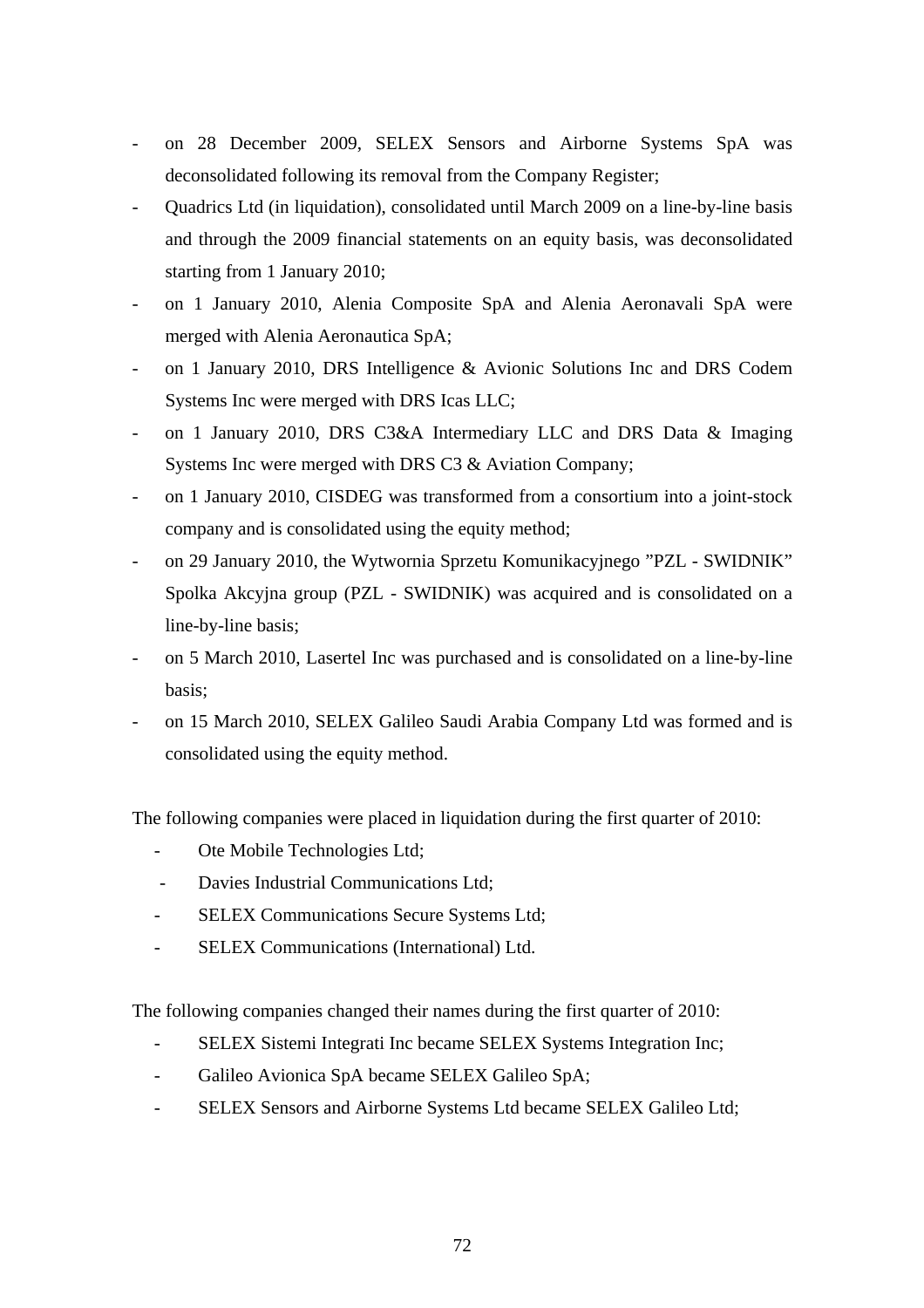- SELEX Sensors and Airborne Systems Infrared Ltd became SELEX Galileo Infrared Ltd;
- SELEX Sensors and Airborne Systems Electro Optics (Overseas) Ltd became SELEX Galileo Electro Optics (Overseas) Ltd;
- SELEX Sensors and Airborne Systems (Projects) Ltd became SELEX Galileo (Projects) Ltd.

## **7. SIGNIFICANT CHANGES IN THE EXCHANGE RATES APPLIED**

Again with reference to data comparability, the first three months of 2010 were again marked by changes in the euro against the main currencies of interest for the Group. Specifically, the currency exchange rates at 31 March 2010 and the average exchange rates for the period showed, for the main currencies, these changes from 2009: final exchange rates for the period (euro/US dollar -6.43% and euro/sterling pound +0.19%); average exchange rates for the period (euro/US dollar +6.29% and euro/sterling pound -2.36%).

Below are the exchange rates adopted for the currencies that are most significant for the Group:

|                | At 31 March 2010                              |                                                | At 31 December 2009                 |                                               | At 31 March 2009                            |
|----------------|-----------------------------------------------|------------------------------------------------|-------------------------------------|-----------------------------------------------|---------------------------------------------|
|                | average<br>exchange<br>rate for<br>the period | final<br>exchange<br>rate for<br>the<br>period | final exchange rate<br>for the year | average<br>exchange<br>rate for<br>the period | final<br>exchange<br>rate for the<br>period |
|                |                                               |                                                |                                     |                                               |                                             |
| US dollar      | 1.38430                                       | 1.34790                                        | 1.44060                             | 1.30244                                       | 1.33080                                     |
| Pound sterling | 0.88687                                       | 0.88980                                        | 0.88810                             | 0.90826                                       | 0.93080                                     |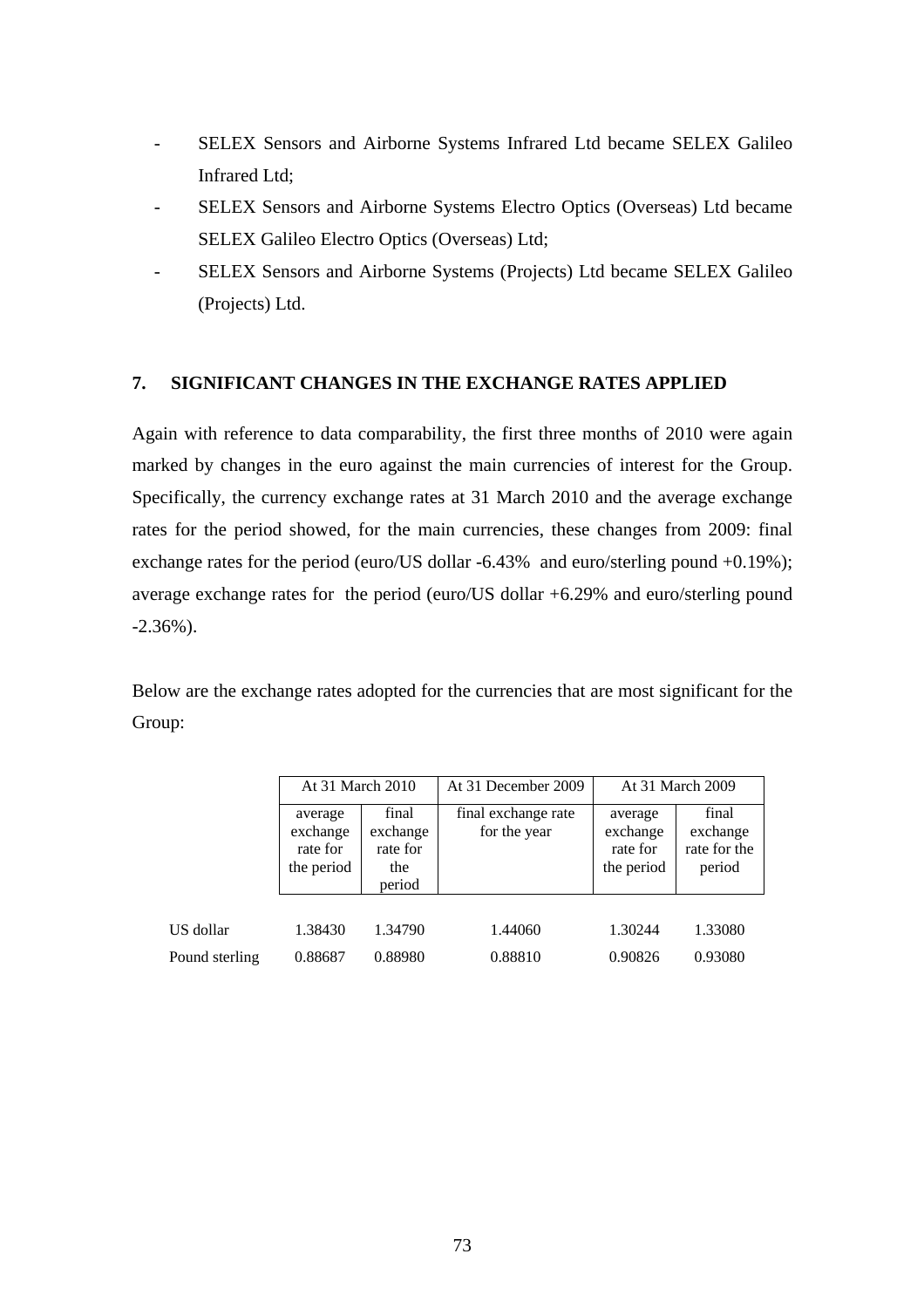## **8. SEGMENT INFORMATION**

In accordance with the compliance model followed, Management has adopted operating segments that correspond to the business sectors in which the Group operates: Helicopters, Defence and Security Electronics, Aeronautics, Space, Defence Systems, Energy, Transportation and Other Activities.

For a more detailed analysis of the main programmes, outlooks and operating indicators for each segment, see the report on operations.

The Group assesses the performance of its operating segments and the allocation of the financial resources based on revenues and adjusted EBITA (refer also to the "*Non-GAAP performance indicators*" section in the report on operations).

The results for each segment at 31 March 2010, as compared with those of the same period of the previous year, are as follows:

|                                                                   | <b>Helico-</b><br>pters | <b>Defence</b><br>and<br><b>Security</b><br>Electro-<br>nics | Aeronau<br>tics | <b>Space</b> | <b>Defence</b><br><b>Systems</b> | <b>Energy</b> | Tran-<br>sporta-<br>tion | Other<br>activities | Elimi-<br>nations | Total |
|-------------------------------------------------------------------|-------------------------|--------------------------------------------------------------|-----------------|--------------|----------------------------------|---------------|--------------------------|---------------------|-------------------|-------|
| <u>For the three</u><br>months ended 31<br>March 2010<br>Revenues | 837                     | 1,452                                                        | 592             | 194          | 231                              | 337           | 445                      | 58                  | (107)             | 4,039 |
| of which from<br>other segments                                   | 23                      | 144                                                          | 146             | 6            | 27                               |               | 19                       | 14                  | (107)             | 272   |
| <b>Adjusted EBITA</b>                                             | 75                      | 107                                                          | 34              |              | 14                               | 31            | 20                       | (30)                |                   | 251   |
| Investments                                                       | 31                      | 45                                                           | 75              | 9            | 7                                | 9             | $\overline{4}$           |                     |                   | 181   |

|                                                                   | Helico-<br>pters | <b>Defence</b><br>and<br><b>Security</b><br>Electro-<br>nics | Aeronau<br>tics | <b>Space</b> | <b>Defence</b><br><b>Systems</b> | <b>Energy</b>  | Tran-<br>sporta-<br>tion | Other<br>activities | Elimi-<br>nations | <b>Total</b> |
|-------------------------------------------------------------------|------------------|--------------------------------------------------------------|-----------------|--------------|----------------------------------|----------------|--------------------------|---------------------|-------------------|--------------|
| For the three<br>months ended 31<br><b>March 2009</b><br>Revenues | 756              | 1,427                                                        | 553             | 191          | 232                              | 333            | 427                      | 80                  | (88)              | 3,911        |
| of which from<br>other segments                                   | 5                | 118                                                          | 116             | 5            | 37                               | $\mathfrak{1}$ | 22                       | 11                  | (88)              | 227          |
| <b>Adjusted EBITA</b><br>Investments                              | 74<br>40         | 110<br>50                                                    | 22<br>106       | (1)<br>12    | 11<br>12                         | 31<br>11       | 29<br>7                  | (34)                |                   | 242<br>239   |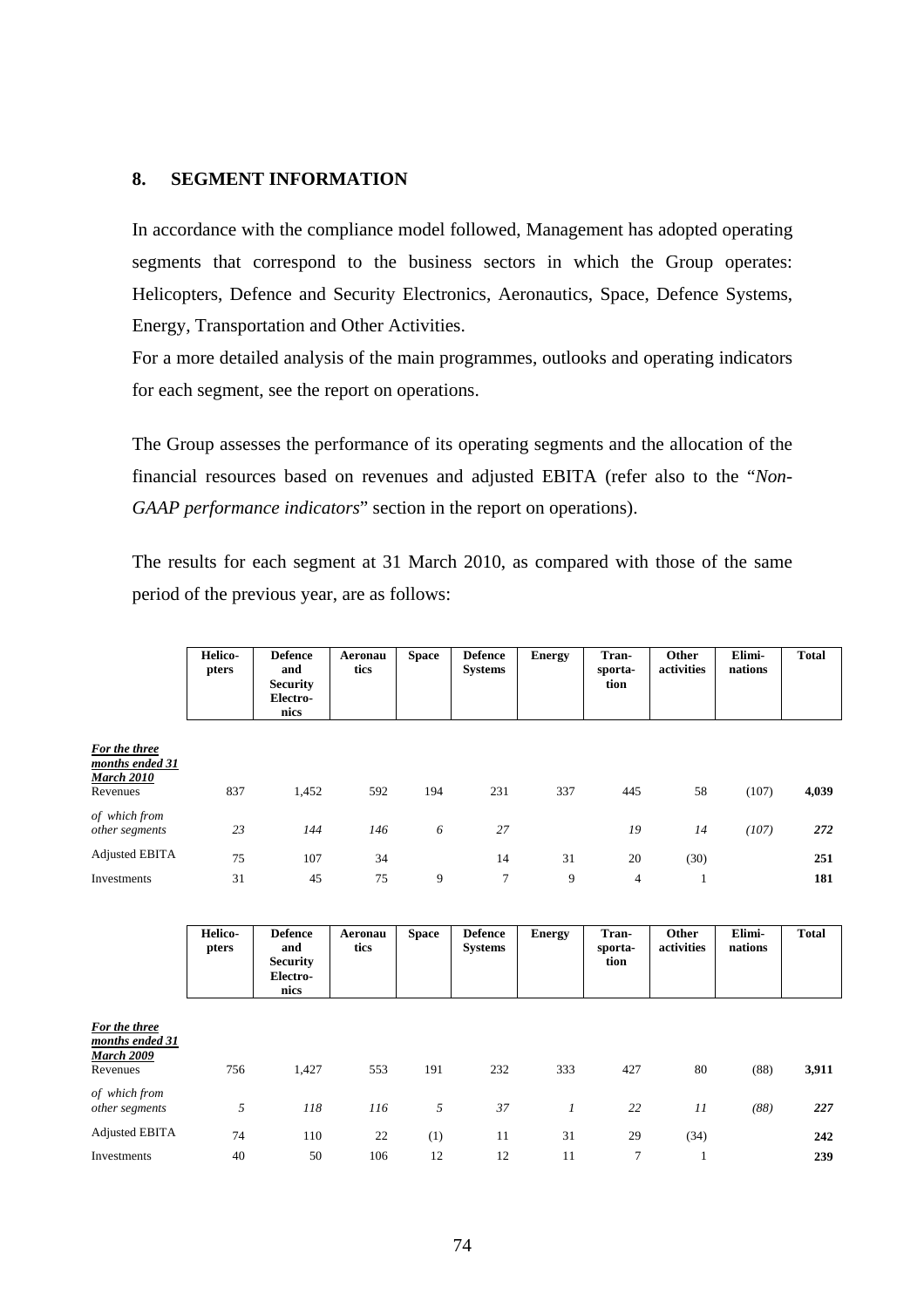The portion of fixed assets referring to intangible assets, property, plant and equipment and investment properties attributable to the segments at 31 March 2010 and at 31 December 2009 is as follows:

|               | <b>Helicopt</b><br>ers | <b>Defence</b><br>and<br><b>Security</b><br>Electro-<br>nics | Aero-<br>nautics | <b>Space</b> | <b>Defence</b><br><b>Systems</b> | <b>Energy</b> | <b>Transpor</b><br>tation | Other<br><b>Activiti</b><br>es | <b>Elimina</b><br>tions  | <b>Total</b> |
|---------------|------------------------|--------------------------------------------------------------|------------------|--------------|----------------------------------|---------------|---------------------------|--------------------------------|--------------------------|--------------|
| 31 March 2010 |                        |                                                              |                  |              |                                  |               |                           |                                |                          |              |
| Fixed assets  | 2,320                  | 5,716                                                        | 2,034            | 498          | 596                              | 192           | 296                       | 272                            | $\overline{\phantom{a}}$ | 11,924       |
|               | <b>Helicopt</b><br>ers | <b>Defence</b><br>and<br><b>Security</b><br>Electro-<br>nics | Aero-<br>nautics | <b>Space</b> | <b>Defence</b><br><b>Systems</b> | <b>Energy</b> | Transpor-<br>tation       | Other<br><b>Activiti</b><br>es | Elimina<br>tions         | <b>Total</b> |
| 31 Dec. 2009  |                        |                                                              |                  |              |                                  |               |                           |                                |                          |              |
| Fixed assets  | 2,182                  | 5,455                                                        | 2,004            | 496          | 595                              | 189           | 296                       | 275                            | $\overline{\phantom{a}}$ | 11,492       |

The reconciliation between adjusted EBITA and the result before taxes, finance income and costs and the effects of equity investments measured using the equity method ("EBIT") for the periods shown is as follows:

|                                                                                                     | Helicop-<br>ters | <b>Defence</b><br>and<br><b>Security</b><br>Electro-<br>nics | Aeronau-<br>tics | <b>Space</b> | <b>Defence</b><br><b>Systems</b> | <b>Energy</b> | Transpor-<br>tation | Other<br><b>Activitie</b><br>${\bf S}$ | <b>Total</b>         |
|-----------------------------------------------------------------------------------------------------|------------------|--------------------------------------------------------------|------------------|--------------|----------------------------------|---------------|---------------------|----------------------------------------|----------------------|
| For the three<br>months ended 31<br><b>March 2010</b><br><b>Adjusted EBITA</b>                      | 75               | 107                                                          | 34               |              | 14                               | 31            | 20                  | (30)                                   | 251                  |
| Impairment<br>Amortisation of<br>intangible assets<br>acquired through a<br>business<br>combination |                  |                                                              |                  |              |                                  |               |                     |                                        |                      |
| Restructuring costs                                                                                 | $\overline{2}$   | 18<br>$\mathbf{1}$                                           |                  | $\mathbf{1}$ | $\mathbf{1}$                     |               |                     |                                        | 21<br>$\overline{2}$ |
| <b>EBIT</b>                                                                                         | 73               | 88                                                           | 34               | (1)          | 13                               | 31            | 20                  | (30)                                   | 228                  |
|                                                                                                     | Helicop<br>ters  | <b>Defence</b><br>and<br><b>Security</b><br>Electro-<br>nics | Aeronau-<br>tics | <b>Space</b> | <b>Defence</b><br><b>Systems</b> | <b>Energy</b> | Transpor-<br>tation | Other<br><b>Activities</b>             | <b>Total</b>         |
| For the three months<br>ended 31 March 2009<br><b>Adjusted EBITA</b>                                | 74               | 110                                                          | 22               | (1)          | 11                               | 31            | 29                  | (34)                                   | 242                  |
| Impairment                                                                                          |                  |                                                              |                  |              |                                  |               |                     |                                        |                      |
| Amortisation of<br>intangible assets<br>acquired through a<br>business combination                  | $\boldsymbol{2}$ | 20                                                           |                  |              | $\mathbf{1}$                     |               |                     |                                        | 23                   |
| Restructuring costs                                                                                 |                  | $\mathbf{1}$                                                 |                  |              |                                  |               | $\mathbf{2}$        |                                        | 3                    |
| <b>EBIT</b>                                                                                         | 72               | 89                                                           | 22               | (1)          | 10                               | 31            | 27                  | (34)                                   | 216                  |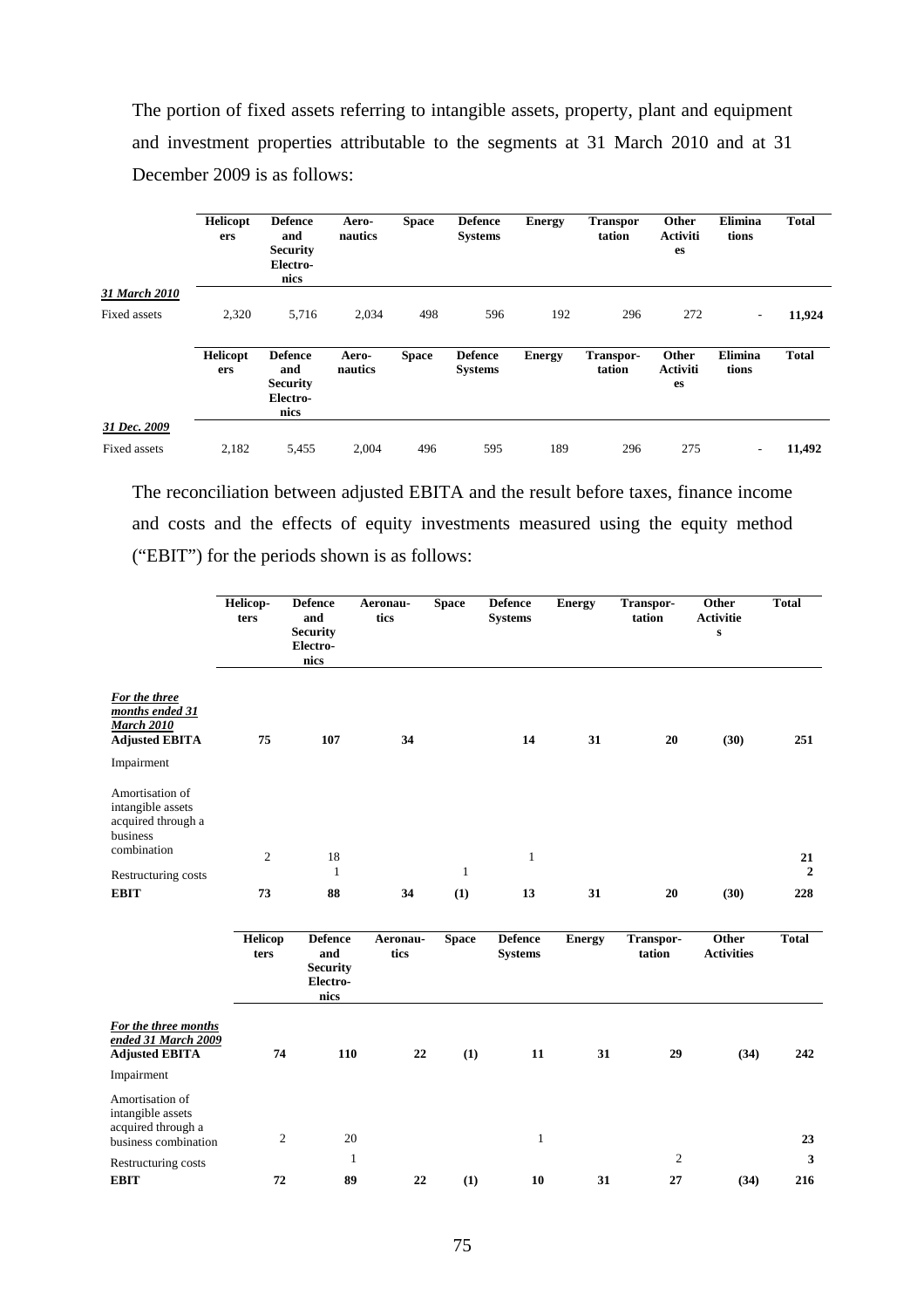## **9. INTANGIBLE ASSETS**

Below is a breakdown of intangible assets:

|                                        | 31 Mar 2010 | 31 Dec 2009 |
|----------------------------------------|-------------|-------------|
| Goodwill                               | 6,109       | 5,821       |
| Development costs                      | 639         | 624         |
| Non-recurring costs                    | 579         | 545         |
| Concession of licences and trademarks  | 115         | 119         |
| Acquired through business combinations | 989         | 975         |
| Other                                  | 290         | 283         |
| <b>Total intangible assets</b>         | 8.721       | 8,367       |

In particular, the most significant changes were as follows:

- net increase in goodwill ( $\epsilon$ mil. 288), mainly due to the business combinations in Note 11 and to the positive translation differences on goodwill arising on assets denominated in pounds sterling and US dollar;
- amortisation of  $\epsilon$ mil. 55 ( $\epsilon$ mil. 63 at 31 March 2009) (Note 25);
- investments in the overall amount of  $\theta$ inil. 78 ( $\theta$ inil. 107 at 31 March 2009), broken down as follows:

|                                       | For the three months ended 31 March |      |  |  |
|---------------------------------------|-------------------------------------|------|--|--|
|                                       | <i>2010</i>                         | 2009 |  |  |
| Development costs                     | 22                                  | 43   |  |  |
| Non-recurring costs                   | 40                                  | 50   |  |  |
| Concession of licences and trademarks |                                     |      |  |  |
| Other                                 | 15                                  | 11   |  |  |
| <b>Total intangible assets</b>        | 78                                  | 107  |  |  |
|                                       |                                     |      |  |  |

Purchase commitments of intangible assets are recorded in the amount of €mil. 25 (€mil. 23 at 31 December 2009).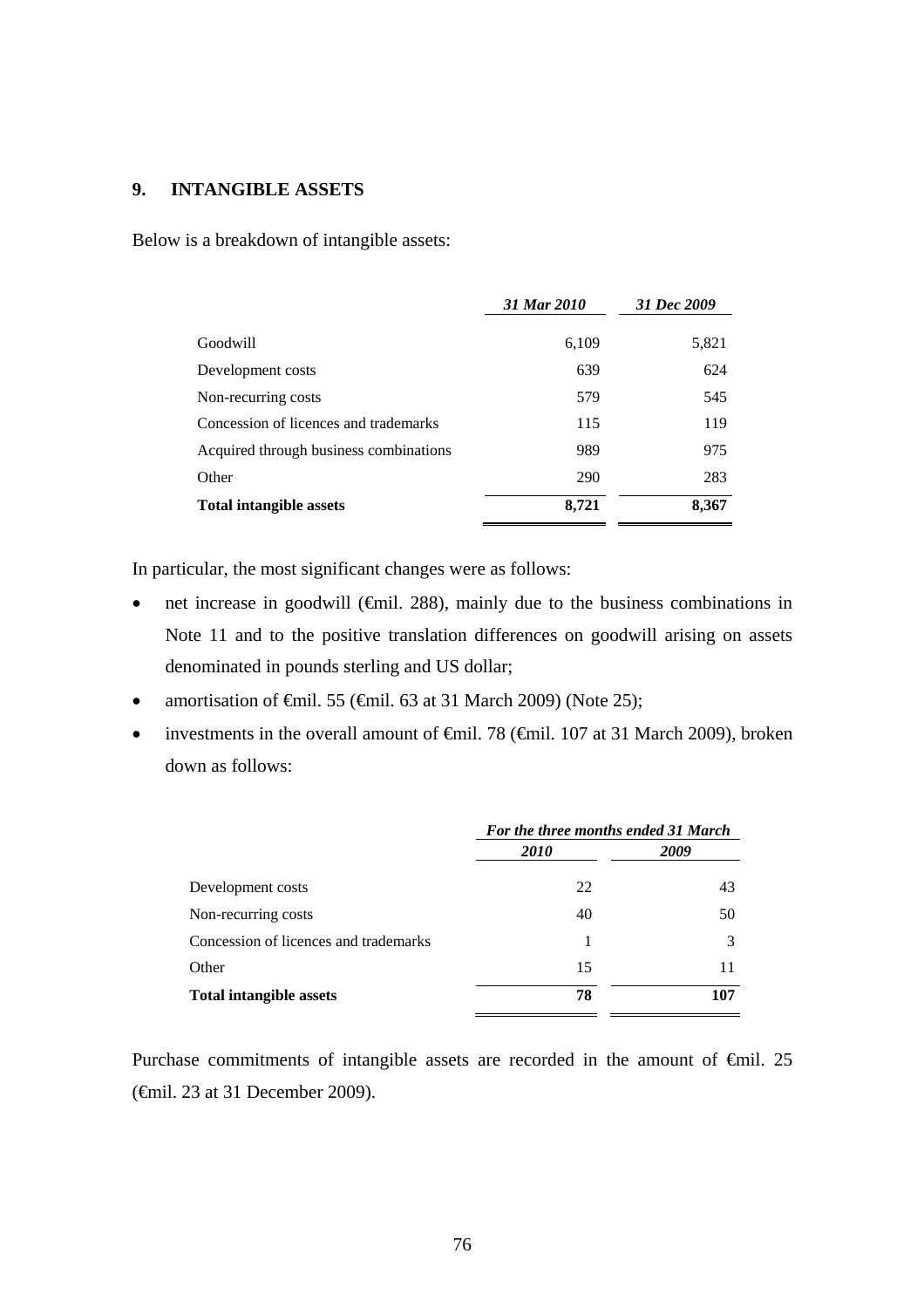#### **10. PROPERTY, PLANT AND EQUIPMENT**

Below is a breakdown of property, plant and equipment:

|                                     | 31 Mar 2010 | 31 Dec 2009 |
|-------------------------------------|-------------|-------------|
|                                     |             |             |
| Land and buildings                  | 1,195       | 1,174       |
| Plant and machinery                 | 671         | 666         |
| Equipment                           | 642         | 657         |
| Other                               | 695         | 628         |
| Total property, plant and equipment | 3,203       | 3,125       |

In particular, the most significant changes were as follows:

- depreciation of €mil. 98 (€mil. 88 at 31 March 2009);
- the inclusion of the Polish group PZL SWIDNIK in the scope of consolidation in the amount of  $\epsilon$ mil. 67;
- investments in the overall amount of €mil. 103 (€mil. 132 at 31 March 2009), broken down as follows:

|                                     | For the three months ended 31 March |      |  |  |
|-------------------------------------|-------------------------------------|------|--|--|
|                                     | <i>2010</i>                         | 2009 |  |  |
| Land and buildings                  | 3                                   |      |  |  |
| Plant and machinery                 | 8                                   | 9    |  |  |
| Equipment                           | 13                                  | 17   |  |  |
| Other                               | 79                                  | 102  |  |  |
| Total property, plant and equipment | 103                                 | 132  |  |  |

Property, plant and equipment includes €mil. 56 (€mil. 58 at 31 December 2009) of assets held under contracts that can be qualified as finance leases, and "other assets" includes €mil. 87 (€mil. 98 at 31 December 2009) for aircraft owned by the GIE ATR group as well as for those that did not meet the requirements, in terms of the substantial transfer of the risks of ownership, to recognise the sale, despite the fact that sales contracts have been concluded with external customers, and  $\oplus$ mil. 41 ( $\oplus$ mil. 25 at 31 December 2009) of aircraft owned by the AgustaWestland group.

Purchase commitments of property, plant and equipment are recorded in the amount of €mil. 94 (€mil. 130 at 31 December 2009).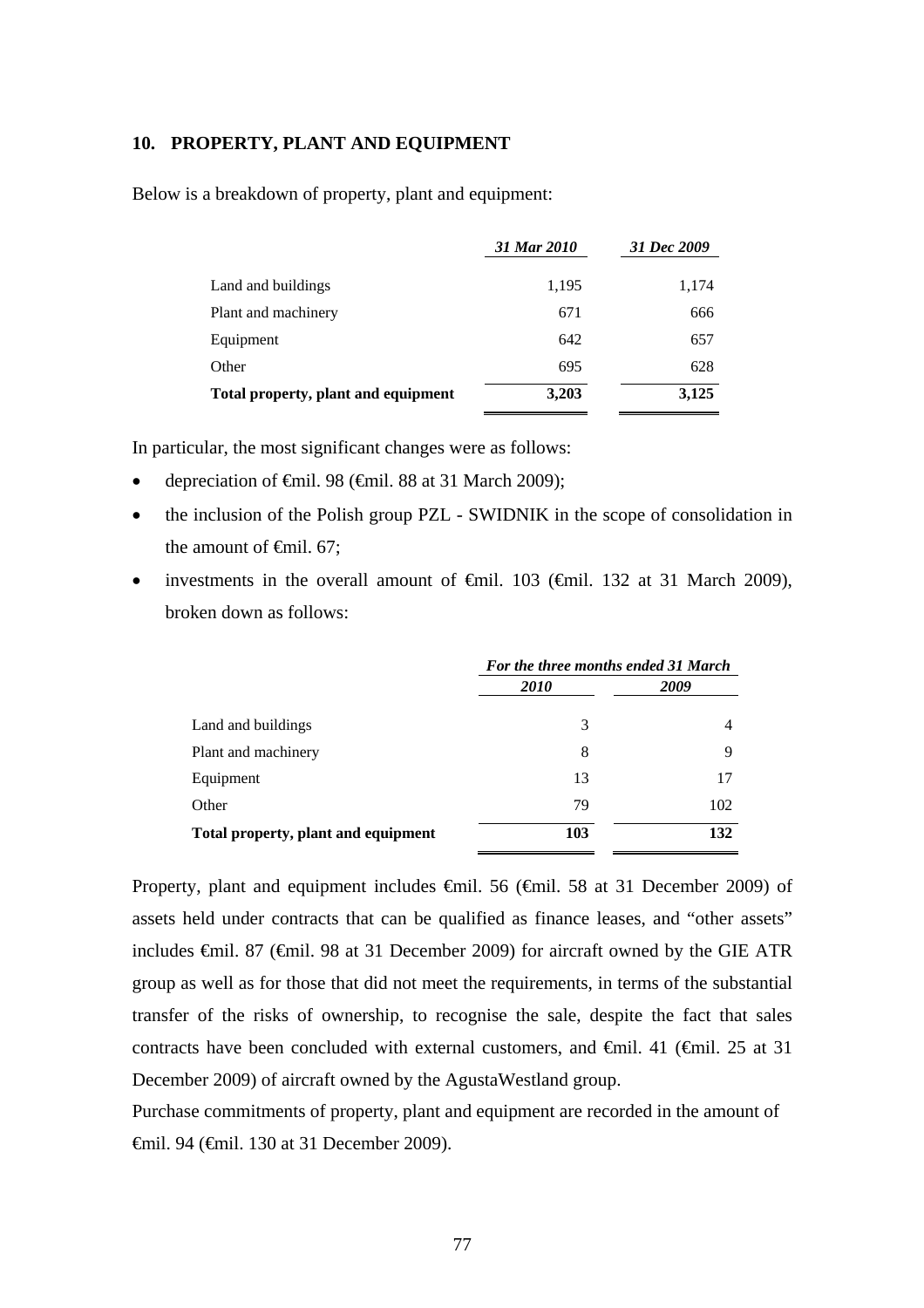#### **11. BUSINESS COMBINATIONS**

During the period, AgustaWestland formalised the purchase of the PZL - SWIDNIK group, now owned with an interest of 93.87% (the Group owned 6.2% at 31 December 2009), with a net cash outlay of  $\theta$ mil. 79 ( $\theta$ mil. 81 including the transaction costs charged to the separate income statement) and the assumption of borrowings of  $\epsilon$ mil.38. SELEX Galileo Ltd also acquired 100% of the US company Lasertel Inc. The overall effect on the balance sheet and the cash flow statement was as follows:

| $\epsilon$ <i>millions</i>                                                         | <b>Temporary Fair Values</b> |                 |           |
|------------------------------------------------------------------------------------|------------------------------|-----------------|-----------|
|                                                                                    | <b>PZL - SWIDNIK</b>         | <b>Lasertel</b> | Cash-flow |
| Cash and cash equivalents                                                          | 5                            |                 |           |
| Net working capital                                                                | 29                           | 3               |           |
| Property, plant and equipment and intangible<br>assets<br>Deferred tax assets, net | 51<br>7                      | 3               |           |
| <b>Borrowings</b>                                                                  | (38)                         |                 |           |
| Other non-current liabilities                                                      | (30)                         |                 |           |
| Minority interests                                                                 | (2)                          |                 |           |
| Net assets acquired                                                                | 22                           | 6               |           |
| Group                                                                              | 21                           | 6               |           |
| Price paid                                                                         | 84                           | 6               | 90        |
| Price paid for the share acquired in 2009                                          | 5                            |                 |           |
| Cash acquired                                                                      |                              |                 | (5)       |
| Transaction costs                                                                  |                              |                 | 2         |
| Total cost of the acquisition                                                      | 89                           | 6               | 87        |
| Goodwill deriving from acquisition                                                 | 68                           |                 |           |

To that end, it must be noted that the process for the identification of the fair values of the assets and liabilities acquired is not complete yet, as permitted under IFRS3; therefore, the fair values of the individual assets and liabilities and the residual value now assigned to goodwill might be different at the end of the allocation process.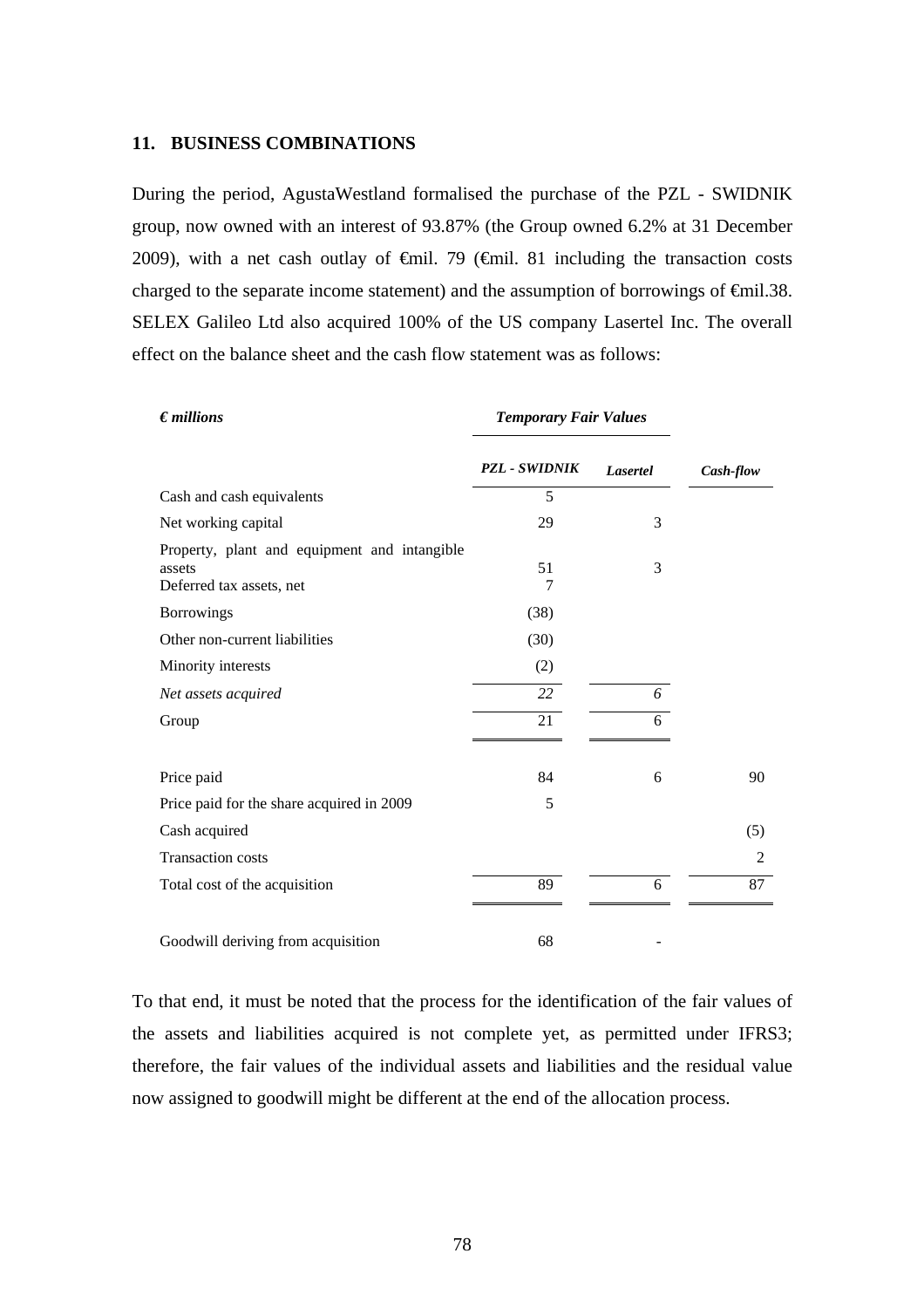The overall effects of the transactions in the two periods under comparison were as follows:

| $\epsilon$ <i>millions</i> | <b>2010</b> |                | 2009     |             |  |
|----------------------------|-------------|----------------|----------|-------------|--|
|                            | Goodwill    | Cash<br>effect | Goodwill | Cash effect |  |
| Acquisition of PZL-SWIDNIK | 68          | 81             | -        |             |  |
| Other acquisitions         |             | 6              | -        |             |  |
| Total                      | 68          | 87             | ۰        |             |  |

# **12. RECEIVABLES AND OTHER NON-CURRENT ASSETS**

|                                                               | 31 Mar 2010    | 31 Dec 2009 |
|---------------------------------------------------------------|----------------|-------------|
| Third-party financing                                         | 58             | 69          |
| Security deposits                                             | 24             | 26          |
| Receivables for finance leases                                | $\mathfrak{D}$ | 3           |
| Deferred receivables under Law 808/85                         | 62             | 62          |
| Net assets of defined-benefit retirement plans (Note 19)      | 3              | 11          |
| Financial receivables from related parties (Note 22)          | 12             | 12          |
| Other                                                         | 31             | 29          |
| <b>Non-current receivables</b>                                | 192            | 212         |
| Deferred expenses                                             | 8              | 4           |
| Equity investments                                            | 341            | 343         |
| Non-recurring costs awaiting interventions under Law 808/1985 | 277            | 232         |
| <b>Non-current assets</b>                                     | 626            | 579         |
| Total receivables and other non-current assets                | 818            | 791         |

Receivables for finance lease relate to transactions qualifying as finance lease made by GIE ATR where the Group is the lessor: in this case, the aircraft being the subjectmatter of the lease contract is removed from assets and replaced by a receivable, and the relevant financial income is recognised progressively over the term of the contract at the effective interest rate applicable to the lease contract.

The item "Deferred receivables under Law 808/85" includes the receivables from the Ministry for Economic Development relating to the current value of the interventions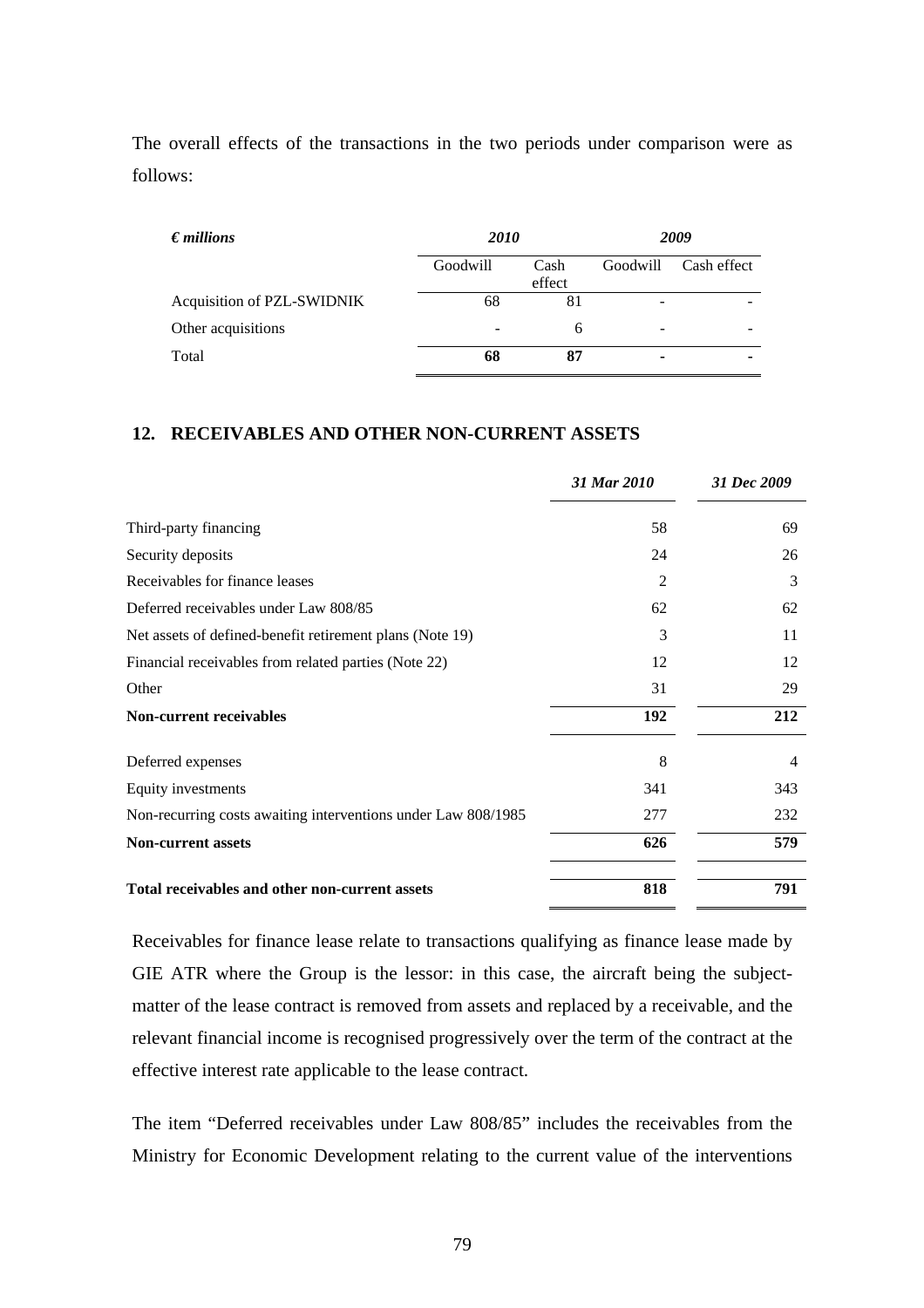pursuant to Law 808/85 in national security and similar projects for which collections were deferred. The portion for which collection is expected within 12 months ( $\epsilon$ mil. 35, unchanged from 31 December 2009) is classified among other current assets (Note 15). Non-recurring expenses awaiting interventions under Law 808/1985 include the portion of non-recurring expenses paid on programmes that benefit from the provisions of Law 808/85, are classified as being functional to national security, and whose expenses have not been assessed yet by the issuer. After the legal requirements for the recognition of the receivable from the Ministry are fulfilled, the recognised amount is reclassified as a receivable (current or non-current, based on the expected payment schedule). The amount shown is calculated based on an estimate made by management that reflects the reasonable probability that funds are received and the effects of time value in the case of deferment over more than one year of the granting of funds.

Equity investments fell due to the consolidation of "PZL - SWIDNIK" (a negative  $\oplus$ mil.7) - previously included in equity investments valued at cost - and were only partially offset by the positive translation differences of the companies denominated in foreign currency ( $\epsilon$ mil. 3) and by the results of the companies valued at equity ( $\epsilon$ mil. 2).

# **13. TRADE RECEIVABLES, INCLUDING NET CONTRACT WORK IN PROGRESS**

|                                                              | 31 Mar 2010 | 31 Dec 2009 |
|--------------------------------------------------------------|-------------|-------------|
| Receivables                                                  | 4,437       | 4,433       |
| Impairment                                                   | (193)       | (188)       |
| Receivables from related parties<br>(Note 22)                | 535         | 523         |
|                                                              | 4,779       | 4,768       |
| Work in progress (gross)                                     | 9,200       | 8,499       |
| Advances from customers                                      | (4, 945)    | (4,786)     |
| Work in progress (net)                                       | 4,255       | 3,713       |
| Total trade receivables and net<br>contract work in progress | 9,034       | 8,481       |

Trade receivables from related parties refer specifically to the non-eliminated portion of receivables from joint ventures and associated companies, lead companies or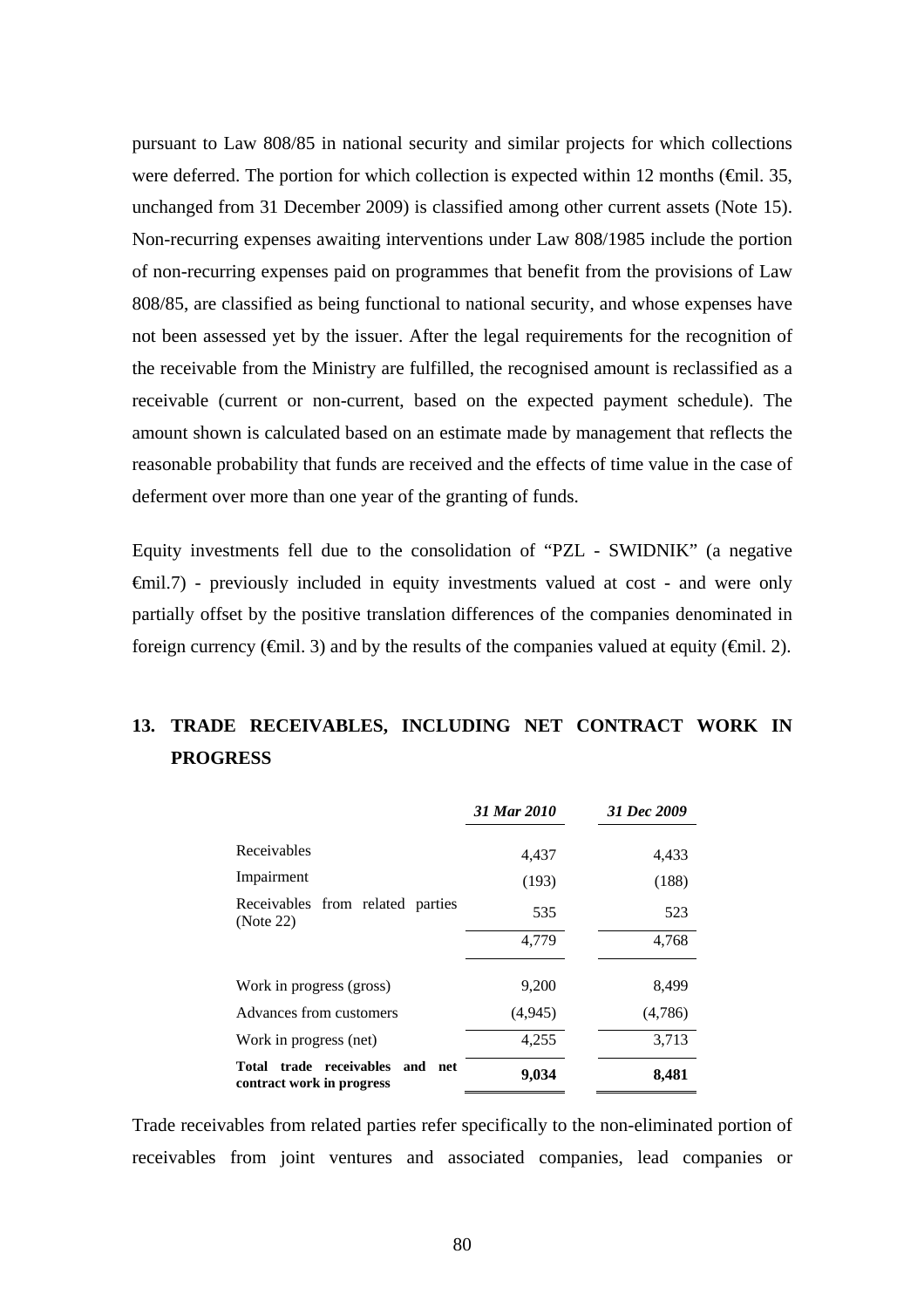consortiums of major programmes in which the Group participates. The most important of these relate to the Eurofighter (EFA programme) totalling €mil. 112 (€mil. 81 at 31 December 2009) for contracts for the production of wings and posterior fuselages and for the assembly of aircraft for the Italian Air Force; receivables from the Saturno consortium amounting to  $\epsilon$ mil. 24 ( $\epsilon$ mil. 67 at 31 December 2009) for work on highspeed train lines; receivables from the Iveco/Oto Melara consortium amounting to €mil.53 (€mil. 55 at 31 December 2009 ) for production and post-sales assistance on defence and security ground vehicles (production is currently under way on VBM Freccia and PZH2000 self-propelled vehicle for the Italian Army); receivables from Metro 5 amounting to  $\theta$ mil. 17 ( $\theta$ mil. 34 at 31 December 2009) for the designing, construction and operation of the new line 5 of the Milan metro; receivables from Orizzonte-Sistemi Navali amounting to €mil. 15 (€mil. 21 at 31 December 2009) relating to the FREMM programme and from NH Industries amounting to  $\epsilon$ mil. 46 (€mil. 18 at 31 December 2009) for transactions for the final sale of the NH90 helicopter.

#### **14. DERIVATIVES**

The table below provides detail of the asset and liability positions related to derivative instruments:

|                           |               | 31 Mar 2010        |               | 31 Dec 2009        |
|---------------------------|---------------|--------------------|---------------|--------------------|
|                           | <b>Assets</b> | <b>Liabilities</b> | <b>Assets</b> | <b>Liabilities</b> |
| Forward forex instruments | 58            | 130                | 86            | 64                 |
| Forex options             |               | 27                 |               | 5                  |
| Embedded derivatives      | 58            |                    | 58            |                    |
| Interest rate swaps       | 67            | 7                  | 42            | 19                 |
| Options on STM            |               |                    |               |                    |
| Other equity derivatives  | 7             | 7                  | 7             |                    |
|                           | 191           | 171                | 193           | 88                 |

The change in the fair value of forward instruments is mainly due to the volatility of the US dollar against the euro: the exchange rate went from 1.4406 at 31 December 2009 to 1.3479 at 31 March 2010.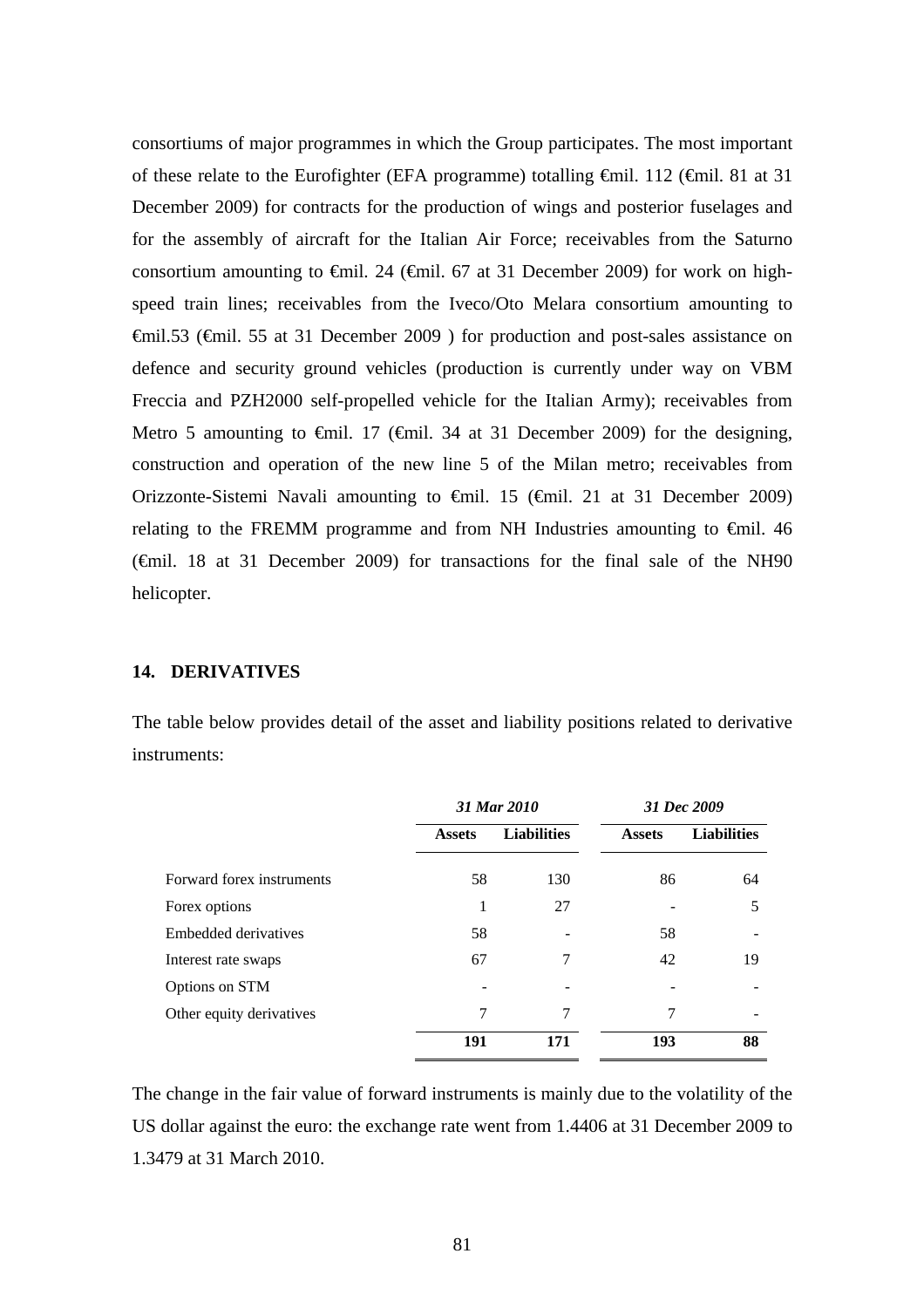The interest rate swaps with a total notional value of  $\oplus$ mil. 1,650 were placed into effect to hedge bonds issued for a total of  $\epsilon$ mil. 4,507. The change in the fair value was mainly affected by the current favourable spreads between long-term fixed rates and short-term floating rates.

The figure for embedded derivatives relates to commercial contracts denominated in currencies other than the currencies of the contractually involved parties and that generally used in the markets of reference. This component is separated from the commercial contract and valued at fair value through the income statement.

Under the STM sale contract (effective 22 December 2009), Finmeccanica benefits from an earn-out mechanism - on 29,768,850 shares - equal to 50% of the positive difference, if any, between the average price of the STM stock, calculated in the 66 days prior to 17 March 2011, and EUR 7.00. This led to the recognition of a derivative whose fair value is positive in the amount of  $\epsilon$ mil. 7. In the first quarter of 2010, Finmeccanica sold a mirror option in the market to strengthen the amount valued in the previous period. This led to the recognition of a derivative offsetting the previous one.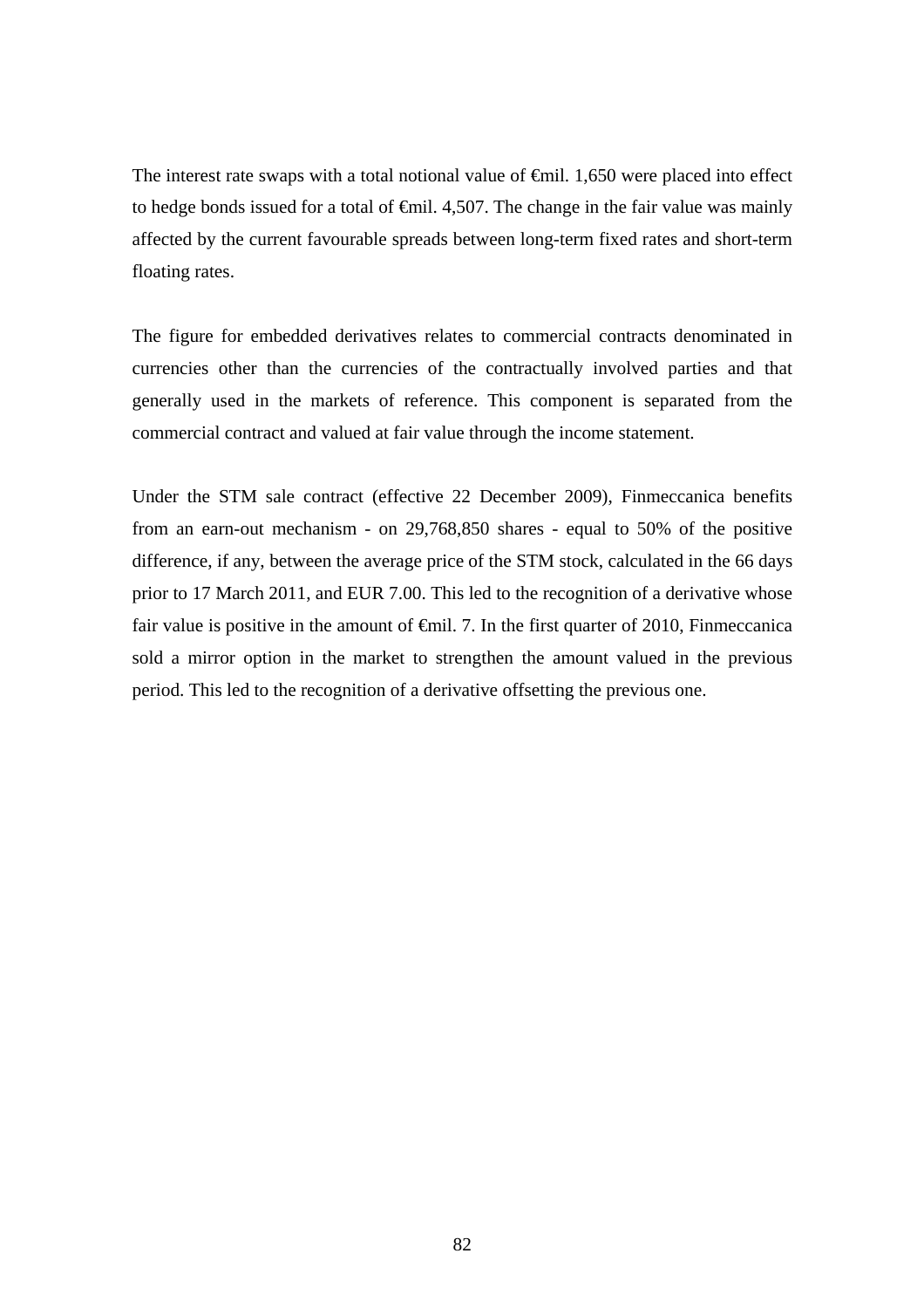# **15. OTHER CURRENT ASSETS**

|                                                  | 31 Mar 2010 |     | 31 Dec 2009 |
|--------------------------------------------------|-------------|-----|-------------|
| Income tax receivables                           |             | 147 | 142         |
| Assets available for sale                        |             | 11  | 11          |
| Other current assets:                            |             | 691 | 606         |
| Accrued income - current portion                 | 102         | 104 |             |
| Receivables for contributions                    | 70          | 69  |             |
| Receivables from employees and social security   | 40          | 32  |             |
| Indirect tax receivables                         | 244         | 198 |             |
| Deferred receivables under Law 808/85            | 35          | 35  |             |
| Equity investments                               | 1           | 1   |             |
| Other receivables from related parties (Note 22) | 36          | 9   |             |
| Other assets                                     | 163         | 158 |             |
| <b>Total other current assets</b>                |             | 849 | 759         |

The item "deferred receivables under Law 808/85" includes the receivables from the Ministry for Economic Development relating to the interventions pursuant to Law 808/1985 in national security and similar projects for which collections are expected within 12 months. Portions for which collections are expected beyond 12 months are recognised as accounts receivable and other non-current assets (Note 12).

Other assets include, among others, insurance payment receivables of  $\epsilon$ mil. 6 ( $\epsilon$ mil. 20 at 31 December 2009), of which €mil. 4 relates to the earthquake in L'Aquila (€mil. 18 at 31 December 2009), and sundry advances in the amount of  $\theta$ mil. 14 ( $\theta$ mil. 13 at 31 December 2009), receivables for disputes for <del>€</del>mil. 6 (€mil. 6 at 31 December 2009) and receivables from the Camozzi group in the amount of €mil. 2 (€mil. 2 at 31 December 2009).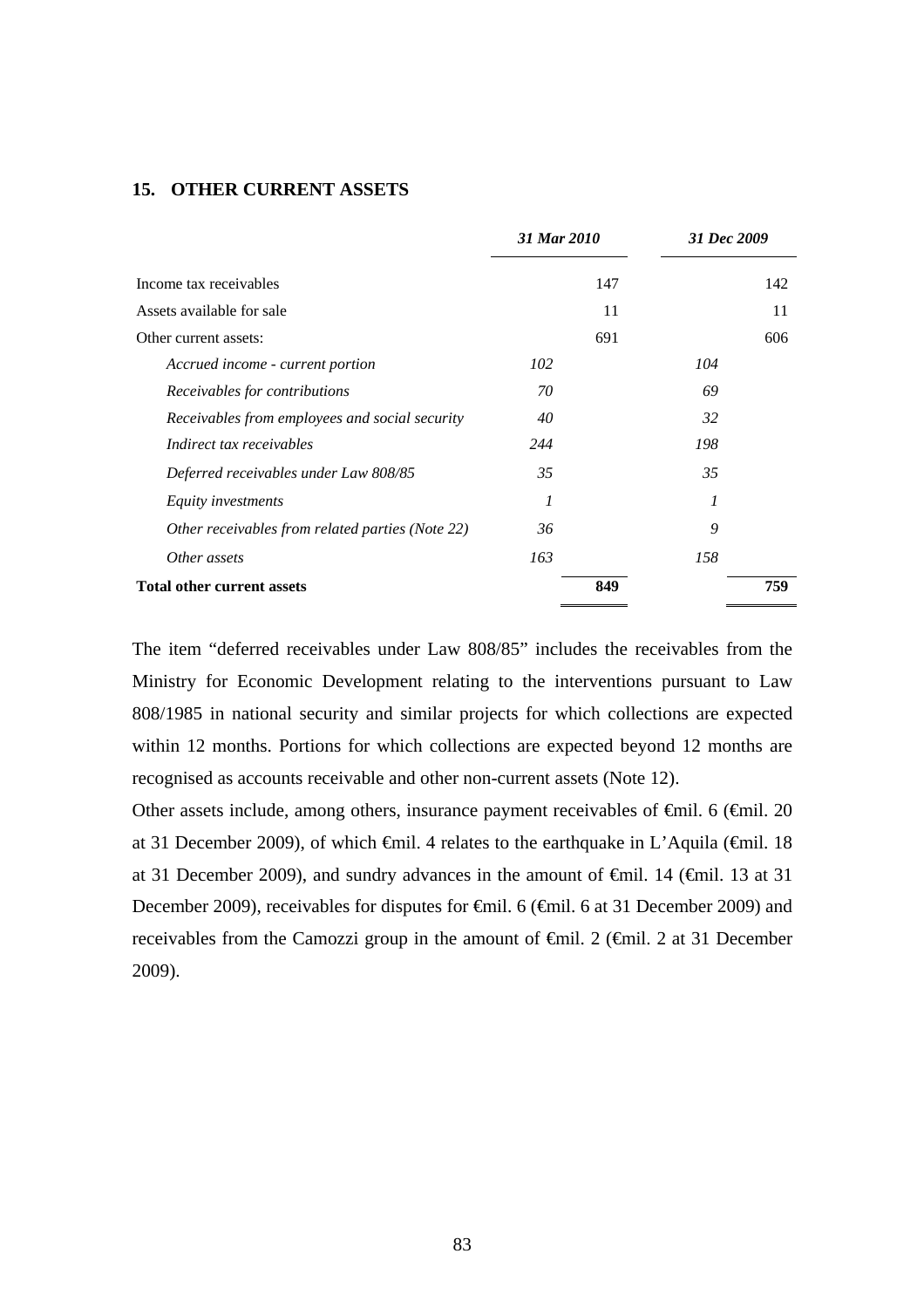# **16. SHAREHOLDERS' EQUITY**

|                                                    | Number of<br>ordinary<br>shares | Par value<br><b>€mil.</b> | <b>Treasury</b><br>shares<br><del>∈</del> mil. | <b>Costs</b><br><i>incurred</i><br>net of tax<br>effect <del>€</del> mil. | <b>Total</b><br><del>∈</del> mil. |
|----------------------------------------------------|---------------------------------|---------------------------|------------------------------------------------|---------------------------------------------------------------------------|-----------------------------------|
|                                                    |                                 |                           |                                                |                                                                           |                                   |
| Outstanding shares                                 | 578,150,395                     | 2,544                     |                                                | (19)                                                                      | 2,525                             |
| Treasury shares                                    | (1,144,077)                     |                           | (13)                                           |                                                                           | (13)                              |
| 31 December 2009                                   | 577,006,318                     | 2,544                     | (13)                                           | (19)                                                                      | 2,512                             |
| Repurchase of treasury<br>shares, less shares sold |                                 |                           |                                                |                                                                           |                                   |
| 31 March 2010                                      | 577,006,318                     | 2,544                     | (13)                                           | (19)                                                                      | 2,512                             |
| broken down as follows:                            |                                 |                           |                                                |                                                                           |                                   |
| <b>Outstanding shares</b>                          | 578,150,395                     | 2,544                     |                                                | (19)                                                                      | 2,525                             |
| Treasury shares                                    | (1,144,077)                     |                           | (13)                                           |                                                                           | (13)                              |
|                                                    | 577,006,318                     | 2,544                     | (13)                                           | (19)                                                                      | 2,512                             |

The Group Parent's share capital fully subscribed and paid-up is divided into ordinary shares with a par value of  $64.40$  each.

At 31 March 2010, the Ministry for Economy and Finance held 30.204%, Capital Research and Management Co. held 4.879% and BlackRock Investment Management (UK) Limited held 2.246% of the shares.

The statement of changes of other reserves and minority interests is provided in the accounting statements section.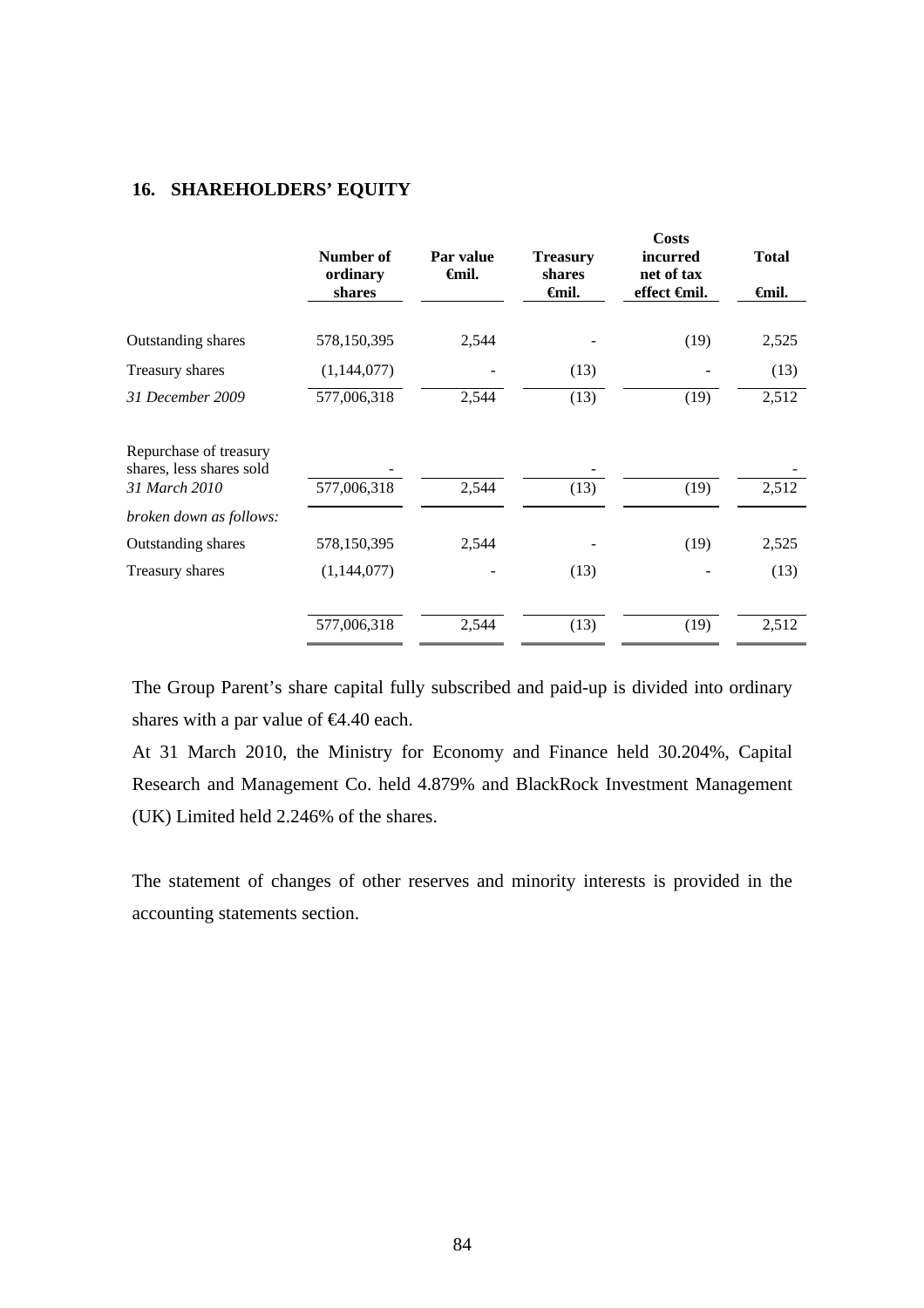The following is a breakdown of the tax effects on the gain and loss items recognised in shareholders' equity:

|                                              | Group                     |            |                                |                           | Minority interests |                                |  |  |
|----------------------------------------------|---------------------------|------------|--------------------------------|---------------------------|--------------------|--------------------------------|--|--|
|                                              | Amount<br>before<br>taxes | Tax effect | Amount<br>net of tax<br>effect | Amount<br>before<br>taxes | Tax effect         | Amount<br>net of tax<br>effect |  |  |
| Available-for-sale                           |                           |            |                                |                           |                    |                                |  |  |
| financial assets<br>Actuarial gains (losses) |                           |            |                                |                           |                    |                                |  |  |
| on defined-benefit plans                     | (23)                      | 5          | (18)                           |                           |                    |                                |  |  |
| Changes in cash-flow<br>hedges               | (94)                      | 27         | (67)                           | 2                         | (1)                |                                |  |  |
| Exchange gains/losses                        | 206                       |            | 206                            | 6                         |                    | 6                              |  |  |
| <b>Total</b>                                 | 89                        | 32         | 121                            | 8                         | $\bf(1)$           | 7                              |  |  |

## **17. BORROWINGS**

|                                           | 31 Mar 2010    | 31 Dec 2009    |
|-------------------------------------------|----------------|----------------|
|                                           |                |                |
| <b>Bonds</b>                              | 4,507          | 4,476          |
| Bank borrowings                           | 282            | 913            |
| Finance leases                            | $\overline{4}$ | $\overline{4}$ |
| Borrowings from related parties (Note 22) | 660            | 679            |
| Other borrowings                          | 340            | 436            |
| <b>Total borrowings</b>                   | 5,793          | 6,508          |
| Of which:                                 |                |                |
| Current                                   | 1,737          | 1,904          |
| Non-current                               | 4,056          | 4,604          |

The increase in bonds is essentially related to the net effect deriving from the worsening of the exchange rate euro/US dollar applying at the end of the period and the decrease in the value of bonds due to the repurchase on the market of €mil. 51 of exchangeable bonds in STM shares on the issue of €mil. 501 in August 2003 expiring in August 2010.

The decrease in bank borrowings essentially relates to the reimbursement of the last tranche (tranche C) of the Senior Term Loan Facility, as described in the "Financial transactions" section.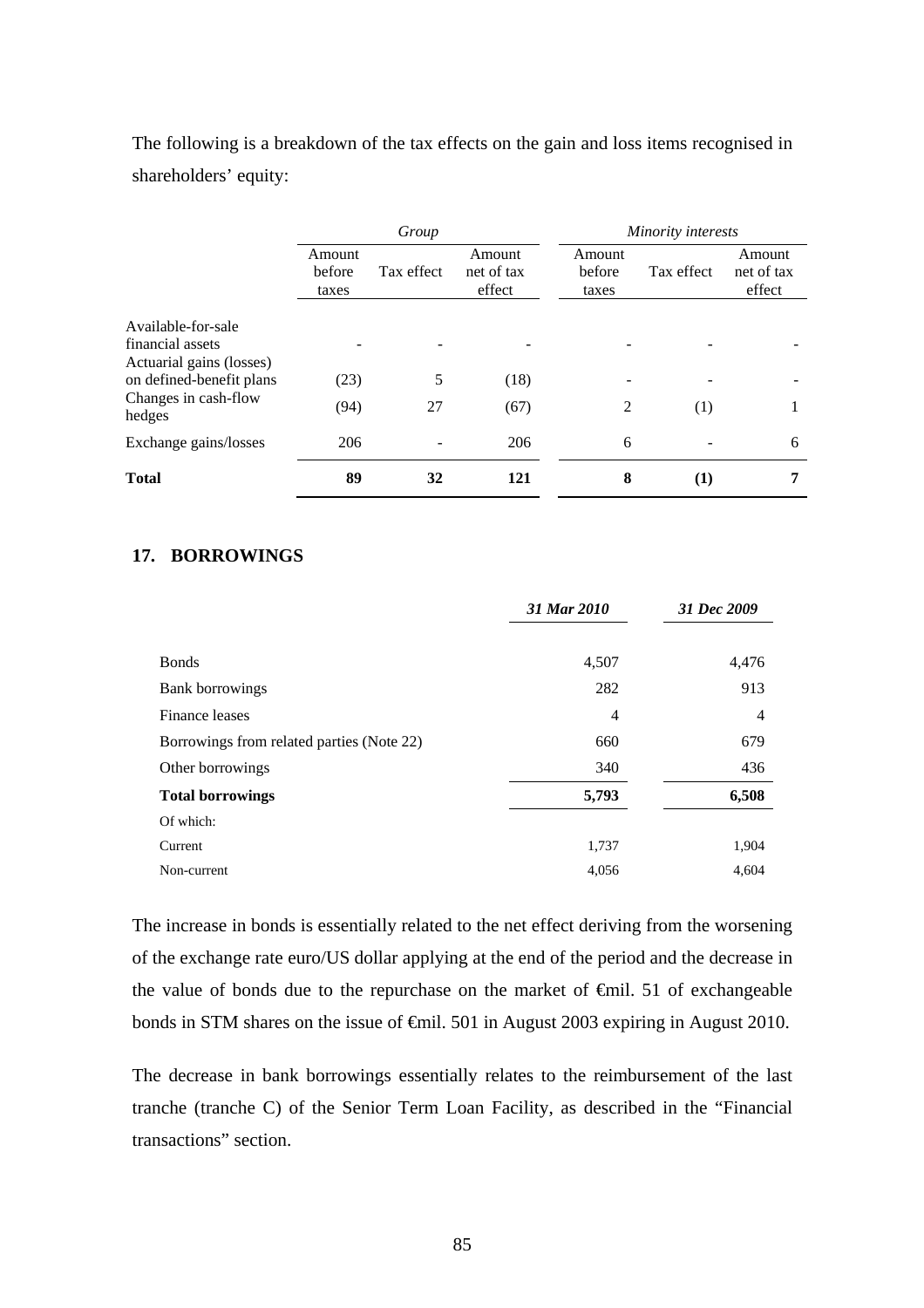The decrease in other borrowings is the result of the net effect of reimbursements in the period and the change in the scope of consolidation due to the inclusion of the Polish group PZL - SWIDNIK.

Borrowings from related parties of <del>€</del>mil. 660 (€mil. 679 at 31 December 2009) include the amount of €mil. 637 (€mil. 646 at 31 December 2009) of the Group companies from MBDA and Thales Alenia Space joint ventures, for the unconsolidated portion, and payables of €mil. 15 (€mil. 23 at 31 December 2009) to Eurofighter, held by Alenia Aeronautica (21%), which, due to the new cash pooling agreement, distributed the cash surplus available from time to time.

*Below is the financial information required under CONSOB communication no. DEM/6064293 of 28 July 2006:* 

| $\epsilon$ millions                       | 31 Mar 2010 | 31 Dec 2009 |
|-------------------------------------------|-------------|-------------|
|                                           |             |             |
| Cash and cash equivalents                 | (636)       | (2,630)     |
| Securities held for trading               | (11)        | (11)        |
| <b>LIQUIDITY</b>                          | (647)       | (2,641)     |
| <b>CURRENT FINANCIAL RECEIVABLES</b>      | (767)       | (797)       |
| Current bank payables                     | 143         | 200         |
| Current portion of non-current borrowings | 718         | 714         |
| Other current borrowings                  | 876         | 990         |
| <b>CURRENT NET FINANCIAL DEBT</b>         | 1,737       | 1,904       |
| <b>CURRENT NET FINANCIAL DEBT (CASH)</b>  | 323         | (1,534)     |
| Non-current bank payables                 | 139         | 713         |
| <b>Bonds</b> issued                       | 3,790       | 3,763       |
| Other non-current payables                | 127         | 128         |
| <b>NON-CURRENT NET FINANCIAL DEBT</b>     | 4,056       | 4,604       |
| <b>NET FINANCIAL DEBT</b>                 | 4,379       | 3,070       |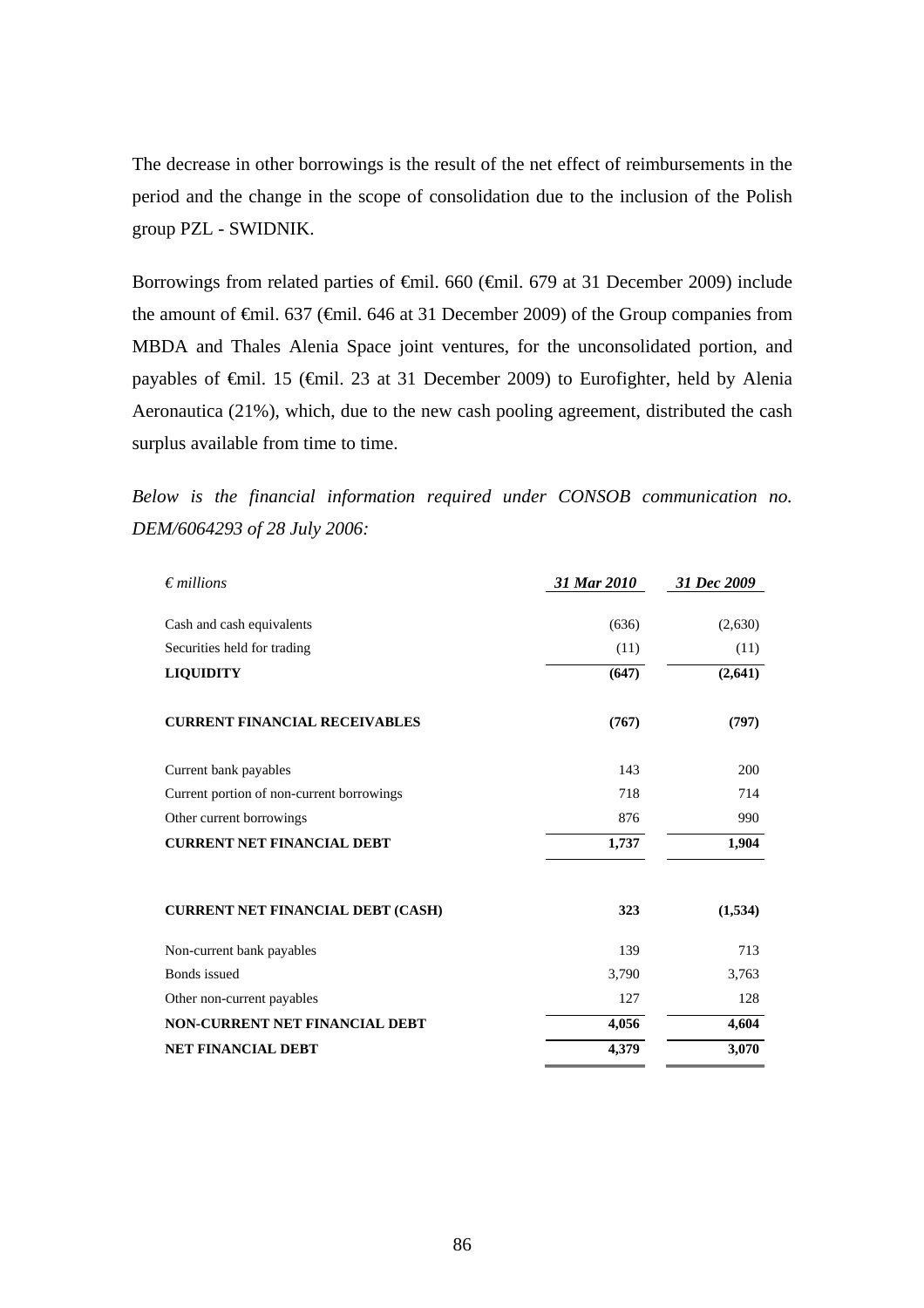|                    |             | 31 March 2010  |             | 31 December 2009 |
|--------------------|-------------|----------------|-------------|------------------|
|                    | Non-current | <b>Current</b> | Non-current | <b>Current</b>   |
| Guarantees given   | 24          | 34             | 24          | 34               |
| Restructuring      | 12          | 12             | 12          | 15               |
| Penalties          | 65          | 19             | 62          | 20               |
| Product guarantees | 117         | 124            | 106         | 117              |
| Other              | 172         | 408            | 160         | 409              |
|                    | 390         | 597            | 364         | 595              |

# **18. PROVISIONS FOR RISKS AND CHARGES**

Other provisions for risks and charges came to a total of  $\epsilon$ mil. 580 ( $\epsilon$ mil. 569 at 31 December 2009) and specifically include:

- the provision for risks on the business of GIE ATR in the amount of €mil. 68 (unchanged from 31 December 2009);
- the provision for risks and contractual charges in the amount of  $\epsilon$ mil. 80 ( $\epsilon$ mil. 84 at 31 December 2009) related, in particular, to business in the Defence and Security Electronics, Space, Defence Systems and Other Activities divisions;
- the provision for losses related to shares of  $\epsilon$ mil. 16 ( $\epsilon$ mil. 15 at 31 December 2009) includes accruals to cover losses exceeding the carrying amounts of unconsolidated investees accounted for using the equity method;
- the provision for taxes in the amount of  $\theta$ mil. 74 ( $\theta$ mil. 72 at 31 December 2009);
- the provision for litigation with employees and former employees in the amount of €mil. 31 (€mil. 30 at 31 December 2009);
- the provision for pending litigation in the amount of  $\theta$ mil. 123 ( $\theta$ mil. 96 at 31 December 2009);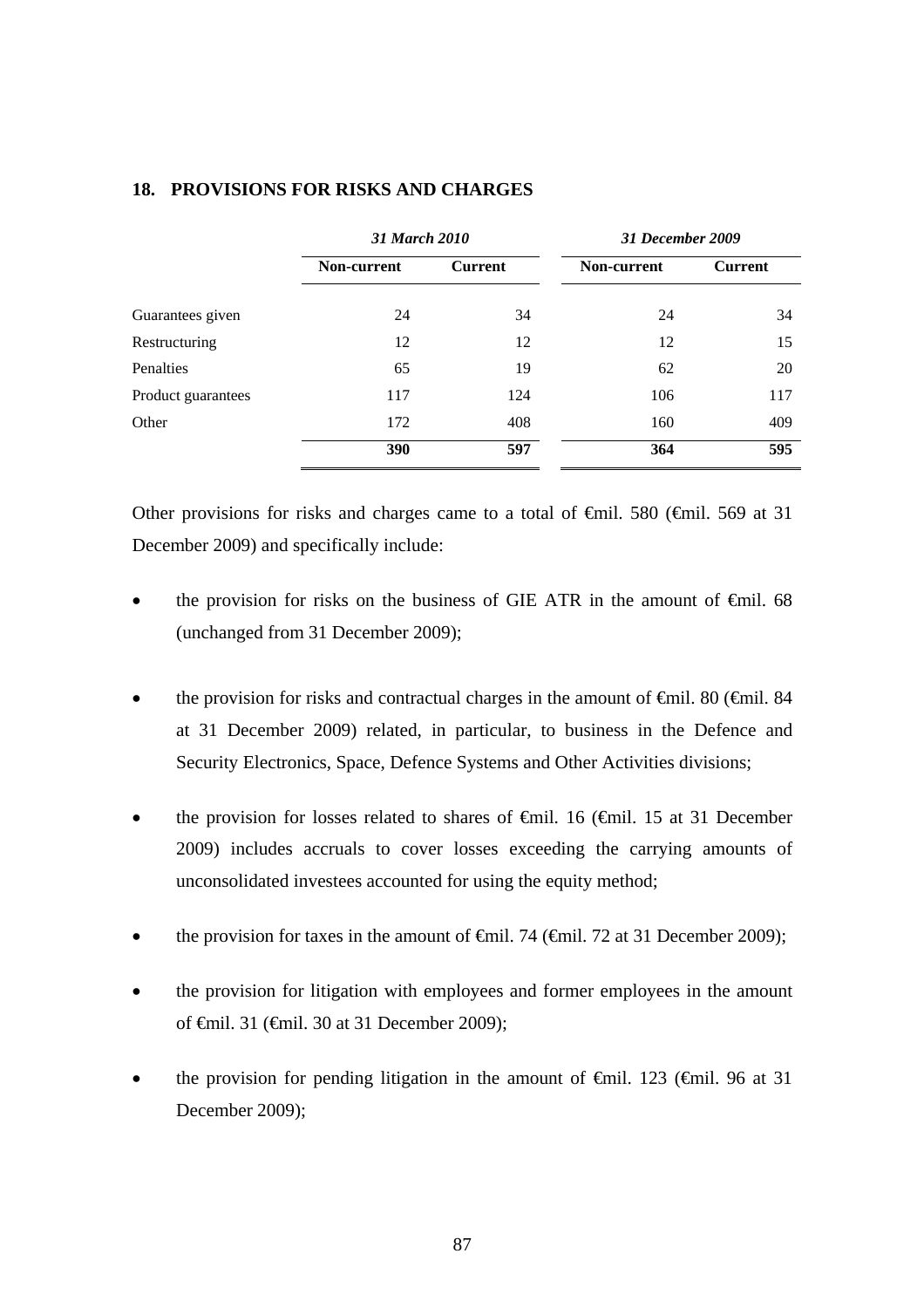- the provisions for risk on contract-related losses in the amount of  $\epsilon$ mil. 39 (€mil.36 at 31 December 2009);
- other provisions in the amount of  $\theta$ mil. 149 ( $\theta$ mil. 168 at 31 December 2009).

With regard to the risk provisions, the Group's operations regard industries and markets where many disputes are settled only after a considerable period of time, especially in cases where the customer is a government entity.

Of course, in application of related accounting standards, provisions have been made for obligations related to probable and quantifiable risks. Likewise, to the best of our knowledge, regarding other disputes against the Group, no specific allocation has been made since the Group reasonably believes that such disputes may be resolved satisfactorily and without any significant impact on the results.

The situations below, in which there have been changes since the preparation of the 2009 annual financial statements (which should be consulted for further information), are mentioned here for the purposes of full disclosure:

Of particular note:

o the dispute initiated by Telespazio SpA against the Agenzia delle Entrate, Rome District 4 challenging a tax assessment regarding direct income taxation (IIDD) for the year 2000, which contained a demand for a total of about €mil. 30 consisting of additional taxes, penalties and interest. The notice of assessment, served on 27 November 2006, relates to a tax audit completed in 2001 in which the Tax Authority challenged the deductibility of the loss regarding receivables from a foreign company taken by Telespazio SpA within the context of a non-recourse sale carried out following many fruitless attempts to recover these receivables. Specifically, the Tax Authority, deeming the actions undertaken by the Company to forcibly collect the receivables and therefore the evidence of the foreign debtor's solvency or lack thereof to be insufficient, found that the requirements of certainty and precision under the law were not met to allow the loss to be fully deducted, regardless of the fact that the loss was conclusively realised by Telespazio SpA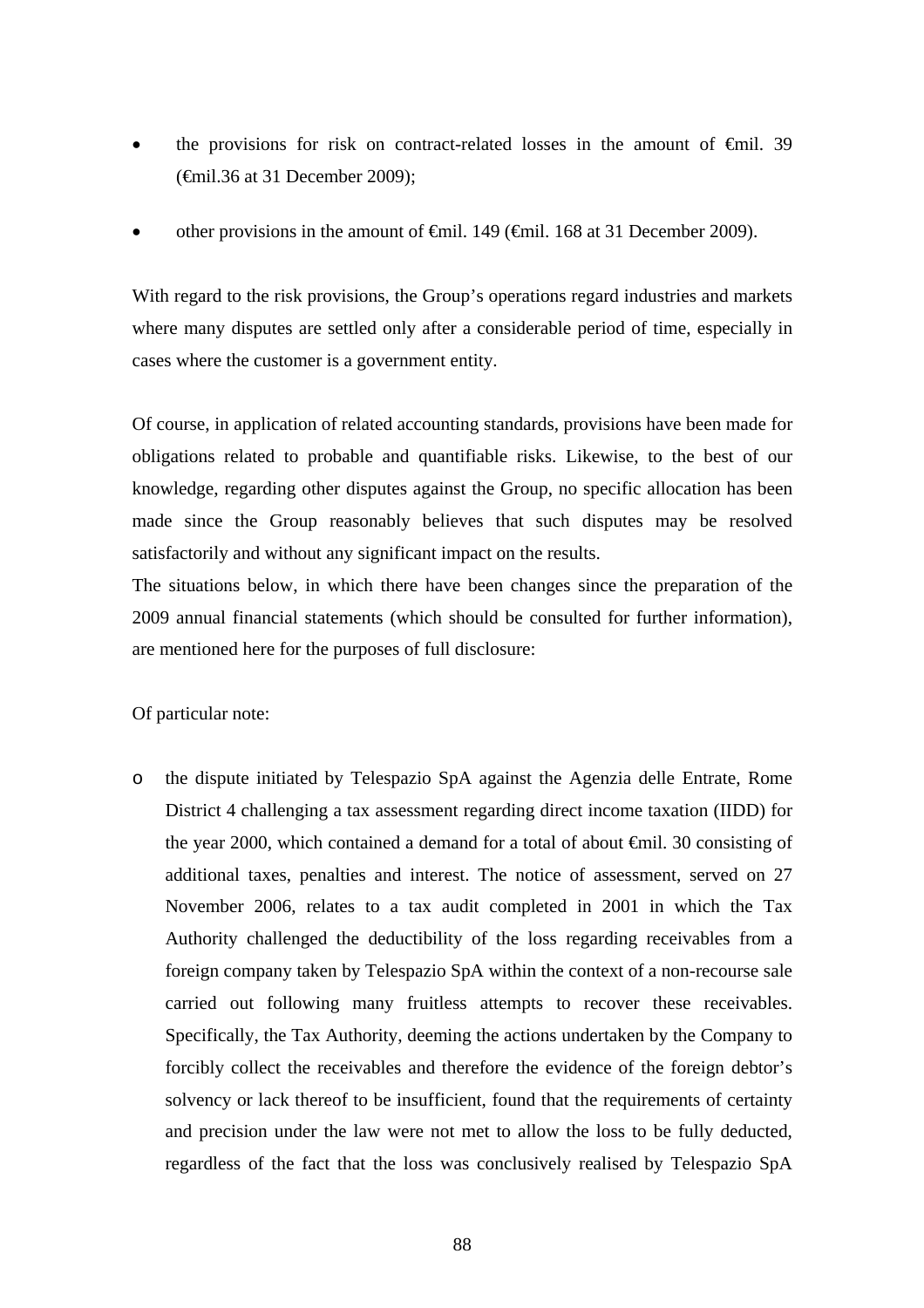within the context of the non-recourse sale of the receivables arguing that sale per se guarantees certainty only of the legal loss of the receivable but not the financial loss. The court of first instance upheld the company's appeal with ruling filed on 25 September 2008. The ruling was appealed by the Tax Authority, an appeal the regional Tax Commission denied on 30 March 2010. The deadline for appeal of the Tax Authority's decision to the Supreme Court has not yet expired;

- o in January 2009, Pont Ventoux Scrl initiated an arbitration with the joint venture formed by Ansaldo Energia, as representative (31%), Alstom Power Italia SpA (17%) and Voith Siemens Hydro Power Generation SpA (52%) concerning a contract worth €mil. 15 to supply two electric generators as part of the project to build a hydroelectric plant in Val di Susa (Italy). The plaintiff is seeking payment for alleged damages, both direct and consequential, and harm to its image, totalling about €mil. 90. It asserts that the serious fault renders the clause that limits the liability of the joint venture to the contract amount inapplicable. Ansaldo Energia maintains that it supplied the products required and that it carried out its responsibilities as representative with the greatest diligence, underlining that it has nothing to do with the objections raised by Pont Ventoux regarding delays and nonperformance of the contract. Following the hearing to argue the matter held on 2 February 2010, a further hearing was scheduled for 12 May 2010;
- o In December 2007, EADS ATR initiated arbitration proceedings with the International Chamber of Commerce of Paris (Lausanne branch) to challenge an alleged breach by Alenia Aeronautica in relation with an agreement signed in May 2001 for the transfer to GIE ATR (in which EADS ATR and Alenia own a 50% stake) of ATR 42 and ATR 72 aircraft components made by Alenia Aeronautica and EADS ATR. The plaintiff claims that Alenia Aeronautica had withdrawn itself from the contractual obligation of renegotiating the prices established in that contract. These prices have not been valid since 2003 and the plaintiff demands that the company be sentenced to pay US\$ mil. 32, plus interest as compensation for the damages resulting from that breach. EADS ATR also demands that the arbitration panel determine a new price for the transfer to GIE ATR of the components made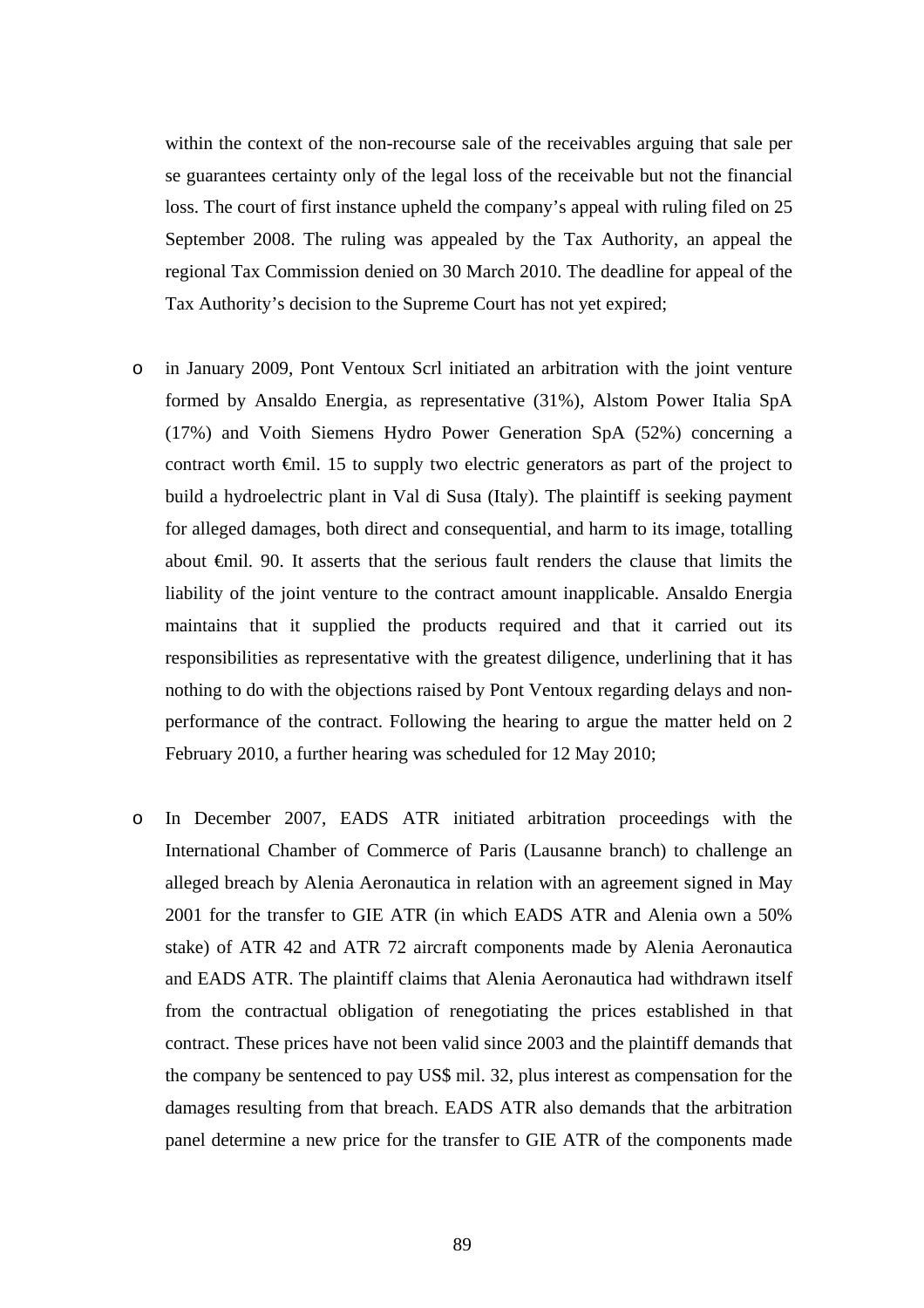by the parties based on their actual industrial costs. In its appeal, Alenia Aeronautica challenged the plaintiff's claim and filed counterclaims. On 29 September 2008, EADS ATR served on Alenia Aeronautica a brief increasing the amount of damages from US\$mil. 32 to US\$mil. 55. On 20 October 2009, the arbitration panel rendered its partial award rejecting EADS ATR's claims and partially upholding Alenia Aeronautica's claims (Alenia quantified its counterclaim in the amount of US\$mil. 2). On 20 November 2009 the counterparty challenged this award before the Federal Court of Lausanne which, on 18 March 2010, denied EADS ATR's appeal. Having assessed the situation, the company decided to continue the arbitration solely as to the issue of legal costs.

Finally, on 10 March 2010, the Tax Investigation Unit of the Tax Police of Genoa conducted an audit of the former Datamat SpA (merged with the present ElsagDatamat SpA in 2007) for the years 2003 and 2004.

Specifically, investigators allege that invoices were issued for non-existent transactions, which could result in a finding that tax laws were violated.

These violations are alleged to have occurred prior to Finmeccanica's acquisition of Datamat in 2005. Therefore, Finmeccanica has initiated procedures aimed at protecting its financial position, based, among other things, on the purchase agreement signed, and is prepared to take any other actions to protect its interests.

|                            | 31 Mar 2010        |               |            | 31 Dec 2009        |               |       |
|----------------------------|--------------------|---------------|------------|--------------------|---------------|-------|
|                            | <b>Liabilities</b> | <i>Assets</i> | <b>Net</b> | <b>Liabilities</b> | <i>Assets</i> | Net   |
| Severance obligations      | 627                |               | 627        | 640                |               | 640   |
| Defined-benefit plans      | 389                |               | 386        | 382                | 11            | 371   |
| Share of MBDA joint-       |                    |               |            |                    |               |       |
| venture pension obligation | 87                 |               | 87         | 88                 |               | 88    |
| Other employee funds       | 20                 |               | 20         | 26                 |               | 26    |
|                            | 1,123              |               | 1,120      | 1,136              | 11            | 1,125 |

## **19. EMPLOYEE LIABILITIES**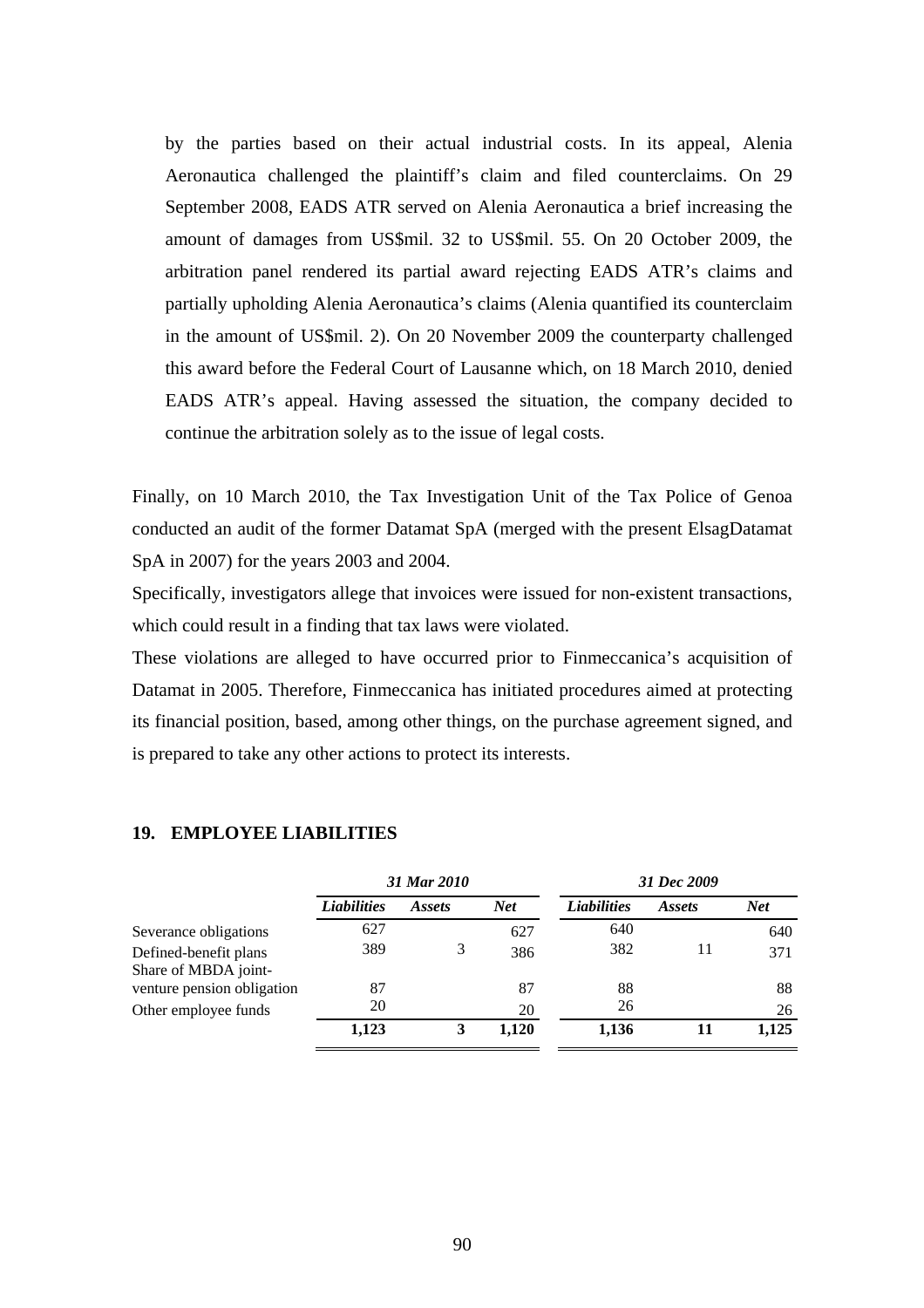Below is a breakdown of defined-benefit plans and statistical information regarding the excess (deficit) of the plans:

|                              | 31 Mar<br><i>2010</i> | 31 Dec<br>2009 | <b>31 Dec</b><br>2008 | $31$ Dec<br>2007 | <b>31 Dec</b><br>2006 |
|------------------------------|-----------------------|----------------|-----------------------|------------------|-----------------------|
| Present value of obligations | 1,466                 | 1.409          | 1,055                 | 1,038            | 1,126                 |
| Fair value of plan assets    | (1,080)               | (1,038)        | (846)                 | (886)            | (796)                 |
| Plan excess (deficit)        | (386)                 | (371)          | (209)                 | (152)            | (330)                 |
| of which related to:         |                       |                |                       |                  |                       |
| - net liabilities            | (389)                 | (382)          | (248)                 | (152)            | (330)                 |
| - net assets                 | 3                     | 11             | 39                    | ۰                |                       |

The total net deficit mainly relates to plans for which the Group is a sponsor in the United Kingdom ( $\oplus$ mil. 205) and in the USA ( $\oplus$ mil. 78).

The increase in net deficit is due, among other things, to €mil. 5 of the provision of the PZL - SWIDNIK group, following its acquisition.

The amount recognised in the income statement for defined-benefit plans was calculated as follows:

|                                 | For the three months ended 31<br><b>March</b> |      |  |
|---------------------------------|-----------------------------------------------|------|--|
|                                 | <b>2010</b>                                   | 2009 |  |
| Costs of current services       | 13                                            | 11   |  |
| Total "personnel costs"         | 13                                            | 11   |  |
| Interest expense                | 25                                            | 23   |  |
| Expected return on plan assets  | (17)                                          | (14) |  |
| Costs booked as "finance costs" | 8                                             | 9    |  |
|                                 | 21                                            | 20   |  |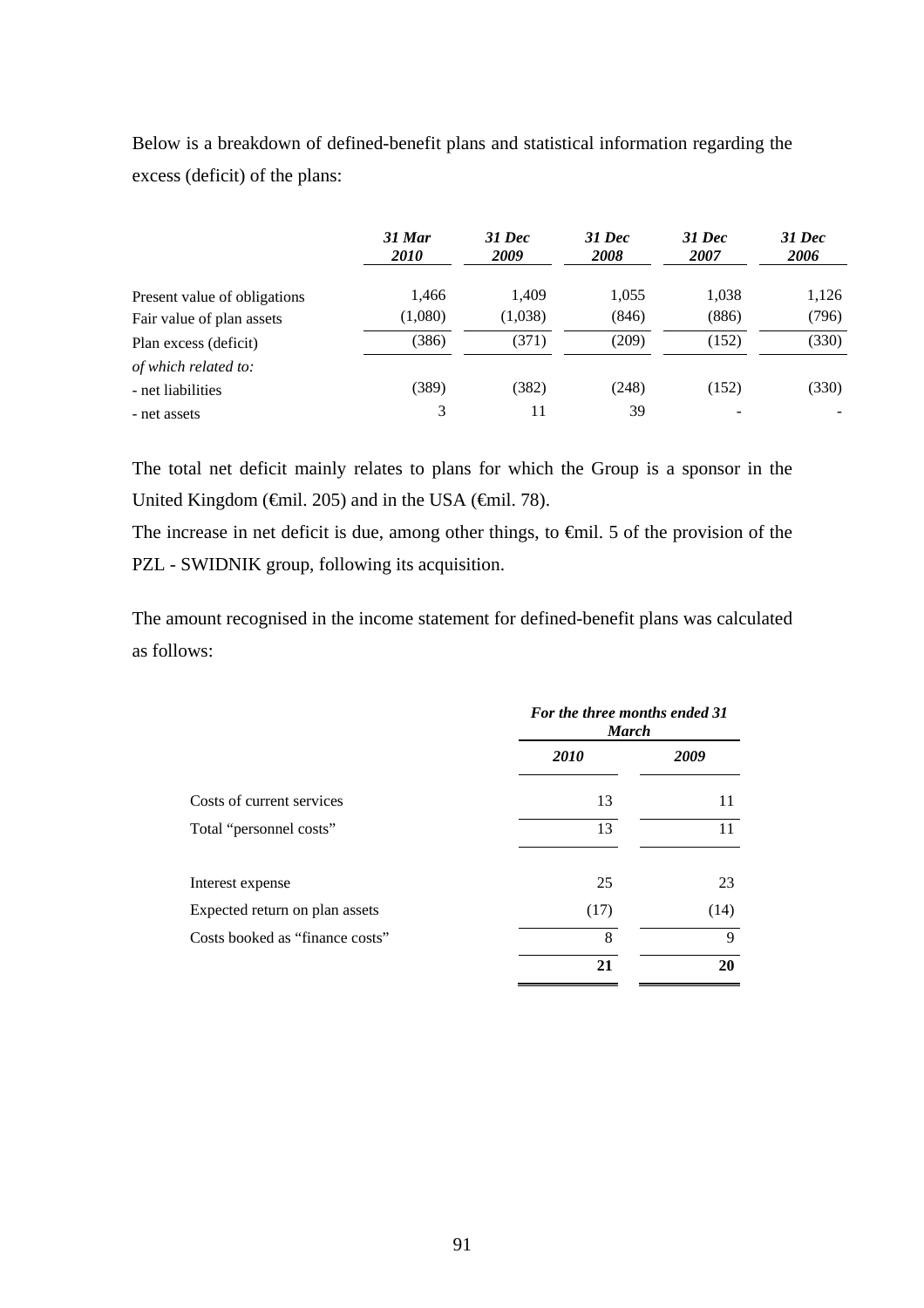#### **20. OTHER LIABILITIES**

|                                                                                  | <b>Non-current</b>    |             | <b>Current</b>        |             |
|----------------------------------------------------------------------------------|-----------------------|-------------|-----------------------|-------------|
|                                                                                  | 31 Mar<br><i>2010</i> | 31 Dec 2009 | 31 Mar<br><i>2010</i> | 31 Dec 2009 |
| <b>Employee obligations</b>                                                      | 54                    | 59          | 513                   | 468         |
| Deferred income                                                                  | 36                    | 25          | 71                    | 82          |
| Social security payable                                                          | 5                     | 5           | 287                   | 302         |
| Payable to MED Law 808/85                                                        | 267                   | 267         | 36                    | 36          |
| Payable to MED for monopoly rights Law<br>808/85<br>Other liabilities Law 808/85 | 80<br>115             | 77<br>113   | 35                    | 35          |
| Indirect tax payables                                                            |                       |             | 149                   | 182         |
| Other payables to related parties (Note 22)                                      |                       |             | 13                    | 13          |
| Other payables                                                                   | 95                    | 105         | 482                   | 462         |
|                                                                                  | 652                   | 651         | 1,586                 | 1,580       |

The payables to the Ministry of Economic Development (MED) relate to the payables for royalties accrued pursuant to Law 808/85 for "national security" and similar projects, in addition to payables for disbursement received from the MED supporting development of non-national security and similar programmes eligible for the incentives under Law 808/85. The payables are reimbursed on the basis of a scheduled repayment plan, without the payment of finance costs.

Other liabilities Law 808/85 includes the difference between the subsidies received or to be received pursuant to Law 808/85, relating to programmes qualifying as programmes "of European interest", with regard to the share of the subsidised costs classified among non-recurring costs, as well as the differential between the monopoly rights charged for the programmes of national security and the effective payable accrued based on the established reimbursement ratio.

Other payables include:

the payable to Bell Helicopters of  $\epsilon$ mil. 67 included among non-current liabilities (€mil. 78 at 31 December 2009), of which €mil. 49 carried as a non-current liability (€mil. 64 at 31 December 2009), arising from the "BAAC reorganisation" which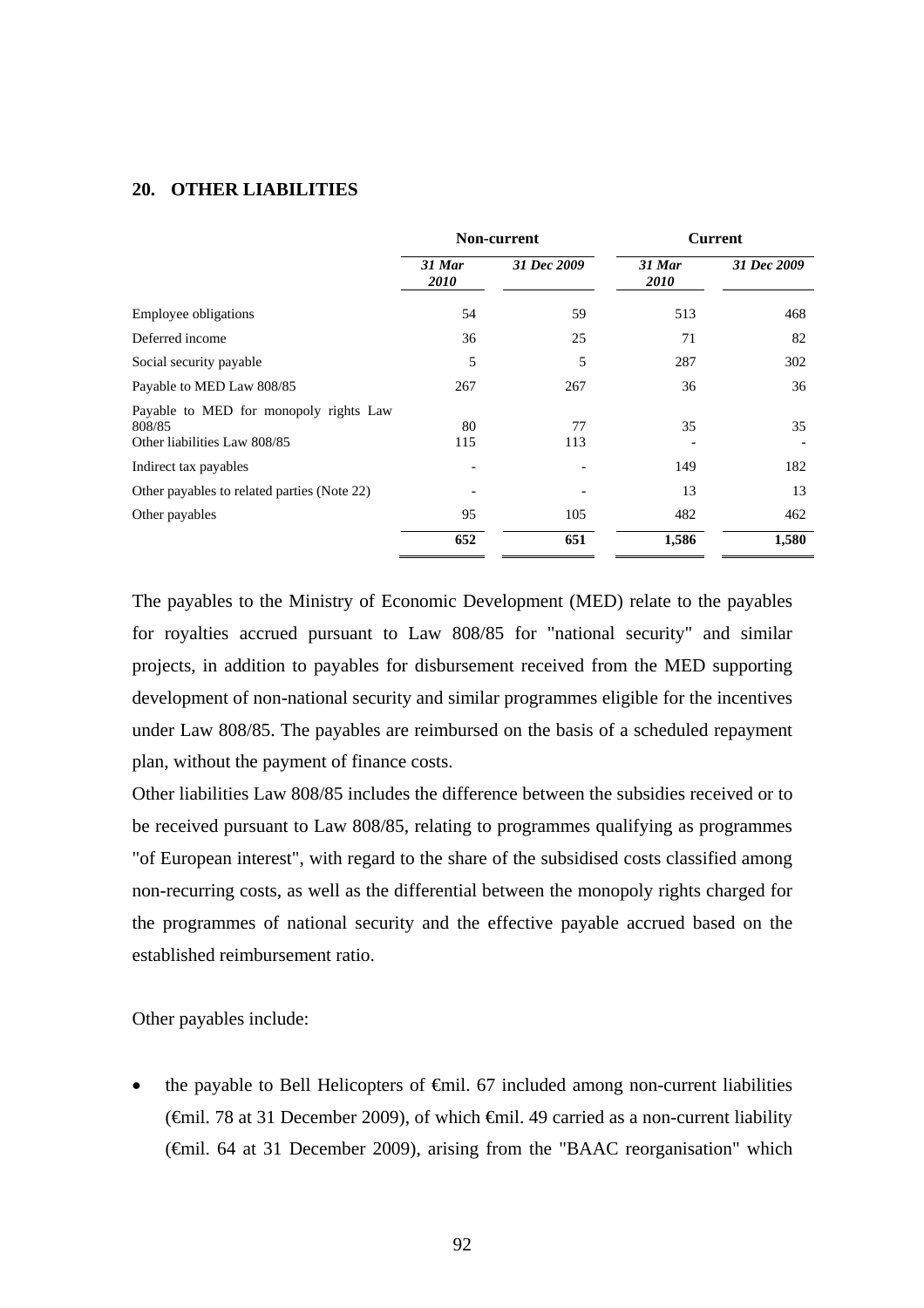involved the acquisition of 100% of the construction and marketing rights for the helicopter AW139, previously owned by Bell Helicopters;

- the payable to EADS NV due from GIE ATR (50/50 consortium owned by Alenia Aeronautica SpA and EADS NV) in the amount of €mil. 32 (€mil. 6 at 31 December 2009);
- the payable for customer deposits in the amount of  $\theta$ mil. 33 ( $\theta$ mil. 28 at 31 December 2009);
- the payable for contractual penalties in the amount of  $\theta$ mil. 15 ( $\theta$ mil. 15 at 31 December 2009);
- the payable for the repurchase of a G222 aircraft in the amount of  $\theta$ mil. 8 ( $\theta$ mil. 8 at 31 December 2009);
- commissions due in the amount of  $\theta$ mil. 28 ( $\theta$ mil. 24 at 31 December 2009);
- royalties due in the amount of  $\epsilon$ mil. 24 ( $\epsilon$ mil. 28 at 31 December 2009);
- payables for insurance in the amount of  $\epsilon$ mil. 2 ( $\epsilon$ mil. 16 at 31 December 2009).

# **21. TRADE PAYABLES, INCLUDING NET ADVANCES FROM CUSTOMERS**

|                                             | 31 Mar 2010 | 31 Dec 2009 |
|---------------------------------------------|-------------|-------------|
| Trade payables                              | 4,350       | 4,512       |
| Trade payables to related parties (Note 22) | 91          | 99          |
|                                             | 4,441       | 4,611       |
| Advances from customers (gross)             | 16,529      | 16,929      |
| Work in progress                            | (8, 849)    | (9,140)     |
| Advances from customers (net)               | 7,680       | 7,789       |
| <b>Total trade payables</b>                 | 12,121      | 12,400      |

Trade payables to related parties mainly refer to the non-eliminated portion of payables to joint ventures and to the Start Consortium for the supply of software for Defence Systems and Space.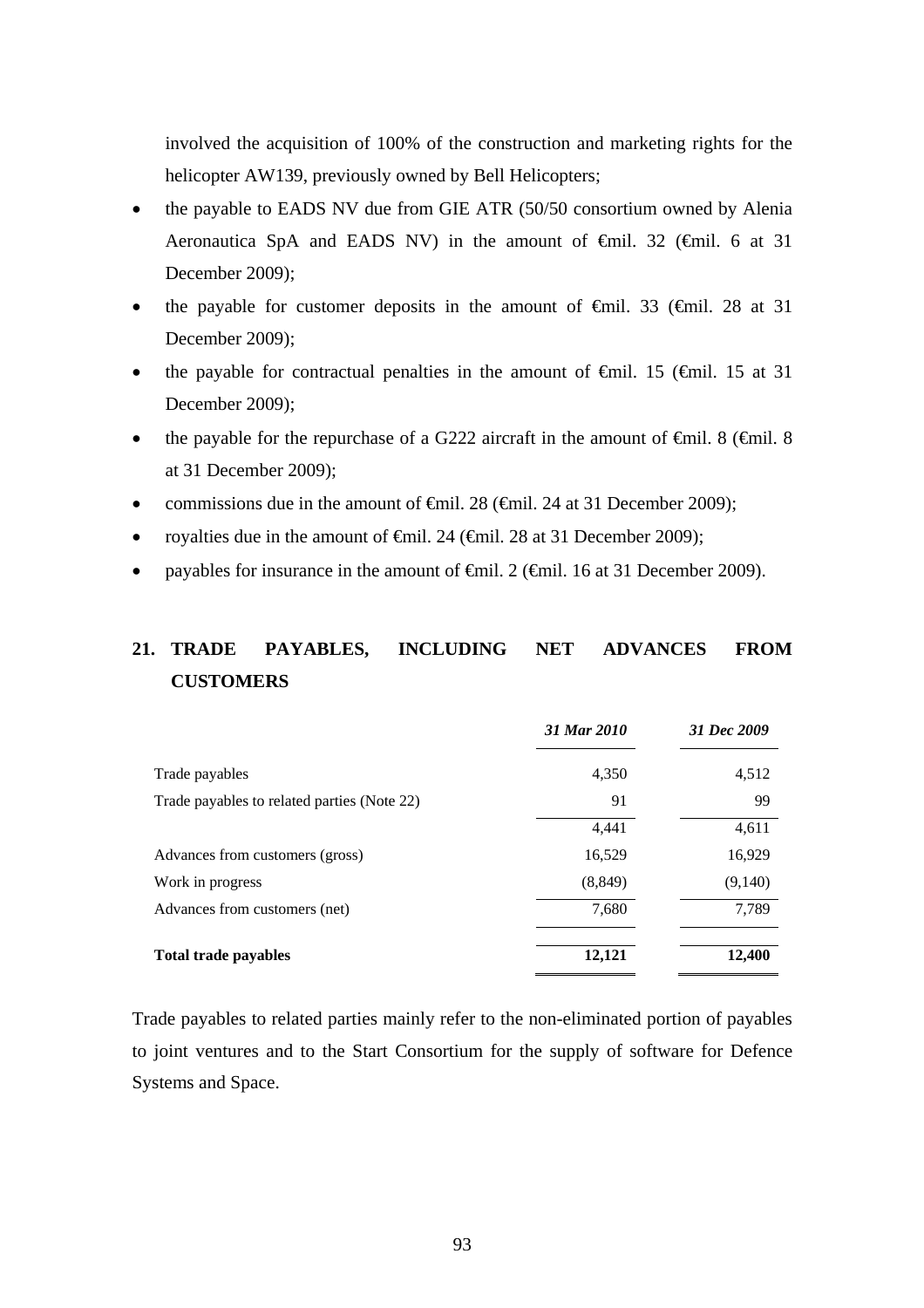## **22. TRANSACTIONS WITH RELATED PARTIES**

In general, commercial relations with related parties are carried out at arm's length, as is settlement of the interest-bearing receivables and payables when not governed by specific contractual conditions. The following table summarises the impact on the balance sheet and income statement. The impact of transactions with related parties on cash flows is reported directly in the statement of cash flows.

| (millions of euros)<br><b>RECEIVABLES AT 31 MARCH 2010</b>      | Non-<br>current<br>financial<br>receivables receivables | Other<br>non-<br>current | <b>Current</b><br>financial<br>receivables | <b>Trade</b><br>receivables | Other<br>current<br>receivables | <b>Total</b> |
|-----------------------------------------------------------------|---------------------------------------------------------|--------------------------|--------------------------------------------|-----------------------------|---------------------------------|--------------|
|                                                                 |                                                         |                          |                                            |                             |                                 |              |
| <b>Subsidiaries</b><br>Cisdeg S.p.A                             |                                                         |                          |                                            | $\,8\,$                     |                                 | 8            |
| Alifana Due Scarl                                               |                                                         |                          |                                            | 6                           |                                 | 6            |
| Finmeccanica North America Inc.                                 |                                                         |                          | 5                                          |                             |                                 | 5            |
| Other companies with unit amount lower than $\epsilon$ mil. 5   |                                                         |                          | 8                                          | $\mathbf{1}$                | $\mathbf{1}$                    | 10           |
| <b>Associates</b>                                               |                                                         |                          |                                            |                             |                                 |              |
| Eurofighter Jagdflugzeug GmbH                                   |                                                         |                          |                                            | 112                         |                                 | 112          |
| Iveco - Oto Melara Scarl                                        |                                                         |                          |                                            | 53                          |                                 | 53           |
| NH Industries Sarl                                              |                                                         |                          |                                            | 46                          |                                 | 46           |
| Metro 5 SpA                                                     |                                                         |                          |                                            | 17                          |                                 | 17           |
| Orizzonte - Sistemi Navali SpA                                  |                                                         |                          |                                            | 15                          |                                 | 15           |
| Abruzzo Engineering Scpa                                        |                                                         |                          |                                            | 17                          |                                 | 17           |
| Euromids SAS                                                    |                                                         |                          |                                            | 9                           |                                 | 9            |
| Joint Stock Company Sukhoi Aircraft                             |                                                         |                          |                                            | 6                           |                                 | 6            |
| Eurosisnav SAS                                                  |                                                         |                          |                                            | 6                           |                                 | $\sqrt{6}$   |
| Macchi Hurel Dubois SAS                                         |                                                         |                          |                                            | 5                           |                                 | 5            |
| Other companies with unit amount lower than $\epsilon$ mil. 5   | 2                                                       |                          | 1                                          | 25                          |                                 | 28           |
| Joint ventures (*)                                              |                                                         |                          |                                            |                             |                                 |              |
| <b>MBDA SAS</b>                                                 |                                                         |                          |                                            | 82                          |                                 | 82           |
| Thales Alenia Space SAS                                         | 5                                                       |                          | 6                                          | 27                          |                                 | 38           |
| <b>GIE ATR</b>                                                  |                                                         |                          |                                            | 22                          | 32                              | 54           |
| Telespazio SpA                                                  |                                                         |                          | 27                                         | 1                           |                                 | 28           |
| Rotorsim Srl                                                    |                                                         |                          | 10                                         | $\mathbf{1}$                |                                 | 11           |
| Aviation Training International Ltd.                            | 5                                                       |                          | 1                                          |                             |                                 | 6            |
| Superjet International SpA                                      |                                                         |                          |                                            | 5                           |                                 | $\sqrt{5}$   |
| Other companies with unit amount lower than $\bigoplus$ nil. 5  |                                                         |                          |                                            |                             | $\mathbf{1}$                    | $\mathbf{1}$ |
| Consortiums (**)                                                |                                                         |                          |                                            |                             |                                 |              |
| Saturno                                                         |                                                         |                          |                                            | 24                          | $\mathbf{1}$                    | 25           |
| Ferroviario Vesuviano                                           |                                                         |                          |                                            | 13                          |                                 | 13           |
| Trevi - Treno Veloce Italiano                                   |                                                         |                          |                                            | 12                          |                                 | 12           |
| C.I.S. DEG                                                      |                                                         |                          |                                            |                             |                                 |              |
| S3Log                                                           |                                                         |                          |                                            | 6                           |                                 | 6            |
| Other consortiums with unit amount lower than $\epsilon$ mil. 5 |                                                         |                          | $\overline{c}$                             | 16                          | $\mathbf{1}$                    | 19           |
| <b>Total</b>                                                    | 12                                                      | ä,                       | 60                                         | 535                         | 36                              | 643          |
| % incidence on the total for the period                         | 16.6                                                    |                          | 7,8                                        | 11,2                        | 0,2                             |              |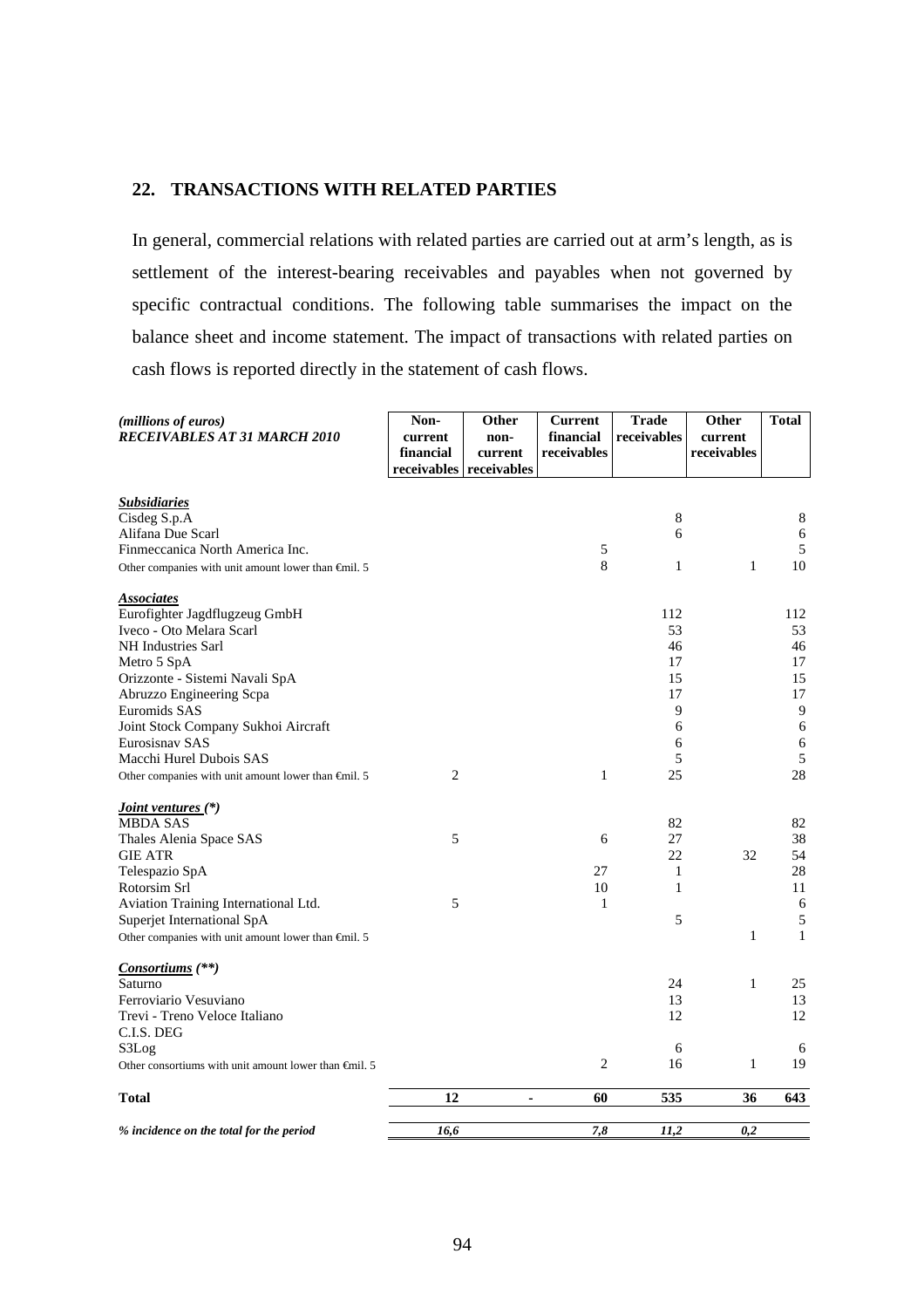| ( <i>millions of euros</i> )<br>PAYABLES AT 31 MARCH 2010       | Non-<br>current<br>borrowings | Other<br>non-<br>current<br><i>payables</i> | <b>Current</b><br>borrowingss | <b>Trade</b><br>payables | <b>Other</b><br>current<br>payables | <b>Total</b> | Guaran-<br>tees |
|-----------------------------------------------------------------|-------------------------------|---------------------------------------------|-------------------------------|--------------------------|-------------------------------------|--------------|-----------------|
| <b>Subsidiaries</b>                                             |                               |                                             |                               |                          |                                     |              |                 |
| Other companies with unit amount lower than $\epsilon$ mil. 5   |                               |                                             | 1                             | 15                       |                                     | 16           |                 |
| <i><b>Associates</b></i>                                        |                               |                                             |                               |                          |                                     |              |                 |
| Eurofighter Jagdflugzeug Gmbh                                   |                               |                                             | 15                            | 4                        |                                     | 19           |                 |
| Consorzio Start SpA                                             |                               |                                             |                               | 26                       |                                     | 26           |                 |
| Iveco Oto Melara Scarl                                          |                               |                                             |                               |                          | 5                                   | 5            |                 |
| Eurosysnav SAS                                                  |                               |                                             |                               |                          |                                     |              |                 |
| Other companies with unit amount lower than $\epsilon$ mil. 5   |                               |                                             | 5                             | 12                       |                                     | 17           |                 |
| <i><u><b>Joint ventures</b></u></i> (*)                         |                               |                                             |                               |                          |                                     |              |                 |
| <b>MBDA SAS</b>                                                 |                               |                                             | 574                           | 9                        | 1                                   | 584          | 116             |
| Thales Alenia Space SAS                                         |                               |                                             | 63                            | 10                       |                                     | 73           | $\mathbf{1}$    |
| Telespazio SpA                                                  |                               |                                             |                               |                          |                                     |              | 164             |
| Other companies with unit amount lower than $\epsilon$ mil. 5   |                               |                                             | 2                             | 6                        | 7                                   | 15           |                 |
| <i>Consortiums</i> (**)                                         |                               |                                             |                               |                          |                                     |              |                 |
| Other consortiums with unit amount lower than $\epsilon$ mil. 5 |                               |                                             |                               | 9                        |                                     | 9            |                 |
| <b>Total</b>                                                    |                               | ۰                                           | 660                           | 91                       | 13                                  | 764          | 281             |
| % incidence on the total for the period                         |                               |                                             | 37,5                          | 2,0                      | 0,9                                 |              |                 |

*(\*) Amounts refer to the portion not eliminated for proportionate consolidation* 

*(\*\*) Consortiums over which the Group exercises considerable influence or which are subject to joint control*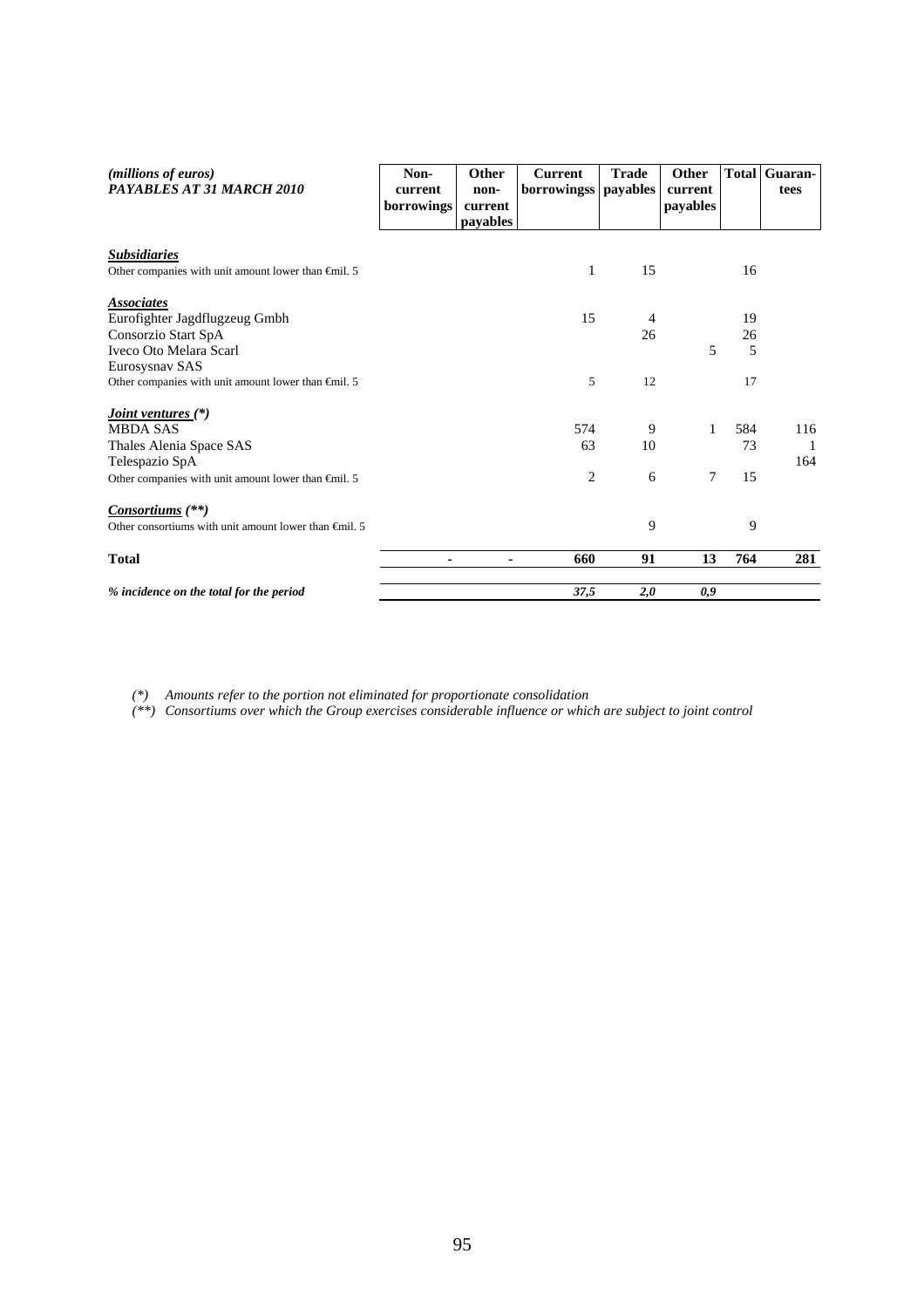| (millions of euros)<br><b>RECEIVABLES AT 31 DECEMBER 2009</b>                                                                                                                                                                                                     | Non-<br>current<br>financial<br>receivables | Other<br>non-<br>current<br>receivables | <b>Current</b><br>financial<br>receivables | <b>Trade</b><br>receivables                     | Other<br>current<br>receivables | <b>Total</b>                                         |
|-------------------------------------------------------------------------------------------------------------------------------------------------------------------------------------------------------------------------------------------------------------------|---------------------------------------------|-----------------------------------------|--------------------------------------------|-------------------------------------------------|---------------------------------|------------------------------------------------------|
| <b>Subsidiaries</b><br>Other companies with unit amount lower than $\bigoplus$ nil. 5                                                                                                                                                                             |                                             |                                         | 11                                         | 6                                               | $\mathbf{1}$                    | 18                                                   |
| <b>Associates</b><br>Eurofighter Jagdflugzeug GmbH<br>Iveco - Oto Melara Scarl<br>Metro 5 SpA<br>Orizzonte - Sistemi Navali SpA<br><b>NH</b> Industries Sarl<br>Abruzzo Engineering Scpa<br>Euromids SAS<br>Joint Stock Company Sukhoi Aircraft<br>Eurosysnav SAS |                                             |                                         |                                            | 81<br>55<br>34<br>21<br>18<br>17<br>7<br>6<br>5 |                                 | 81<br>55<br>34<br>21<br>18<br>17<br>$\tau$<br>6<br>5 |
| Other companies with unit amount lower than $\epsilon$ mil. 5                                                                                                                                                                                                     | $\mathbf{2}$                                |                                         | $\mathbf{1}$                               | 24                                              |                                 | 27                                                   |
| <i><u><b>Joint ventures (*)</b></u></i><br><b>MBDA SAS</b><br>Thales Alenia Space SAS<br><b>GIE ATR</b>                                                                                                                                                           | 5                                           |                                         | 5                                          | 75<br>32<br>11                                  | 6                               | 75<br>42<br>17                                       |
| Rotorsim Srl<br>Aviation Training International Ltd<br>Other companies with unit amount lower than $\oplus$ nil. 5                                                                                                                                                | 5                                           |                                         | 10<br>6                                    | 1<br>8                                          |                                 | 11<br>5<br>14                                        |
| <i>Consortiums</i> (**)<br>Saturno<br>Ferroviario Vesuviano<br>Trevi - Treno Veloce Italiano<br>C.I.S. DEG<br>S3Log<br>Other consortiums with unit amount lower than $\epsilon$ mil. 5                                                                            |                                             |                                         | $\mathbf{1}$                               | 67<br>14<br>12<br>10<br>5<br>14                 | 2                               | 69<br>14<br>12<br>10<br>5<br>15                      |
| <b>Total</b>                                                                                                                                                                                                                                                      | 12                                          | ۰                                       | 34                                         | 523                                             | 9                               | 578                                                  |
| % incidence on the total for the year                                                                                                                                                                                                                             | 14,3                                        |                                         | 4,3                                        | 11,0                                            | 0,1                             |                                                      |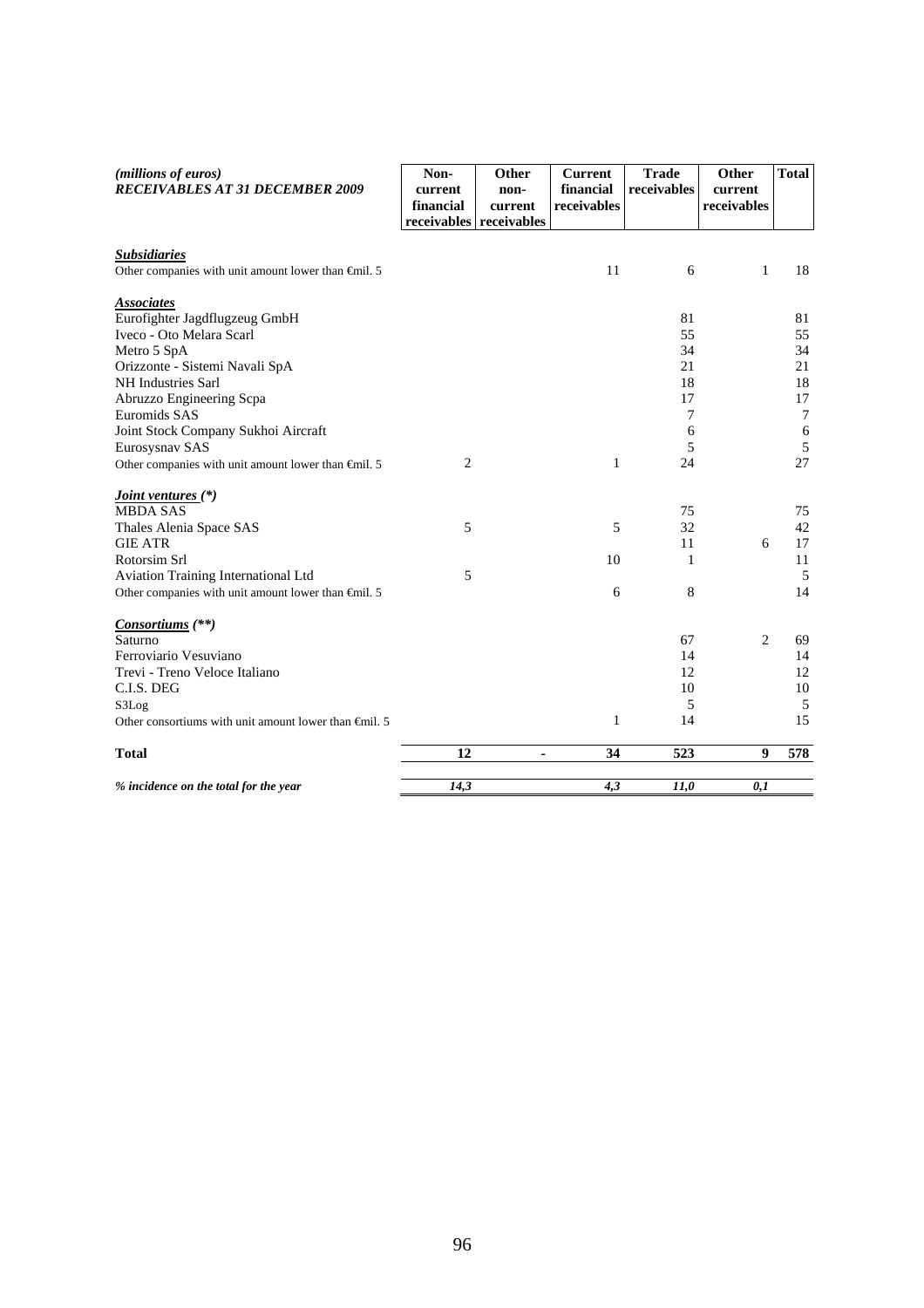| (millions of euros)<br>PAYABLES AT 31 DECEMBER 2009             | Non-<br>current<br>borrowings | Other<br>non-<br>current<br>payables | <b>Current</b><br>borrowingss   payables | <b>Trade</b>            | Other<br>current<br>payables | <b>Total</b>   | Guaran-<br>tees |
|-----------------------------------------------------------------|-------------------------------|--------------------------------------|------------------------------------------|-------------------------|------------------------------|----------------|-----------------|
| <b>Subsidiaries</b>                                             |                               |                                      |                                          |                         |                              |                |                 |
| Other companies with unit amount lower than $\epsilon$ mil. 5   |                               |                                      | 1                                        | 18                      |                              | 19             |                 |
| <b>Associates</b>                                               |                               |                                      |                                          |                         |                              |                |                 |
| Eurofighter Jagdflugzeug Gmbh                                   |                               |                                      | 23                                       | 3                       |                              | 26             |                 |
| Consorzio Start SpA                                             |                               |                                      |                                          | 22                      |                              | 22             |                 |
| Eurosysnav SAS                                                  |                               |                                      | 6                                        |                         |                              | 6              |                 |
| Other companies with unit amount lower than $\epsilon$ mil. 5   |                               |                                      | $\mathbf{1}$                             | 12                      | 5                            | 18             |                 |
| <i>Joint ventures.</i> (*)                                      |                               |                                      |                                          |                         |                              |                |                 |
| <b>MBDA SAS</b>                                                 |                               |                                      | 601                                      | 9                       | $\mathbf{1}$                 | 611            | 116             |
| Thales Alenia Space SAS                                         |                               |                                      | 45                                       | 16                      |                              | 61             | $\overline{1}$  |
| Telespazio SpA                                                  |                               |                                      |                                          | $\overline{\mathbf{c}}$ | $\overline{c}$               | $\overline{4}$ | 164             |
| Other companies with unit amount lower than $\epsilon$ mil. 5   |                               |                                      | $\overline{c}$                           | 5                       | 5                            | 12             |                 |
| $Consortiums$ <sup>(**)</sup>                                   |                               |                                      |                                          |                         |                              |                |                 |
| Other consortiums with unit amount lower than $\epsilon$ mil. 5 |                               |                                      |                                          | 12                      |                              | 12             |                 |
| <b>Total</b>                                                    | ۰                             | ۰                                    | 679                                      | 99                      | 13                           | 791            | 281             |
| % incidence on the total for the year                           |                               |                                      | 35,6                                     | 2,1                     | 0,9                          |                |                 |

*(\*) Amounts refer to the portion not eliminated for proportionate consolidation* 

*(\*\*) Consortiums over which the Group exercises considerable influence or which are subject to joint control*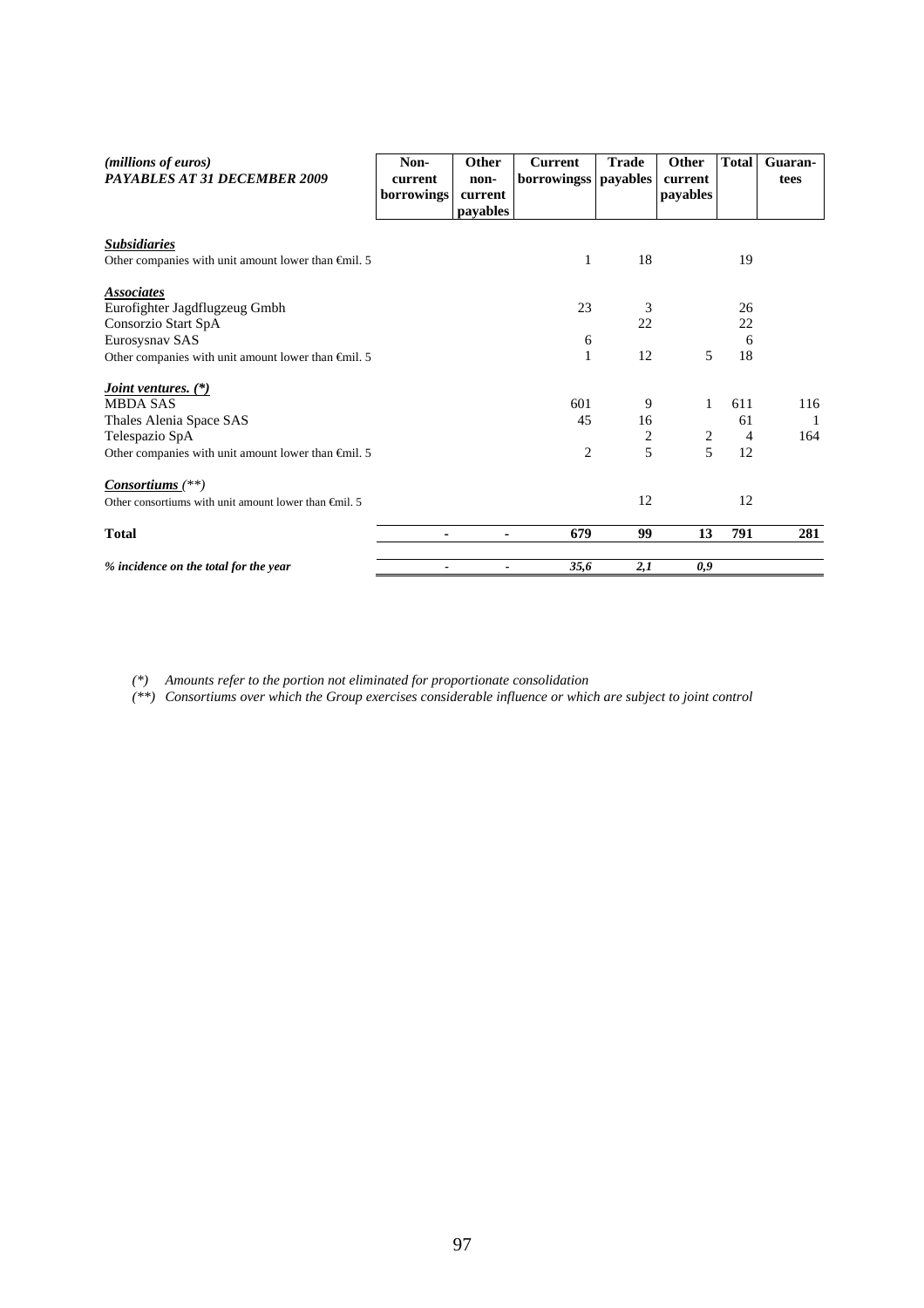| For the three months ended 31 March 2010                        | <b>Revenue</b> | <b>Other</b> | Costs          | Other     | <b>Finance</b> | <b>Finance</b> |
|-----------------------------------------------------------------|----------------|--------------|----------------|-----------|----------------|----------------|
|                                                                 |                | operating    |                | operating | income         | costs          |
| (millions of euros)                                             |                | income       |                | expenses  |                |                |
| <b>Subsidiaries</b>                                             |                |              |                |           |                |                |
| Other companies with unit amount lower than $\bigoplus$ nil. 5  | 3              |              | 5              |           |                |                |
|                                                                 |                |              |                |           |                |                |
| <b>Associates</b><br>Eurofighter Jagdflugzeug Gmbh              | 132            |              |                |           |                |                |
| NH Industries Sarl                                              | 26             |              |                |           |                |                |
| Orizzonte Sistemi Navali SpA                                    | 19             |              |                |           |                |                |
| Iveco - Oto Melara Scarl.                                       | 16             |              |                |           |                | $\mathbf{1}$   |
| Eurofighter Simulation Sistems GmbH                             | 5              |              |                |           |                |                |
| Other companies with unit amount lower than $\epsilon$ mil. 5   | 13             |              | $\overline{7}$ |           |                |                |
|                                                                 |                |              |                |           |                |                |
| <i>Joint ventures</i> (*)                                       |                |              |                |           |                |                |
| <b>GIE ATR</b>                                                  | 16             |              |                |           |                | $\mathbf{1}$   |
| <b>MBDA SAS</b>                                                 | 21             |              |                |           |                |                |
| Thales Alenia Space SAS                                         | 6              |              |                |           |                |                |
| Other companies with unit amount lower than $\oplus$ nil. 5     | 1              | 1            | 3              |           |                |                |
| <i>Consortiums</i> (**)                                         |                |              |                |           |                |                |
| Saturno                                                         | 11             |              | 1              |           |                |                |
| Other consortiums with unit amount lower than $\epsilon$ mil. 5 | 3              |              | 1              |           |                |                |
|                                                                 |                |              |                |           |                |                |
| <b>Total</b>                                                    | 272            | 1            | 17             |           |                | $\overline{2}$ |
| % incidence on the total for the period                         | 6,7            | 0,8          | 0,1            |           |                | 0,7            |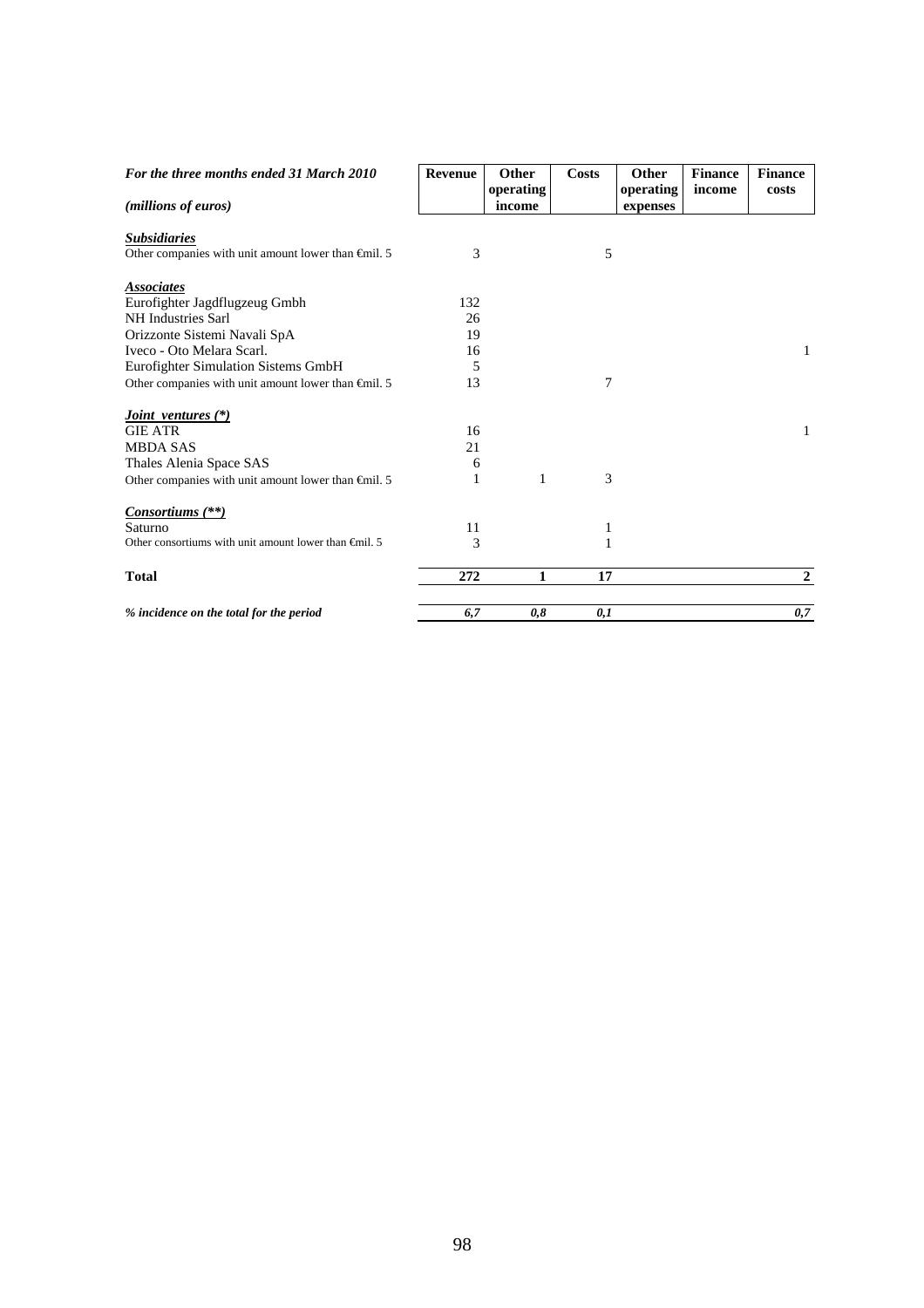| For the three months ended 31 March 2009                      | Revenue | <b>Other</b>   | <b>Costs</b> | Other     | <b>Finance</b> | <b>Finance</b> |
|---------------------------------------------------------------|---------|----------------|--------------|-----------|----------------|----------------|
|                                                               |         | operating      |              | operating | income         | costs          |
| (millions of euros)                                           |         | income         |              | expenses  |                |                |
| <b>Subsidiaries</b>                                           |         |                |              |           |                |                |
| Other companies with unit amount lower than $\epsilon$ mil. 5 | 2       |                | 6            |           |                |                |
|                                                               |         |                |              |           |                |                |
| <b>Associates</b>                                             |         |                |              |           |                |                |
| Eurofighter International Limited                             | 78      |                |              |           |                |                |
| Iveco Fiat/Oro Melara Scarl                                   | 30      |                |              |           |                |                |
| Orizzonte Sistemi Navali SpA                                  | 8       |                |              |           |                |                |
| Other companies with unit amount lower than $\epsilon$ mil. 5 | 29      |                | 9            |           |                | 1              |
| <i>Joint ventures</i> / $(*)$                                 |         |                |              |           |                |                |
| <b>GIE ATR</b>                                                | 32      |                |              |           |                |                |
| <b>MBDA SAS</b>                                               | 21      |                |              |           |                |                |
| Thales Alenia Space SAS                                       | 6       |                |              |           |                |                |
| Other companies with unit amount lower than $\epsilon$ mil. 5 | 2       |                | 1            |           |                | 3              |
| <i>Consortiums</i> (**)                                       |         |                |              |           |                |                |
| Saturno                                                       | 16      |                |              |           |                |                |
| Other consortiums with unit amount lower than $\oplus$ mil. 5 | 3       |                | 1            |           |                |                |
|                                                               | 227     |                | 17           |           |                | 4              |
| <b>Total</b>                                                  |         | $\blacksquare$ |              |           |                |                |
| % incidence on the total for the period                       | 5.8     |                | 0.7          |           |                | 1.0            |

*(\*) Amounts refer to the portion not eliminated for proportionate consolidation* 

*(\*\*) Consortiums over which the Group exercises considerable influence or which are subject to joint control*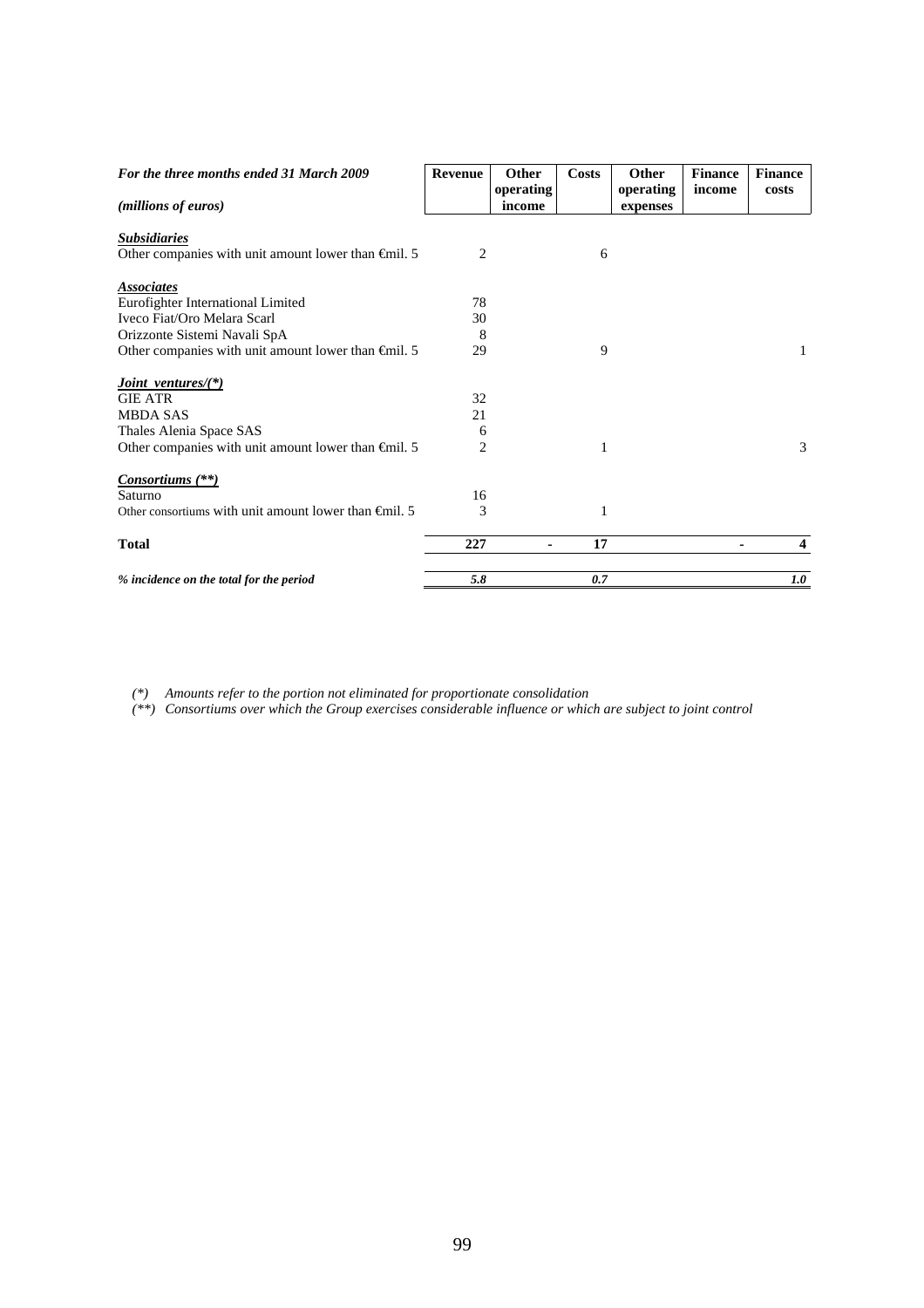## **23. OTHER OPERATING INCOME (EXPENSES)**

## These regard:

|                                                                      | For the three months ended 31 March |                |            |                |                |                |  |
|----------------------------------------------------------------------|-------------------------------------|----------------|------------|----------------|----------------|----------------|--|
|                                                                      | <i>2010</i>                         |                |            | 2009           |                |                |  |
|                                                                      | <b>Income</b>                       | <b>Expense</b> | <b>Net</b> | <b>Income</b>  | <b>Expense</b> | <b>Net</b>     |  |
| Grants for research and development                                  | 23                                  |                | 23         | 8              |                | 8              |  |
| Exchange rate difference on operating items                          | 65                                  | (59)           | 6          | 60             | (64)           | (4)            |  |
| Indirect taxes                                                       |                                     | (11)           | (11)       | -              | (7)            | (7)            |  |
| Gains/losses on sales of assets                                      |                                     |                |            | 1              |                |                |  |
| Insurance reimbursements                                             | 3                                   |                | 3          | $\overline{2}$ |                | $\overline{2}$ |  |
| Reversal of impairment of receivables                                | 3                                   |                | 3          | 5              |                | 5              |  |
| Gains/losses on operating receivables                                |                                     |                |            |                |                |                |  |
| Restructuring costs                                                  |                                     |                |            |                |                |                |  |
| Reversals of/Accruals to provisions                                  | 21                                  | (44)           | (23)       | 15             | (23)           | (8)            |  |
| Other operating income (expenses)                                    | 12                                  | (20)           | (8)        | 6              | (21)           | (15)           |  |
| Other operating income (expenses) attributable to<br>related parties | 1                                   |                | 1          |                |                |                |  |
| <b>Total</b>                                                         | 128                                 | (134)          | (6)        | 97             | (115)          | (18)           |  |

The most significant changes in "Reversals of/Accruals to provisions" compared with the same period of 2009 relate to the provision for product guarantees, the provision for risks and contractual charges and other provisions.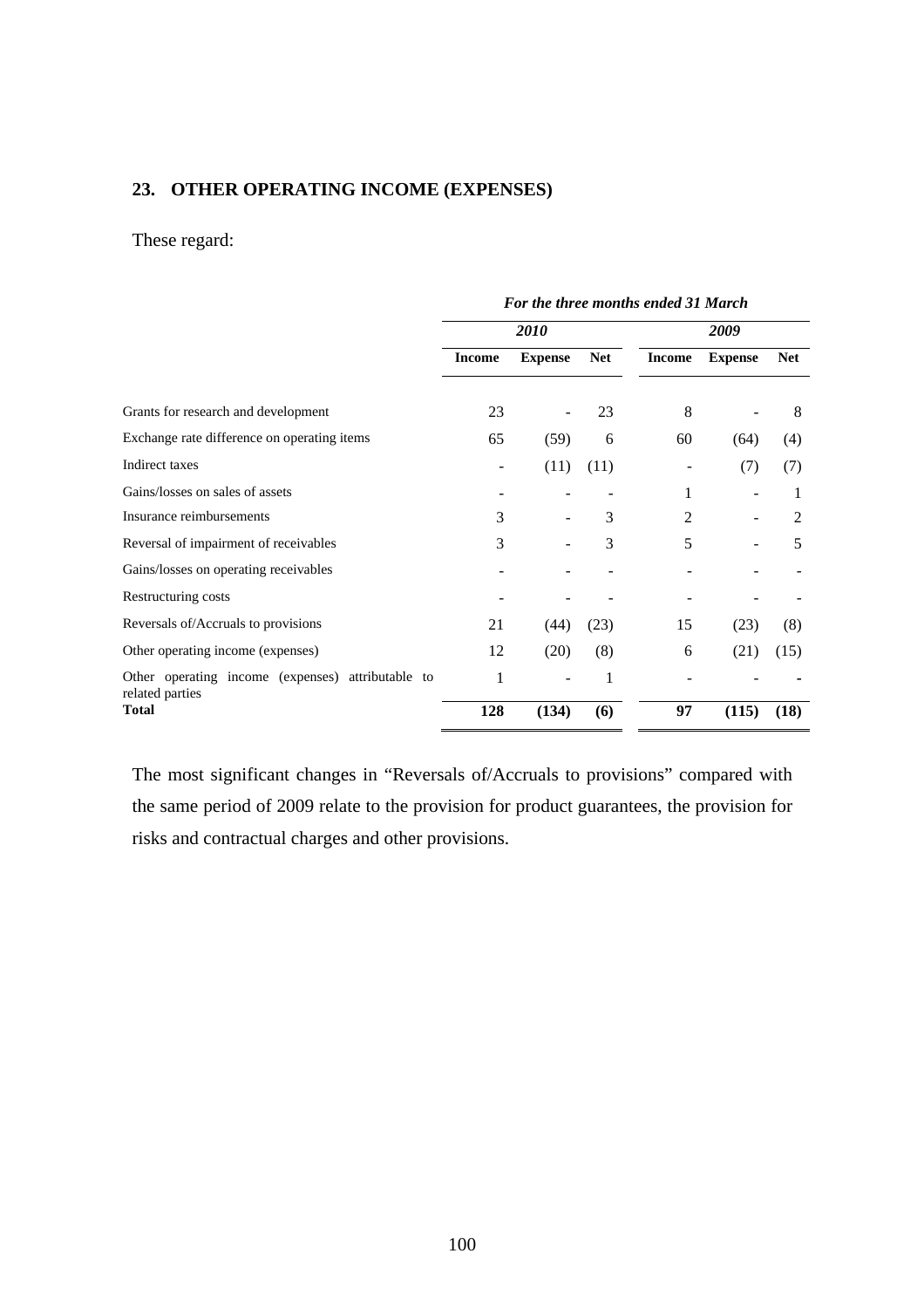# **24. RAW MATERIALS AND CONSUMABLES USED AND PERSONNEL COSTS**

In particular, these include:

|                                                                                    | For the three months ended 31 March |       |       |       |  |
|------------------------------------------------------------------------------------|-------------------------------------|-------|-------|-------|--|
|                                                                                    | 2010                                |       | 2009  |       |  |
| Raw materials and consumables used                                                 |                                     | 1,361 |       | 1,369 |  |
| Purchase of services                                                               |                                     | 1,232 |       | 1,243 |  |
| Costs to related parties (Note 30)                                                 |                                     | 17    |       | 17    |  |
| Personnel costs                                                                    |                                     | 1,194 |       | 1,143 |  |
| <i>Wages, salaries and contributions</i>                                           | 1,083                               |       | 1,054 |       |  |
| Cost of stock grant plans                                                          | 12                                  |       | 6     |       |  |
| Costs related to defined-benefit plans                                             | 13                                  |       | 11    |       |  |
| Costs related to defined-contribution plans                                        | 35                                  |       | 33    |       |  |
| Restructuring costs                                                                | 2                                   |       | 3     |       |  |
| Other personnel costs                                                              | 49                                  |       | 36    |       |  |
| Changes in inventories of work in progress,<br>finished and semi-finished products |                                     | (49)  |       | (128) |  |
| Work performed by the Group and capitalised                                        |                                     | (106) |       | (129) |  |
| Total raw materials and consumables used and<br>personnel costs                    |                                     | 3,649 |       | 3,515 |  |

Regarding personnel, average workforce went from 72,512 in the first three months of 2009 to 76,082 in the same period of the current period, with a very significant net increase in the foreign component of the Group, essentially due to the acquisition of the Polish group PZL-SWISNIK in January 2010.

Workforce at 31 March 2010 came to 76,907 from 73,056 at 31 December 2009, resulting from a positive net change in the scope of consolidation, offset by a general slight decrease by segments due to turnover, in particular in the Defence and Security Electronics segment.

Personnel costs of <del>€</del>mil. 1,194 in the first three months of 2010 as compared with <del>€</del>mil. 1,143 in the same period of 2009, with a change of €mil. 51, essentially reflects the increase in average workforce.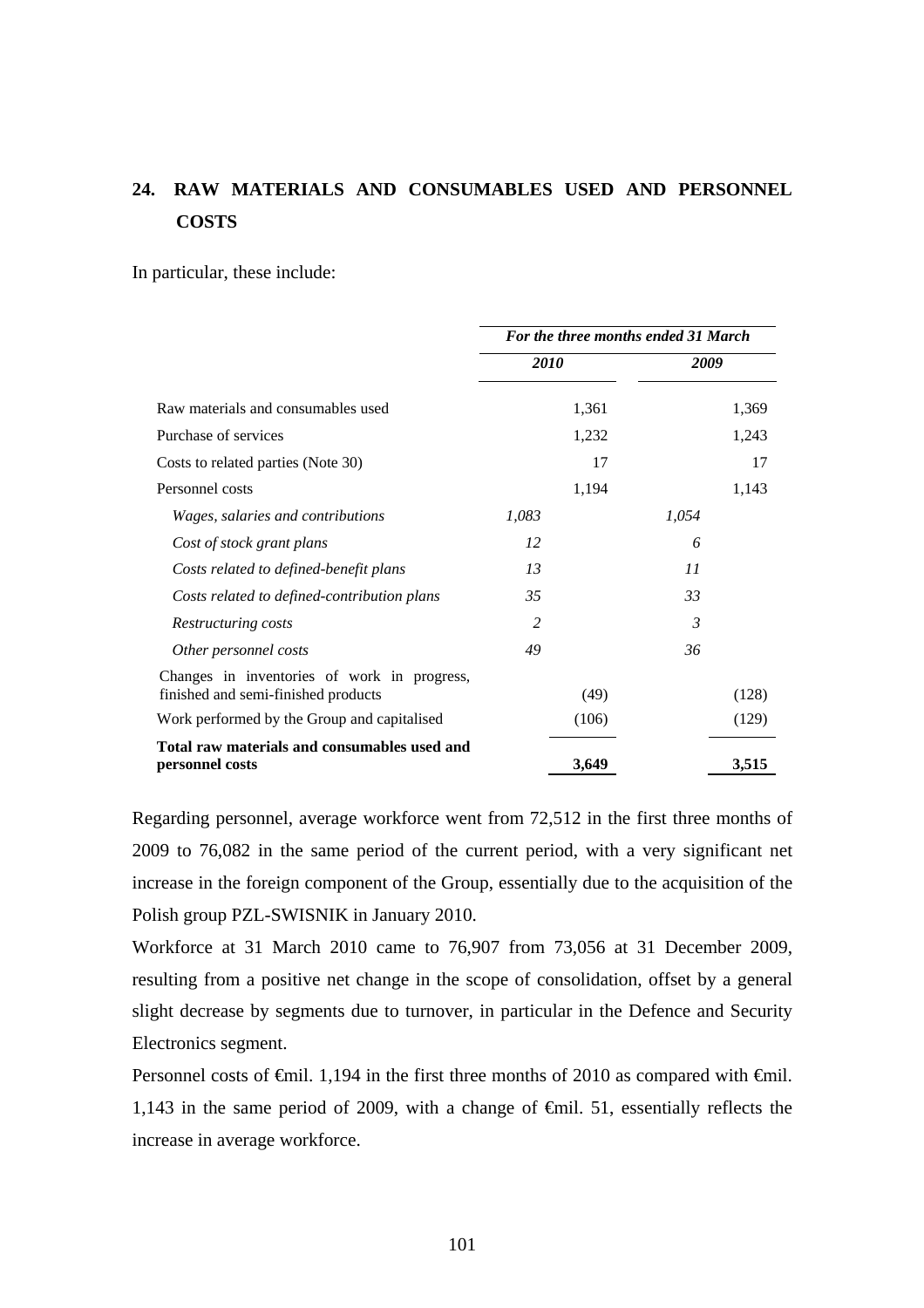Cost of stock grant plans relates to the third tranche of the stock-grant plan 2008-2010. Restructuring costs include the costs of company reorganisations which affected in particular the Defence and Security Electronics and the Space divisions.

Purchase of services include, among other things, costs for acquisition of satellite capacity of the Telespazio joint venture, which are more than offset by revenue from sales (€mil. 17 from €mil. 15 at 31 March 2009), costs for airplane leases of GIE ATR (€mil. 2, unchanged from 31 March 2009) and costs of rents, operating leases and hires (€mil. 52 from €mil. 47 at 31 March 2009).

# **25. AMORTISATION, DEPRECIATION AND IMPAIRMENT**

|                                                         | For the three months ended 31 March |     |      |     |  |
|---------------------------------------------------------|-------------------------------------|-----|------|-----|--|
|                                                         | <i>2010</i>                         |     | 2009 |     |  |
| Depreciation and amortisation:                          |                                     |     |      |     |  |
| Amortisation of intangible assets (Note 9)<br>$\bullet$ |                                     | 55  |      | 65  |  |
| Development costs                                       | 9                                   |     | 15   |     |  |
| Non-recurring costs                                     | 6                                   |     | 10   |     |  |
| Acquired through a business combination                 | 21                                  |     | 23   |     |  |
| <i>Other</i>                                            | 19                                  |     | 17   |     |  |
| • Depreciation of property, plant and equipment         |                                     | 98  |      | 88  |  |
| Impairment:                                             |                                     |     |      |     |  |
| • non-current assets and investment properties          |                                     |     |      |     |  |
| • goodwill                                              |                                     |     |      |     |  |
| • operating receivables                                 |                                     | 3   |      | 9   |  |
| Total amortisation, depreciation and impairment         |                                     | 156 |      | 162 |  |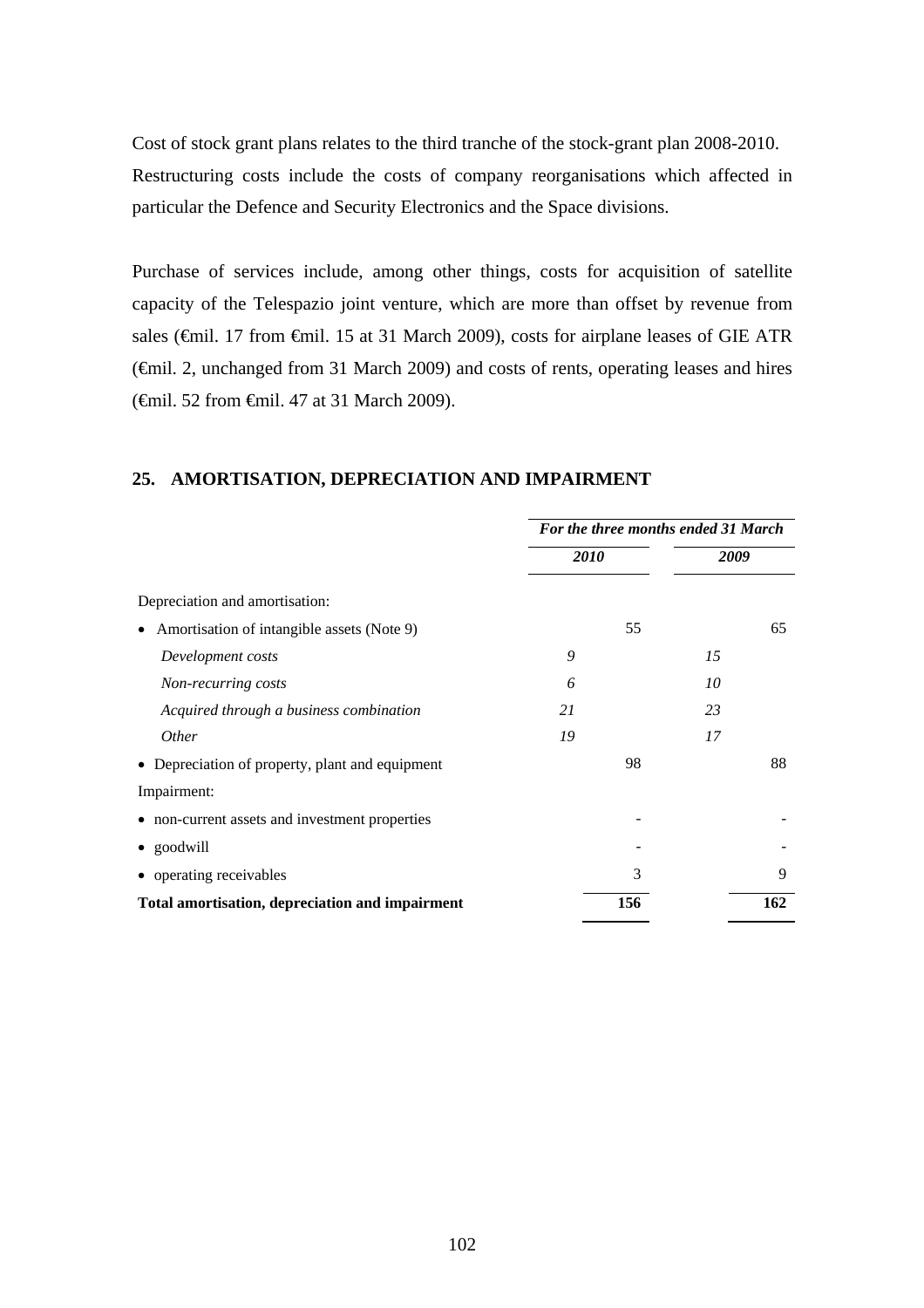# **26. FINANCE INCOME AND COSTS**

Below is a breakdown of finance income and costs:

|                                                                                                       | r or ine inree monins enueu 31 March |             |                      |                |             |             |
|-------------------------------------------------------------------------------------------------------|--------------------------------------|-------------|----------------------|----------------|-------------|-------------|
|                                                                                                       |                                      | 2010        |                      |                | 2009        |             |
|                                                                                                       | <b>Income</b>                        | Costs       | <b>Net</b>           | <b>Income</b>  | Costs       | <b>Net</b>  |
| Dividends                                                                                             | 1                                    |             | 1                    | $\overline{2}$ |             | 2           |
| Gains on investments and securities                                                                   |                                      |             |                      |                |             |             |
| Discounting of receivables, payables<br>and provisions<br>Interest                                    | 1<br>13                              | (2)<br>(87) | (1)<br>(74)          | 4<br>18        | (8)<br>(64) | (4)<br>(46) |
| Commissions (including<br>commissions on non-recourse items)<br>Fair value adjustments through profit |                                      | (8)         | (8)                  | 1              | (5)         | (4)         |
| or loss<br>Premiums paid/received on forwards                                                         | 46<br>3                              | (36)<br>(1) | 10<br>$\overline{2}$ | 40<br>5        | (25)<br>(4) | 15<br>1     |
| Exchange-rate differences                                                                             | 149                                  | (135)       | 14                   | 260            | (247)       | 13          |
| Interest cost on defined-benefit plans<br>(less expected returns on plan assets<br>$-$ Note 19)       |                                      | (8)         | (8)                  |                | (9)         | (9)         |
| Finance income (costs) - related<br>parties (Note 22)<br>Other finance income and (costs)             | 3                                    | (2)         | (2)<br>3             | 1              | (4)<br>(4)  | (4)<br>(3)  |
|                                                                                                       | 216                                  | (279)       | (63)                 | 331            | (370)       | (39)        |

*For the three months ended 31 March* 

During the period the Group reported a significant increase in finance costs as compared with the first three months of 2009, mainly due to the costs for the existing bonds.

This is broken down as follows:

- net interest costs of  $\epsilon$ mil. 74 ( $\epsilon$ mil. 46 in the same period of 2009) inclusive of the premiums collected/paid on the hedging of interest-rate risk (interest-rate swaps) for a net income of €mil. 3 (net income of €mil. 5 in the same period of 2009). In particular, the Q1 2010 figure includes  $\epsilon$ mil. 71 ( $\epsilon$ mil. 42 in the same period of 2009) of interest on bonds;
- net income arising from the application of fair value to the income statement of  $\theta$ mil. 10 ( $\theta$ mil. 15 of net income in the same period of 2009), as detailed below: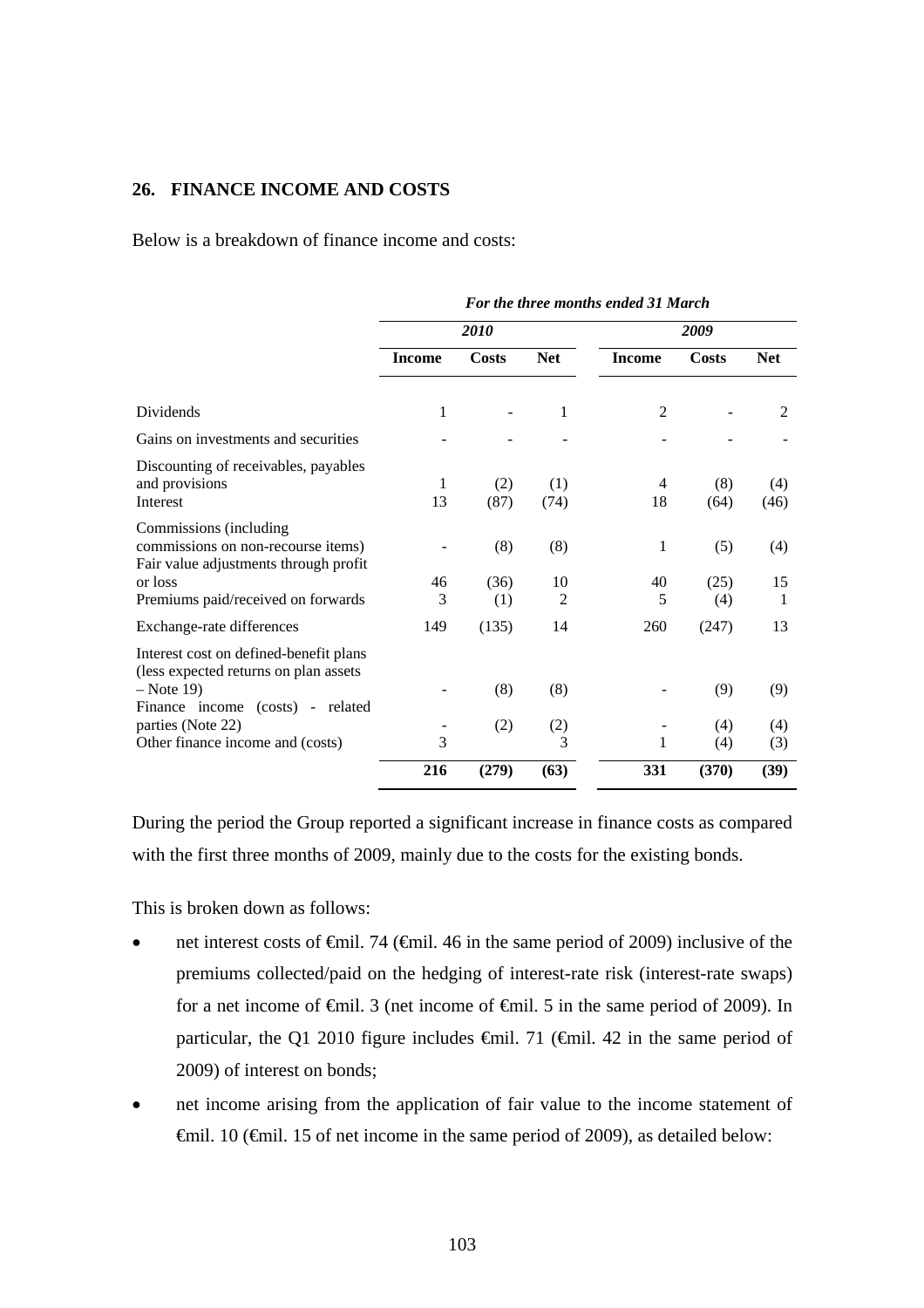|                                                    | For the three months ended 31 March |                   |      |        |       |            |  |  |
|----------------------------------------------------|-------------------------------------|-------------------|------|--------|-------|------------|--|--|
|                                                    |                                     | <i>2010</i>       |      |        | 2009  |            |  |  |
|                                                    | <b>Income</b>                       | Costs Net         |      | Income | Costs | <b>Net</b> |  |  |
| Exchange rate swaps                                | 4                                   | (27)              | (23) |        | (18)  | (16)       |  |  |
| Forex options                                      | л.                                  | (5)               | (4)  | 6      |       | 6          |  |  |
| Interest rate swaps                                | 39                                  |                   | 39   | 17     | (3)   | 14         |  |  |
| Options on STM<br>Ineffective component of hedging |                                     |                   |      | н      |       |            |  |  |
| on swaps<br>Option embedded in the                 | 2                                   | $\left( 4\right)$ | (2)  | 14     | (4)   | 10         |  |  |
| exchangeable bond                                  |                                     |                   |      |        |       |            |  |  |
|                                                    | 46                                  | (36)              | 10   | 40     | (25)  | 15         |  |  |

- net costs on swaps and forex options include the effects of trading derivative instruments or instruments which, although they meet the objective of limiting the fluctuations of the underlying position within a specific range, do not meet the conditions of IAS 39, either because of the nature of the instruments themselves or the inability to mathematically demonstrate their effectiveness;
- net income from interest-rate swaps reflects the significant reduction of interest rates (6-month Euribor went from 1.67% at 31 March 2009 to 0.944% at 31 March 2010); the Group was able to benefit from the reduction on the portion of bond issues transformed into variable-rate instruments via the use of derivatives (Note 14);
- finance income, of which  $\oplus$ mil. 1 relates to the net effect of the sale of an option mirroring the earn-out mechanism under the agreement for the sale of the stake in STM between Finmeccanica and Cassa Depositi signed at the end of 2009.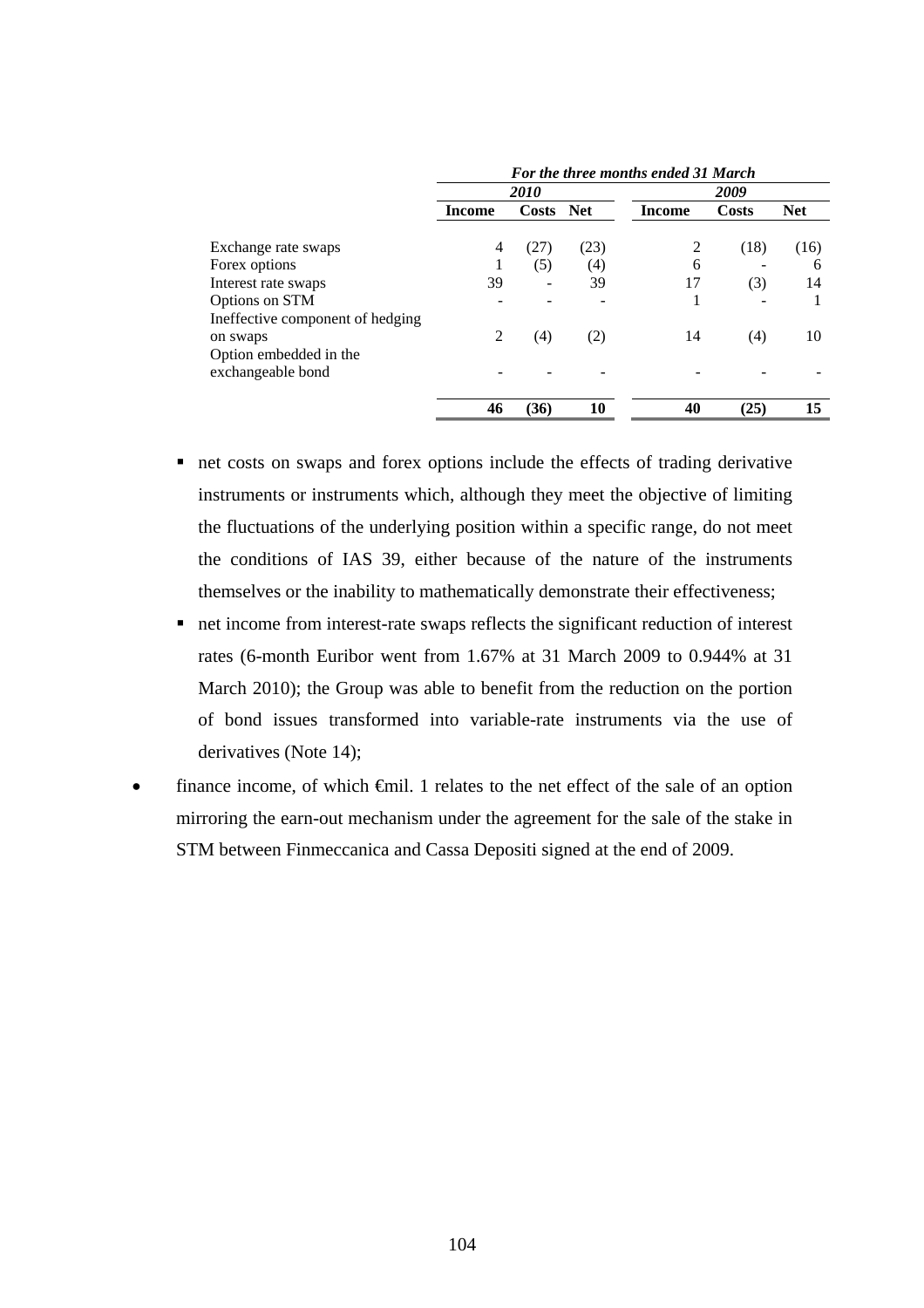# **27. INCOME TAXES**

The item breaks down as follows:

|                                              | For the three months ended 31<br><b>March</b> |      |
|----------------------------------------------|-----------------------------------------------|------|
|                                              | 2010                                          | 2009 |
| Corporate income tax (IRES)                  | 47                                            | 50   |
| Regional tax on productive activities (IRAP) | 24                                            | 23   |
| Benefit under consolidated tax mechanism     | (15)                                          | (18) |
| Other income taxes                           | 29                                            | 13   |
| Tax related to previous periods              | (6)                                           | (3)  |
| Provisions for tax disputes                  |                                               |      |
| Deferred tax liabilities (assets) - net      | (4)                                           | 4    |
|                                              | 76                                            | 69   |

# **28. CASH FLOW FROM OPERATING ACTIVITIES**

|                                                        | For the three months ended 31<br><b>March</b> |      |
|--------------------------------------------------------|-----------------------------------------------|------|
| <b>Cash flow from operating activities</b>             | <b>2010</b>                                   | 2009 |
| Net result                                             | 91                                            | 108  |
| Depreciation, amortisation and impairment              | 156                                           | 162  |
| Share of profit (loss) of equity accounted investments | (2)                                           |      |
| Income taxes                                           | 76                                            | 69   |
| Costs of pension and stock grant plans                 | 27                                            | 17   |
| Net finance costs (income)                             | 63                                            | 39   |
| Other non-monetary items                               | 21                                            | 12   |
|                                                        | 432                                           | 407  |

Costs of pension and stock grant plans include the portion of costs relating to defined benefit pension plans that is recognised as a personnel cost (the portion of costs relating to interest is carried among net finance costs). They also include the cash outlays relating to the stock grant plan classified among "cost of services".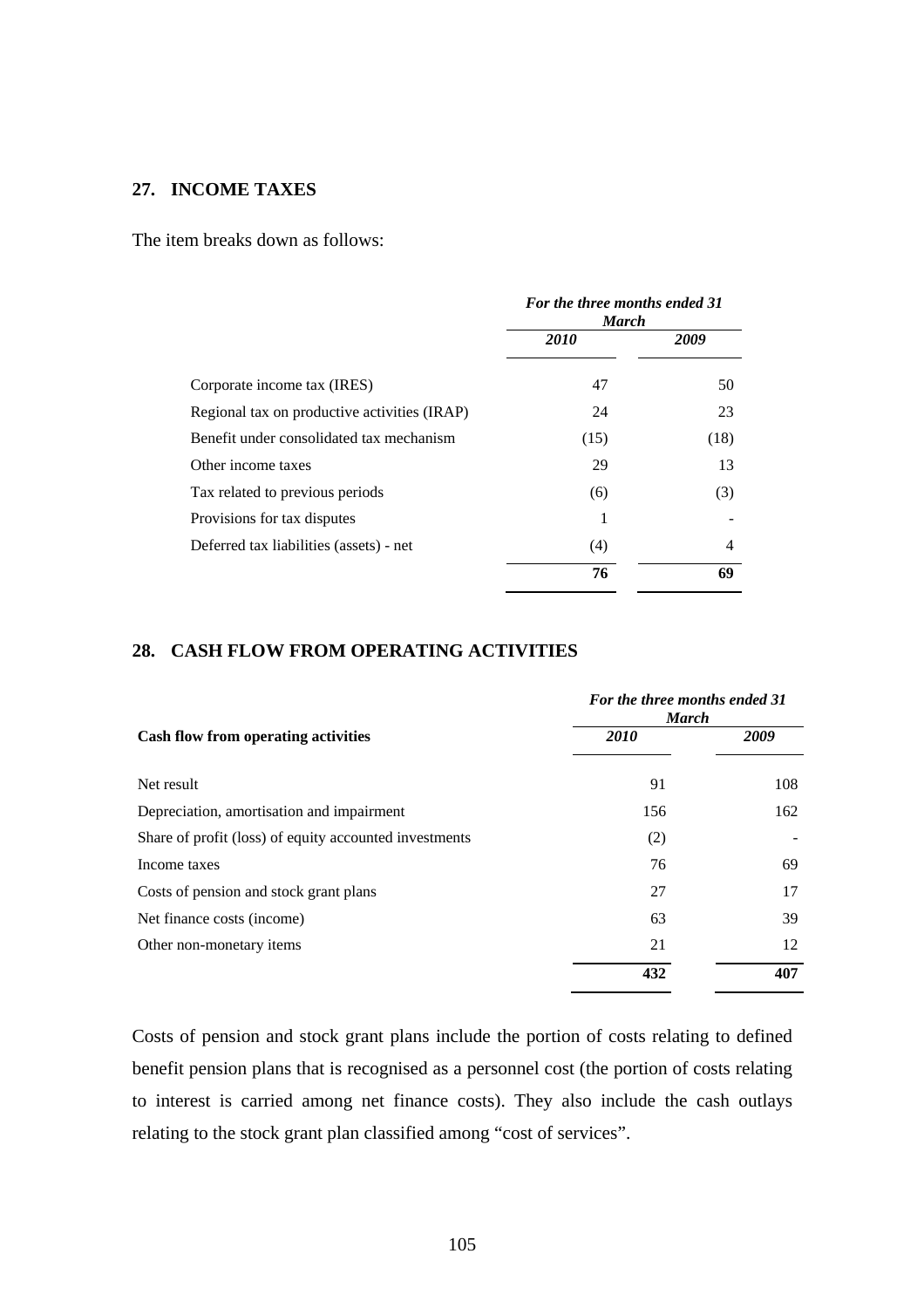The changes in working capital, net of the effects of the acquisition and sale of consolidated companies and exchange gains/losses, are as follows:

|                                                 | For the three months ended 31<br><b>March</b> |       |
|-------------------------------------------------|-----------------------------------------------|-------|
|                                                 | <i>2010</i>                                   | 2009  |
| Inventories                                     | (135)                                         | (332) |
| Contract work in progress and advances received | (658)                                         | (567) |
| Trade receivables and payables                  | (191)                                         | 14    |
| <b>Changes in working capital</b>               | (984)                                         | (885) |

## **29. EARNINGS PER SHARE**

Earnings per share (EPS) are calculated as follows:

- for basic EPS, by dividing net profit attributable to holders of ordinary shares by the average number of ordinary shares for the period less treasury shares;
- for diluted EPS, by dividing net profit by the average number of ordinary shares and the average number of ordinary shares potentially deriving from the exercise of all the option rights for stock option plans less treasury shares.

|                                                                                                         | For the three months ended 31<br><b>March</b> |         |
|---------------------------------------------------------------------------------------------------------|-----------------------------------------------|---------|
| <b>Basic EPS</b>                                                                                        | <i>2010</i>                                   | 2009    |
| Average number of shares for the period (in thousands)                                                  | 577,006                                       | 577,703 |
| Net result (not including minority interests) $(\hat{\mathbf{q}}$ mil.)                                 | 82                                            | 98      |
| Result of continuing operations (not including minority<br>interests) $(\epsilon \hat{\mathbf{m}}$ il.) | 82                                            | 98      |
| <b>Basic EPS</b>                                                                                        | 0.141                                         | 0.170   |
|                                                                                                         |                                               |         |
| <b>Basic EPS</b> from continuing operations                                                             | 0.141                                         | 0.170   |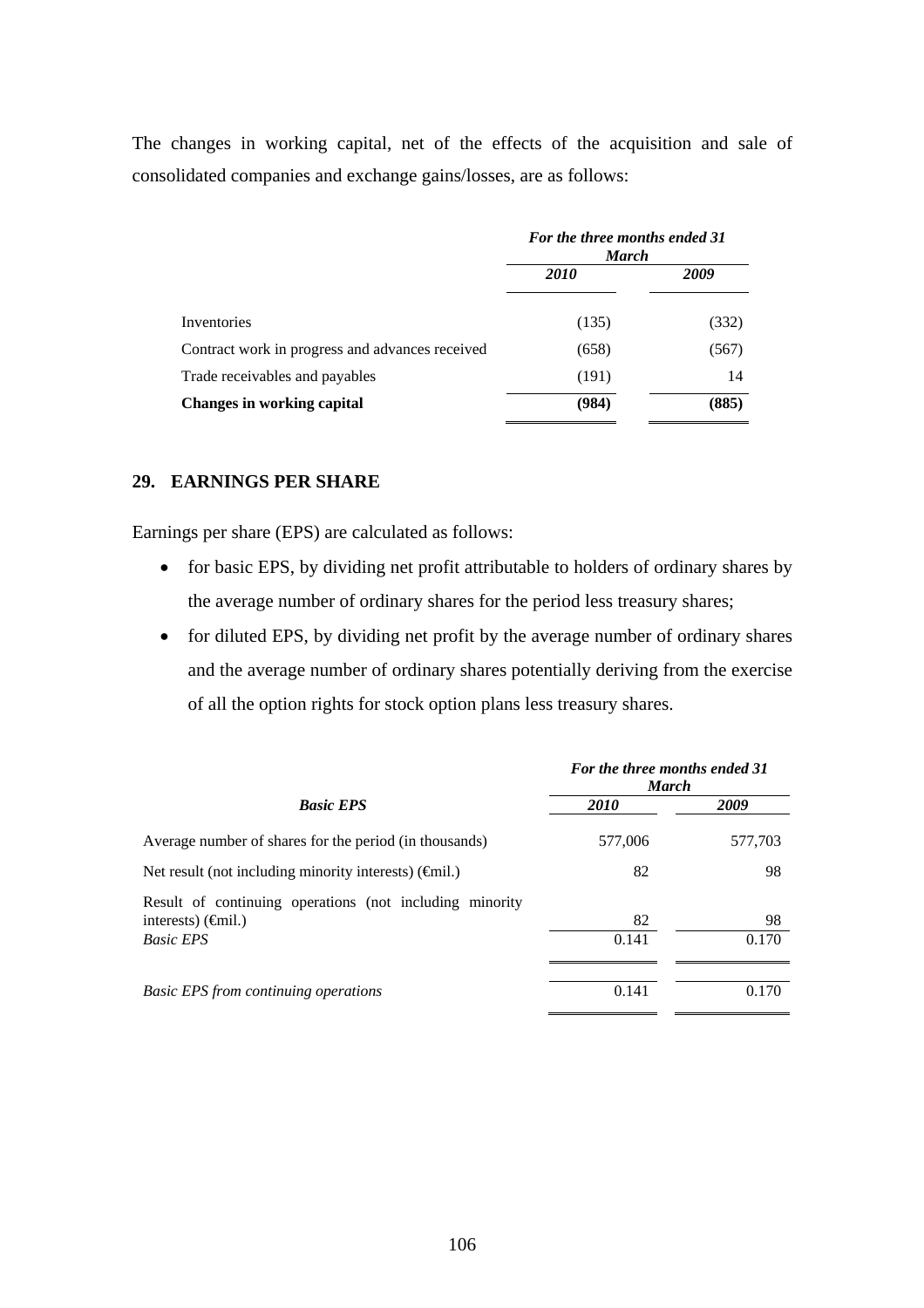|                                                                                                                        | For the three months ended 31<br><b>March</b> |             |
|------------------------------------------------------------------------------------------------------------------------|-----------------------------------------------|-------------|
| <b>Diluted EPS</b>                                                                                                     | <i>2010</i>                                   | 2009        |
| Average number of shares for the period (in thousands)                                                                 | 577,665                                       | 578,362     |
| Adjusted result (not including minority interests) $(\text{fmil.})$                                                    | 82                                            | 98          |
| Adjusted result of continuing operations (not including<br>minority interests) $(\epsilon \text{mil.})$<br>Diluted EPS | 82<br>0.141                                   | 98<br>0.169 |
| Diluted EPS from continuing operations                                                                                 | 0.141                                         | 0.169       |

For the Board of Directors<br>the Chairman and Chief Executive Officer<br>(Pier Francesco Guarguagtini)